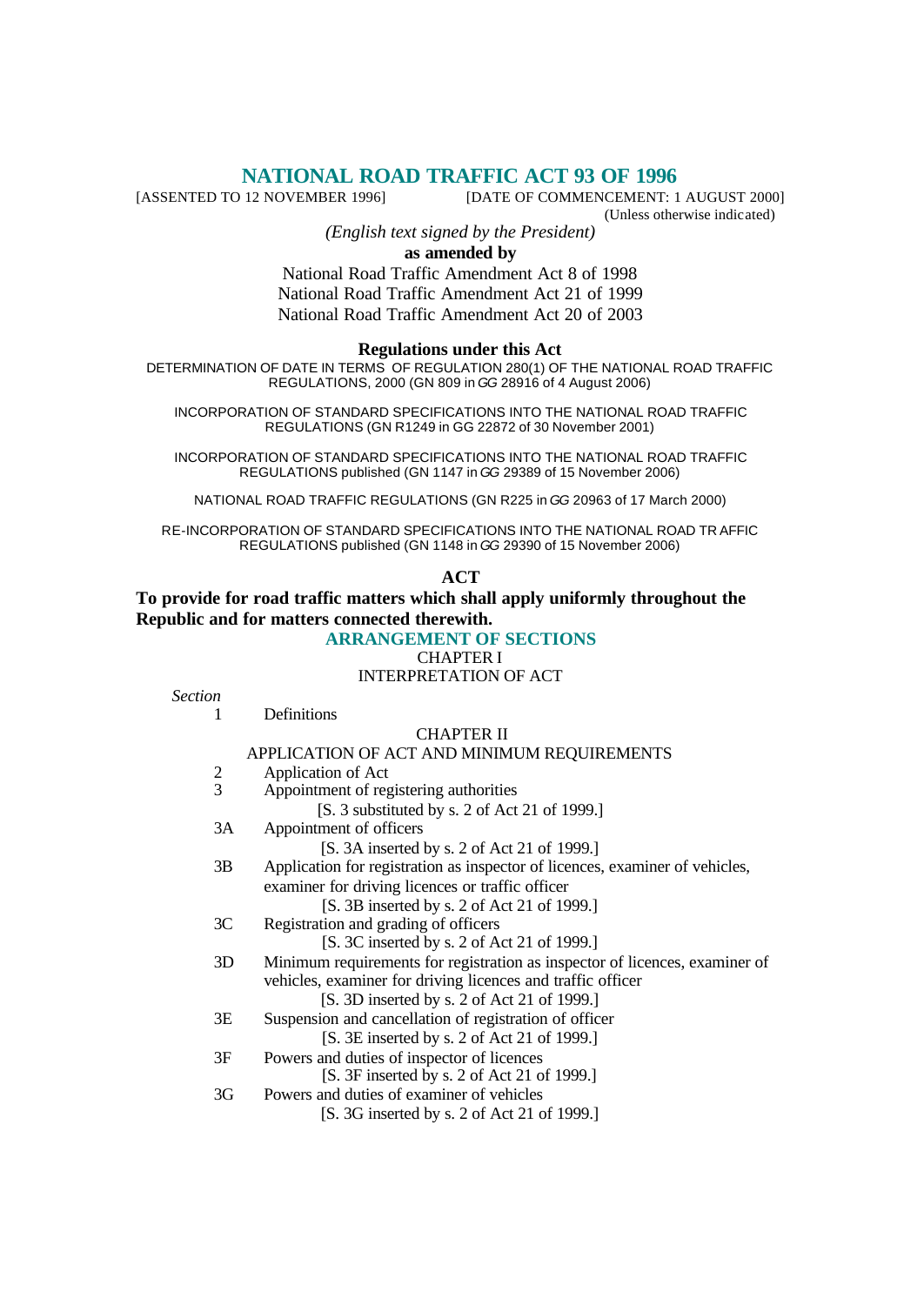3H Powers and duties of examiner for driving licences

### [S. 3H inserted by s. 2 of Act 21 of 1999.]

3I Powers and duties of traffic officer

- [S. 3I inserted by s. 2 of Act 21 of 1999.]
- 3J Failure to comply with instruction or direction of inspector of licences, traffic officer, examiner of vehicles or peace officer
	- [S. 3J inserted by s. 2 of Act 21 of 1999.]
- 3K Impersonating authorised officer or peace officer or inducing such officer to forsake his or her duty
	- [S. 3K inserted by s. 2 of Act 21 of 1999.]
- 3L Approval of training centre
	- [S. 3L inserted by s. 2 of Act 21 of 1999.]

CHAPTER III

# REGISTRATION AND LICENSING OF MOTOR VEHICLES AND REGISTRATION OF MANUFACTURERS, BUILDERS, IMPORTERS AND MANUFACTURERS OF NUMBER

### PLATES

[Heading substituted by s. 2 of Act 8 of 1998.]

- 4 Registration and licensing of motor vehicles
- 5 Registration of manufacturers, builders, importers and manufacturers of number plates

[S. 5 substituted by s. 3 of Act 8 of 1998.]

- 6 Right of appeal to Minister
- 7 Appointment of inspectorate of manufacturers, builders and importers

### CHAPTER IV

### FITNESS OF DRIVERS

- 8 Application for registration of driving licence testing centre
- 9 Registration and grading of driving licence testing centre
- 10 Suspension or cancellation of registration of driving licence testing centre
- 11 Appointment of national inspectorate of driving licence testing centres
- 12 Driver of motor vehicle to be licensed
- 13 Licence to drive, either learner's or driving licence
- 14 Prescribing, classification and extent of learner's or driving licence
- 15 Disqualification from obtaining or holding learner's or driving licence
- 16 Failure to disclose disqualification in respect of licence authorising driving of motor vehicle prohibited
- 17 Application for and issue of learner's licence
- 18 Application for and issue of driving licence
- 19 Substitution of driving licence before certain date

[S. 19 substituted by s. 2 of Act 20 of 2003.]

- 20 Special provisions in relation to driving licences which ceased to be valid in terms of road traffic ordinance
- 21 Power of MEC in respect of examination and testing of applicant for learner's or driving licence
- 22 Holder of licence to drive motor vehicle shall give notice of change of place of residence
- 23 When licence not issued in terms of this Act deemed to be driving licence
- 24 Department of State may issue learner's or driving licence to person in its employment only
- 25 Suspension or cancellation by MEC of licence authorising driving of motor vehicle
- 26 Lapsing of endorsement on licence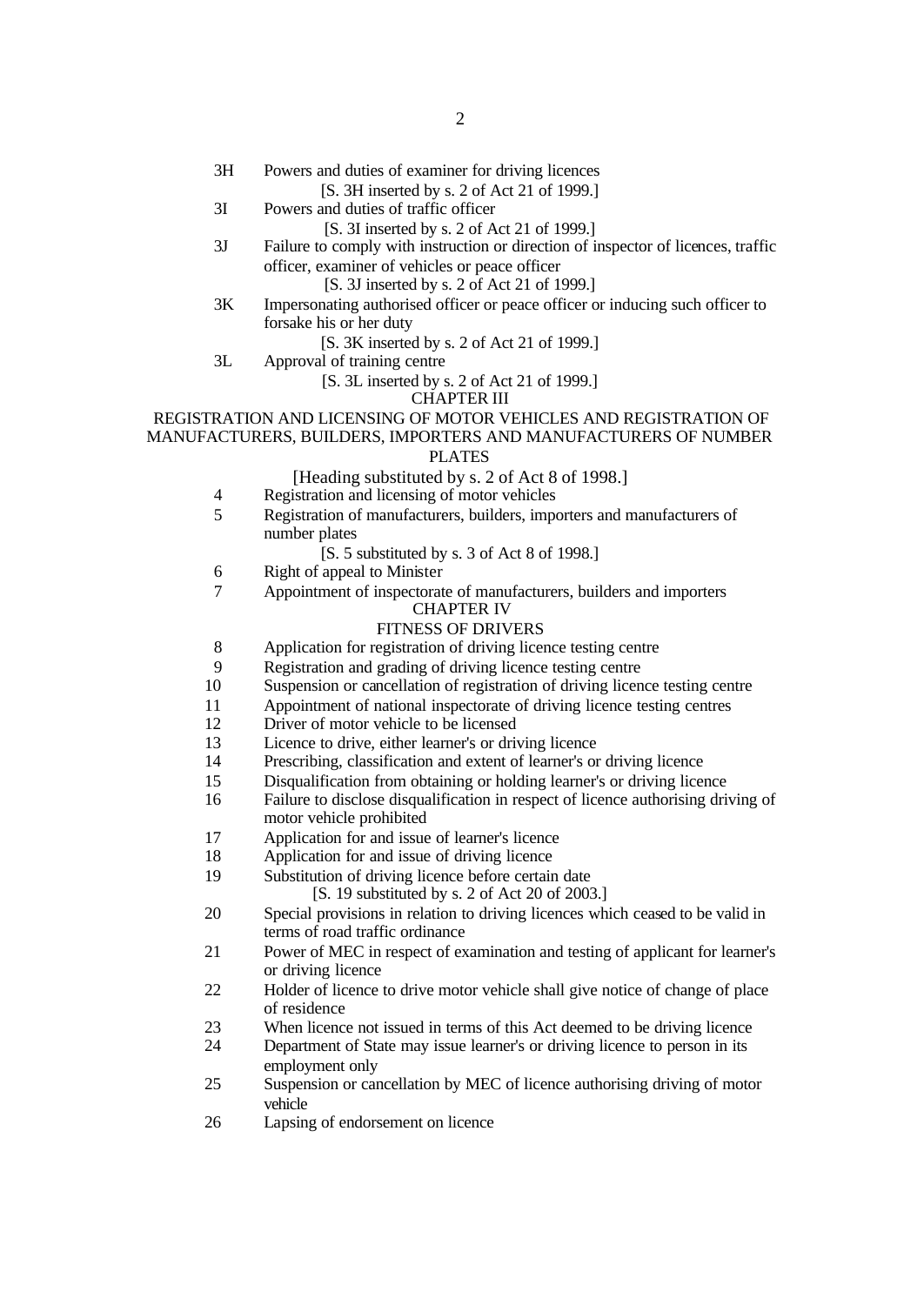| 27              | Cancellation or amendment of endorsement on licence                                                                   |
|-----------------|-----------------------------------------------------------------------------------------------------------------------|
| 28              | Instructor to be registered                                                                                           |
|                 | [S. 28 substituted by s. 17 of Act 21 of 1999.]                                                                       |
| 28A             | Application for registration as instructor<br>[S. 28A inserted by s. 17 of Act 21 of 1999.]                           |
| 28B             | Registration and grading of instructors<br>[S. 28B inserted by s. 17 of Act 21 of 1999.]                              |
| 28C             | Suspension and cancellation of registration of instructor                                                             |
|                 | [S. 28C inserted by s. 17 of Act 21 of 1999.]                                                                         |
| 29              | Voidness of learner's or driving licence issued contrary to Chapter                                                   |
| 30              | Use of somebody's learner's or driving licence by another prohibited                                                  |
| 31              | Unlicensed driver not to be employed or permitted to drive motor vehicle                                              |
| 32              | Professional driver to have permit                                                                                    |
| 33              | Production of licence and permit to court                                                                             |
| 34              | Court may issue order for suspension or cancellation of licence or permit or                                          |
|                 | disqualify person from obtaining licence or permit                                                                    |
| 35              | On conviction of certain offences licence and permit shall be suspended for                                           |
|                 | minimum period and learner's or driving licence may not be obtained                                                   |
| 36              | Procedure subsequent to suspension or cancellation of licence or permit<br><b>CHAPTER V</b>                           |
|                 | <b>FITNESS OF VEHICLES</b>                                                                                            |
| 37              | Testing station to be registered                                                                                      |
| 38              | Application for registration of testing station                                                                       |
| 39              | Registration and grading of testing station                                                                           |
| 40              | Suspension or cancellation of registration of testing station                                                         |
| 41              | Appointment of national inspectorate of testing stations                                                              |
| 42              | Certification of roadworthiness required in respect of motor vehicle<br>[S. 42 substituted by s. 6 of Act 8 of 1998.] |
| 42A             | Roadworthy certificate to be displayed on motor vehicle                                                               |
|                 | [S. 42A inserted by s. 7 of Act 8 of 1998.]                                                                           |
| 43              | Application for certification of roadworthiness<br>[S. 43 substituted by s. 8 of Act 8 of 1998.]                      |
| 44              | Notice to discontinue operation of motor vehicle<br><b>CHAPTER VI</b>                                                 |
|                 | <b>OPERATOR FITNESS</b>                                                                                               |
| 45              | Registration of operator                                                                                              |
| 46              | Issue of operator card                                                                                                |
| 47              | Operator card to be displayed on motor vehicle                                                                        |
| 48              | Proof of certain facts                                                                                                |
| 49              | Duties of operator                                                                                                    |
| 50              | Power of MEC in respect of motor vehicles, drivers and activities of operators                                        |
| 51              | Act or omission of manager, agent or employee of operator<br><b>CHAPTER VIA</b>                                       |
|                 | <b>RIGHT OF APPEAL</b>                                                                                                |
|                 | [Chapter VIA inserted by s. 26 of Act 21 of 1999.]                                                                    |
| 51A             | Right of appeal to Shareholders Committee                                                                             |
|                 | [S. 51A inserted by s. 26 of Act 21 of 1999.]                                                                         |
| 51 <sub>B</sub> | Right of appeal to chief executive officer                                                                            |
|                 | [S. 51B inserted by s. 26 of Act 21 of 1999.]                                                                         |
|                 | <b>CHAPTER VII</b>                                                                                                    |
|                 | <b>ROAD SAFETY</b>                                                                                                    |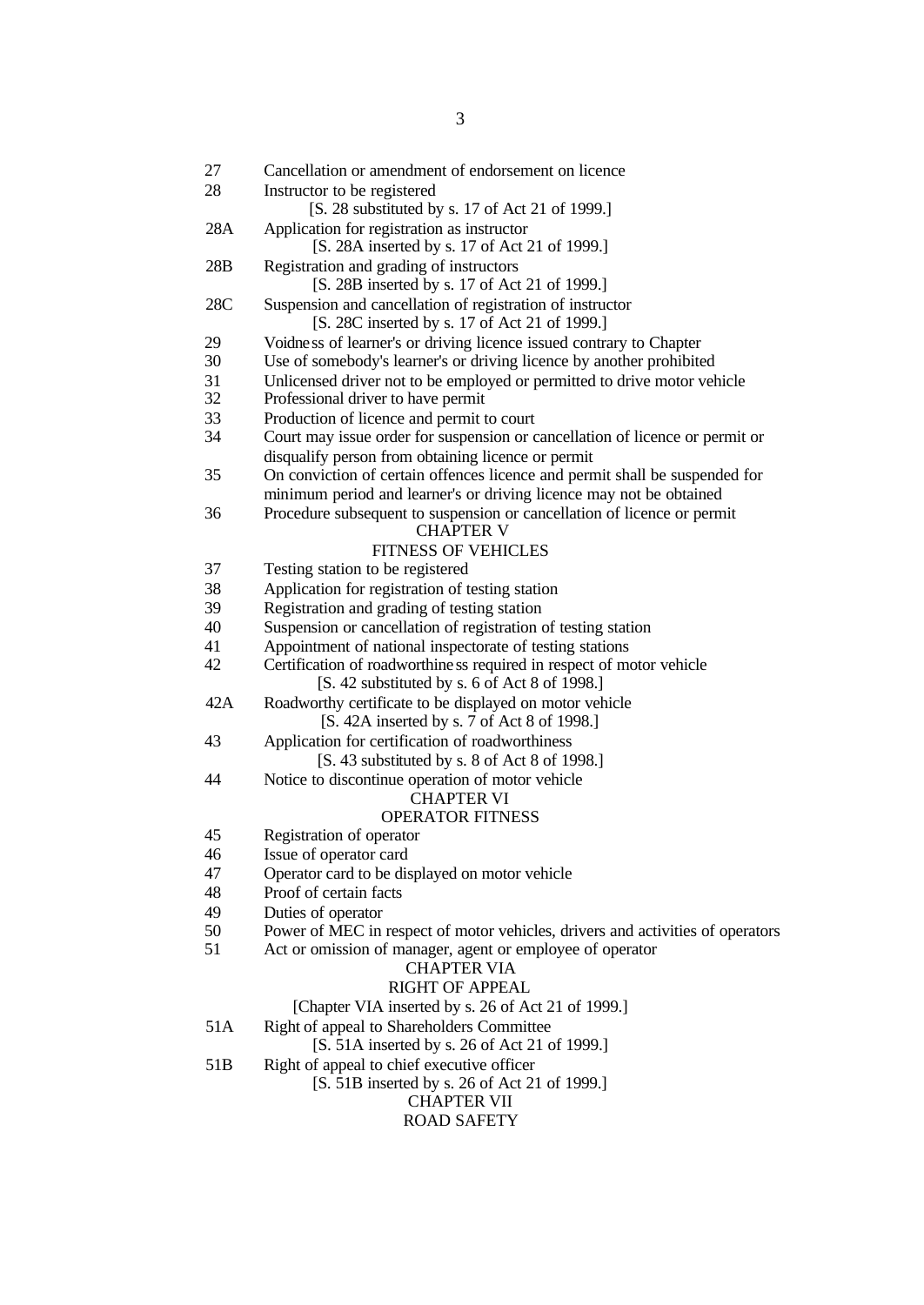- 52 Powers and functions of Director-General
- 53 Delegation by Director-General

#### CHAPTER VIII

#### DANGEROUS GOODS

- 54 Transportation of certain dangerous goods prohibited
- 55 Appointment of dangerous goods inspector or inspectorate

#### CHAPTER IX

#### ROAD TRAFFIC SIGNS AND GENERAL SPEED LIMIT

- 56 Minister may prescribe road traffic signs
- 57 Authority to display road traffic signs
- 58 Failure to obey road traffic sign prohibited
- 59 Speed limit<br>60 Certain driv
- Certain drivers may exceed general speed limit

#### CHAPTER X

#### ACCIDENTS AND ACCIDENT REPORTS

- 61 Duty of driver in event of accident
- 62 Garage to keep record of motor vehicle involved in accident CHAPTER XI

#### RECKLESS OR NEGLIGENT DRIVING, INCONSIDERATE DRIVING, DRIVING WHILE UNDER THE INFLUENCE OF INTOXICATING LIQUOR OR A DRUG HAVING A NARCOTIC EFFECT, AND MISCELLANEOUS OFFENCES

- 63 Reckless or negligent driving
- 64 Inconsiderate driving
- 65 Driving while under the influence of intoxicating liquor or drug having narcotic effect, or with excessive amount of alcohol in blood or breath 66 Unauthorised acts in relation to vehicle
- 
- 67 Furnishing false information prohibited
- 68 Unlawful acts in relation to registration plates, registration number, registration mark or certain documents

#### CHAPTER XII

#### PRESUMPTIONS AND LEGAL PROCEDURE

- 69 Presumptions regarding public road, freeway and public road in urban area
- 70 Presumption regarding mass ascertained by means of mass-measuring bridge or other mass-measuring instrument
- 71 Presumption regarding gross vehicle mass of motor vehicle
- 72 Proof of gross vehicle mass of motor vehicle
- 73 Presumption that owner drove or parked vehicle
- 74 Presumption regarding officers

### CHAPTER XIII

### REGULATIONS

75 Power of Minister to make regulations

# 76 Incorporation of standards by reference

### CHAPTER XIV

### REGISTERS AND RECORDS

- 77 Registers or records to be kept
- 78 Copy of entry in register or record to be prima facie proof
- 79 Cognisance may be taken of information contained in register or record

# CHAPTER XV

### GENERAL PROVISIONS

- 80 Parking for disabled persons
- 80A Power of local authority to make by-laws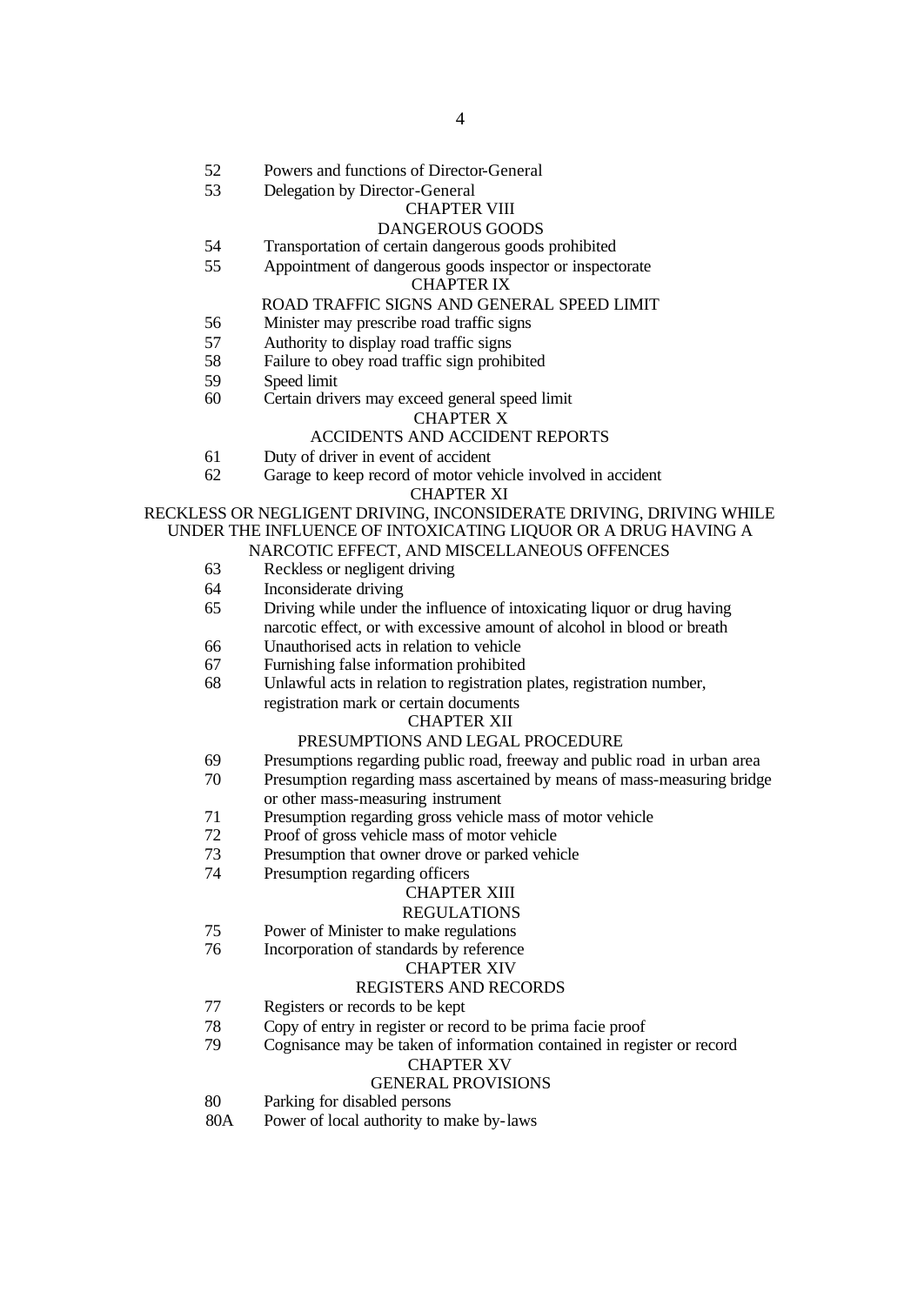#### [S. 80A inserted by s. 35 of Act 21 of 1999.]

- 81 Vehicle and load may be exempted from provisions of Act
- 82 Inspections for ensuring that provisions of Act are given effect to
- 83 Doubt regarding use or classification of vehicle
- 84 Variation of prescribed form
- 85 Issue of document as proof of driving licence in special circumstances
- 86 Signature upon documents
- 87 Service of notices
- 88 State bound
- 89 Offences and penalties
- 90 Apportionment of fines
- 91 Delegation by Minister and MEC<br>92 Provincial laws
- Provincial laws
- 93 Repeal of laws, and savings
- 94 Short title and commencement

### **CHAPTER I**

### **INTERPRETATION OF ACT(s 1)**

#### **1 Definitions**

**[NB:** The definitions of **'chief executive officer'**, **'Corporation'** and **'Shareholders Committee'** have been inserted and the definitions of **'examiner for driving licences'**, **'examiner of vehicles'**, **'inspector of licences'**, **'instructor'**, **'peace officer'**,

**'registering authority'** and **'traffic officer'** have been substituted by s. 1 of the Natio nal Road Traffic Amendment Act 21 of 1999, a provision which will be put into operation by proclamation. See PENDLEX.**]**

In this Act, unless the context otherwise indicates-

**'ambulance'** means a motor vehicle specially constructed or adapted for the conveyance of sick or injured persons to or from a place for medical treatment and which is registered as an ambulance;

**'articulated motor vehicle'** means a combination of motor vehicles consisting of a truck-tractor and a semi-trailer;

**'authorised officer'** means an inspector of licences, examiner of vehicles, examiner for driving licences or traffic officer, and also any other person declared by the Minister by regulation to be an authorised officer, from time to time;

[Definition of 'authorised officer' inserted by s. 1 *(a)* of Act 21 of 1999.]

**'breakdown vehicle'** means a motor vehicle designed or adapted solely for the purpose of recovering or salvaging motor vehicles and which is registered as a breakdown vehicle;

**'bridge'** includes a culvert and a causeway;

**'builder'** means any person who manufactures or assembles motor vehicles in whole or in part from used components, or modifies motor vehicles using new or used components;

[Definition of 'builder' substituted by s. 1 *(a)* of Act 8 of 1998.]

**'bus'** means a motor vehicle designed or adapted for the conveyance of more than 16 persons (including the driver, if any);

**'by-law'** means a by-law issued under the laws of a province;

[Date of commencement of definition of 'by-law': to be proclaimed.]

**'certification of roadworthiness'**, in relation to a motor vehicle, means certification of roadworthiness in terms of section 42;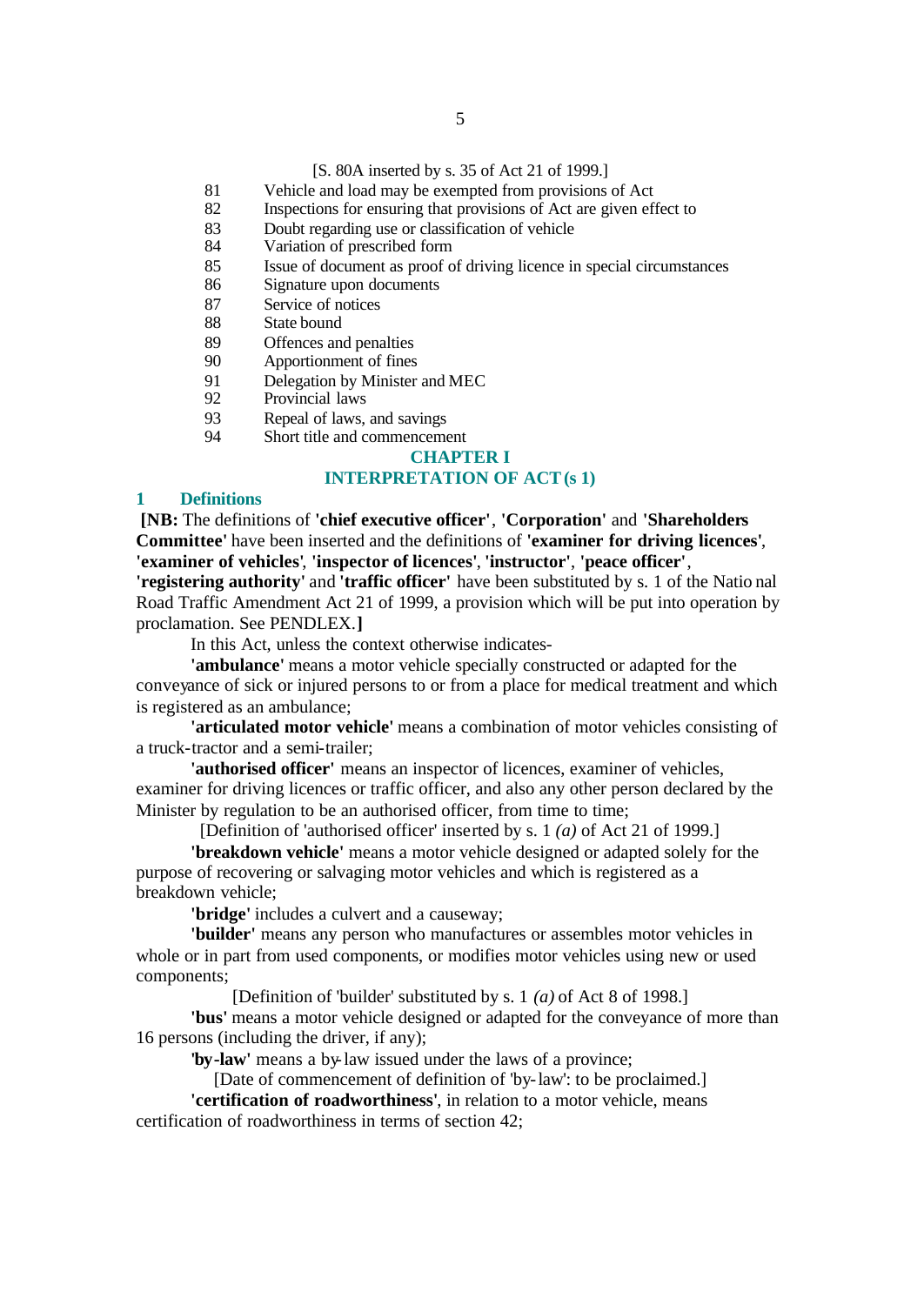[Definition of 'certification of roadworthiness' inserted by s. 1 *(b)* of Act 8 of 1998.]

**'combination of motor vehicles'** means two or more motor vehicles coupled together;

**'Convention'** means the International Convention relative to Motor Traffic (Paris, 1926), the United Nations Convention on Road Traffic (Geneva, 1949), or the United Nations Convention on Road Traffic (Vienna, 1968);

**'cross'**, or any like expression, means to move on a public road in a direction which intersects the normal course of travel of traffic on such road:

**'dangerous goods'** means the commodities, substances and goods listed in the standard specification of the South African Bureau of Standards SABS 0228 'The identification and classification of dangerous substances and goods';

**'Department'** means the Department of Transport;

**'department of State'** means a department as defined in section 1 (1) of the Public Service Act, 1994 (Proclamation 103 of 1994);

**'Director-General'** means the Director-General: Transport;

**'driver'** means any person who drives or attempts to drive any vehicle or who rides or attempts to ride any pedal cycle or who leads any draught, pack or saddle animal or herd or flock of animals, and 'drive' or any like word has a corresponding meaning;

**'driving licence'** means a driving licence referred to in Chapter IV;

**'driving licence testing centre'** means a driving licence testing centre referred to in Chapter IV;

**'edge of the roadway'** means the boundary between the roadway and the shoulder, which is indicated by an appropriate road traffic sign, or in the absence of such sign-

- *(a)* in the case of a road with a bituminous or concrete surface, the edge of such surface;
- *(b)* in the case of any other road, the edge of the improved part of the road intended for vehicular use;

**'examiner for driving licences'** means an examiner for driving licences registered and appointed in terms of the laws of any province;

[Date of commencement of definition of 'examiner for driving licences': to be proclaimed.]

**'examiner of vehicles'** means an examiner of vehicles registered and appointed in terms of the laws of any province;

[Date of commencement of definition of 'examiner of vehicles': to be proclaimed.]

**'fire-fighting vehicle'** means a motor vehicle designed or adapted solely or mainly for fighting fires and which is registered as a fire-fighting vehicle;

**'freeway'** means a public road or a section of a public road which has been designated as a freeway by an appropriate road traffic sign;

**'goods'** means any movable property;

**'gross combination mass'**, in relation to a motor vehicle which is used to draw any other motor vehicle, means the maximum mass of any combination of motor vehicles, including the drawing vehicle, and load as specified by the manufacturer thereof or, in the absence of such specification, as determined by the registering authority;

**'gross vehicle mass'**, in relation to a motor vehicle, means the maximum mass of such vehicle and its load as specified by the manufacturer thereof or, in the absence of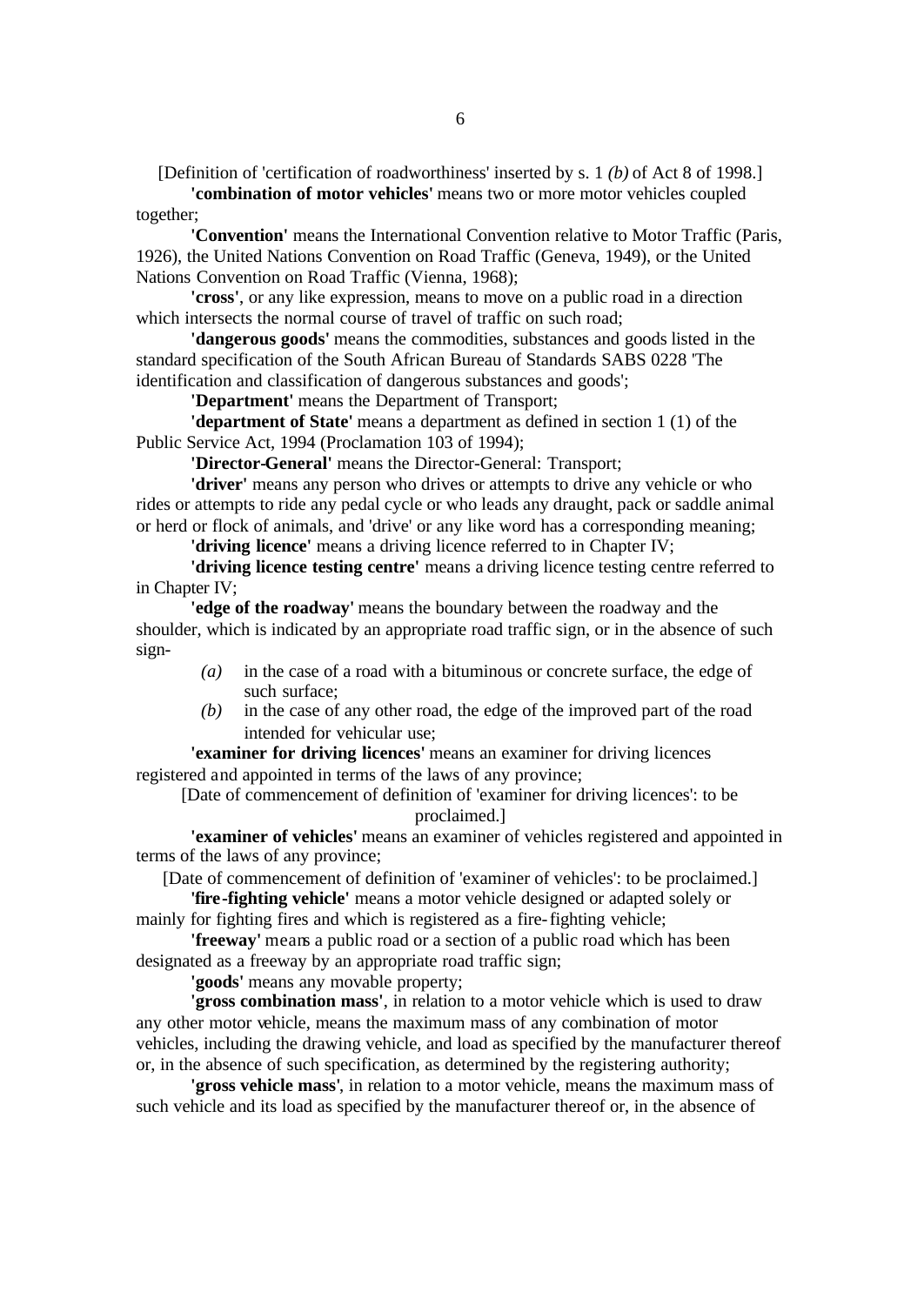such specification, as determined by the registering authority;

**'identity document'** means an identity document as defined in section 1 of the Identification Act, 1986 (Act 72 of l986);

**'importer'** means any person who imports new or used motor vehicles into the Republic;

[Definition of 'importer' substituted by s. 1 *(c)* of Act 8 of 1998.]

**'inspector of licences'** means an inspector of licences appointed in terms of the laws of any province;

[Date of commencement of definition of 'inspector of licences': to be proclaimed.]

**'instructor'** means any person registered as such in terms of the laws of any province;

[Date of commencement of definition of 'instructor': to be proclaimed.]

**'international driving permit'** means an international driving permit issued in terms of a Convention or reco gnised thereunder;

**'kerb line'** means the boundary between the shoulder and the verge or, in the absence of a shoulder, the part between the edge of the roadway and the verge;

**'learner's licence'** means a learner's licence referred to in Chapter IV;

**'local authority'** means a transitional metropolitan substructure, transitional local council or local government body contemplated in section 1 (1) of the Local Government Transition Act, 1993 (Act 209 of 1993);

**'manufacturer'** means a person who manufactures or assembles new motor vehicles;

[Definition of 'manufacturer' substituted by s. 1 *(d)* of Act 8 of 1998.]

**'manufacturer of number plates'** means a person who, for the purpose of selling number plates, manufactures number plates;

[Definition of 'manufacturer of number plates' inserted by s. 1 *(e)* of Act 8 of 1998.]

**'MEC'** means a member of the Executive Council appointed in terms of section 132 of the Constitution of the Republic of South Africa, 1996 (Act 108 of 1996), and who is responsible for road traffic matters, or any other person authorised by him or her to exercise any power or perform any duty or function which such MEC is empowered or obliged to exercise or perform in terms of this Act;

[Definition of 'MEC' substituted by s. 1 *(f)* of Act 8 of 1998.]

**'medical practitioner'** means any person registered as such in terms of the Medical, Dental and Supplementary Health Service Professions Act, 1974 (Act 56 of 1974);

**'Minister'** means the Minister of Transport, or any other person authorised by him or her to exercise any power or perform any duty or function which such Minister is empowered or obliged to exercise or perform in terms of this Act;

**'motor cycle'** means a motor vehicle which has two wheels and includes any such vehicle having a side-car attached;

**'motor dealer'** means any person who is engaged in the business of buying, selling, exchanging or repairing motor vehicles required to be registered and licensed in terms of this Act or of building permanent structures onto such vehicles and who complies with the prescribed conditions;

**'motor quadrucycle'** means a motor vehicle, other than a tractor, which has four wheels and which is designed to be driven by the type of controls usually fitted to a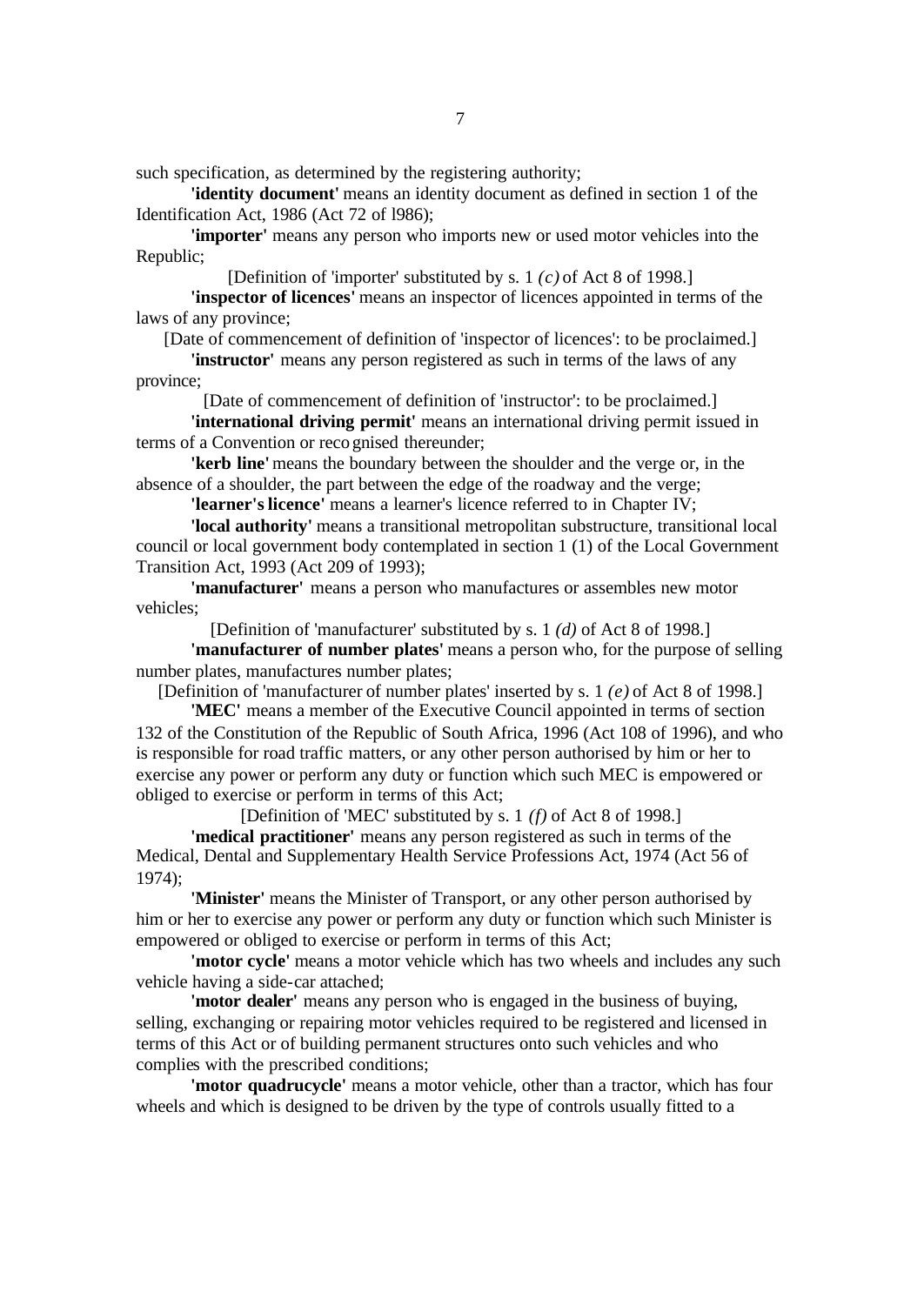motor cycle;

**'motor tricycle'** means a motor vehicle, other than a motor cycle or a tractor, which has three wheels and which is designed to be driven by the type of controls usually fitted to a motor cycle;

**'motor vehicle'** means any self-propelled vehicle and includes-

- *(a)* a trailer; and
- *(b)* a vehicle having pedals and an engine or an electric motor as an integral part thereof or attached thereto and which is designed or adapted to be propelled by means of such pedals, engine or motor, or both such pedals and engine or motor, but does not include-
	- (i) any vehicle propelled by electrical power derived from storage batteries and which is controlled by a pedestrian; or
	- (ii) any vehicle with a mass not exceeding 230 kilograms and specially designed and constructed, and not merely adapted, for the use of any person suffering from some physical defect or disability and used solely by such person;

**'number plate'** means a prescribed plate on which the licence number of a motor vehicle or motor trade number is displayed;

[Definition of 'number plate' inserted by s. 1 *(g)* of Act 8 of 1998.]

**'operate on a public road'** or any like expression, in relation to a vehicle, means to use or drive a vehicle or to permit a vehicle to be used or driven on a public road, or to have or to permit a vehicle to be on a public road;

**'operator'** means the person responsible for the use of a motor vehicle of any class contemplated in Chapter VI, and who has been registered as the operator of such vehicle;

**'owner'**, in relation to a vehicle, means-

- *(a)* the person who has the right to the use and enjoyment of a vehicle in terms of the common law or a contractual agreement with the title holder of such vehicle;
- *(b)* any person referred to in paragraph *(a)*, for any period during which such person has failed to return that vehicle to the title holder in accordance with the contractual agreement referred to in paragraph *(a)*; or
- *(c)* a motor dealer who is in possession of a vehicle for the purpose of sale, and who is registered as such in accordance with the regulations under section 4, and 'owned' or any like word has a corresponding meaning;

**'park'** means to keep a vehicle, whether occupied or not, stationary for a period of time longer than is reasonably necessary for the actual loading or unloading of persons or goods, but does not include any such keeping of a vehicle by reason of a cause beyond the control of the person in charge of such vehicle;

**'peace officer'** means a traffic officer and also a traffic warden appointed in terms of the laws of any province;

[Date of commencement of definition of 'peace officer': to be proclaimed.]

**'pedal cycle'** means any bicycle or tricycle designed for propulsion solely by means of human power;

**'prescribe'** means prescribe by regulation;

**'prescribed territory'** means-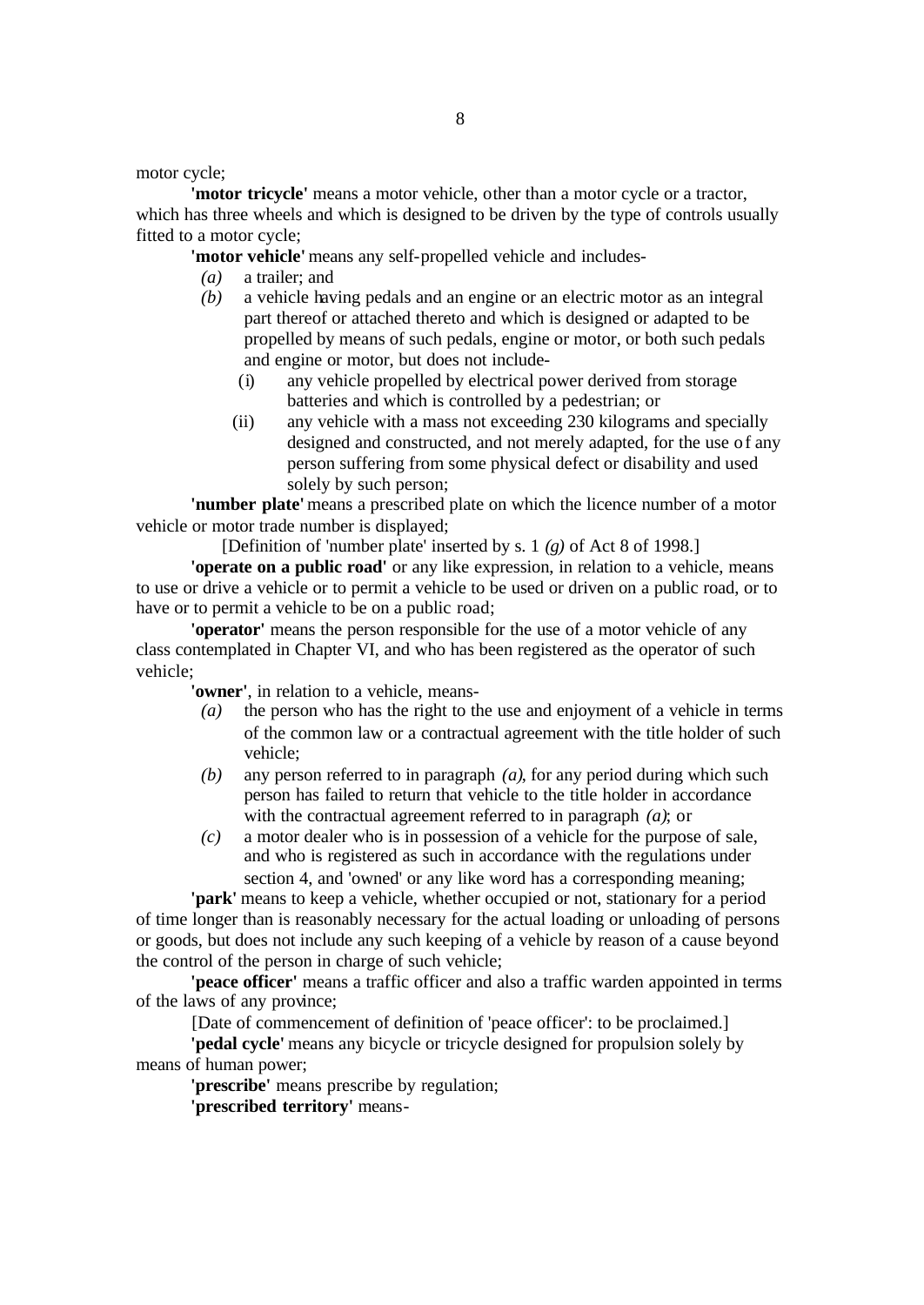- *(a)* the Kingdom of Lesotho, the Kingdom of Swaziland, the Republic of Angola, the Republic of Botswana, the Republic of Malawi, the Republic of Mozambique, the Republic of Namibia, the Republic of Zambia and the Republic of Zimbabwe; and
- *(b)* any other state or territory declared by the Minister by notice in the *Gazette* to be a prescribed territory;

**'professional driver'** means the driver of a motor vehicle referred to in section

32;

[Definition of 'professional driver' substituted by s. 1 *(h)* of Act 8 of 1998.]

**'professional driving permit'** means a professional driving permit referred to in Chapter IV;

**'province'** means a province referred to in section 103 of the Constitution of the Republic of South Africa, 1996;

[Definition of 'province' substituted by s. 1 *(i)* of Act 8 of 1998.]

**'public road'** means any road, street or thoroughfare or any other place (whether a thoroughfare or not) which is commonly used by the public or any section thereof or to which the public or any section thereof has a right of access, and includes-

- *(a)* the verge of any such road, street or thoroughfare;
- *(b)* any bridge, ferry or drift traversed by any such road, street or thoroughfare; and
- *(c)* any other work or object forming part of or connected with or belonging to such road, street or thoroughfare;

**'registering authority'** means a registering authority appointed as such in accordance with the laws of any province;

[Date of commencement of definition of 'registering authority': to be proclaimed.] **'registration plate'** ......

[Definition of 'registration plate' deleted by s. 1 *(j)* of Act 8 of 1998.]

**'regulation'** means a regulation under this Act;

**'repealed ordinance'** means an ordinance or any provision of an ordinance repealed by the Road Traffic Act, 1989 (Act 29 of 1989);

**'rescue vehicle'** means a motor vehicle designed or adapted solely for the purpose of rescuing persons, and which is owned or controlled by a department of State, a local authority or a body approved by the MEC concerned and is registered as a rescue vehicle;

**'road traffic ordinance'** means the Road Traffic Ordinance, 1966 (Ordinance 21 of 1966), of the former Transvaal, Natal, the Orange Free State and the Cape of Good Hope, respectively;

**'road traffic sign'** means a road traffic sign prescribed under section 56;

**'roadway'** means that portion of a road, street or thoroughfare improved,

constructed or intended for vehicular traffic which is between the edges of the roadway; **'roadworthy'**, in relation to a vehicle, means a vehicle which complies with the relevant provisions of this Act and is otherwise in a fit condition to be operated on a

public road;

**'roadworthy certificate'**, in relation to a motor vehicle, means a certificate issued in terms of section 42;

**'semi-trailer'** means a trailer having no front axle and so designed that at least 15 per cent of its tare is super-imposed on and borne by a vehicle drawing such trailer;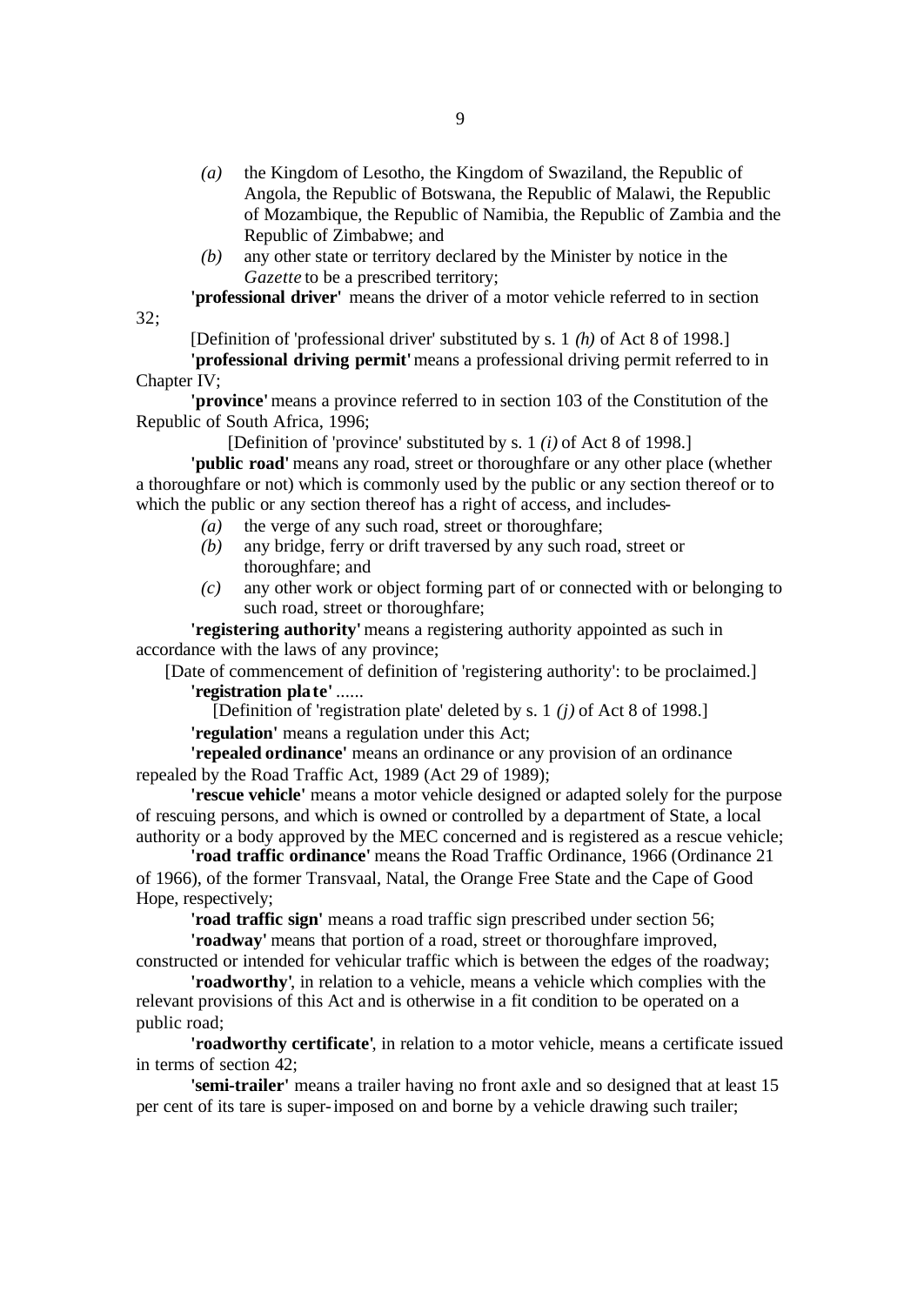**'shoulder'** means that portion of a road, street or thoroughfare between the edge of the roadway and the kerb line;

**'sidewalk'** means that portion of a verge intended for the exclusive use of pedestrians;

**'South African Bureau of Standards'** means the South African Buro of Standards referred to in section 2 (1) of the Standards Act, 1993 (Act 29 of 1993);

**'stop'** means the bringing to a standstill of a vehicle by the driver thereof;

**'tare'**, in relation to a motor vehicle, means the mass of such vehicle ready to travel on a road and includes the mass of-

- *(a)* any spare wheel and of all other accessories and equipment supplied by the manufacturer as standard for the particular model of motor vehicle concerned;
- *(b)* anything which is a permanent part of the structure of such vehicle;
- *(c)* anything attached to such vehicle so as to form a structural alteration of a permanent nature; and

*(d)* the accumulators, if such vehicle is self-propelled by electrical power,

but does not include the mass of-

- (i) fuel; and
- (ii) anything attached to such vehicle which is not of the nature referred to in paragraph *(b)* or *(c)*;

**'testing station'** means a testing station registered in terms of section 39; **'this Act'** includes the regulations;

**'title holder'**, in relation to a vehicle, means-

- *(a)* the person who has to give permission for the alienation of that vehicle in terms of a contractual agreement with the owner of such vehicle; or
- *(b)* the person who has the right to alienate that vehicle in terms of the common law,

and who is registered as such in accordance with the regulations under section 4;

**'tractor'** means a motor vehicle designed or adapted mainly for drawing other vehicles and not to carry any load thereon, but does not include a truck-tractor;

**'traffic officer'** means a traffic officer appointed in terms of the laws of any province and any member of the Service as defined in section 1 of the South African Police Service Act, 1995 (Act 68 of 1995), and for the purposes of Chapters V, IX and X and sections 74 and 78 of this Act includes a peace officer;

[Date of commencement and definition of 'traffic officer': to be proclaimed.]

**'trailer'** means a vehicle which is not self-propelled and which is designed or adapted to be drawn by a motor vehicle, but does not include a side-car attached to a motor cycle;

**'Transnet Limited'** means the company floated and incorporated in terms of section 2 of the Legal Succession to the South African Transport Services Act, 1989 (Act 9 of 1989);

**'truck-tractor'** means a motor vehicle designed or adapted-

- *(a)* for drawing other vehicles; and
- *(b)* not to carry any load other than that imposed by a semi-trailer or by ballast,

but does not include a tractor;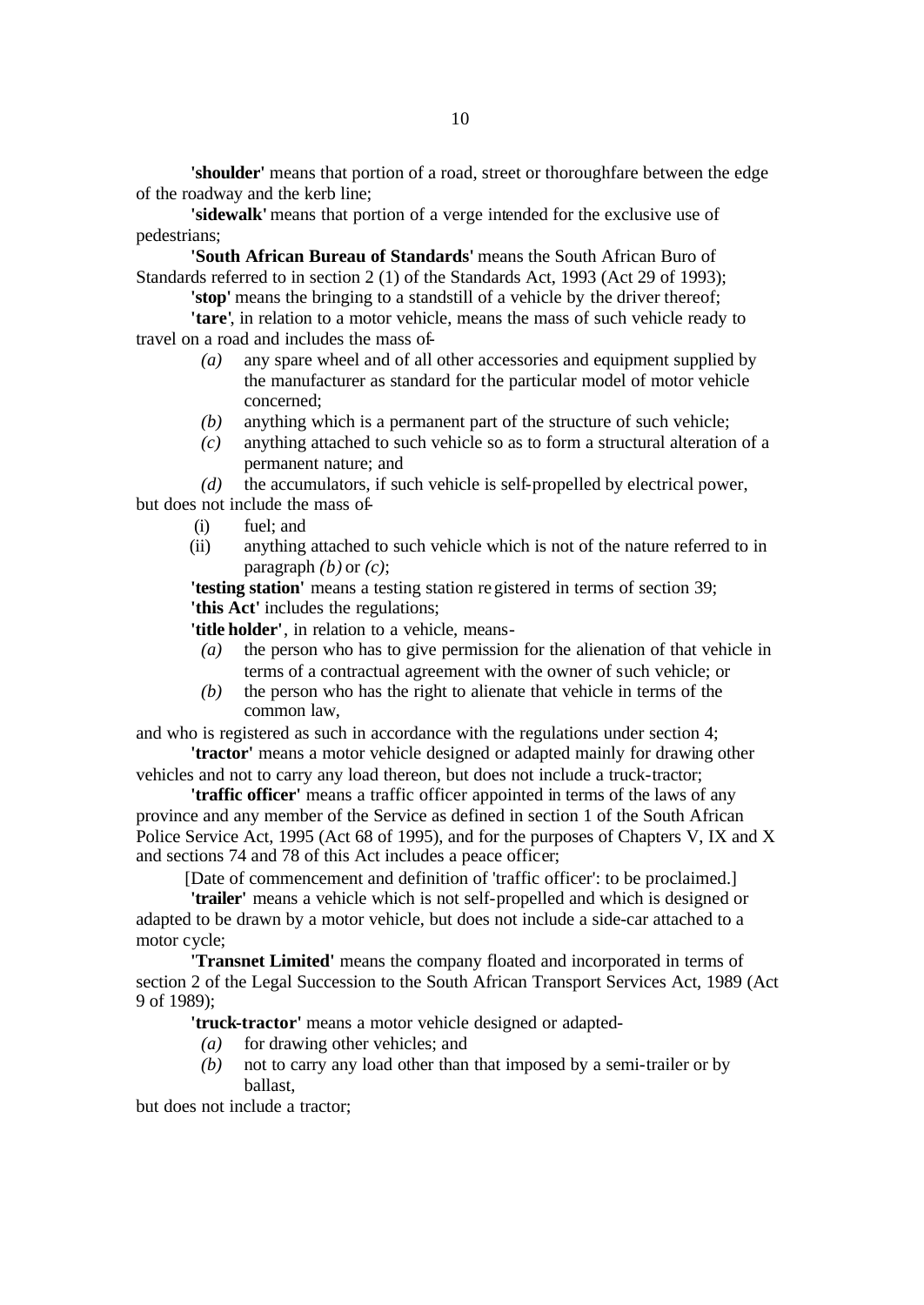**'urban area'** means that portion of the area of jurisdiction of a local authority which has by actual survey been subdivided into erven or is surrounded by surveyed erven, and includes the public roads abutting thereon;

**'vehicle'** means a device designed or adapted mainly to travel on wheels or crawler tracks and includes such a device which is connected with a draw-bar to a breakdown vehicle and is used as part of the towing equipment of a breakdown vehicle to support any axle or all the axles of a motor vehicle which is being salvaged other than such a device which moves solely on rails; and

**'verge'** means that portion of a road, street or thoroughfare, including the sidewalk, which is not the roadway or the shoulder.

### **CHAPTER II**

### **APPLICATION OF ACT AND MINIMUM REQUIREMENTS (ss 2-3) 2 Application of Act**

This Act shall apply throughout the Republic: Provided that any provision thereof shall only apply to those areas of the Republic in respect of which the Road Traffic Act, 1989 (Act 29 of 1989), did not apply before its repeal by section 93, as from a date fixed by the Minister by notice in the *Gazette*.

### **3 Appointment of registering authorities**

(1) For the purposes of this Act, the Shareholders Committee shall, in consultation with the relevant MEC and by notice in the *Gazette*, appoint a registering authority for the area and on the conditions it determines from time to time.

(2) The Shareholders Committee, in consultation with the relevant MEC, may combine the area of any registering authority or any portion thereof with the area of another registering authority, may divide the area of a registering authority into areas for two or more registering authorities, and may appoint a registering authority for a new area.

(3) Where, from or after a specific date, a registering authority, in this subsection referred to as a new registering authority, becomes the registering authority for an area previously under the jurisdiction of another registering authority, including a registering authority appointed under a repealed law or ordinance, any reference in this Act or a repealed law or ordinance to such other registering authority shall, from or after such date, be construed as a reference to such new registering authority.

(4) The powers and duties conferred or imposed upon a registering authority by or in terms of this Act shall be exercised or performed on behalf of that registering authority by the persons authorised thereto by the registering authority.

(5) If the Shareholders Committee decides that circumstances warrant such a step, the chief executive officer may execute the functions, or appoint an agent to execute the functions, of a registering authority whose service delivery, collection of payment or management fall short of the standards set in respect of business groups by the Road Traffic Management Corporation Act, 1999.

 $[\hat{S}$ . 3 substituted by s. 2 of Act 21 of 1999.]

[Date of commencement of s. 3: to be proclaimed.]

### **3A Appointment of officers**

(1) For the purposes of this Act-

*(a)* the chief executive officer may, upon such conditions as he or she may determine, appoint as many persons as-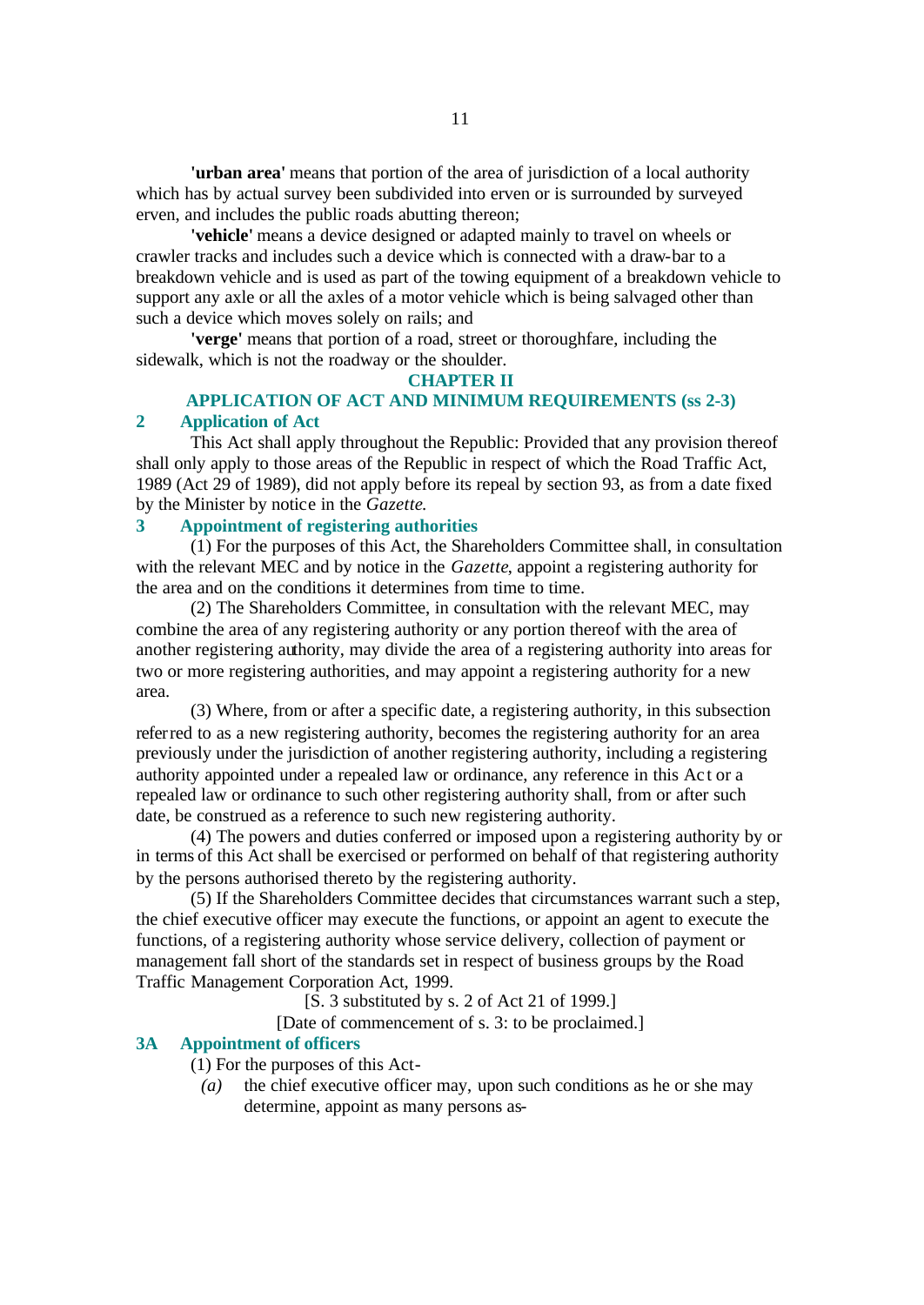- (i) inspectors of licences;
- (ii) examiners of vehicles;
- (iii) examiners for driving licences;
- (iv) traffic officers; and
- (v) traffic wardens,
- as he or she may deem expedient;
- *(b)* an MEC may, upon the conditions set by the chief executive officer, appoint for the province concerned as many persons as-
	- (i) inspectors of licences;
	- (ii) examiners of vehicles;
	- (iii) examiners for driving licences;
	- (iv) traffic officers; and
	- (v) traffic wardens,

as he or she may deem expedient;

- *(c)* a local authority which is a registering authority may, upon the conditions set by the chief executive officer, appoint for its area as many persons as-
	- (i) inspectors of licences;
	- (ii) examiners of vehicles; and
	- (iii) examiners for driving licences,
		- as it may deem expedient;
- *(d)* any local authority or two or more local authorities may jointly appoint for its area or for their areas jointly, as the case may be, upon the conditions set by the chief executive officer, as many persons as traffic officers or reserve traffic officers as may be reasonably necessary, and such officers shall function within such area or areas;
- *(e)* any local authority may appoint persons as traffic wardens or as reserve traffic wardens to exercise or perform within its area such powers and duties of a traffic officer as the MEC may determine: Provided that the MEC may-
	- (i) make different determinations in respect of different categories of traffic wardens; and
	- (ii) either generally or specifically, impose conditions with regard to the exercise or performance of such powers and duties; and
- *(f)* any person or institution determined by the chief executive officer by notice in the *Gazette*, may, on the conditions and for the areas determined in the notice, appoint any person as an examiner of vehicles or as an examiner for driving licences.

(2) Notwithstanding anything to the contrary contained in this Act or any other law, the chief executive officer may, in consultation with the MEC or local authority concerned, as the case may be, determine that some or all traffic officers and reserve traffic officers appointed by such MEC or local authority, may function within an area or areas determined by the chief executive officer.

(3) No person shall be appointed under subsection (1) as an authorised officer unless he or she has been graded and registered in the prescribed manner: Provided that any person who is not so graded and registered may be appointed once on probation as an authorised officer for a period not exceeding 12 months or for the further period approved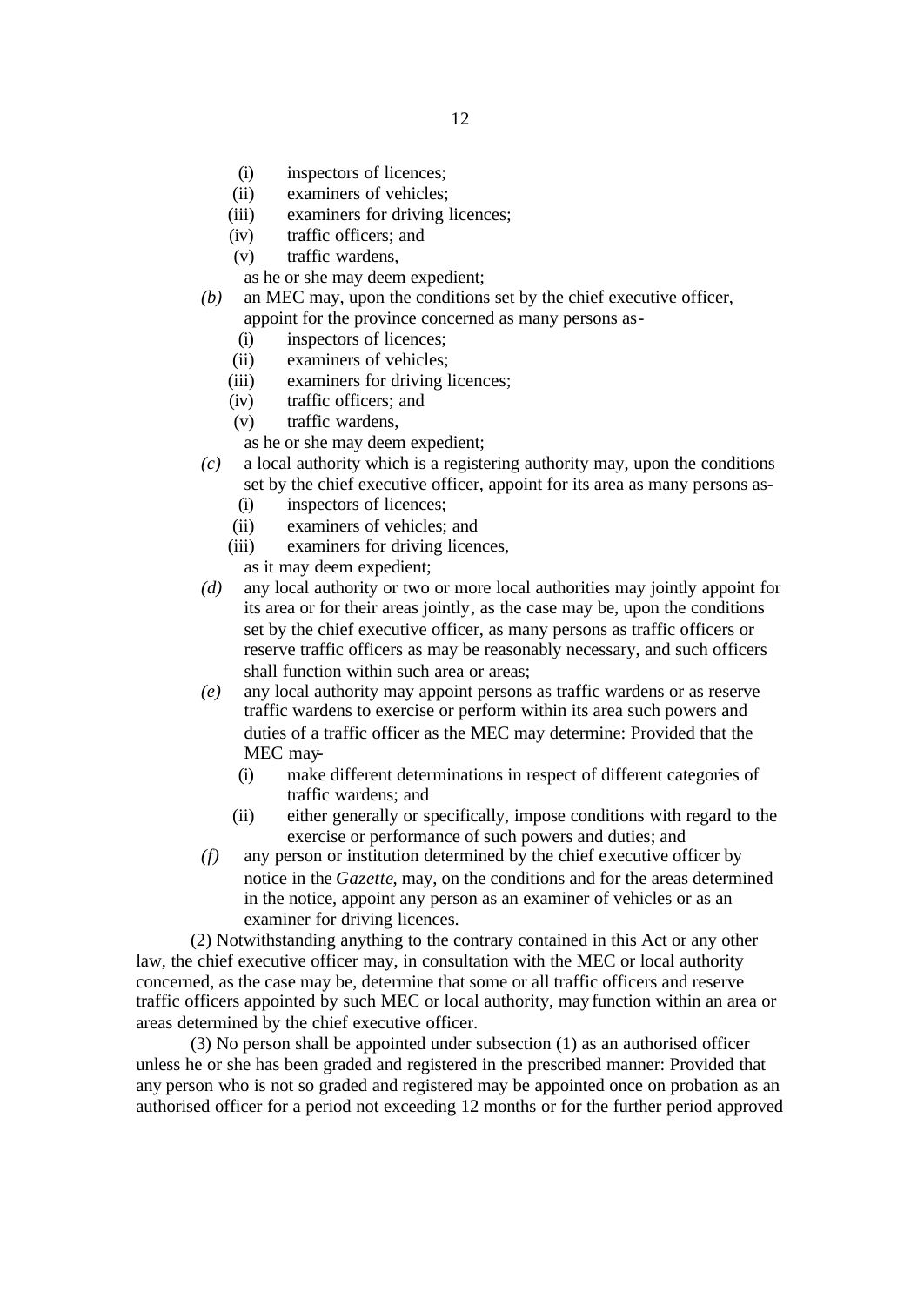by the MEC on the understanding that it is a condition of appointment that such person during that probation period complies with the competency and registration requirements prescribed for the specific appointment category.

(4) Any person appointed under subsection (1) as an authorised officer, shall upon his or her appointment be issued with a certificate of appointment by the chief executive officer, MEC concerned, local authority, person or institution appointing him or her, as the case may be.

(5) An authorised officer shall not exercise any power or perform any duty unless he or she is in possession of his or her certificate of appointment.

(6) An authorised officer shall produce his or her certificate of appointment at the request of any person having a material interest in the matter concerned.

[S. 3A inserted by s. 2 of Act 21 of 1999.]

[Date of commencement of S. 3A: to be proclaimed.]

**3B Application for registration as inspector of licences, examiner of vehicles, examiner for driving licences or traffic officer**

(1) Any person desiring to be registered as-

- *(a)* an inspector of licences;
- *(b)* an examiner of vehicles;
- *(c)* an examiner for driving licences; or
- *(d)* a traffic officer,

shall apply in the prescribed manner to the chief executive officer.

(2) An application referred to in subsection (1) shall be accompanied by the prescribed fees.

[S. 3B inserted by s. 2 of Act 21 of 1999.]

[Date of commencement of S, 3B: to be proclaimed.]

#### **3C Registration and grading of officers**

(1) The chief executive officer shall, if satisfied that a person referred to in section 3B complies with the prescribed competency and registration requirements in respect of the specific application category, register such person in the prescribed manner: Provided that the chief executive officer shall grade an examiner of vehicles or an examiner for driving licences according to his or her qualifications in the prescribed manner.

(2) No person shall be registered or remain registered in terms of subsection (1)

as-

- *(a)* an examiner of vehicles if he or she has or acquires a direct or indirect financial interest in the manufacturing, selling, rebuilding, repairing or modifying of motor vehicles; or
- *(b)* an inspector of licences, an examiner for driving licences or a traffic officer if he or she, or through his or her spouse or partner has or acquires a direct or indirect financial or other related interest in any driving school or in the training or instruction of or supervision of learner drivers:

Provided that the chief executive officer may register a person in terms of subsection (1) notwithstanding the provisions of this subsection.

(3) Any act by a person in the execution of his or her powers or in the performance of his or her duties whilst he or she was incompetent by reason of the provisions of subsection (2), shall not be invalid for such reason only.

(4) Any person registered as a traffic officer for a province in terms of subsection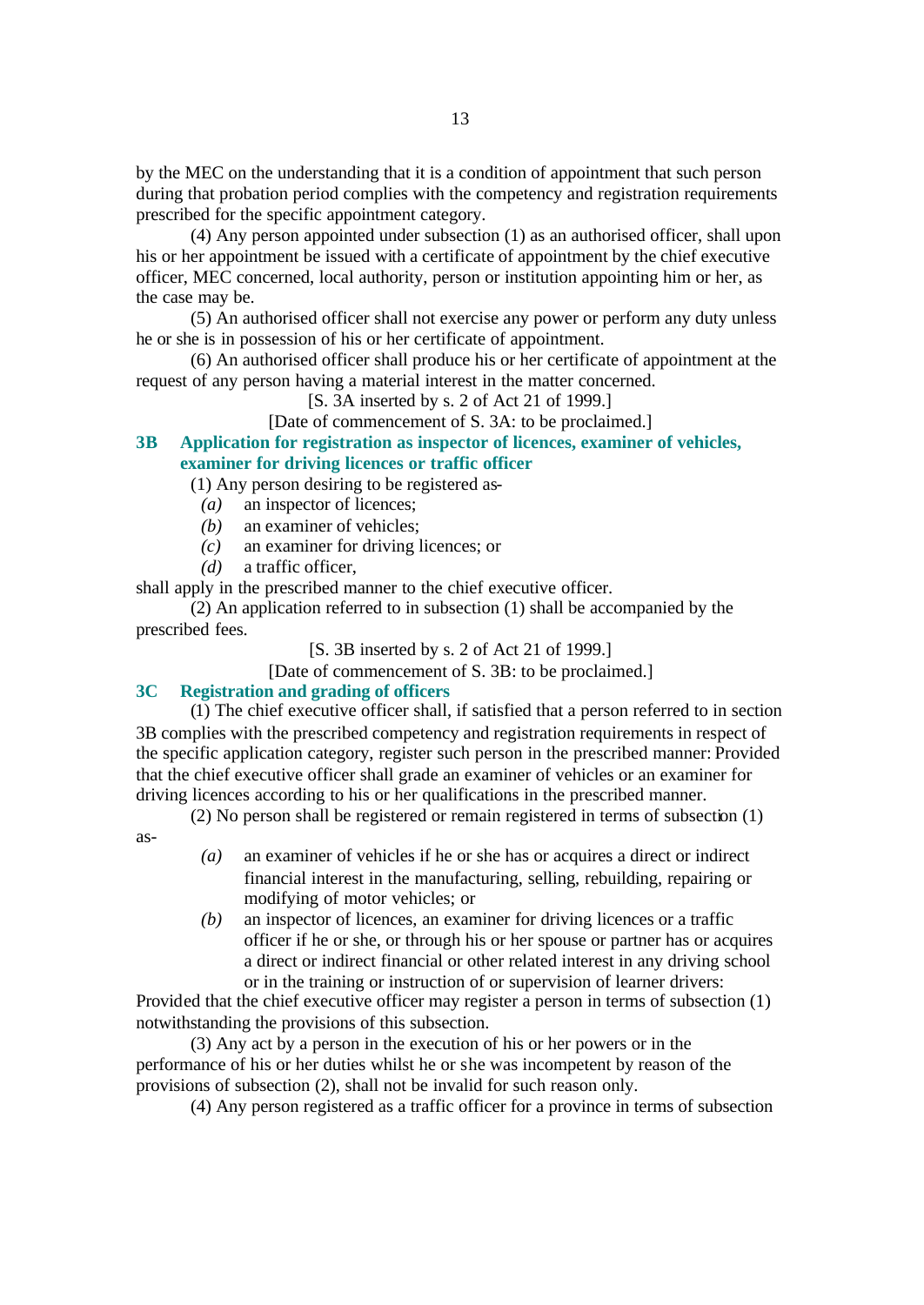(1), shall be deemed to be registered for any other province.

[S. 3C inserted by s. 2 of Act 21 of 1999.]

### [Date of commencement of S. 3C: to be proclaimed.]

**3D Minimum requirements for registration as inspector of licences, examiner of vehicles, examiner for driving licences and traffic officer**

(1) The minimum requirements for registration as an inspector of licences, an examiner of vehicles, an examiner for driving licences or a traffic officer, as the case may be, shall be that the applicant-

- *(a)* has obtained an appropriate dip loma at a training centre approved by the Shareholders Committee;
- *(b)* is a fit and proper person to be registered as such; and
- *(c)* in the case of a traffic officer, has undergone training in relation to the laws applicable to the transportation of dangerous goods:

Provided that a person appointed before-

- (i) 1 January 1992 in terms of a repealed ordinance or section 3 (1) of the Road Traffic Act, 1989 (Act 29 of 1989); or
- (ii) the commencement of this Act in terms of any road traffic law contemplated in item 2 of Schedule 6 to the Constitution of the Republic of South Africa, 1996 (Act 108 of 1996),

as an inspector of licences, an examiner of vehicles, an examiner for driving licences or a traffic officer, as the case may be, shall be deemed to have complied with the provisions of this subsection.

(2) The diploma referred to in subsection (1) *(a)* shall-

- *(a)* in the case of an examiner of vehicles, indicate the classes of motor vehicles he or she is qualified to inspect, examine and test; or
- *(b)* in the case of an examiner for driving licences, indicate the codes of learner's licences and driving licences for which a person may be examined and tested by such examiner.

(3) The chief executive officer shall grade an examiner of vehicles or an examiner for driving licences as prescribed.

[S. 3D inserted by s. 2 of Act 21 of 1999.]

[Date of commencement of S. 3D: to be proclaimed.]

### **3E Suspension and cancellation of registration of officer**

(1) The inspectorate of driving licence testing centres or the inspectorate of testing stations, respectively, may for the period that it deems fit and in the manner prescribed, suspend or cancel the registration of an examiner for driving licences, or an examiner of vehicles, if-

- *(a)* in the opinion of the inspectorate such person is guilty of misconduct in the exercise of his or her powers or the performance of his or her duties;
- *(b)* such person stopped functioning as an officer for a period of 12 successive months;
- *(c)* such person has not attended an appropriate refresher course within the prescribed time at a training centre approved by the Shareholders Committee; or
- *(d)* in the opinion of the inspectorate concerned, the performance record of such person indicates that he or she is incompetent to exercise or perform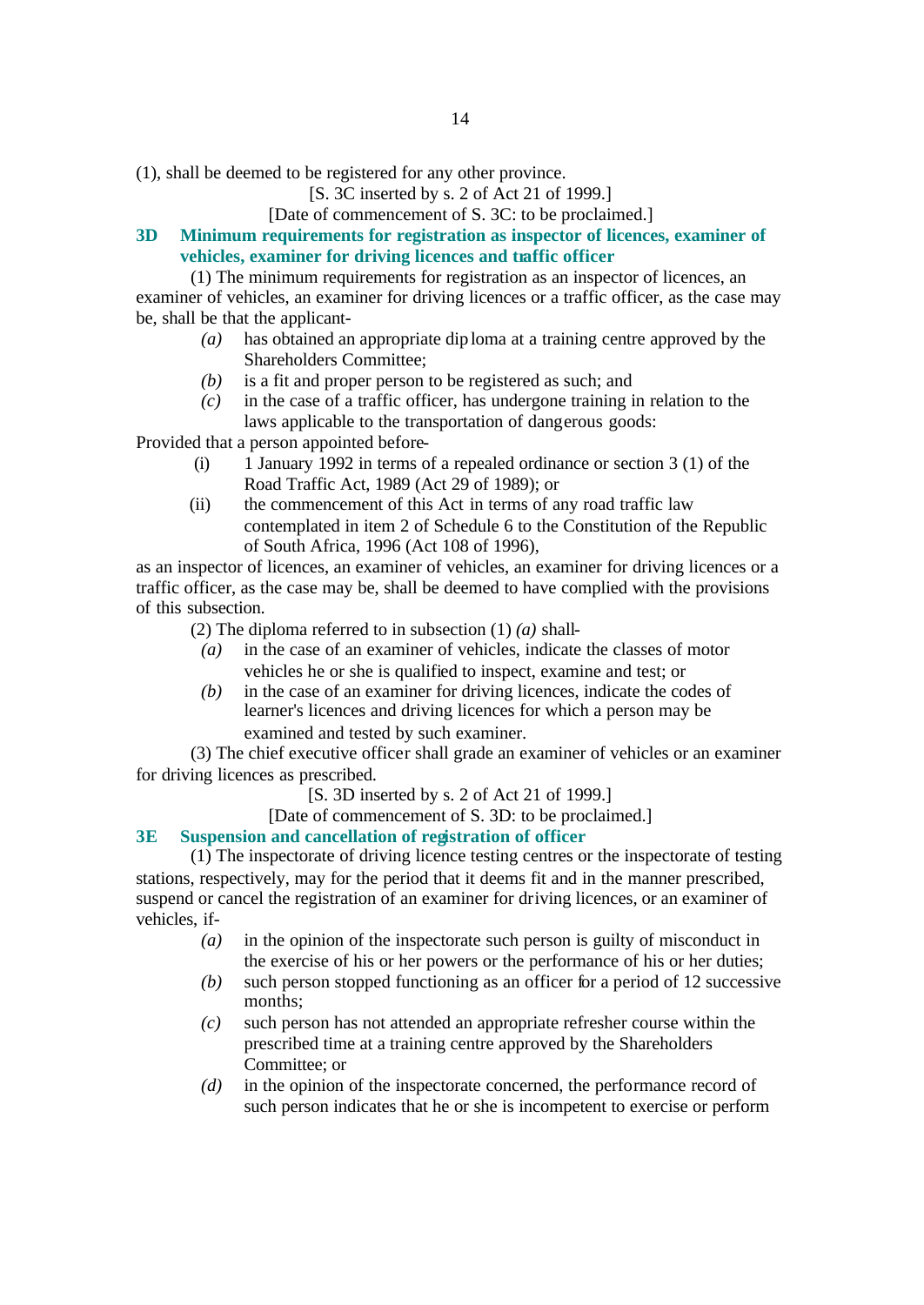the powers or duties of an officer of the category in which he or she is registered.

(2) The chief executive officer may for the period that he or she deems fit and in the manner prescribed, suspend or cancel the registration of a traffic officer or inspector of licences if any of the circumstances referred to in subsection (1) *(a)* to *(d)* exist.

(3) The registration of a person referred to in subsection (1) or (2) may only be suspended or cancelled after such person has had the opportunity to make representations in writing and to show cause, within the period determined by the chief executive officer, which period shall not be less than 21 days, why the registration should not be suspended or cancelled.

(4) Any person adversely affected by the decision of the inspectorate referred to in subsection (1) or the chief executive officer referred to in subsection (2) may, within 21 days after he or she became aware of the decision, request the inspectorate or chief executive officer, as the case may be, to give reasons in writing for its, his or her decision.

(5) If the registration of a person is suspended or cancelled in terms of this section, that person shall forthwith return his or her registration document to the chief executive officer, who shall keep such document for the period of suspension, or cancel such document, as the case may be.

[S. 3E inserted by s. 2 of Act 21 of 1999.]

[Date of commencement of S. 3E: to be proclaimed.]

#### **3F Powers and duties of inspector of licences**

In addition to the powers and duties conferred upon him or her or under this Act, an inspector of licences may, subject to the provisions of this Act or any other law-

- *(a)* by notice in writing as prescribed, direct the owner, operator, driver or person in charge of any vehicle, wherever found, which in his or her opinion does not comply with the requirements for roadworthiness certification provided for in this Act or in any other law, to produce such vehicle for inspection, examination or testing to an appropriately graded testing station for such class of vehicle at a time and place specified in such notice;
- *(b)* in respect of any motor vehicle, demand from the title holder, owner, operator or driver thereof the production of any document which such person is required to have in respect of that motor vehicle in terms of this Act or any other law, or any like document issued by a competent authority outside the Republic;
- *(c)* require from any instructor-
	- (i) where such instructor is engaged in teaching or instructing another person in the driving of a motor vehicle, forthwith; or
	- (ii) where such instructor is not so engaged, within seven days, to produce evidence of his or her registration;
- *(d)* examine any motor vehicle in order to satisfy himself or herself that it is the motor vehicle in respect of which a document referred to in paragraph *(b)* was issued;
- *(e)* impound any document referred to in paragraph *(b)* which appears to be or which the officer suspects to be invalid or which has been or appears to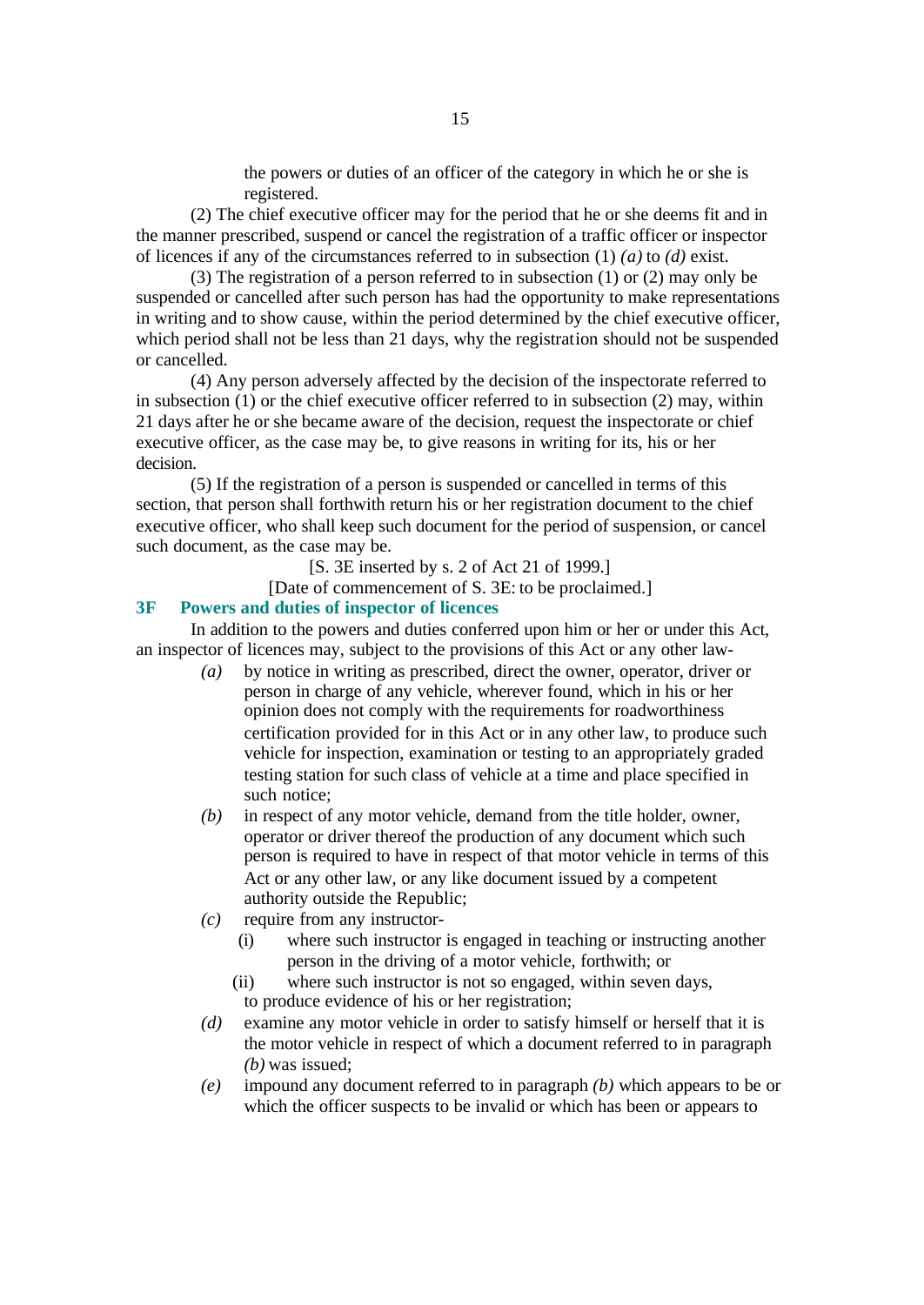have been unlawfully altered or defaced or which is being put to unlawful use, and where any document is so impounded, the inspector shall issue a receipt in respect thereof to the person concerned;

- *(f)* require the owner, operator or driver or person in charge of any vehicle forthwith to furnish his or her name and address, and give any other particulars required as to his or her identification, and where applicable, immediately to produce a professional driving permit;
- *(g)* demand from any person immediately to produce a licence or any other prescribed authorisation authorising him or her to drive a motor vehicle, and to produce any other document which he or she is required to have in respect of any motor vehicle in terms of this Act or any other law;
- *(h)* impound any licence or document produced to him or her in terms of paragraph *(g)* which in his or her opinion may afford evidence of a contravention or evasion of any provision of this Act or any other law, and where any licence or document is so impounded, the inspector shall issue a receipt in respect thereof to the person concerned;
- (*i*) require any person, whether or not this person is in a vehicle, to furnish his or her name and address and to give other particulars required as to his or her identification, as well as such information as is within his or her power to furnish and which may lead to the identification of the owner, operator or driver of the vehicle concerned;
- (*j*) require any person to furnish him or her with any information as is within the power of such person to furnish and which may lead to the identification of the driver, owner, operator or person in charge of a vehicle at any time or during any period; or
- *(k)* at any reasonable time, having regard to the circumstances of the case, without prior notice, and in the exercise of any power or the performance of any duty which he or she is in terms of this Act or any other law authorised or required to exercise or perform, enter any premises on which he or she has reason to believe that any vehicle is kept.

[S. 3F inserted by s. 2 of Act 21 of 1999.]

[Date of commencement of s. 3F: to be proclaimed.]

### **3G Powers and duties of examiner of vehicles**

(1) An examiner of vehicles may inspect, examine or test any vehicle in order to determine whether it is roadworthy and for that purpose may dismantle the vehicle or any part thereof or its equipment or accessories: Provided that the examiner shall reassemble any vehicle so dismantled, or shall cause any vehicle so dismantled to be reassembled, to the same condition in which it was before it was dismantled unless the person in charge of the vehicle requests him or her not to do so.

(2) An examiner of vehicles may drive any vehicle when necessary in the performance of his or her duties, if, in the case of a motor vehicle, he or she is licensed to drive a motor vehicle of the class concerned.

[S. 3G inserted by s. 2 of Act 21 of 1999.]

[Date of commencement of s. 3G: to be proclaimed.]

### **3H Powers and duties of examiner for driving licences**

(1) An examiner for driving licences shall test any applicant for a learner's or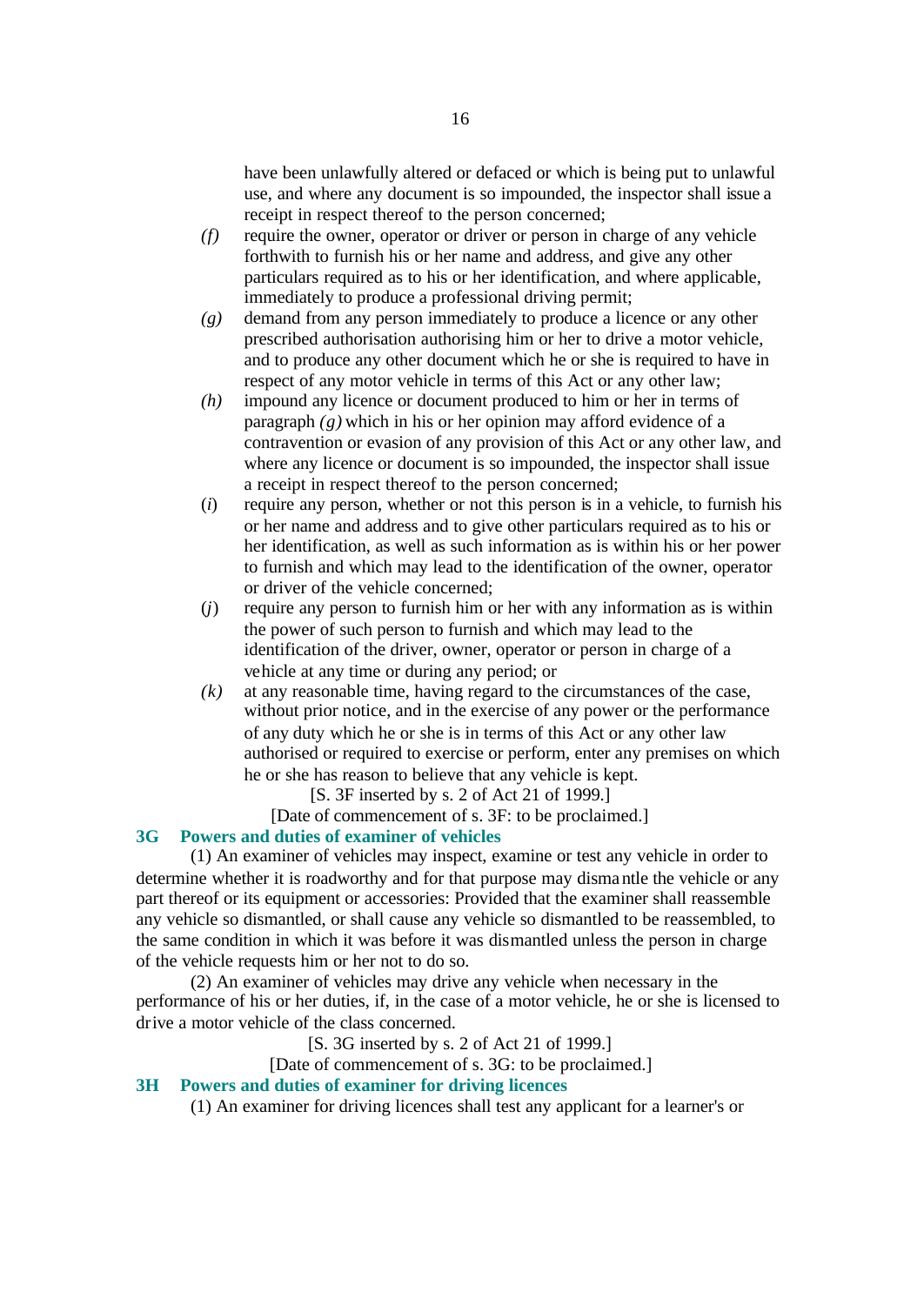driving licence in the manner and in regard to the matters as prescribed, in order to determine whether the applicant is fit and competent to obtain a learner's or driving licence for the class of vehicle for which he or she applies.

(2) No examiner for driving licences shall test an applicant for a driving licence in terms of this Act unless the examiner himself or herself is licensed to drive a vehicle of the class for which the applicant applies to obtain a driving licence or of the class prescribed.

### [S. 3H inserted by s. 2 of Act 21 of 1999.]

#### [Date of commencement of s. 3H: to be proclaimed.]

#### **3I Powers and duties of traffic officer**

In addition to the powers and duties conferred upon him or her or under this Act, a traffic officer may, subject to the provisions of this Act or any other law-

- *(a)* exercise or perform any of the powers or duties conferred upon an inspector of licences under section 3F;
- *(b)* when in uniform, require the driver of any vehicle to stop such vehicle;
- *(c)* inspect and test or cause to be inspected and tested by a person whom he or she considers competent to do so, any part and the functioning of any vehicle, and the equipment thereof, with a view to ascertaining whether the vehicle concerned or the functioning thereof and the equipment comply with the provisions of this Act: Provided that no officer or person instructed by the officer to inspect or test such vehicle shall, in the exercise of the power hereby conferred upon him or her, dismantle the mechanism or any working parts of any motor vehicle unless he or she is also a qualified motor mechanic or has passed an examination for examiners of vehicles as prescribed, and if he or she has so dismantled the vehicle, he or she shall reassemble the dismantled mechanism or parts to the same condition in which it was before it was dismantled unless he or she is requested by the person in charge of the vehicle not to do so;
- *(d)* ascertain the dimensions of, the load on, or the mass, axle mass load or axle unit mass load of, any vehicle, or the mass of any combination of vehicles, loaded or unloaded, and if necessary for the purpose of ascertaining such mass, require any vehicle or combination of vehicles to proceed to a mass-meter or mass-measuring device, and if the mass of any vehicle or combination of vehicles exceeds the mass allowed in terms of this Act, prohibit the operation of the vehicle or combination of vehicles on a public road until the mass has been reduced or adjusted to comply with this Act: Provided that where the load on a vehicle includes any hazardous substance as contemplated in the Hazardous Substances Act, 1973 (Act 15 of 1973), the reduction and handling of the mass shall be undertaken in terms of that Act;
- *(e)* drive any vehicle where necessary in the performance of his or her duties if, in the case of a motor vehicle, he or she is licensed to drive a motor vehicle of the class concerned;
- *(f)* if a person, being the driver or the person apparently in charge of a motor vehicle, appears, by reason of his or her physical or mental condition, howsoever arising, to be incapable for the time being of driving or being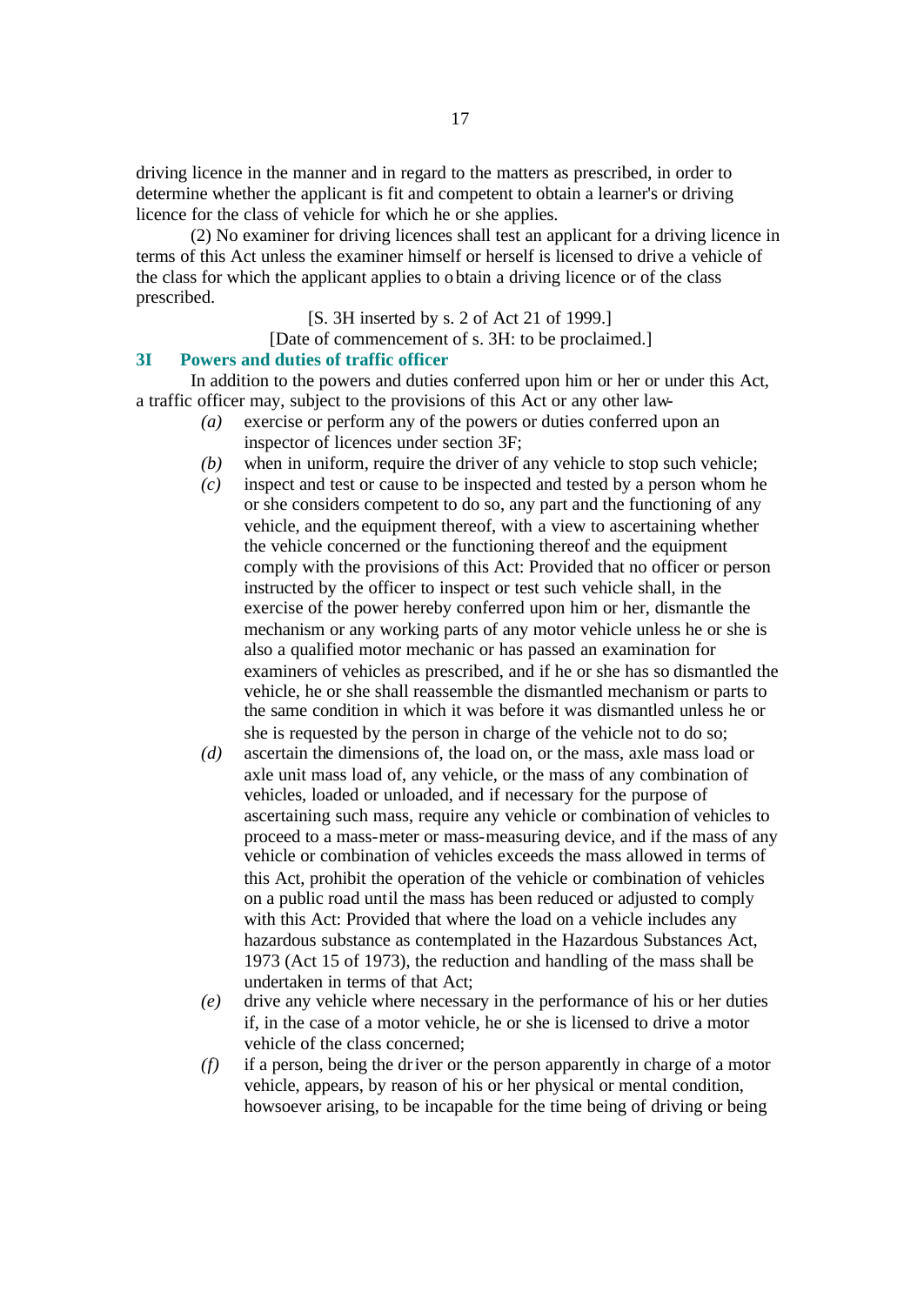in charge of that vehicle, temporarily forbid the person to continue to drive or be in charge of that vehicle and make the arrangements for the safe disposal or placing of the vehicle as in his or her opinion may be necessary or desirable in the circumstances;

- *(g)* regulate and control traffic upon any public road, and give such directions as may, in his or her opinion, be necessary for the safe and efficient regulation of the traffic, which may include the closing of any public road, and, where he or she is of the opinion that the driver of a motor vehicle is hampering or impeding the normal flow of traffic on a public road, direct the driver to remove the vehicle from such road and to follow another route with the vehicle;
- *(h)* require any person to furnish his or her name and address and other particulars which are required for his or her identification or for any process if the officer reasonably suspects this person of having committed an offence in terms of this Act or any other law or, if in the opinion of the officer, he or she is able to give evidence in regard to the commission of any such offence;
- (*i*) in respect of any motor vehicle, demand from the owner, operator or driver thereof to produce any document prescribed in terms of this Act;
- (*j*) impound any document referred to in paragraph *(i)* produced to him or her and which in his or her opinion may afford evidence of a contravention of or failure to comply with any provision of this Act or any other law related to road traffic matters and where any document is so impounded, the traffic officer shall issue a receipt in respect thereof to the person concerned;
- *(k)* require any professional driver or the operator or owner of any motor vehicle to produce for inspection and to have a copy made of-
	- (i) any record or document which that person is required in terms of this Act to carry or have in his or her possession or which is required to be affixed to any such motor vehicle; or
	- (ii) any record which that person is required in terms of this Act to preserve;
- *(l)* at any time enter any motor vehicle of an operator and inspect such vehicle;
- *(m)* at any time enter upon any premises on which he or she has reason to believe that a motor vehicle of an operator is kept or any record or other document required to be kept in terms of this Act is to be found, and inspect such vehicle and copy any such record or document, which he or she finds there;
- *(n)* if he or she has reason to believe that an offence in terms of this Act has been committed in respect of any record or document, inspected by him or her, impound that record or document, and where any document is so impounded, the traffic officer shall issue a receipt in respect thereof to the person concerned;
- *(o)* inspect any motor vehicle or part thereof and impound any document issued in connection with the registration and licensing of such motor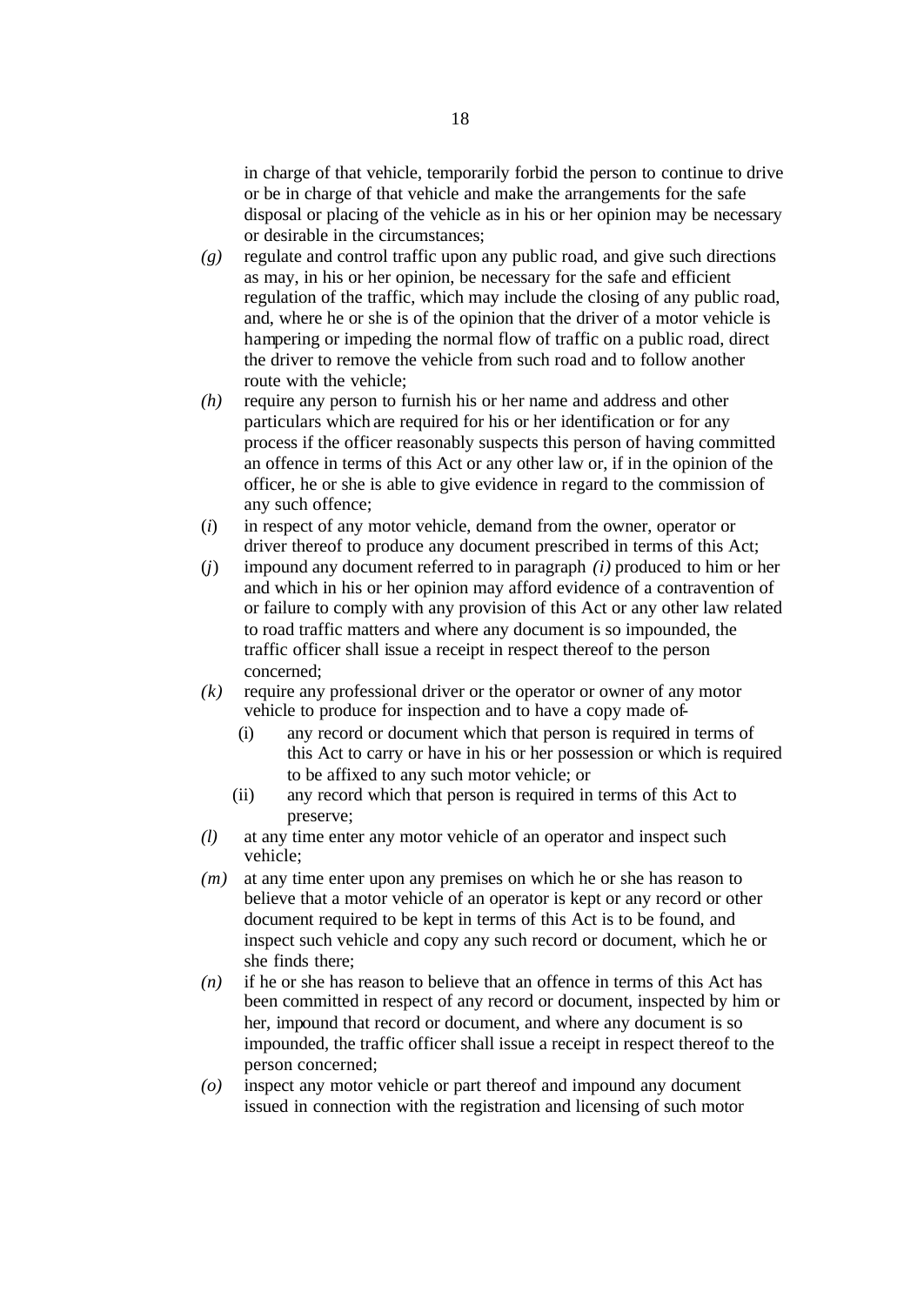vehicle which relates to the motor vehicle, where it is found that the engine or chassis number of the motor vehicle differs from the engine or chassis number as specified on the document, and direct that the motor vehicle be taken, forthwith, to any police station specified by the traffic officer for police clearance, and may after such clearance has been obtained, return the impounded document to any person who is entitled thereto, or notify the owner of the motor vehicle concerned that the vehicle must be re-registered, as the case may be; and

*(p)* require from the owner, operator or driver of a motor vehicle registered or deemed to be registered in any prescribed territory, police clearance in respect of the motor vehicle before allowing the motor vehicle to be taken across the borders of the Republic: Provided that the chief executive officer may exempt any owner, operator or driver in the prescribed manner from having to provide such police clearance.

[S. 3I inserted by s. 2 of Act 21 of 1999.]

[Date of commencement of s. 3I: to be proclaimed.]

# **3J Failure to comply with instruction or direction of inspector of licences, traffic officer, examiner of vehicles or peace officer**

(1) No person shall-

*(a)* fail to comply with any instruction or direction given to him or her by an inspector of licences, traffic officer or examiner of vehicles, or obstruct, hinder or interfere with any inspector of licences, traffic officer or examiner of vehicles in the exercise of any power or the performance of any duty in terms of this Act;

- *(b)* fail to comply with any instruction or direction given to him or her by a peace officer, or obstruct, hinder or interfere with any peace officer in the exercise of any power relating to a provision of this Act assigned to him or her in terms of section 334 of the Criminal Procedure Act, 1977 (Act 51 of 1977); or
- *(c)* in order to compel a person referred to in paragraph *(a)* or *(b)* to perform or to refrain from performing any act in respect of the exercise of his or her powers or the performance of his or her duties, or on account of such person having performed or refrained from performing such an act, threaten or suggest the use of violence against or restraint upon such person or any of his or her relatives or dependants, or threaten or suggest any injury to the property of such person or of any of his or her relatives or dependants.

(2) Whenever the production of any document which is not required to be affixed to a vehicle or to be kept with him or her in a vehicle by any person, is demanded under sections 3F *(b)*, 3F *(g)* or 3I *(i)*, the production thereof at any police station or office set aside by a competent authority for use by a traffic officer or peace officer, within a period of seven days after being so demanded, shall be deemed to be sufficient compliance with the demand.

(3) Whenever any document is produced under subsection (2) at any police station or office referred to in that subsection, the officer in charge of such police station or office so set aside, shall accordingly forthwith notify the officer who made the demand concerned and shall issue an acknowledgement of production of such document to the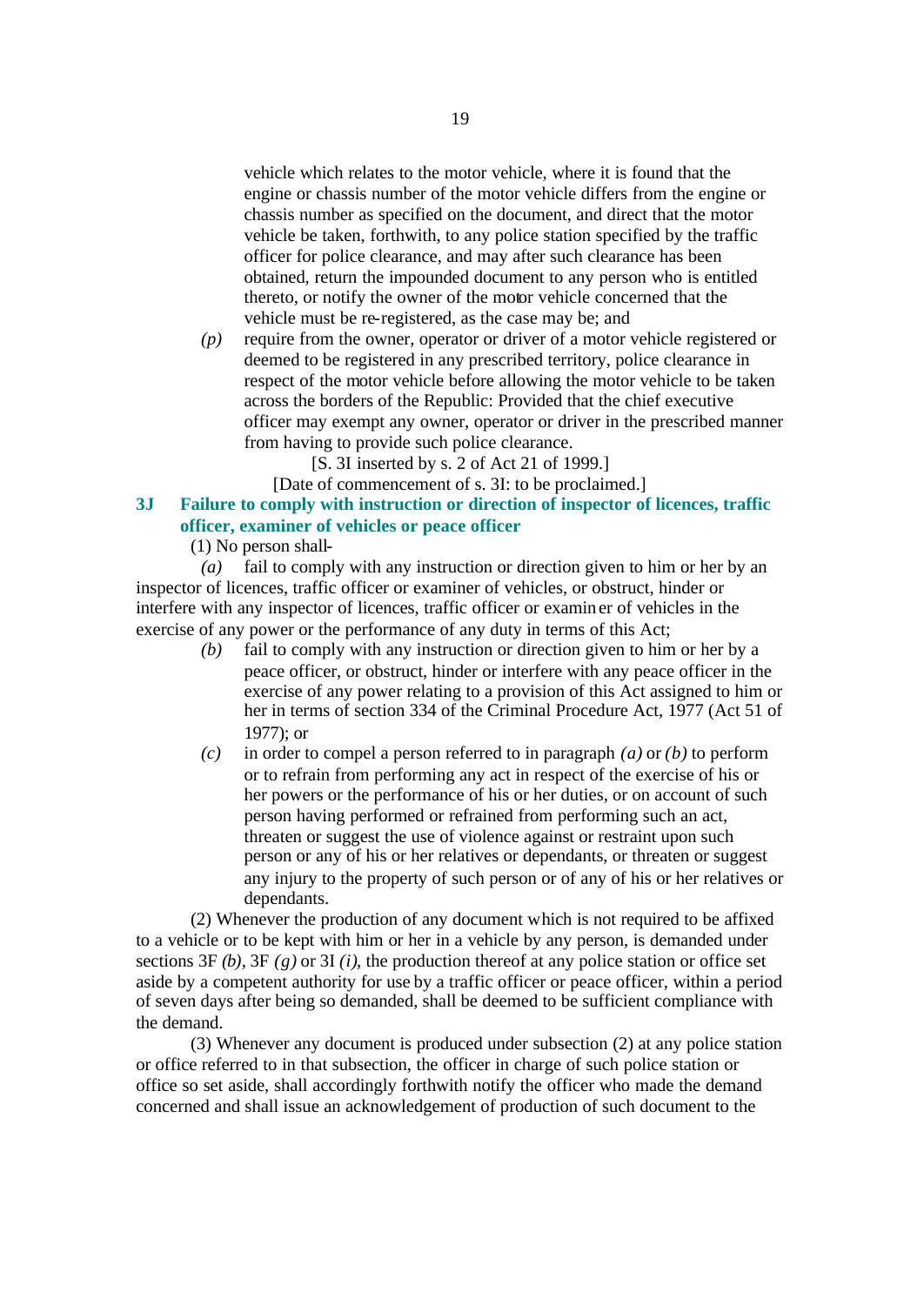person produc ing it.

(4) Where a document is not produced under subsection (2) and any process is to be handed to or served upon a person in terms of section 54 or 72 of the Criminal Procedure Act, 1977, an inspector of licences, traffic officer or peace officer may require the imprint of the left thumb of the person to whom the process relates on such process, and such person shall be obliged to furnish such imprint in the manner and at such a place or places on the document or copies thereof as directed by the inspector or officer concerned: Provided that if it is not possible to obtain the left thumb print of such person, the imprint of any other finger may be required, in which case the finger so used shall be identified in writing by the inspector or officer concerned under each imprint of such finger.

[S. 3J inserted by s. 2 of Act 21 of 1999.]

[Date of commencement of s. 3J: to be proclaimed.]

# **3K Impersonating authorised officer or peace officer or inducing any such officer to forsake his or her duty**

(1) Any person who is not an authorised officer or a peace officer shall not by word, conduct or demeanour, pretend that he or she is an authorised officer or a peace officer.

(2) No person shall connive with or induce or attempt to induce any authorised officer or peace officer to omit to carry out his or her duty or to commit an act in conflict with his or her duty.

[S. 3K inserted by s. 2 of Act 21 of 1999.]

[Date of commencement of s. 3K: to be proclaimed.]

### **3L Approval of training centre**

(1) If a training centre referred to in sections 3D (1) *(a)*, 3E (1) *(c)* and 28C meets the prescribed requirements, the Shareholders Committee shall approve it.

(2) The Shareholders Committee may, if a training centre no longer complies with the requirements referred to in subsection (1) revoke the approval referred to in that subsection.

[S. 3L inserted by s. 2 of Act 21 of 1999.]

[Date of commencement of s. 3L: to be proclaimed.]

### **CHAPTER III**

### **REGISTRATION AND LICENSING OF MOTOR VEHICLES AND REGISTRATION OF MANUFACTURERS, BUILDERS, IMPORTERS AND MANUFACTURERS OF NUMBER PLATES (ss 4-7)**

[Heading substituted by s. 2 of Act 8 of 1998.]

#### **4 Registration and licensing of motor vehicles**

(1) The registration and licensing system of motor vehicles for each province shall be as prescribed.

(2) All motor vehicles shall be registered and licensed unless the contrary is prescribed in respect of specific cases.

### [S. 4 substituted by s. 3 of Act 21 of 1999.]

### **5 Registration of manufacturers, builders, importers and manufacturers of number plates**

(1) The prescribed manufacturers, builders or importers, and every manufacturer of number plates shall apply in the prescribed manner to the MEC concerned for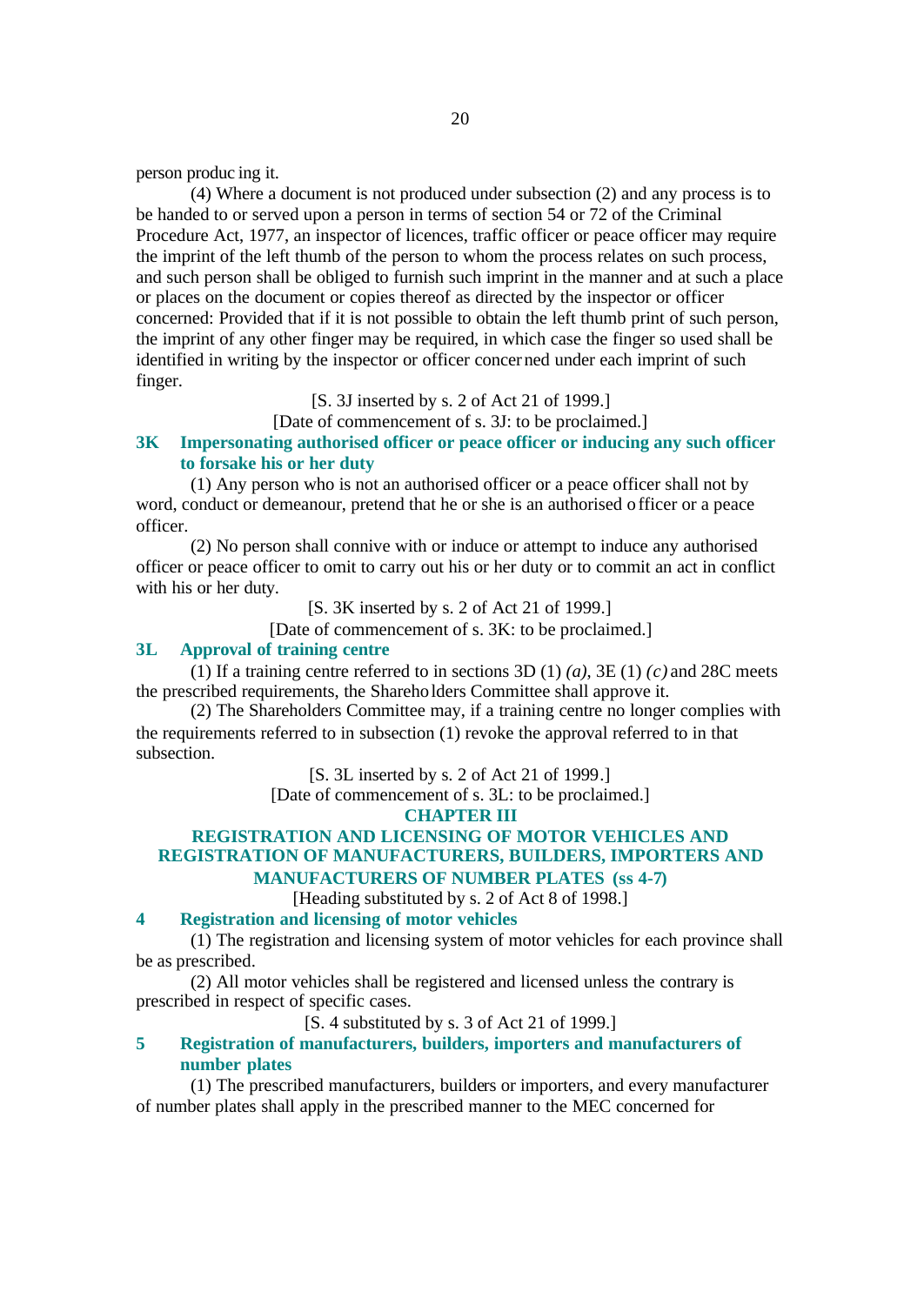registration as a manufacturer, builder, importer or manufacturer of number plates. **[NB:** Sub-s. (1) has been amended by s. 4 *(a)* of the National Road Traffic Amendment Act 21 of 1999, a provision which will be put into operation by proclamation. See PENDLEX.**]**

(2) If the MEC is satisfied that an applicant referred to in subsection (1) complies with the qualifications for competency as prescribed for the specific category in respect of which application is made, he or she shall register such applicant on the conditions and in the manner prescribed.

**[NB:** Sub-s. (2) has been amended by s. 4 *(b)* of the National Road Traffic Amendment Act 21 of 1999, a provision which will be put into operation by proclamation. See PENDLEX.**]**

(3) The MEC may, in the prescribed manner, alter the conditions referred to in subsection (2).

**[NB:** Sub-s. (3) has been amended by s. 4 *(b)* of the National Road Traffic Amendment Act 21 of 1999, a provision which will be put into operation by proclamation. See PENDLEX.**]**

(4) The MEC may, in the prescribed manner, suspend for such period as he or she may deem fit, or cancel, the registration of a manufacturer, builder, importer or manufacturer of number plates.

**[NB:** Sub-s. (4) has been amended by s. 4 *(b)* of the National Road Traffic Amendment Act 21 of 1999, a provision which will be put into operation by proclamation. See PENDLEX.**]**

(5) The manufacturers, builders or importers referred to in subsection (1) shall, in the prescribed manner, register every motor vehicle manufactured, built or imported by him or her, before he or she distributes or sells such vehicle.

(6) Manufacturers, builders and importers shall not manufacture, build, modify, import, sell or distribute motor vehicles except in accordance with the prescribed conditions.

(7) A manufacturer of number plates shall not manufacture, sell or distribute number plates unless he or she is registered as a manufacturer of number plates.

[Sub-s. (7) added by s. 4 *(c)* of Act 21 of 1999.]

[S. 5 substituted by s. 3 of Act 8 of 1998.]

### **6 Right of appeal to Minister**

(1) Any person who is aggrieved at the refusal of the MEC to register him or her as a manufacturer, builder, importer or manufacturer of number plates, or at the suspension or cancellation of his or her registration as a manufacturer, builder, importer or manufacturer of number plates, or at the conditions on which he or she is so registered may, within 21 days after such refusal, suspension or cancellation, or notification of the conditions on which he or she is so registered, in writing appeal to the Minister against such refusal, suspension, cancellation or conditions, and such person shall at the same time serve a copy of the appeal on the MEC.

[Sub-s. (1) substituted by s. 4 of Act 8 of 1998.]

(2) After receipt of the copy of the appeal referred to in subsection (1), the MEC shall forthwith furnish the Minister with his or her reasons for the refusal, suspension, cancellation or conditions to which such appeal refers.

(3) The Minister may after considering the appeal give such decision as he or she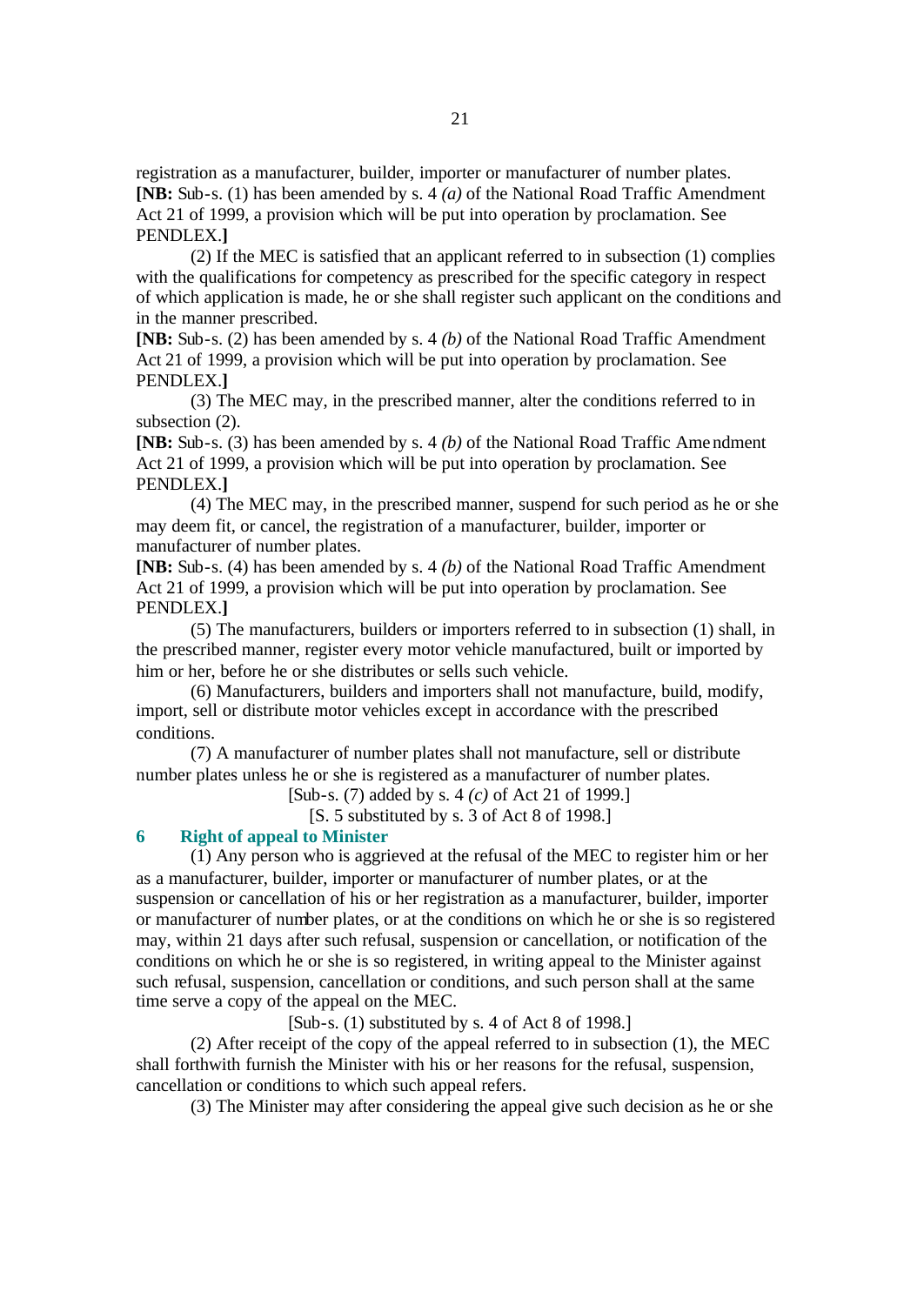may deem fit.

**[NB:** S. 6 has been amended by s. 5 of the National Road Traffic Amendment Act 21 of 1999, a provision which will be put into operation by proclamation. See PENDLEX.**]**

# **7 Appointment of inspectorate of manufacturers, builders and impo rters**

(1) The Minister may appoint a person, an authority or a body as an inspectorate of manufacturers, builders and importers.

(2) The powers and duties of the inspectorate contemplated in subsection (1) in relation to the registration and inspection of manufacturers, builders and importers shall be as prescribed.

(3) The Minister may, in order to defray the expenditure incurred by or on behalf of that inspectorate for the purposes of performing its functions, prescribe fees to be paid in respect of inspections carried out by it in terms of this Act.

#### **CHAPTER IV**

# **FITNESS OF DRIVERS (ss 8-36)**

### **8 Application for registration of driving licence testing centre**

(1) A department of State or registering authority desiring to operate a driving licence testing centre shall in the prescribed manner apply to the MEC in whose province that centre will be operated, for the registration of that testing centre.

(2) A driving licence testing centre may, on the prescribed conditions, be registered and graded to test applicants for learners' licences only.

**[NB:** S. 8 has been substituted and a s. 8A has been inserted by s. 6 of the National Road Traffic Amendment Act 21 of 1999, a provision which will be put into operation by proclamation. See PENDLEX.**]**

### **9 Registration and grading of driving licence testing centre**

On receipt of an application referred to in section 8 the MEC shall, if satisfied that, in relation to the driving licence testing centre concerned, the prescribed requirements for the registration of such a testing centre have been met, register and grade such testing centre in the prescribed manner, and give notice of such registration in the *Provincial Gazette*.

**[NB:** S. 9 has been substituted by s. 7 of the National Road Traffic Amendment Act 21 of 1999, a provision which will be put into operation by proclamation. See PENDLEX.**]**

### **10 Suspension or cancellation of registration of driving licence testing centre**

The MEC may, if a registered driving licence testing centre no longer complies with the requirements referred to in section 9, suspend the registration of that testing centre for such period as he or she may deem fit, or regrade or cancel it, in the prescribed manner.

**[NB:** S. 10 has been substituted by s. 8 of the National Road Traffic Amendment Act 21 of 1999, a provision which will be put into operation by proclamation. See PENDLEX.**]**

### **11 Appointment of national inspectorate of driving licence testing centres**

(1) The Minister shall appoint a person, an authority or a body as a national inspectorate of driving licence testing centres.

(2) The powers and duties of the inspectorate contemplated in subsection (1) in relation to the inspection and the control of standards, grading and operation of driving licence testing centres shall be as prescribed.

(3) The Minister may, in order to defray the expenditure incurred by or on behalf of that inspectorate for the purposes of performing its functions, prescribe fees to be paid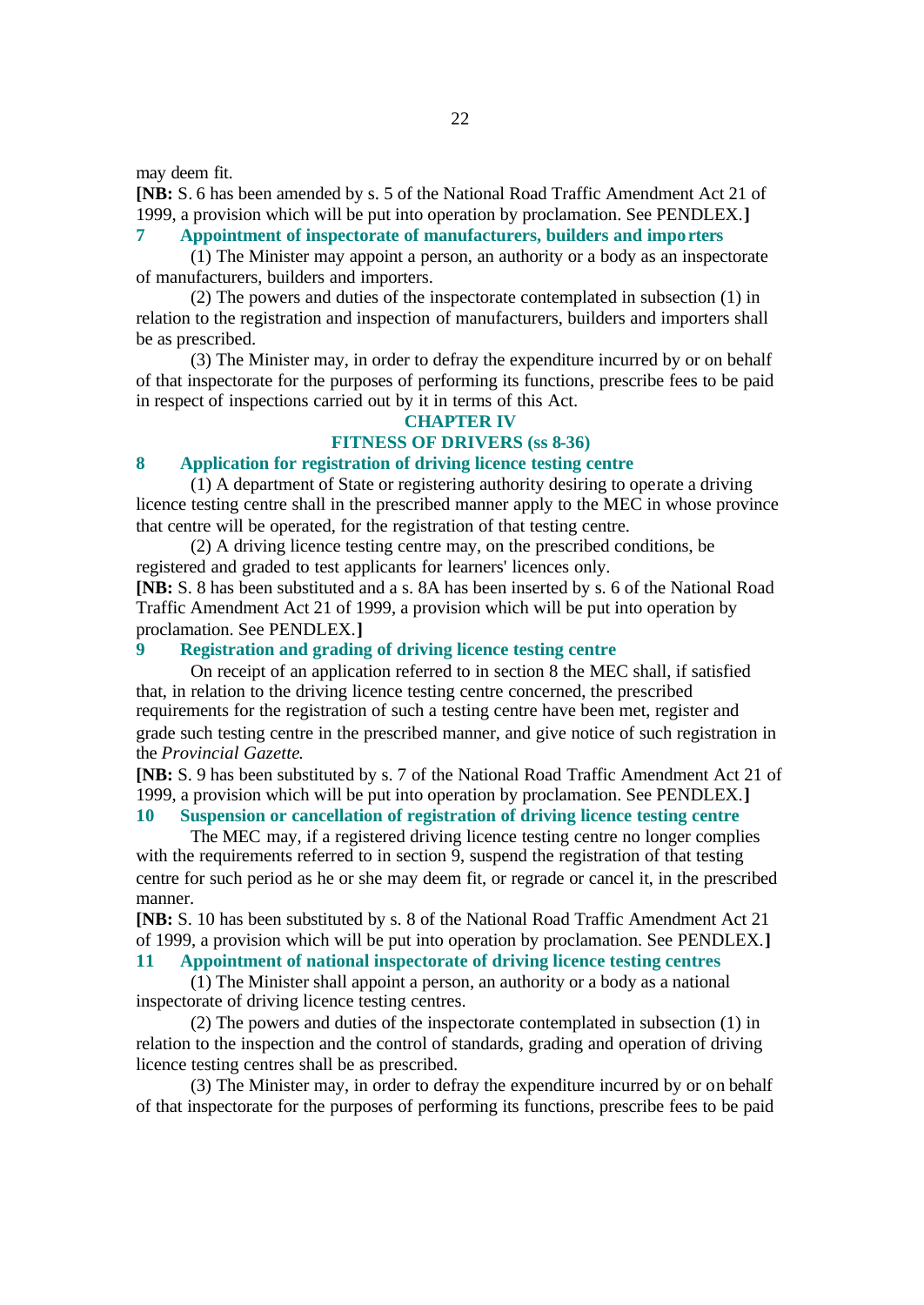in respect of inspections carried out in terms of this Act.

[Date of commencement of s. 11: to be proclaimed.]

**[NB:** S. 11 has been substituted by s. 9 of the National Road Traffic Amendment Act 21 of 1999, a provision which will be put into operation by proclamation. See PENDLEX.**]**

### **12 Driver of motor vehicle to be licensed**

No person shall drive a motor vehicle on a public road-

- *(a)* except under the authority and in accordance with the conditions of a licence issued to him or her in terms of this Chapter or of any document deemed to be a licence for the purposes of this Chapter; and
- *(b)* unless he or she keeps such licenc e or document or any other prescribed authorisation with him or her in the vehicle.

### **13 Licence to drive, either learner's or driving licence**

A licence authorising the driving of a motor vehicle shall be issued by a driving licence testing centre in accordance with this Chapter and shall be either-

- *(a)* a provisional licence, to be known as a learner's licence; or
- *(b)* a licence, to be known as a driving licence,

and, except as otherwise provided in this Chapter, no person shall be examined or tested for the purpose of the issue to him or her of a driving licence unless he or she is the holder of a learner's licence.

# **14 Prescribing, classification and extent of learner's or driving licence**

Subject to this Chapter-

- *(a)* the category of a learner's or driving licence;
- *(b)* the class of motor vehicle to which each category of such licence relates;
- *(c)* the authority granted by such licence;
- *(d)* the period of validity of such licence;
- *(e)* the limitations to which the authority granted by such licence shall be subject; and
- *(f)* the form and content of such licence,

shall be as prescribed.

### **15 Disqualification from obtaining or holding learner's or driving licence**

(1) A person shall be disqualified from obtaining or holding a learner's or driving licence-

- *(a)* if he or she-
	- (i) in the case of any licence for a motor cycle, motor tricycle or motor quadrucycle having an engine with a cylinder capacity not exceeding 125 cubic centimetres or which is propelled by electrical power or which is a vehicle as contemplated in paragraph *(b)* of the definition of 'motor vehicle', is under the age of l6 years;
	- (ii) in the case of a learner's licence for a light motor vehicle, being a motor vehicle not of a class referred to in subparagraph (i) and the tare of which does not exceed 3 500 kilograms or, where such motor vehicle is-
		- *(aa)* a bus or goods vehicle, the gross vehicle mass of which does not exceed 3 500 kilograms;
		- *(bb)* an articulated motor vehicle, the gross combination mass of which does not exceed 3 500 kilograms,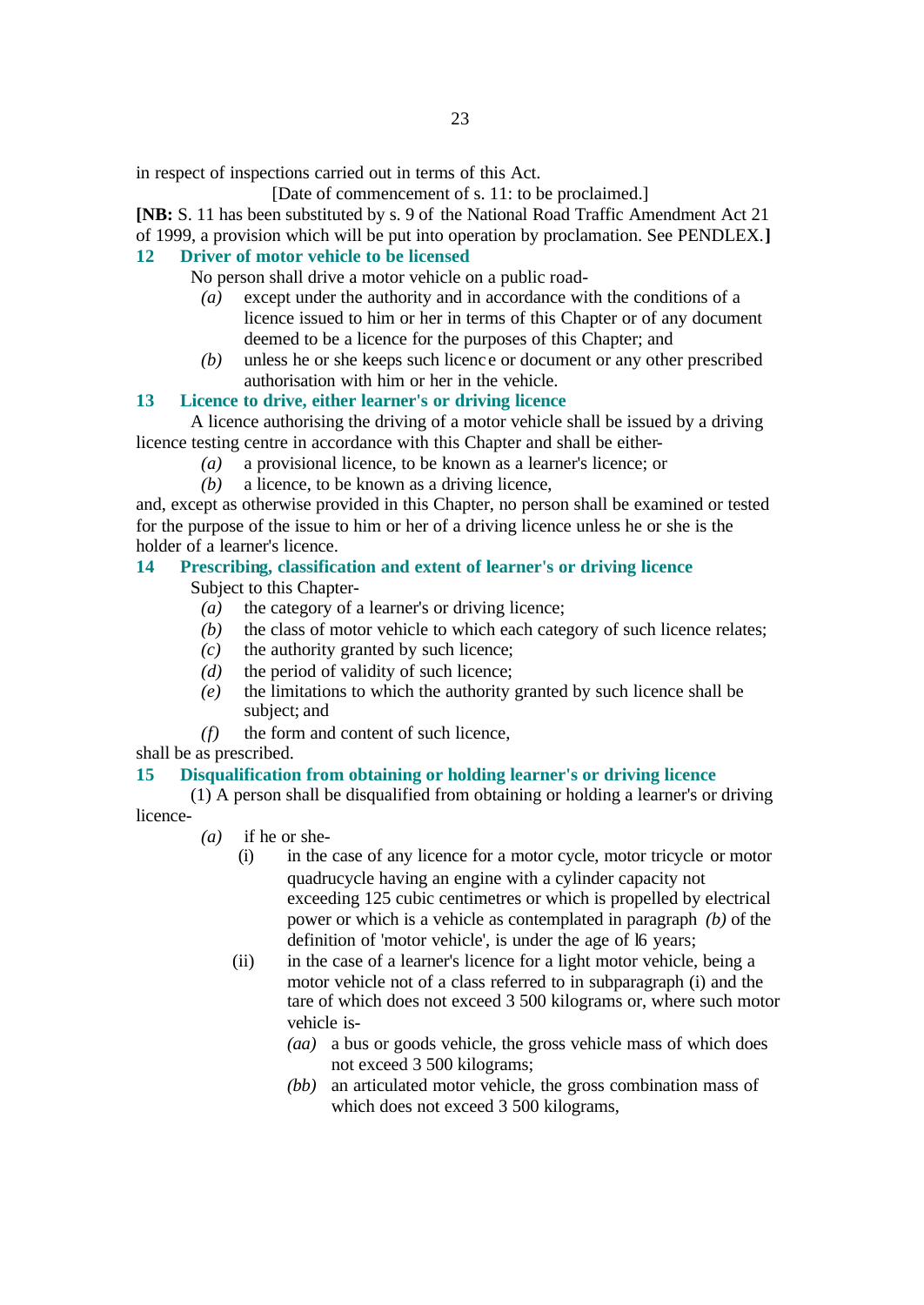is under the age of 17 years; or

- (iii) in the case of any other licence, is under the age of 18 years;
- *(b)* during any period in respect of which he or she has been declared by a competent court or authority to be disqualified from obtaining or holding a licence to drive a motor vehicle, while such disqualification remains in force;
- *(c)* where a licence to drive a motor vehicle held by him or her has been suspended by a competent court or authority, while such suspension remains in force;
- *(d)* where a licence to drive a motor vehicle held by him or her has been cancelled by a competent court or authority, for such period as he or she may not apply for a licence;
- *(e)* if such licence relates to a class of motor vehicle which he or she may already drive under a licence held by him or her;
- *(f)* if he or she is suffering from one of the following diseases or disabilities:
	- (i) Uncontrolled epilepsy;
	- (ii) sudden attacks of disabling giddiness or fainting due to hypertension or any other cause;
	- (iii) any form of mental illness to such an extent that it is necessary that he or she be detained, supervised, controlled and treated as a patient in terms of the Mental Health Act, 1973 (Act 18 of 1973);
	- (iv) any condition causing muscular incoordination;
	- (v) uncontrolled *diabetes mellitus*;
	- (vi) defective vision ascertained in accordance with a prescribed standard;
	- (vii) any other disease or physical defect which is likely to render him or her incapable of effectively driving and controlling a motor vehicle of the class to which such licence relates without endangering the safety of the public: Provided that deafness shall not of itself be deemed to be such a defect;
- *(g)* if he or she is addicted to the use of any drug having a narcotic effect or the excessive use of intoxicating liquor; or
- *(h)* in such other circumstance as may be prescribed, either generally or in respect of a particular class of learner's or driving licence.

(2) The MEC concerned may, if he or she deems it expedient and on such conditions as he or she may deem fit, declare that any person shall no longer be subject to any disqualification, suspension or cancellation by a competent authority referred to in subsection (1)  $(b)$ ,  $(c)$  or  $(d)$ , respectively: Provided that in the case of any cancellation such declaration shall be subject to section 25 (9).

**[NB:** Sub-s. (2) has been amended by s. 10 of the National Road Traffic Amendment Act 21 of 1999, a provision which will be put into operation by proclamation. See PENDLEX.**]**

### **16 Failure to disclose disqualification in respect of licence authorising driving of motor vehicle prohibited**

(1) No person shall, when applying for a learner's or driving licence, wilfully fail to disclose any disqualification to which he or she is subject in terms of section 15.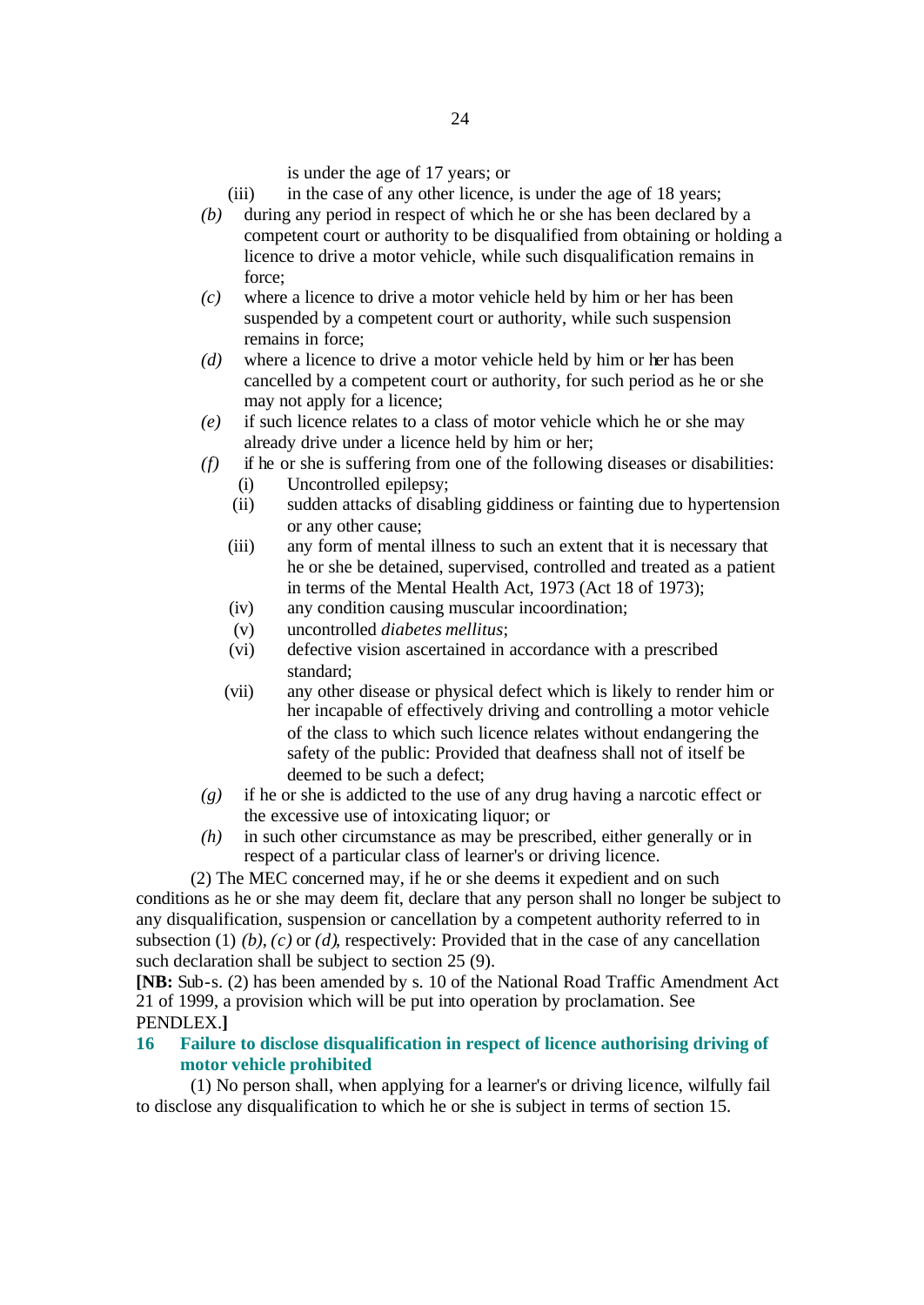(2) Any person who-

- *(a)* is the holder of a licence authorising the driving of a motor vehicle in terms of this Chapter; and
- *(b)* becomes aware thereof that he or she is disqualified from holding such licence,

shall, within a period of 21 days after having so become aware of the disqualification, submit the licence or, in the case where it is contained in an identity document, that document to the MEC of the province concerned.

**[NB:** Sub-s. (2) has been amended by s. 11 *(a)* of the National Road Traffic Amendment Act 21 of 1999, a provision which will be put into operation by proclamation. See PENDLEX.**]**

(3) When a licence is submitted in terms of subsection (2) the MEC shall cancel it and if the licence was issued in a prescribed territory he or she shall notify the authority which issued it of the cancellation: Provided that if the MEC is satisfied that the holder thereof is competent to drive the c lass of motor vehicle concerned with the aid of glasses, an artificial limb or any other physical aid, the MEC shall, in the case where the licence-

- *(a)* is contained in an identity document-
	- (i) not cancel the licence, but endorse the licence accordingly and such endorsement shall be a condition subject to which the licence is held;
	- (ii) return the identity document to the holder thereof; or
- *(b)* is not contained in an identity document, issue or authorise the issue of a new licence in the prescribed manner reflecting the conditions on which it is issued.

**[NB:** Sub-s. (3) has been amended by s. 11 *(b)* of the National Road Traffic Amendment Act 21 of 1999, a provision which will be put into operation by proclamation. See PENDLEX.**]**

#### **17 Application for and issue of learner's licence**

(1) Subject to section 24, a person desiring to obtain a learner's licence shall in person apply therefor in the prescribed manner to an appropriately graded driving licence testing centre.

(2) Upon receipt of an application in terms of subsection (1), the driving licence testing centre concerned shall, if it is satisfied from the information furnished in the application or from such further information as such centre may reasonably request, that the applicant is not disqualified from obtaining a learner's licence, determine a day on and time at which the applicant shall present himself or herself to be examined and tested by an examiner for driving licences in the manner and in respect of the matters as prescribed.

(3) If the examiner for driving licences is satisfied that the applicant has sufficient knowledge of the matters as prescribed in respect of the class of vehicle concerned, and is not disqualified in terms of section 15 from obtaining a learner's licence, the examiner shall issue or authorise the issue of a learner's licence in the prescribed manner to such applicant in respect of the appropriate class of motor vehicle, and the examiner or the person authorised thereto by him or her shall-

*(a)* in the case where the applicant is found to be competent to drive with the aid of spectacles or contact lenses, an artificial limb or other physical aid, endorse the licence accordingly; and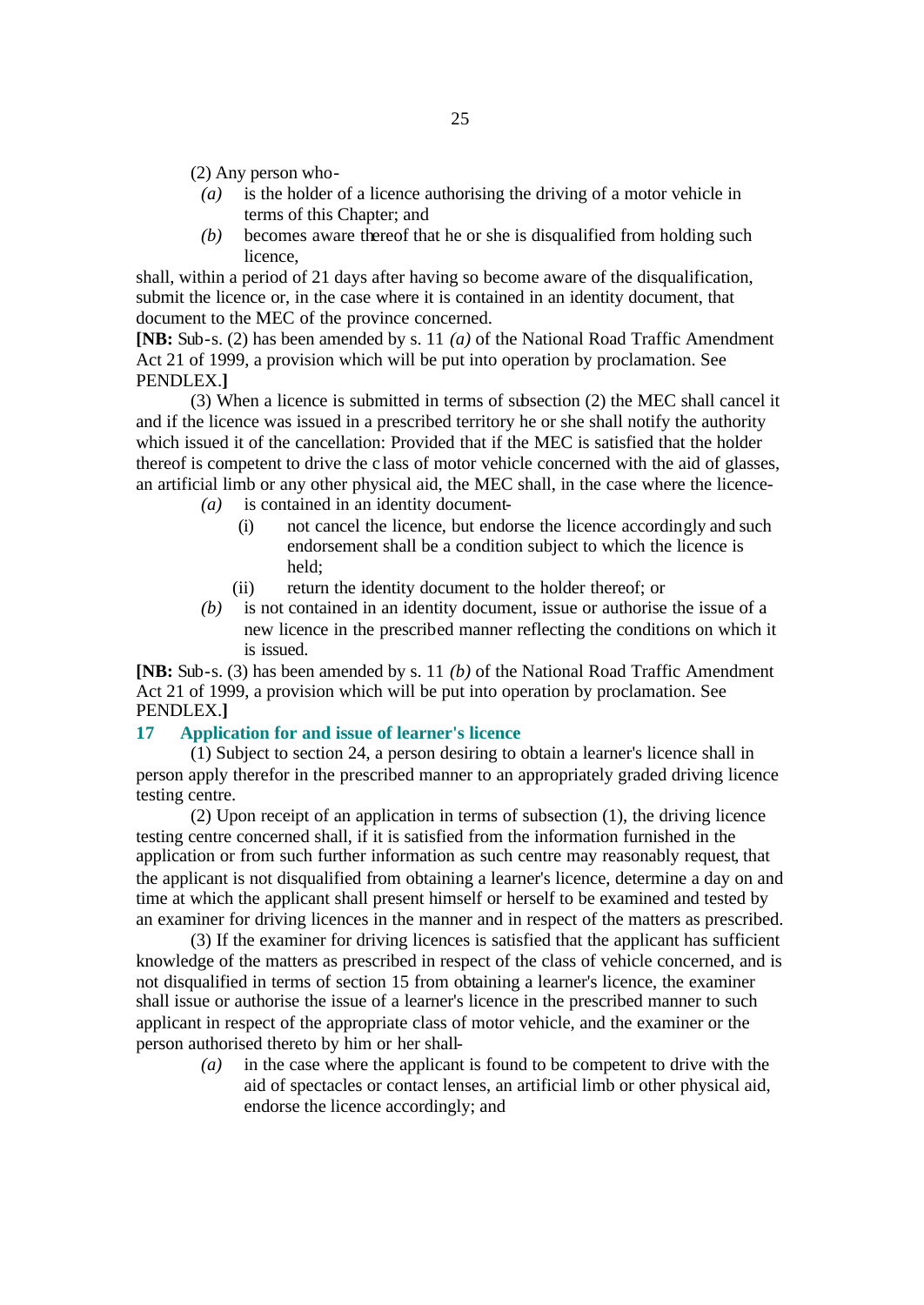*(b)* in the case where the applicant is a physically disabled person who has to drive a vehicle adapted for physically disabled persons, or a vehicle adapted specifically for that physically disabled applicant, endorse the licence accordingly.

(4) No person shall wilfully or negligently issue or authorise the issue of a learner's licence contrary to the provisions of this Chapter.

### **18 Application for and issue of driving licence**

(1) Subject to section 24, the holder of a learner's licence who desires to obtain a driving licence shall apply in the prescribed manner to an appropriately graded driving licence testing centre for a licence to drive a motor vehicle of a class the driving of which is authorised by his or her learner's licence.

(2) Upon receipt of an application in terms of subsection (1), the driving licence testing centre concerned shall, if it is satisfied from the information furnished in the application or from such further information as such centre may reasonably request, that the applicant is not disqualified from obtaining a driving licence, determine a day on and time at which the applicant shall present himself or herself to be examined by an examiner for driving licences in the manner and in respect of the matters as prescribed, and for such purpose the applicant shall supply a motor vehicle of the class to which his or her application relates.

(3) An examiner for driving licences shall test an applicant for a driving licence in the manner and in respect of the matters as prescribed.

(4) If an examiner for driving licences has satisfied himself or herself in terms of subsection (3) that an applicant for a driving licence is competent, as prescribed, to drive a motor vehicle of the class to which such applicant's application relates, the examiner shall issue or authorise the issue of a driving licence in the prescribed manner to such applicant in respect of that class of motor vehicle, and the examiner or the person authorised thereto by him or her shall-

- *(a)* in the case where the applicant has in terms of subsection (2) provided a motor vehicle equipped with an automatic transmission or the motor vehicle is electrically powered, endorse the driving licence to the effect that authorisation is granted only for the driving of a motor vehicle equipped with an automatic transmission or which is electrically powered, as the case may be;
- *(b)* in the case where the applicant is found to be competent to drive with the aid of spectacles or contact lenses, an artificial limb or other physical aid, endorse the licence accordingly; and
- *(c)* in the case where the applicant is a physically disabled person who has to drive a vehicle adapted for physically disabled persons, or a vehicle adapted specifically for that physically disabled applicant, endorse the licence accordingly.

(5) No person shall wilfully or negligently-

- *(a)* issue a driving licence;
- *(b)* authorise the issue of a driving licence; or
- *(c)* endorse or fail to endorse a driving licence,

contrary to this section.

(6) *(a)* A driving licence which has officially been included in an identity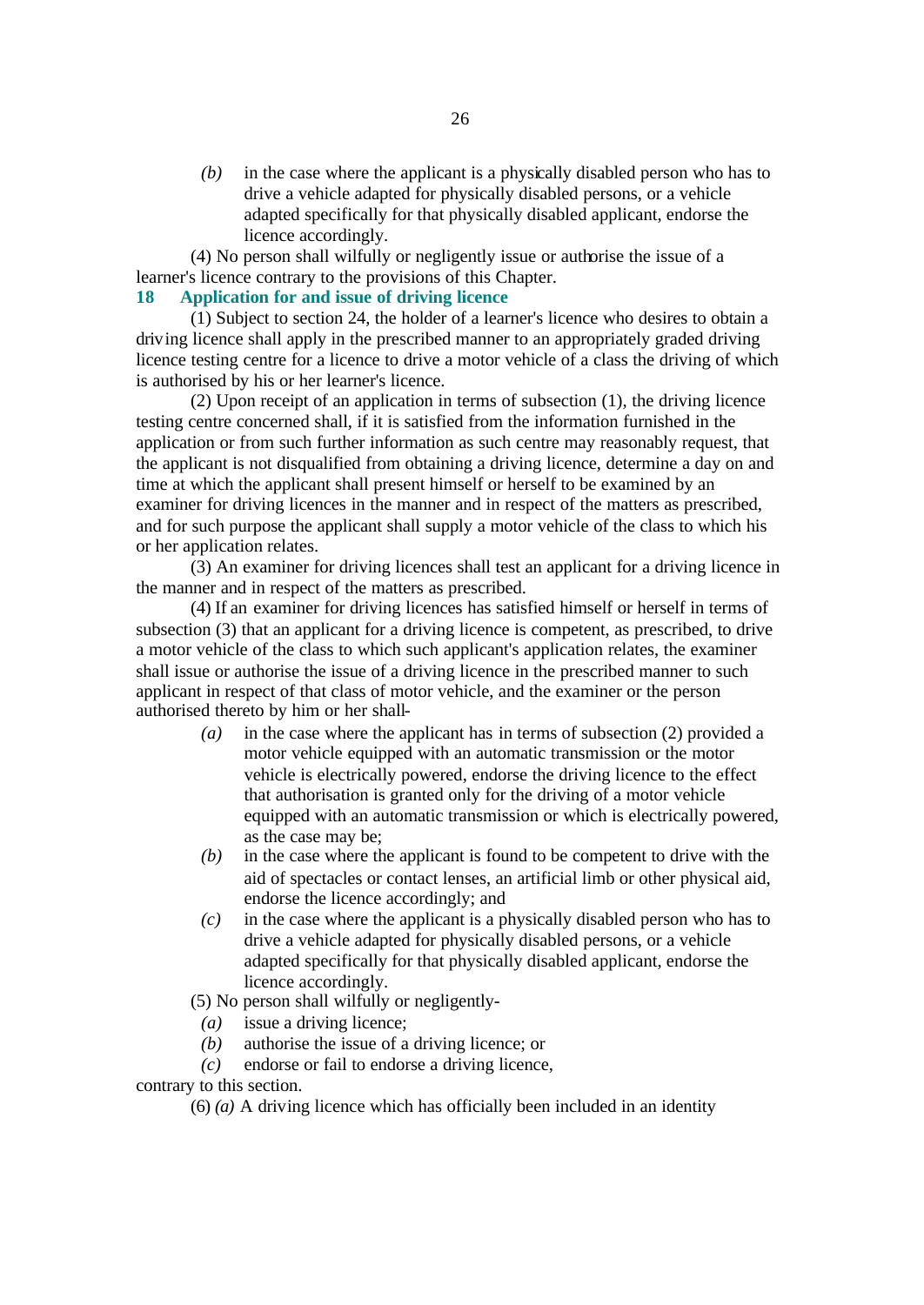document shall be deemed to be a driving licence issued under this Act, until a date fixed by the Minister by notice in the *Gazette*.

*(b)* In respect of any notice issued in terms of paragraph *(a)*, in the case of any person who was unable to apply for such a driving licence due to him or her having been-

- (i) admitted to any medical facility or detained in any state institution in terms of an order issued or sentence imposed by a court of law;
- (ii) posted by the Government on a foreign mission or assignment;
- (iii) on a contract of employment outside the borders of the Republic; or

(iv) a full-time student at a foreign academic institution,

the date determined in that notice shall, upon proof submitted by any such person of the date of his or her discharge from such facility or, release from such institution or his or her return to the Republic, be deemed to be a date six months after the date of such discharge, release or return.

[Sub-s. (6) substituted by s. 12 of Act 21 of 1999 and by s. 1 *(a)* of Act 20 of 2003.]

(7) *(a)* A driving licence other than a licence contemplated in subsection (6) that was valid immediately before the commencement of this section remains valid until a date determined by the Minister by notice in the *Gazette*.

*(b)* The Minister may-

- (i) determine different dates for the expiry of the validity of driving licences contemplated in paragraph *(a)* in respect of different categories of persons; and
- (ii) extend any date determined in terms of subparagraph (i).

[Sub-s. (7) added by s. 1 *(b)* of Act 20 of 2003.]

### **19 Substitution of driving licence before certain date**

(1) The holder of a driving licence contemplated in section 18 (6) or (7) shall apply to a driving licence testing centre for the issue of a driving licence in substitution of his or her existing licence.

(2) An application under subsection (1) shall be made in the prescribed manner and be accompanied by the prescribed documents.

(3) A driving licence which has not been substituted as contemplated in subsection (1) becomes invalid on the day after the date determined by the Minister in terms of section 18 (6) or (7), as the case may be.

(4) Any person whose licence has become invalid in terms of subsection (3) and who requires a driving licence must apply anew for the issue of a licence in terms of section 18.

[S. 19 amended by s. 13 of Act 21 of 1999 and substituted by s. 2 of Act 20 of 2003.]

# **20 Special provisions in relation to driving licences which ceased to be valid in terms of road traffic ordinance**

(1) The holder of a licence issued in terms of section 57 of the road traffic ordinance, which licence ceased to be a valid driving licenc e in terms of-

- *(a)* section 59 (1) of the said Ordinance (Transvaal);
- *(b)* section 59 (1) of the said Ordinance (Natal);
- *(c)* section 59 (2) of the said Ordinance (the Orange Free State); and
- *(d)* section 59A (1) of the said Ordinance (the Cape of Good Hope),

may, subject to section 15 of this Act, apply to a prescribed authority that a driving licence be issued to him or her, to drive a motor vehicle of a class corresponding to the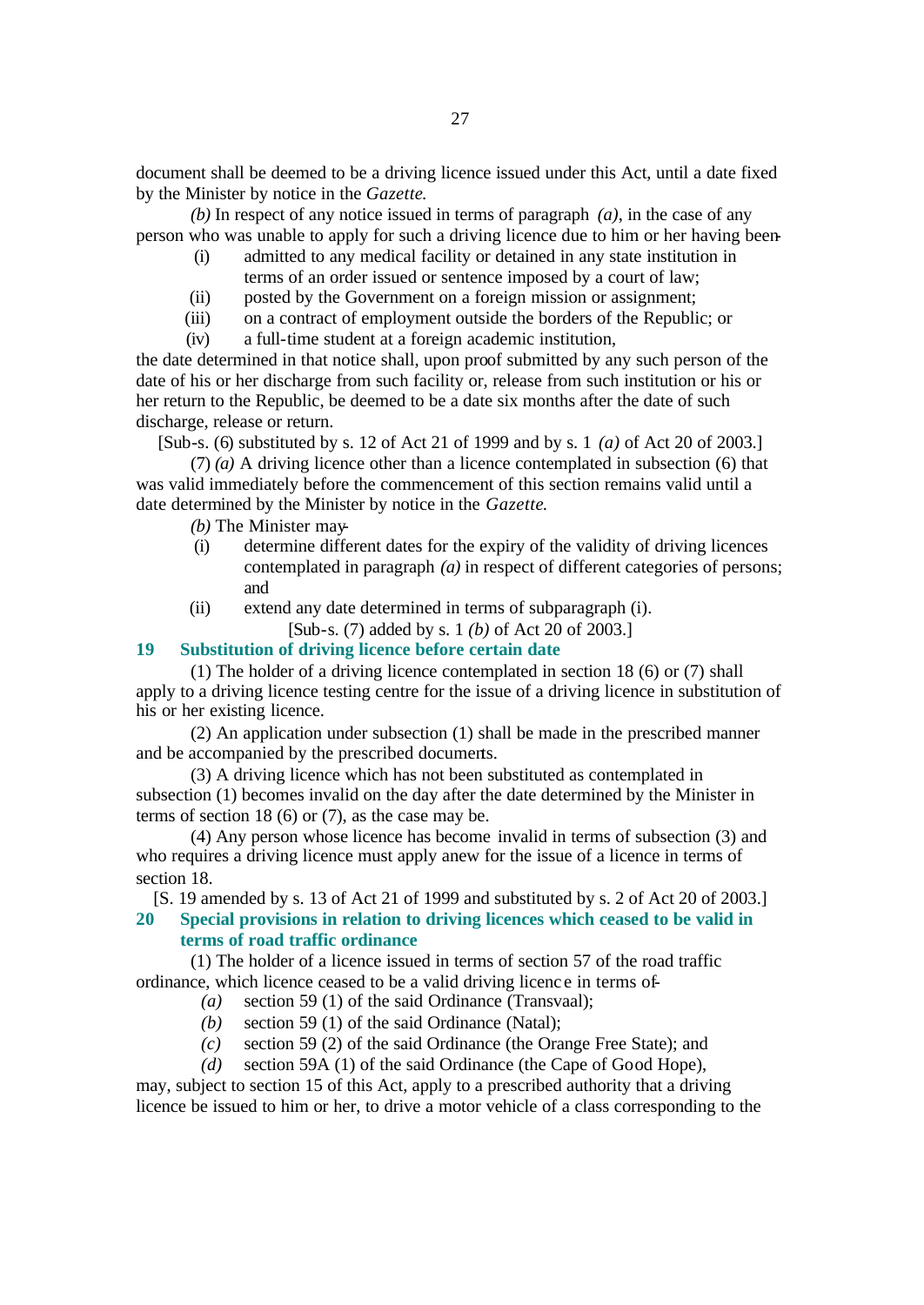class mentioned in the licence issued to him or her, in terms of section 57 of the Ordinance concerned, subject to such conditions as may apply to the latter licence.

- (2) An application for a driving licence under subsection (1) shall be accompanied by-
	- *(a)* the licence issued in terms of section 57 of the road traffic ordinance or a duplicate thereof; or
	- *(b)* the prescribed form.

(3) Upon receipt of an application under subsection (1), the prescribed authority shall satisfy itself in the prescribed manner as to the authenticity of the document referred to in subsection  $(2)$   $(a)$  and, if satisfied, issue a driving licence in the manner prescribed in section 18 (4) to the applicant and, if applicable, endorse such driving licence in accordance with section 18 (4).

### **21 Power of MEC in respect of examination and testing of applicant for learner's or driving licence**

Notwithstanding anything to the contrary in this Act contained, the MEC may, whenever he or she deems it necessary, direct where and by which examiner for driving licences an applicant for a learner's or driving licence shall be examined and tested and at which driving licence testing centre such applicant may apply for a driving licence. **[NB:** S. 21 has been substituted by s. 14 of the National Road Traffic Amendment Act 21 of 1999, a provision which will be put into operation by proclamation. See PENDLEX.**]**

# **22 Holder of licence to drive motor vehicle shall give notice of change of place of residence**

When the holder of a licence to drive a motor vehicle which was issued in terms of this Chapter, has changed his or her place of residence permanently, he or she shall, within 14 days after such change, notify in the prescribed manner the registering authority in whose area he or she is ordinarily resident of his or her new residential and postal address.

### **23 When licence not issued in terms of this Act deemed to be driving licence**

- (1) Subject to subsection (2) and the prescribed conditions-
	- *(a)* a licence authorising the driving of a motor vehicle and which was issued in any other country; and
	- *(b)* an international driving permit which was issued while the holder thereof was not permanently or ordinarily resident in the Republic,

shall, in respect of the class of motor vehicle to which that licence or permit relates and subject to the conditions thereof, be deemed to be a licence for the purposes of this Chapter: Provided that if that licence is a provisional licence or an international driving permit, it shall not authorise the driving of a motor vehicle carrying passengers and in respect of which a professional driving permit is required.

(2) *(a)* The period in respect of which a licence or an international driving permit referred to in subsection (1) shall be deemed to be a licence for the purposes of this Chapter, shall be as prescribed.

*(b)* The holder of a licence or an international driving permit referred to in subsection (1) may, subject to the prescribed conditions, apply for a driving licence to take the place of such licence or permit.

(3) An application under subsection (2) *(b)* shall be made in the prescribed manner to an appropriately graded driving licence testing centre.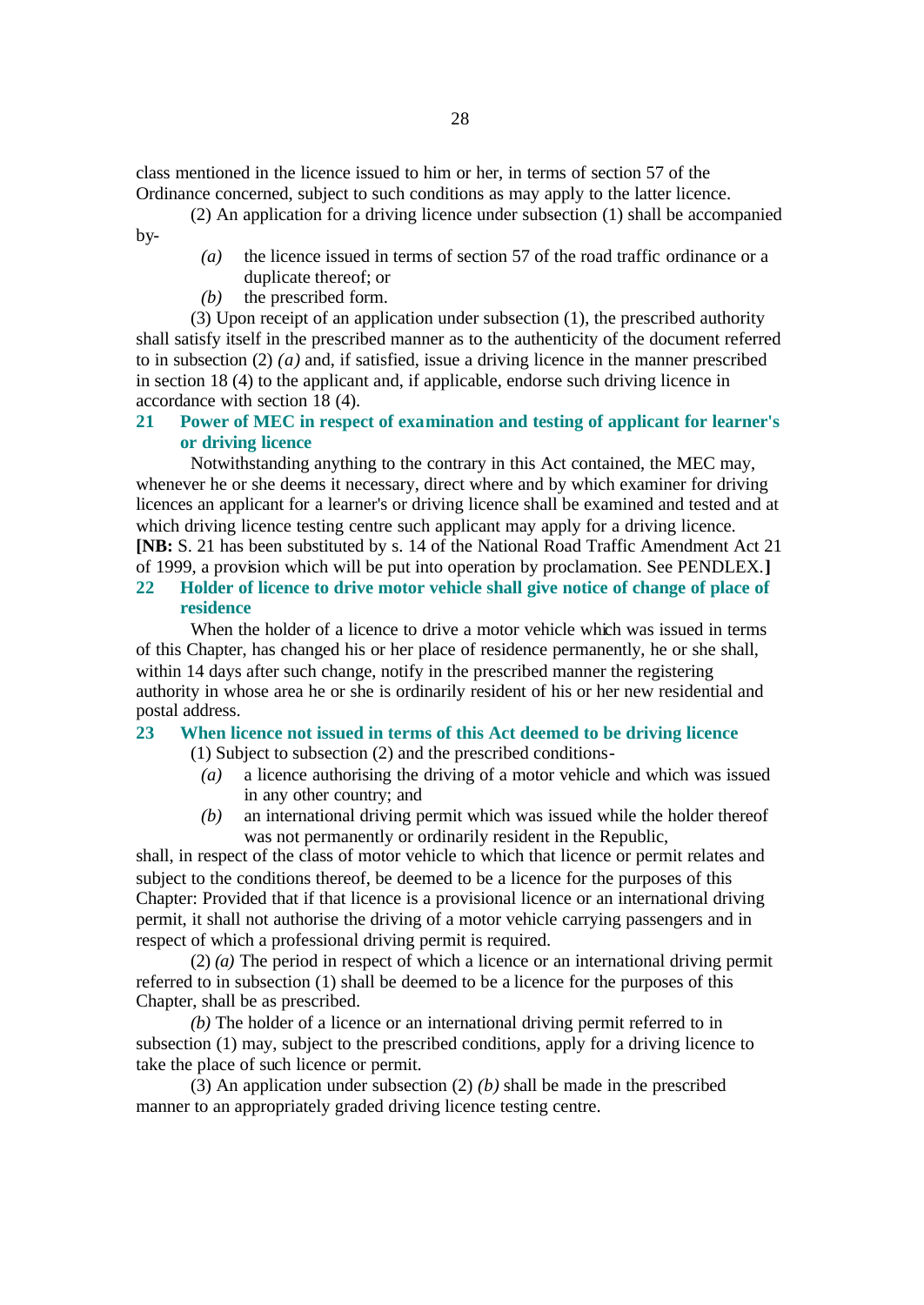(4) On receipt of an application under subsection (2) *(b)*, the driving licence testing centre concerned shall, subject to the prescribed conditions, issue to the applicant a driving licence in the prescribed manner.

### **24 Department of State may issue learner's or driving licence to person in its employment only**

(1) A department of State registered as a driving licence testing centre may issue a learner's or driving licence in the prescribed form to a person who is in the employment of such department of State only.

(2) For the purposes of subsection (1), a person who renders service in the South African National Defence Force shall be deemed to be in the employment of the Department of Defence.

(3) A licence authorising the driving of a motor vehicle and which was issued by a department of State prior to 1 January 1993, shall, subject to the prescribed conditions, grant the holder thereof the right to be issued with a driving licence of the appropriate class in accordance with this Chapter.

### **25 Suspension or cancellation by MEC of licence authorising driving of motor vehicle**

(1) If the holder-

- *(a)* of a learner's or driving licence issued in terms of this Chapter, a repealed ordinance or any prior law, is disqualified in terms of section 15 from holding it, the MEC of the province concerned shall cancel such licence; or
- *(b)* of a licence referred to in paragraph *(a)* would constitute a source of danger to the public by driving a motor vehicle on a public road, the MEC of the province concerned may cancel or suspend such licence.

(2) For the purposes of subsection (1) the MEC may request the holder of the licence concerned to submit himself or herself within such period as the MEC may determine-

- *(a)* to an examination and a test by one or more examiners for driving licences nominated by the MEC, to determine his or her competency to drive a motor vehicle of the class to which his or her licence relates, and for the purpose of such examination and test the holder of the licence concerned shall provide a motor vehicle of the class concerned: Provided that the holder of the licence concerned may request that he or she be submitted to an examination and a test to determine his or her competency to drive a motor vehicle-
	- (i) of any other class of which the driving is authorised by his or her licence; or
	- (ii) of a specific prescribed class, and for the purpose of such examination and test he or she shall provide a motor vehicle of the class concerned;
- *(b)* to an examination, at the cost of the Administration of the province concerned, by a medical practitioner nominated by the MEC, to determine his or her physical and mental fitness to drive a motor vehicle; or
- *(c)* to an examination and a test contemplated in paragraph *(a)* and an examinatio n contemplated in paragraph *(b)*.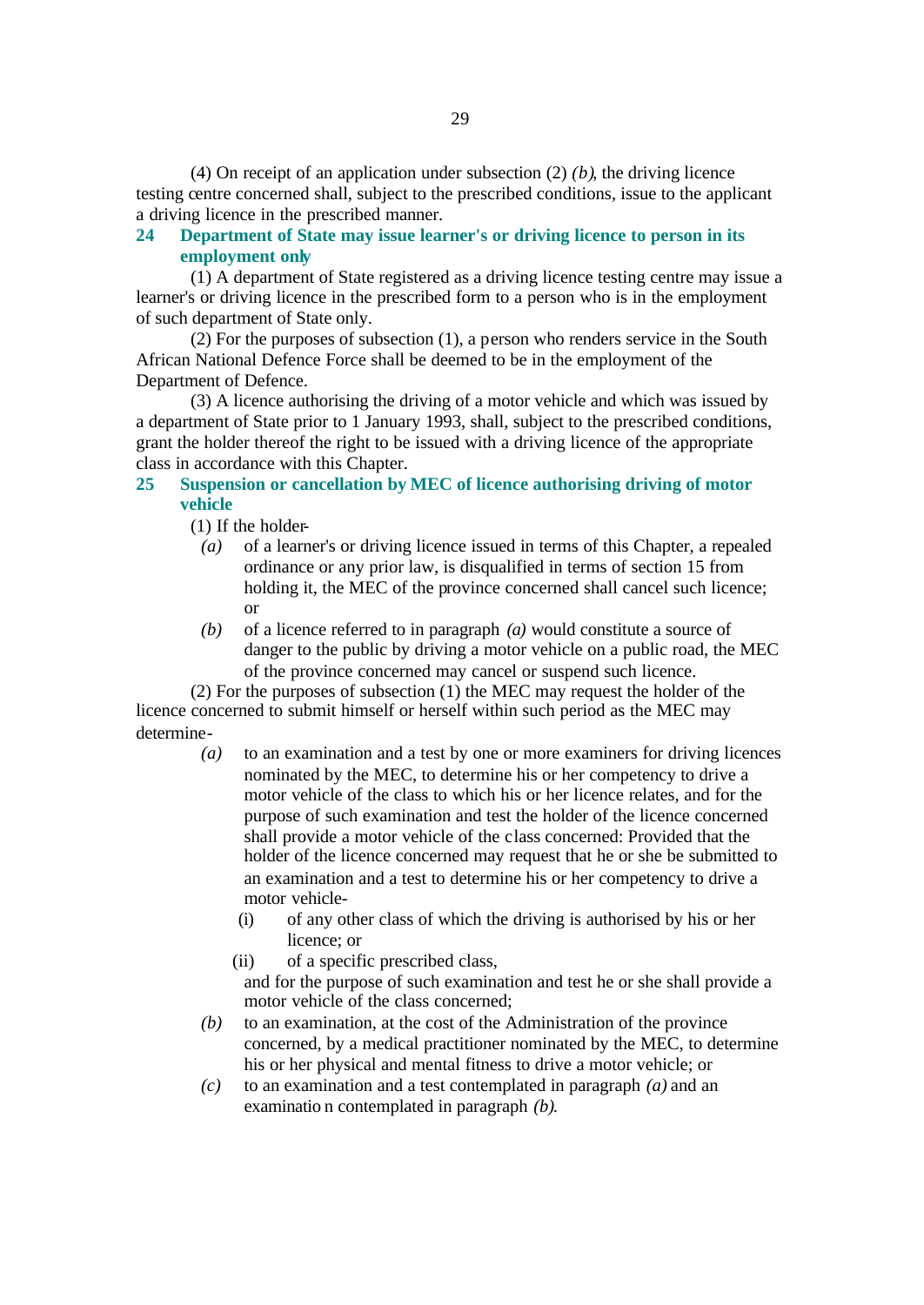(3) If the holder of the licence concerned is, after the examination and test in terms of subsection (2) *(a)*, found to be competent to drive a motor vehicle of the class provided by him or her and is not disqualified in terms of section 15, the MEC may direct-

- *(a)* that every licence authorising the driving of a motor vehicle and of which he or she is the holder shall be cancelled; and
- *(b)* that a driving licence in respect of a motor vehicle of the class provided by him or her shall be issued to him or her by an examiner for driving licences of the authority authorised thereto by the MEC, and for that purpose the provisions of section 18 (4) shall apply with the necessary changes.

(4) If any person, after having been examined and tested in terms of subsection (2) *(a)*, is found not to be competent to drive a motor vehicle of the class provided by him or her, the MEC concerned shall forthwith cancel the licence concerned.

(5) If any person fails to comply with a request in terms of subsection (2), the MEC may forthwith suspend or cancel, as the case may be, the licence concerned unless such person is able to satisfy the MEC within a period determined by the MEC that such failure was due to a reason beyond his or her control and that such licence should not be so suspended or cancelled.

(6) The suspension or cancellation of a licence in terms of this section shall apply to any other learner's or driving licence held by the holder of such suspended or cancelled licence and recognised in terms of this Chapter as a valid licence, as the MEC may determine.

(7) *(a)* When a licence is cancelled or suspended in terms of subsection (1) or is cancelled in terms of subsection (3) *(a)* or (4), the holder thereof shall forthwith submit the licence or, in the case where it is contained in an identity document, that document to the MEC or an inspector of licences authorised by him or her.

*(b)* If the licence is not contained in an identity document-

- (i) but particulars thereof are contained in the register for driving licences, the MEC or the inspector of licences, as the case may be, shall record particulars of the cancellation or suspension in that register;
- (ii) and particulars thereof are not contained in the register for driving licences, the MEC or the inspector of licences, as the case may be, shall notify the authority which issued the licence of the cancellation or suspension,

and where the licence has been suspended the MEC or the inspector of licences, as the case may be, shall retain the licence until the period of suspension expires, whereafter it shall be returned to the holder thereof.

*(c)* If the licence is contained in an identity document, the MEC or inspector of licences, as the case may be, shall effect an appropriate endorsement on the licence, record the particulars of the cancellation or suspension in the register for driving licences and return the identity document to the holder thereof.

(8) The MEC may, where he or she deems it expedient and on such conditions as he or she may deem fit-

*(a)* in the prescribed manner reinstate a licence suspended in terms of this section;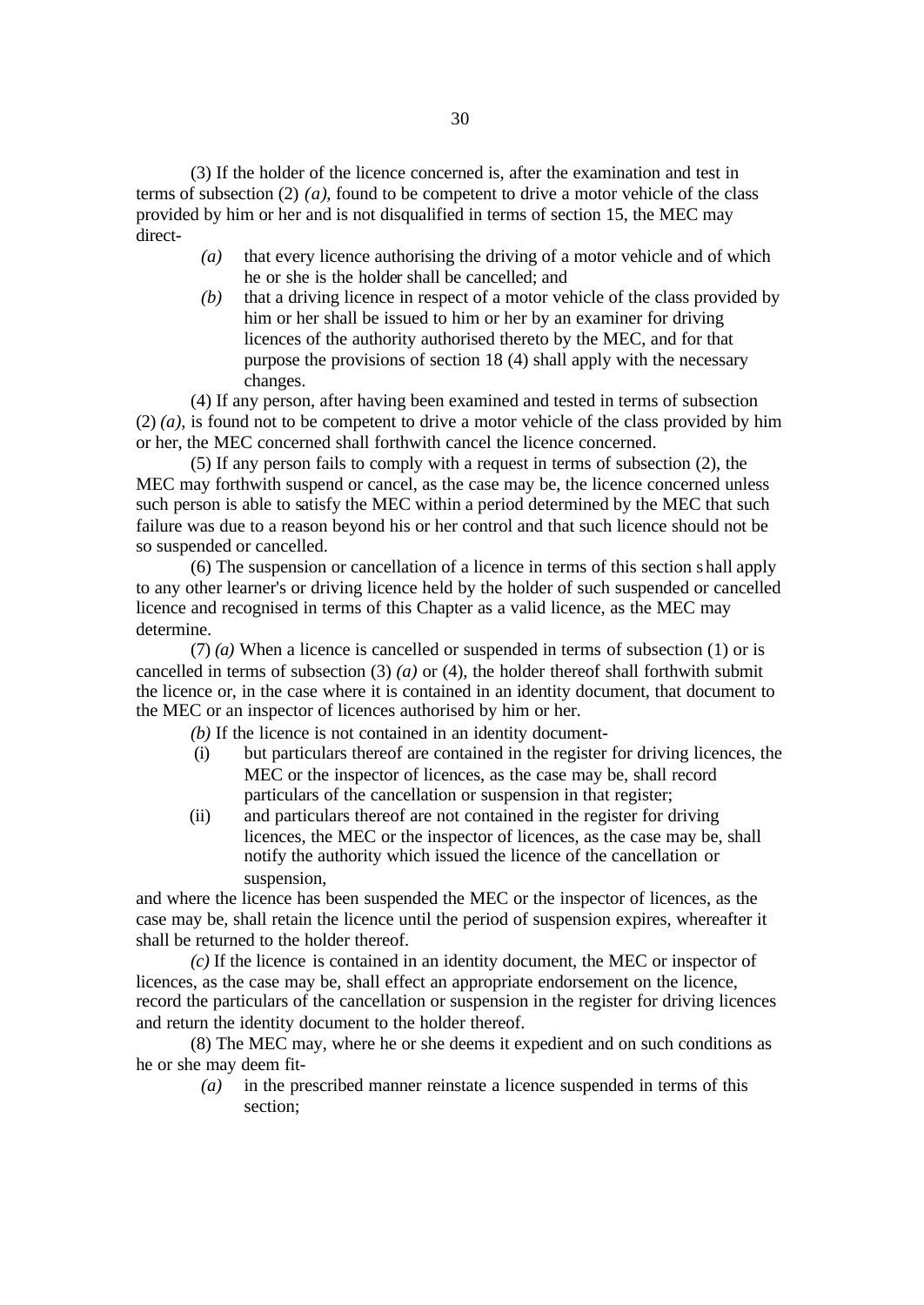*(b)* authorise a person whose licence has been cancelled in terms of this section to apply for a learner's and a driving licence.

(9) A person whose learner's or driving licence has been cancelled in terms of this Act, a repealed ordinance or any prior law or by any competent court or authority, shall be deemed to be unlicensed, and any person whose learner's or driving licence has so been suspended shall, during the period of the suspension, be deemed to be unlicensed.

(10) Where any circumstance arises in relation to the holder of a licence authorising the driving of a motor vehicle and which is issued in a prescribed territory or a foreign state, which would have disqualified such person as contemplated in section 15 from obtaining a driving licence, or if such holder would constitute a source of danger to the public by driving a motor vehicle on a public road, the MEC concerned may inform such person that such licence is of no force within the Republic, and as from the date on which such person is so informed the licence shall cease to be in force within the Republic.

**[NB:** S. 25 has been amended by s. 15 of the National Road Traffic Amendment Act 21 of 1999, a provision which will be put into operation by proclamation. See PENDLEX.**] 26 Lapsing of endorsement on licence**

(1) An endorsement in terms of any order of a court effected on any licence authorising the driving of a motor vehicle in terms of this Chapter, shall lapse after the expiry of a period of five years from the date upon which such endorsement was ordered, if during such period no further endorsement has been ordered on that licence: Provided that no other period of suspension of such licence shall be included in the calculation of the period of five years.

(2) Where, in relation to a driving licence, all endorsements have lapsed in accordance with subsection (1), the authority which issued such licence may, upon application by the holder thereof in the prescribed manner, issue to such holder a driving licence free from any endorsements.

### **27 Cancellation or amendment of endorsement on licence**

(1) Where the holder of a licence-

- *(a)* authorising the driving of a motor vehicle in the Republic; and
- *(b)* on which an endorsement in terms of section 18 (4) or a similar endorsement by a competent authority in a prescribed territory has been effected,

is of the opinion that there are circumstances justifying the cancellation or amendment of such endorsement, he or she may apply to the MEC of the province in which he or she is permanently or ordinarily resident for the cancellation or amendment of such endorsement.

**[NB:** Sub-s. (1) has been amended by s. 16 *(a)* of the National Road Traffic Amendment Act 21 of 1999, a provision which will be put into operation by proclamation. See PENDLEX.**]**

- (2) *(a)* An application under subsection (1) shall be accompanied by-
- (i) the licence concerned or, in the case where it is contained in an identity document, that document;
- (ii) a statement by the applicant setting forth the reasons for the application.

*(b)* The MEC concerned shall issue the applicant with a receipt for such licence or document, which shall be deemed to be sufficient for the purposes of section 12 *(b)*.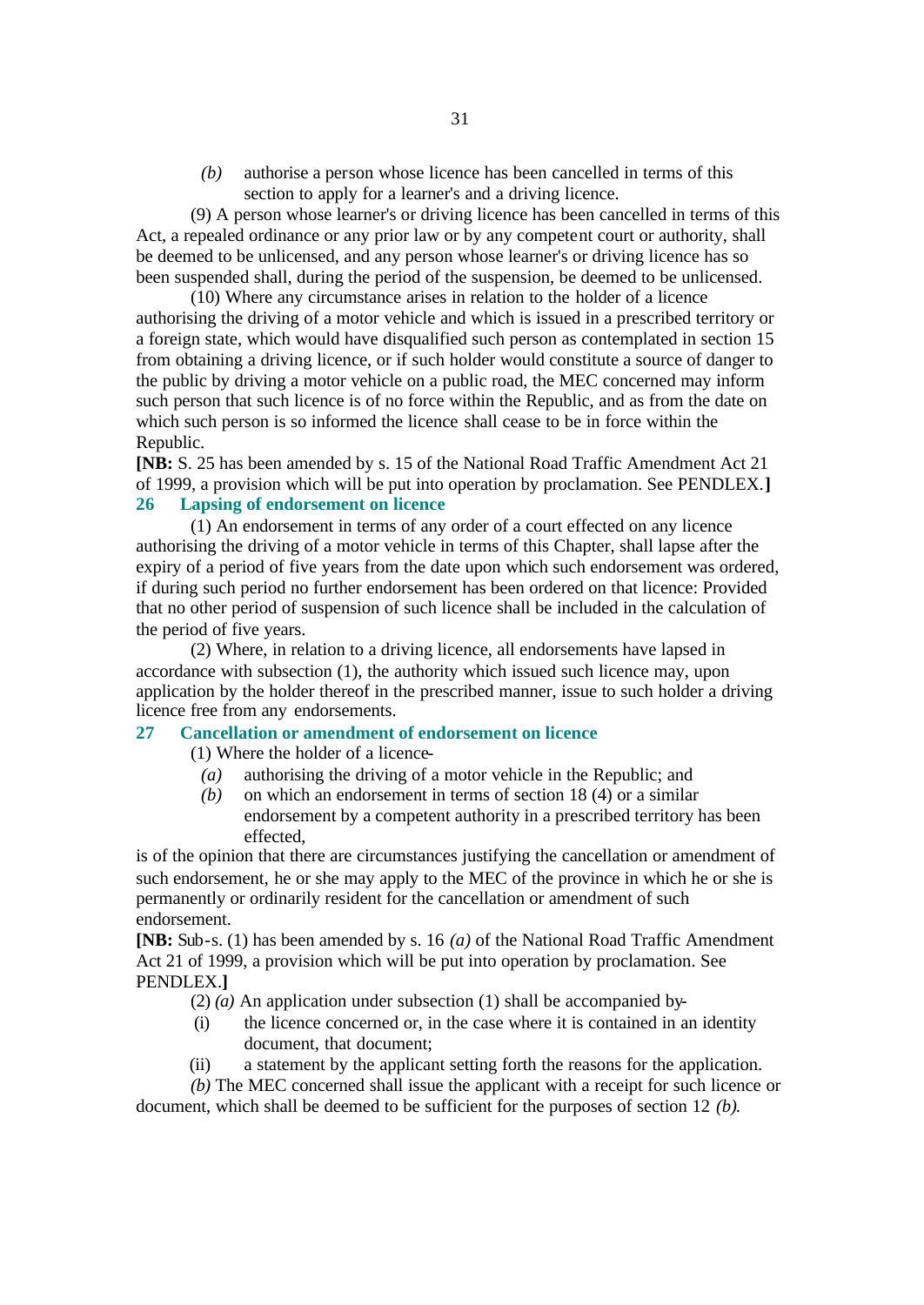**[NB:** Para. *(b)* has been amended by s. 16 *(b)* of the National Road Traffic Amendment Act 21 of 1999, a provision which will be put into operation by proclamation. See PENDLEX.**]**

(3) Upon receipt of an application under subsection (1) the MEC may, for the purpose of the consideration thereof-

- *(a)* require the applicant to submit such further statement or document; or
- *(b)* take such other steps,

as the MEC may deem expedient.

**[NB:** Sub-s. (3) has been amended by s. 16 *(c)* of the National Road Traffic Amendment Act 21 of 1999, a provision which will be put into operation by proclamation. See PENDLEX.**]**

(4) If an application under subsection (1)-

- *(a)* is refused by the MEC, he or she shall notify the applicant accordingly and return the licence or identity document concerned to him or her; or
- *(b)* is granted by the MEC, he or she shall-
	- (i) cancel the licence and issue or authorise the issue of a new licence in the prescribed manner without endorsement or reflecting the amended endorsement, as the case may be; and
	- (ii) notify the authority which issued the licence or, in the case where it is contained in an identity document, the Director-General of Home Affairs accordingly.

**[NB:** Sub-s. (4) has been amended by s. 16 *(c)* of the National Road Traffic Amendment Act 21 of 1999, a provision which will be put into operation by proclamation. See PENDLEX.**]**

### **28 Instructor to be registered**

(1) No person shall act as instructor unless he or she is registered in terms of section 28B.

(2) No person shall employ any other person as an instructor, or make use of any other person's services as instructor, unless that other person is registered as an instructor in terms of section 28B.

[S. 28 substituted by s. 17 of Act 21 of 1999.]

### **28A Application for registration as instructor**

Any person desiring to be registered as an instructor shall in the prescribed manner apply to the chief executive officer.

[S. 28A inserted by s. 17 of Act 21 of 1999.]

[Date of commencement of s. 28A: to be proclaimed.]

### **28B Registration and grading of instructors**

(1) No person shall be registered to act as instructor unless he or she-

- *(a)* has passed the prescribed examination;
- *(b)* is of good character; and
- *(c)* is mentally and physically fit to act as instructor, and was medically examined to ascertain such fitness.

(2) A person referred to in subsection (1) shall only be registered as instructor in respect of a class of motor vehicle which he or she is licensed to drive.

(3) The chief executive officer shall, if satisfied that an applicant referred to in section 28A complies with subsections (1) and (2), register and grade such applicant in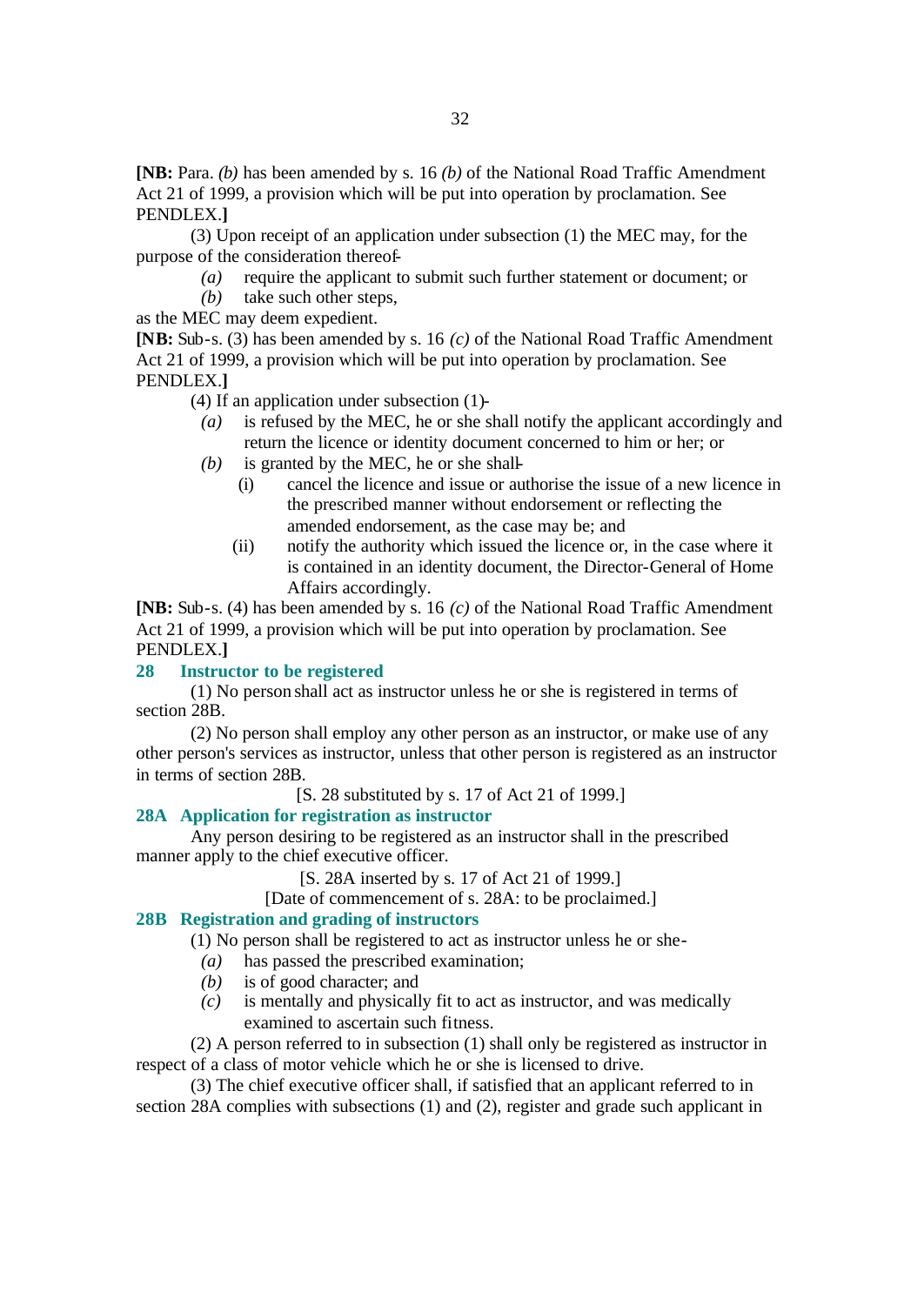the prescribed manner.

### [S. 28B inserted by s. 17 of Act 21 of 1999.]

### [Date of commencement of s. 28B: to be proclaimed.]

### **28C Suspension and cancellation of registration of instructor**

The chief executive officer may, for the period he or she deems fit, in the prescribed manner, suspend or cancel the registration of an instructor if that instructor-

- *(a)* in the opinion of the chief executive officer, is guilty of misconduct in the exercise of his or her powers or the performance of his or her duties; or
- *(b)* failed within the prescribed period to attend an appropriate refresher course at a training centre approved by the Shareholders Committee. [S. 28C inserted by s. 17 of Act 21 of 1999.]
	- [Date of commencement of s. 28C: to be proclaimed.]

#### **29 Voidness of learner's or driving licence issued contrary to Chapter**

A learner's or driving licence issued contrary to this Chapter, shall be void, and upon the request of the MEC concerned, the authority which issued such licence or a traffic officer, as the case may be, the holder of such licence shall forthwith submit it or, in the case where it is contained in an identity document, that document to that MEC, the authority which issued it or the traffic officer, as the case may be, who shall cancel the licence in the prescribed manner: Provided that the traffic officer may cancel the licence only with the prior approval of the MEC concerned.

**[NB:** S. 29 has been substituted by s. 18 of the National Road Traffic Amendment Act 21 of 1999, a provision which will be put into operation by proclamation. See PENDLEX.**]**

### **30 Use of somebody's learner's or driving licence by another prohibited**

No person who is the holder of a learner's or driving licence shall allow such licence to be used by any other person.

#### **31 Unlicensed driver not to be employed or permitted to drive motor vehicle**

No person who is the owner or operator, or is in charge, or control, of a motor vehicle shall employ or permit any other person to drive that vehicle on a public road unless that other person is licensed in accordance with this Chapter to drive the vehicle.

### **32 Professional driver to have permit**

(1) No person shall drive a motor vehicle of a prescribed class on a public road except in accordance with the conditions of a professional driving permit issued to him or her in accordance with this Chapter and unless he or she keeps such permit with him or her in the vehicle: Provided that this subsection shall not apply to the holder of a learner's licence who drives such vehicle while he or she is accompanied by a person registered as a professional driver in respect of that class of vehicle.

[Sub-s. (1) amended by s. 5 *(a)* of Act 8 of 1998.]

(2) The-

- *(a)* categories of;
- *(b)* nature and extent of the authority granted by;
- *(c)* period of validity of;
- *(d)* form and content of;
- *(e)* application for and issue of;
- *(f)* suspension and cancellation of;
- *(g)* incorporation in any other document of; and
- *(h)* other necessary or expedient matters in relation to,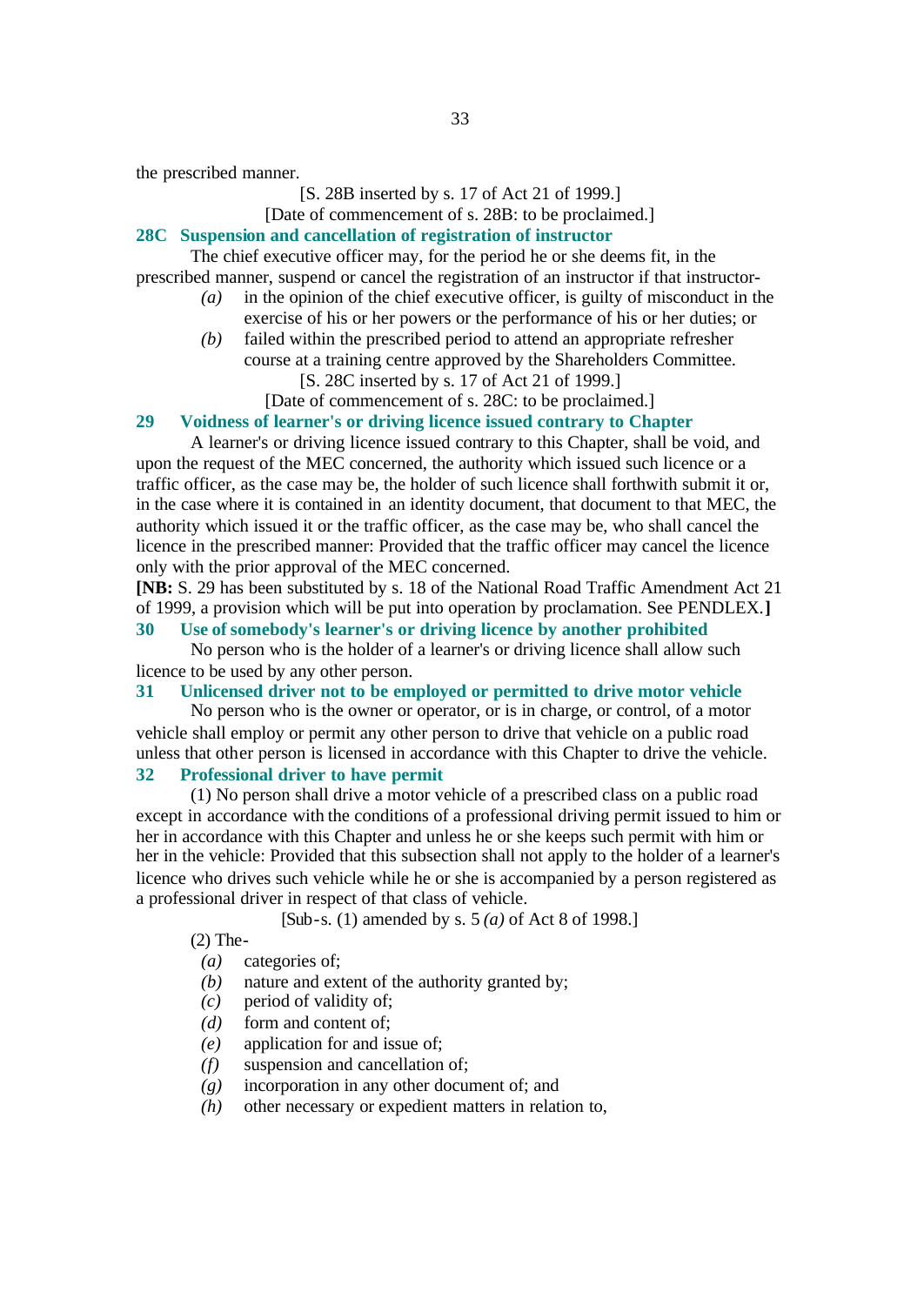professional driving permits, shall be as prescribed.

(3) *(a)* Any document issued by a competent authority in any prescribed territory and serving in that territory a purpose similar to that of a professional driving permit shall, subject to the conditions thereof and to such conditions as may be prescribed, be deemed to be a professional driving permit for the purposes of subsection (1).

*(b)* A public driving permit issued in terms of the Road Traffic Act, 1989 (Act 29 of 1989), or a road traffic law contemplated in paragraph 2 of Schedule 6 to the Constitution of the Republic of South Africa, 1996 (Act 108 of 1996), shall, in accordance with the conditions thereof but subject to this Act, be deemed to be a professional driving permit for the purposes of this section for the period of validity of that public driving permit.

[Para. *(b)* substituted by s. 5 *(b)* of Act 8 of 1998.]

#### **33 Production of licence and permit to court**

(1) If any person is charged with any offence in terms of this Act relating to the driving of a motor vehicle or a failure to stop after or report an accident, he or she shall produce every licence and permit of which he or she is the holder, or a duplicate thereof issued in terms of this Act if he or she is not in possession of the original, to the court at the time of the hearing of the charge.

(2) For the purposes of this section and sections 34 to 36, inclusive -

'licence' means a learner's or driving licence; and

'permit' means a professional driving permit.

(3) No person referred to in subsection (1) shall, without reasonable excuse, refuse or fail to produce in terms of that subsection the licence and permit or duplicate so referred to on request.

**34 Court may issue order for suspension or cancellation of licence or permit or disqualify person from obtaining licence or permit**

(1) Subject to section 35, a court convicting a person of an offence in terms of this Act, or of an offence at common law, relating to the driving of a motor vehicle may, in addition to imposing a sentence, issue an order, if the person convicted is-

- *(a)* the holder of a licence, or of a licence and permit, that such licence or licence and permit be suspended for such period as the court may deem fit or that such licence or licence and permit be cancelled, and any such licence shall be dealt with as provided in subsection (3);
- *(b)* the holder of a licence, or of a licence and permit, that such licence or licence and permit be cancelled, and that the person convicted be disqualified from obtaining a licence, or a licence and permit, for any class of motor vehicle for such period as the court may deem fit, and any such licence shall be dealt with as provided in subsection (3); or
- *(c)* not the holder of a licence, or of a licence and permit, declaring him or her to be disqualified from obtaining a licence, or a licence and permit, either indefinitely or for such period as the court may deem fit.

(2) The making of an endorsement in terms of subsection (3) may be postponed by the court issuing the order until any appeal against the conviction or sentence or both has been disposed of.

(3) Where a court has issued an order under subsection (1) *(a)* or *(b)* the registrar or clerk of the court shall, subject to subsection (2), in the case where the licence-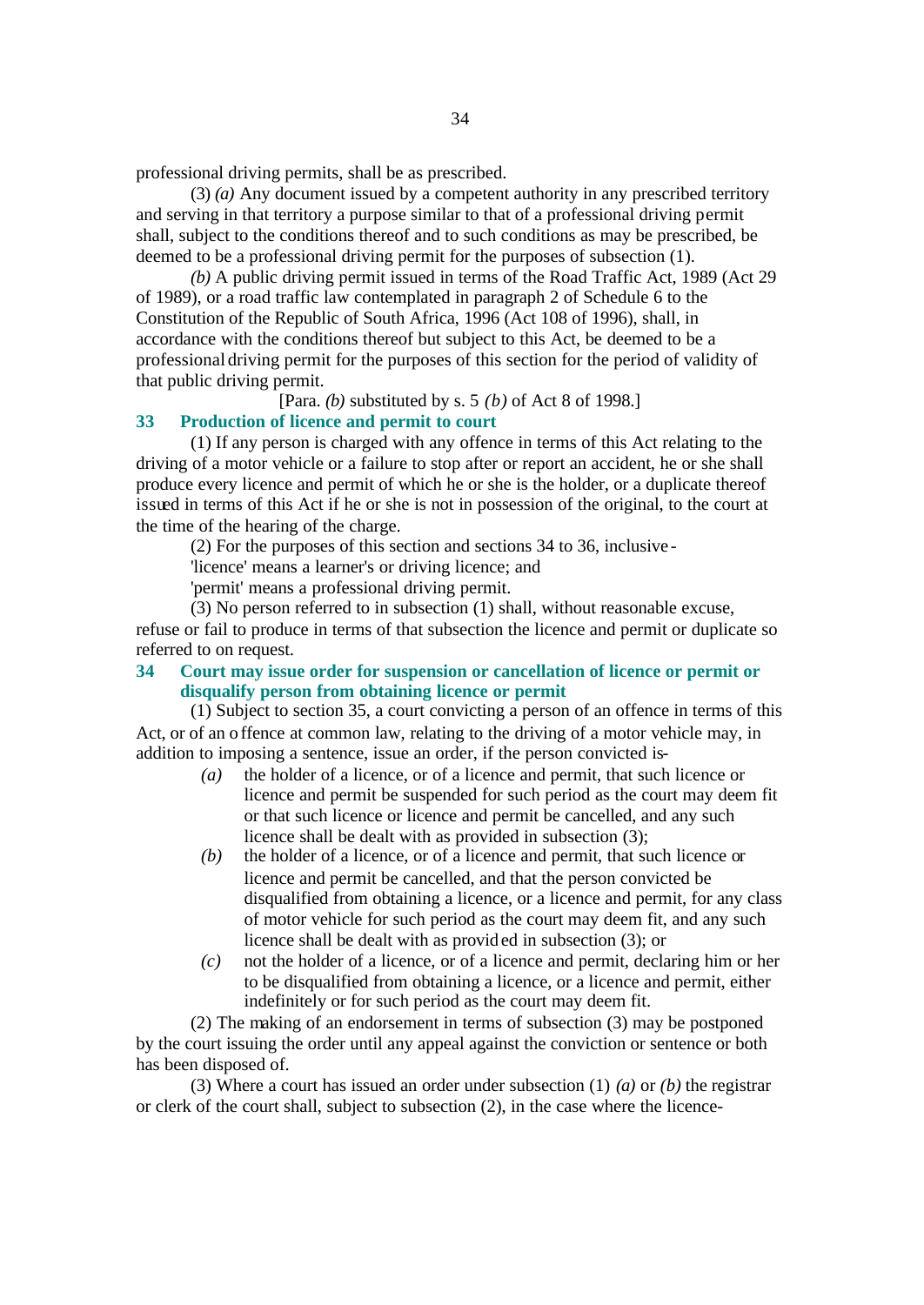- *(a)* is contained in an identity document, endorse such licence accordingly and return the identity document to the holder thereof; or
- *(b)* is not contained in an identity document, retain such licence and deal with it in the prescribed manner.

**35 On conviction of certain offences licence and permit shall be suspended for minimum period and learner's or driving licence may not be obtained**

(1) Subject to subsection (3), every driving licence or every licence and permit of any person convicted of an offence referred to in-

- *(a)* section 61 (1) *(a)*, *(b)* or *(c)*, in the case of the death of or serious injury to a person;
- *(b)* section 63 (1), if the court finds that the offence was committed by driving recklessly;
- *(c)* section 65 (1), (2) or (5),

where such person is the holder of a driving licence or a licence and permit, shall be suspended in the case of-

- (i) a first offence, for a period of at least six months;
- (ii) a second offence, for a period of at least five years; or

(iii) a third or subsequent offence, for a period of at least ten years, calculated from the date of sentence.

(2) Subject to subsection (3), any person who is not the holder of a driving licence or of a licence and permit, shall, on conviction of an offence referred to in subsection (1), be disqualified for the periods mentioned in paragraphs (i) to (iii), inclusive, of subsection (1) calculated from the date of sentence, from obtaining a learner's or driving licence or a licence and permit.

(3) If a court convicting any person of an offence referred to in subsection (1), is satisfied that circumstances exist which do not justify the suspension or disqualification referred to in subsection (1) or (2), respectively, the court may, notwithstanding the provisions of those subsections, order that the suspension or disqualification shall not take effect, or shall be for such shorter period as the court may deem fit.

(4) A court convicting any person of an offence referred to in subsection (1) shall, before imposing sentence, bring the provisions of subsection (1) or (2), as the case may be, and of subsection (3) to the notice of such person.

(5) The provisions of section 36 shall with the necessary changes apply to the suspension of a driving licence or a licence and permit in terms of this section.

### **36 Procedure subsequent to suspension or cancellation of licence or permit**

(1) Where a court has issued an order that any licence or any permit be suspended or cancelled, the prescribed procedure shall be followed.

(2) Whenever a licence is or a licence and permit are suspended or cancelled in terms of an order of court, the suspension or cancellation shall apply to every other licence or licence and permit, as the case may be, held by the person concerned.

### **CHAPTER V**

### **FITNESS OF VEHICLES (ss 37-44)**

### **37 Testing station to be registered**

No person, department of State or registering authority shall operate a testing station unless such testing station is registered and graded.

**38 Application for registration of testing station**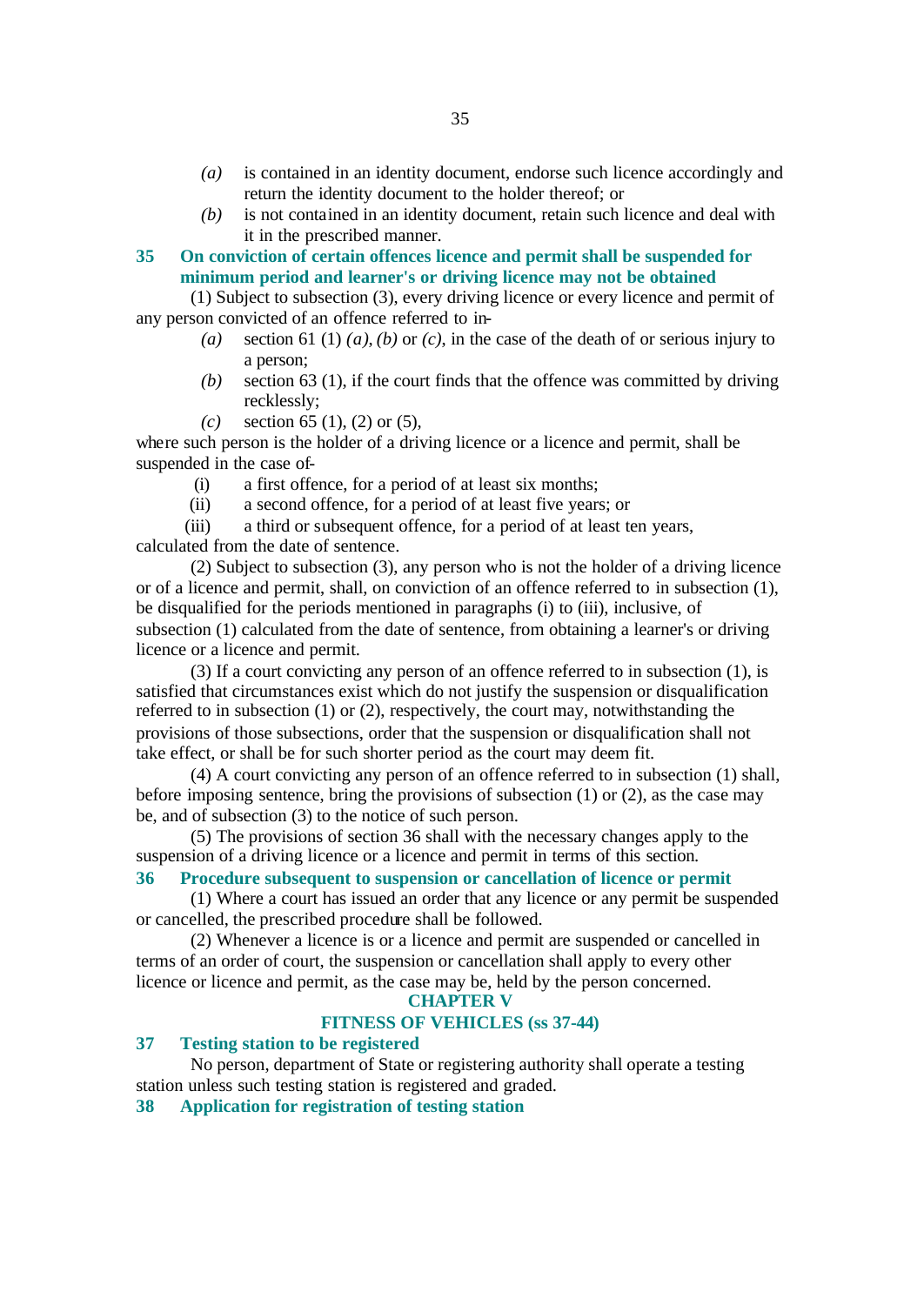Any person, department of State or registering authority desiring to operate a testing station shall apply in the prescribed manner to the MEC concerned for the registration of such testing station.

**[NB:** S. 38 has been substituted by s. 19 of the National Road Traffic Amendment Act 21 of 1999, a provision which will be put into operation by proclamation. See PENDLEX.**] 39 Registration and grading of testing station**

If, upon receipt of an application referred to in section 38, the MEC is satisfied that the prescribed requirements for registration of the testing station concerned have been met, he or she shall register and grade such testing station on the conditions and in the manner prescribed, and shall give notice of such registration in the *Provincial Gazette*: Provided that the MEC may provisionally register and grade a testing station operated by a registering authority, on the conditions and in the manner prescribed. **[NB:** S. 39 has been substituted by s. 20 of the National Road Traffic Amendment Act 21 of 1999, a provision which will be put into operation by proclamation. See PENDLEX.**] 40 Suspension or cancellation of registration of testing station**

The MEC may, if a registered testing station no longer complies with the requirements contemplated in section 39, suspend, for such period as he or she may deem fit, or cancel the registration of such testing station or regrade the testing station in the prescribed manner.

**[NB:** S. 40 has been substituted by s. 21 of the National Road Traffic Amendment Act 21 of 1999, a provision which will be put into operation by proclamation. See PENDLEX.**] 41 Appointment of national inspectorate of testing stations**

(1) The Minister shall appoint a person, an authority or a body as a national inspectorate of testing stations.

(2) The powers and duties of the inspectorate contemplated in subsection (1) in relation to the inspection and the control of standards, grading and operation of testing stations shall be as prescribed.

(3) The Minister may, in order to defray the expenditure incurred by or on behalf of that inspectorate for the purposes of performing its functions, prescribe fees to be paid in respect of every examination conducted or test carried out regarding the roadworthiness of a motor vehicle.

[Date of commencement of s. 41: to be proclaimed.]

**[NB:** S. 41 has been substituted by s. 22 of the National Road Traffic Amendment Act 21 of 1999, a provision which will be put into operation by proclamation. See PENDLEX.**]**

# **42 Certification of roadworthiness required in respect of motor vehicle**

(1) No person shall operate a motor vehicle which is not in a roadworthy condition on a public road.

(2) No person shall operate a motor vehicle on a public road unless the requirements in respect of a certification of roadworthiness contemplated in subsection (4) in relation to such motor vehicle are complied with, and except in accordance with the conditions of such certification of roadworthiness.

(3) No person shall operate a motor vehicle on a public road unless the requirements in respect of a roadworthy certificate contemplated in subsection (4) in relation to such motor vehicle are complied with, and except in accordance with the conditions of such roadworthy certificate.

(4) Subject to this Chapter-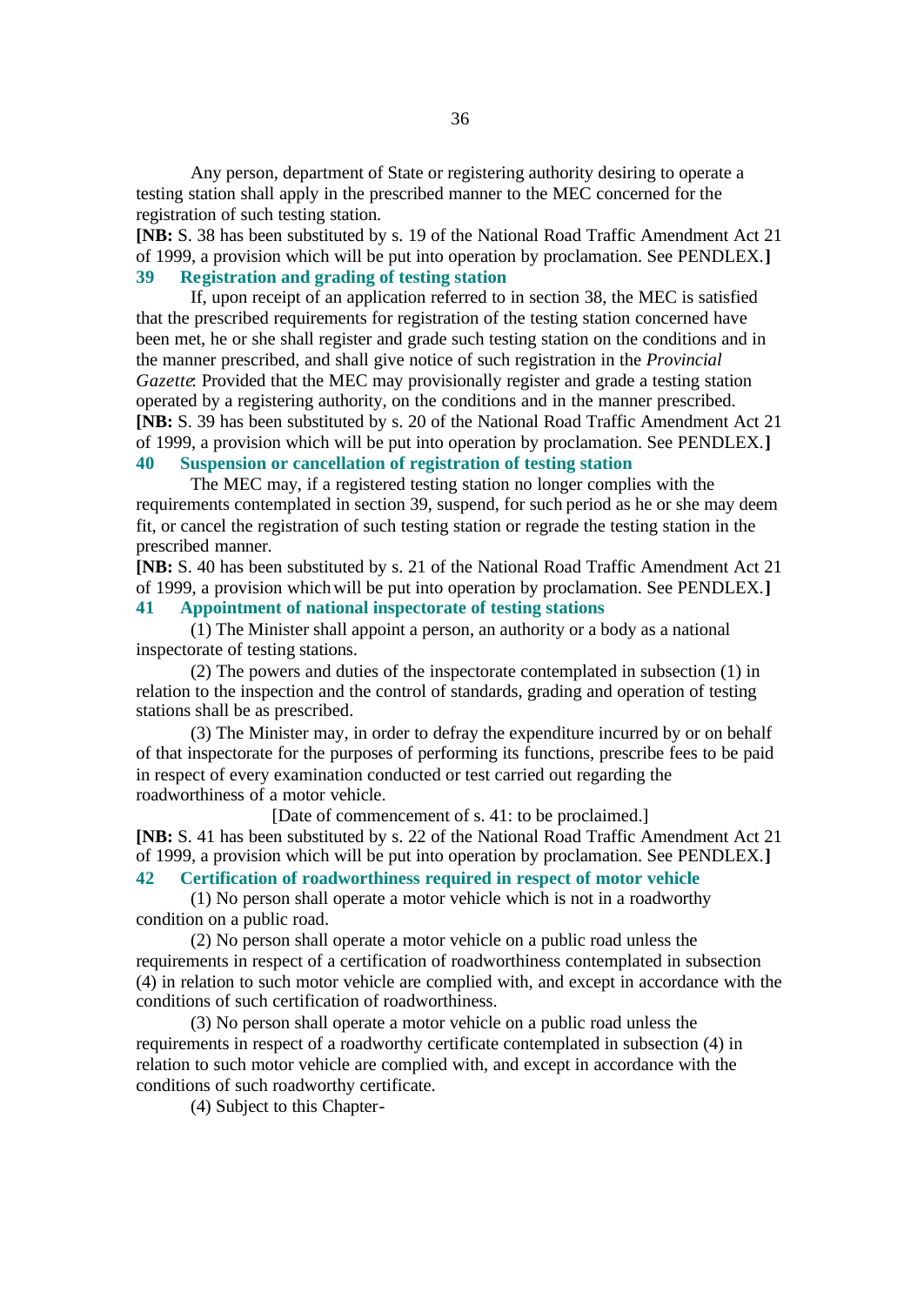- *(a)* the classes of motor vehicles requiring certification of roadworthiness and the classes of motor vehicles requiring roadworthy certificates;
- *(b)* the period of validity of certification of roadworthiness and roadworthy certificates;
- *(c)* the examination of motor vehicles;
- *(d)* the certification of roadworthiness and issue of roadworthy certificates; and
- *(e)* any other aspect regarding certification of roadworthiness and roadworthy certificates which the Minister may deem necessary or expedient,

shall be as prescribed.

(5) Any document issued by a competent authority in a prescribed territory and serving a similar purpose to that of certification of roadworthiness or a roadworthy certificate shall, in accordance with the conditions thereof but subject to this Act, be deemed to be certification of roadworthiness or a roadworthy certificate for the purpose of subsection (2) or (3), as the case may be.

[S. 42 substituted by s. 6 of Act 8 of 1998.]

### **42A Roadworthy certificate to be displayed on motor vehicle**

Subject to section 42 (5), no person shall operate a motor vehicle referred to in section 42 (3) on a public road unless a valid roadworthy certificate disc issued in terms of this Act is displayed on such motor vehicle in the prescribed manner.

[S. 42A inserted by s. 7 of Act 8 of 1998.]

## **43 Application for certification of roadworthiness**

Any person desiring to obtain certification of roadworthiness shall apply in the prescribed manner to an appropriately graded testing station.

[S. 43 substituted by s. 8 of Act 8 of 1998.]

#### **44 Notice to discontinue operation of motor vehicle**

(1) If a motor vehicle is not roadworthy a traffic officer or an examiner of vehicles may, by notice in the prescribed form served on the driver, owner or operator of such vehicle, direct that such vehicle shall not be operated on a public road or that such vehicle shall only be operated on the prescribed conditions.

(2) The manner in which and circumstances under which the traffic officer or examiner of vehicles may issue a notice referred to in subsection (1), and the further steps which shall or may be taken in respect of the vehicle concerned, shall be as prescribed. [Date of commencement of s. 44: 1 July 2001.]

# **CHAPTER VI**

## **OPERATOR FITNESS (ss 45-51)**

## **45 Registration of operator**

(1) *(a)* Subject to paragraph *(b)*, the owner of a motor vehicle of a prescribed class is the operator thereof, and shall, upon licensing thereof, be registered as such in the prescribed manner and on the prescribed conditions.

*(b)* Notwithstanding the provisions of paragraph *(a)*, a person who is not a manager, employee or agent of the owner of a motor vehicle referred to in that paragraph and who enters into a written agreement providing that such motor vehicle may be operated by such person for any period, shall for the purposes of section 49 *(c)*, *(d)*, *(e)*, *(f)* and *(g)* be deemed to be the operator thereof for that period.

(2) The registering authority concerned shall in such circumstances as the MEC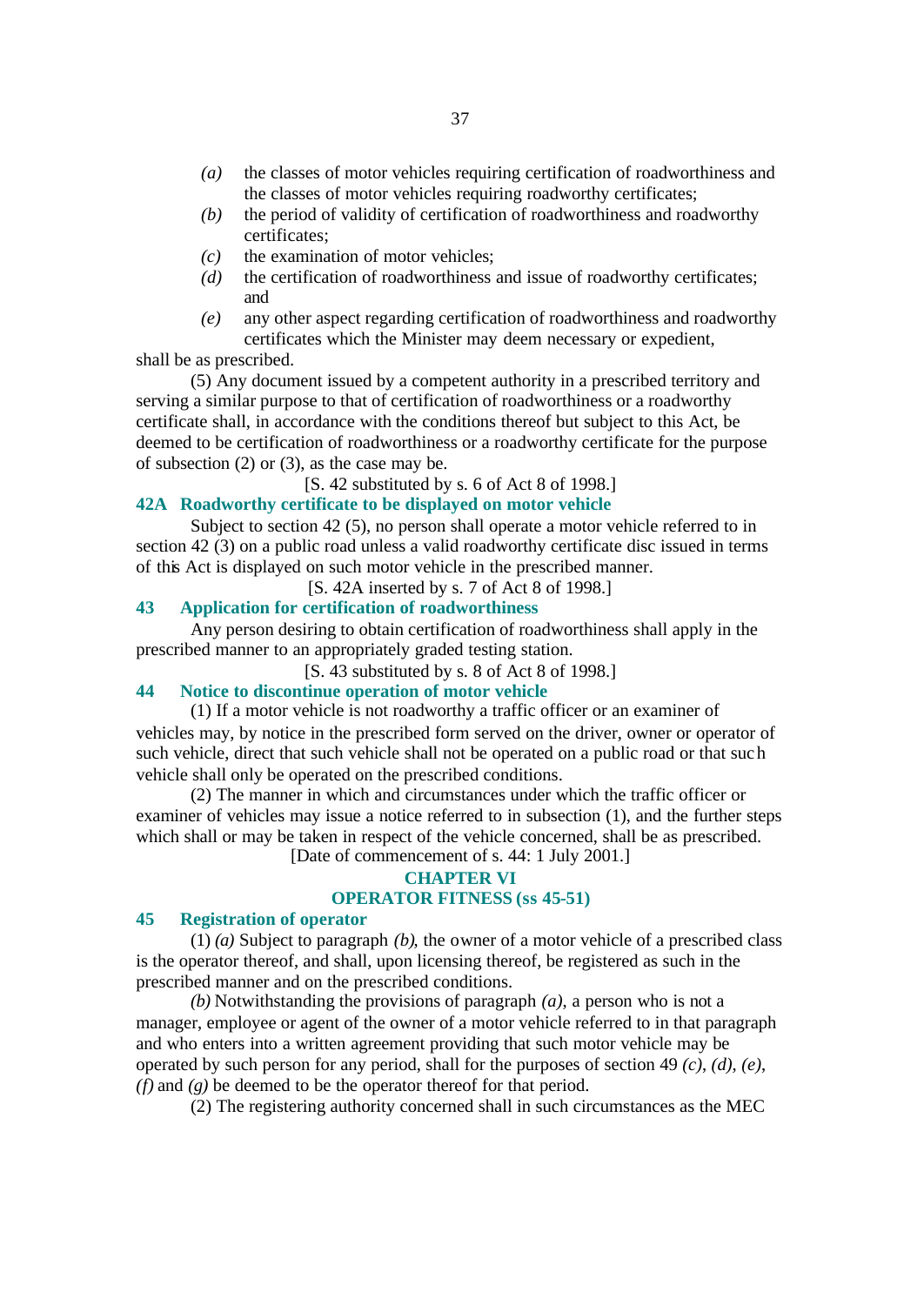may determine, submit the particulars of the operator to the MEC concerned within seven days after registration of such operator.

**[NB:** Sub-s. (2) has been amended by s. 23 of the National Road Traffic Amendment Act 21 of 1999, a provision which will be put into operation by proclamation. See PENDLEX.**]**

(3) The registering authority may issue a temporary operator card to the operator under the circumstances, in the manner and on the conditions prescribed.

(4) *(a)* The MEC shall, if satisfied that an operator card should be issued to the operator, notify the registering authority concerned accordingly.

*(b)* The registering authority referred to in paragraph *(a)* shall in the prescribed manner issue the operator with an operator card.

**[NB:** Sub-s. (4) has been amended by s. 23 of the National Road Traffic Amendment Act 21 of 1999, a provision which will be put into operation by proclamation. See PENDLEX.**]**

(5) If the MEC is not satisfied that the operator should be issued with an operator card, he or she shall notify the operator in the prescribed manner as contemplated in section 50 (3) *(d)*.

**[NB:** Sub-s. (5) has been amended by s. 23 of the National Road Traffic Amendment Act 21 of 1999, a provision which will be put into operation by proclamation. See PENDLEX.**]**

(6) The Minister may by regulation exempt any operator or category of operators from any provision of this Act.

[S. 45 substituted by s. 9 of Act 8 of 1998.]

#### **46 Issue of operator card**

(1) The registering authority shall, in respect of every motor vehicle contemplated in section 45, issue an operator card in the prescribed manner: Provided that where any operator card of a specific operator is suspended, the registering authority shall not issue any new operator card to such operator until the period of suspension ha s expired.

(2) The categories, period of validity, form and contents of an operator card shall be as prescribed.

(3) Any document issued by a competent authority in any prescribed territory or a foreign state and serving in such territory or state a purpose similar to that of an operator card shall, subject to the conditions thereof and to the prescribed conditions, be deemed to be an operator card for the purposes of subsection (1).

(4) Where any circumstance arises in relation to the holder of an operator card contemplated in subsection (3) which would have empowered the MEC to act under section 50 if such card was issued in the Republic, the MEC may inform such holder that such card is of no force within the Republic, and as from the date on which such person is so informed, such card shall cease to be in force within the Republic.

**[NB:** Sub-s. (4) has been amended by s. 24 of the National Road Traffic Amendment Act 21 of 1999, a provision which will be put into operation by proclamation. See PENDLEX.**]**

#### **47 Operator card to be displayed on motor vehicle**

No person shall operate a motor vehicle of any class contemplated in section 45 (1) on a public road unless a valid operator card is displayed on such motor vehicle in the prescribed manner.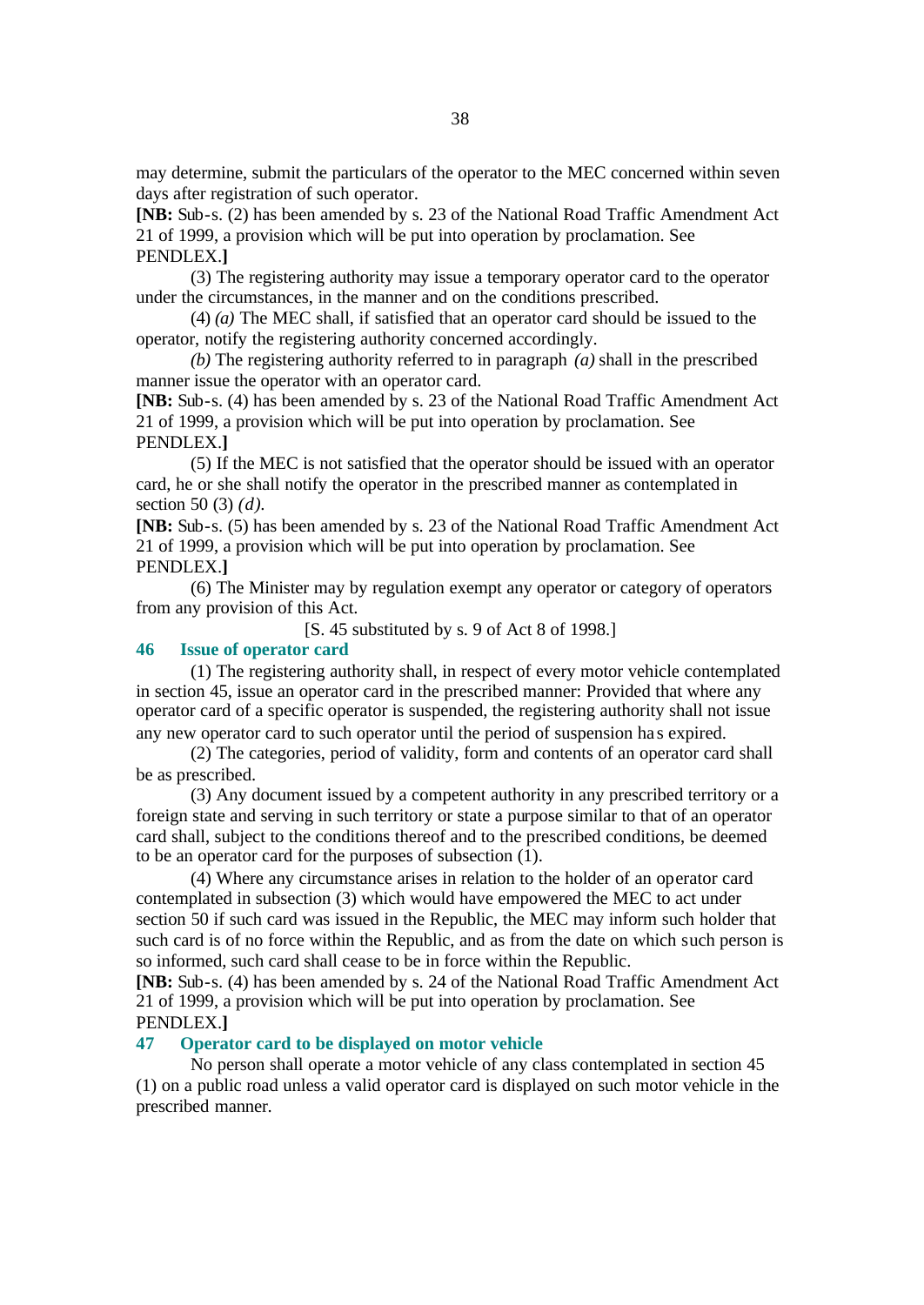#### **48 Proof of certain facts**

(1) If in any prosecution the question arises as to who the operator of a motor vehicle is or was, an imprint or a copy of or an extract from an operator card certified by a peace officer, or a person authorised thereto by a registering authority, to be true, shall, upon production thereof, be *prima facie* proof that the person whose name appears as operator on such card, is or was the operator of such vehicle at the time in question.

(2) No person shall in terms of subsection (1) certify any imprint, copy or extract to be true, knowing that it is not a true imprint, copy or extract.

#### **49 Duties of operator**

The operator of a motor vehicle shall-

*(a)* notify the registering authority concerned within seven days of any change in the circumstances in relation to his or her registration as the operator of such vehicle and return the operator card in respect of that motor vehicle to that registering authority;

[Para. *(a)* substituted by s. 10 of Act 8 of 1998.]

- *(b)* keep safe and protect from theft an operator card issued to him or her and, if any such card is lost, stolen or destroyed, he or she shall notify the nearest police station within 24 hours and the registering authority within whose area the holder is ordinarily resident within seven days after having become aware of such loss, theft or destruction or after it could reasonably be expected that he or she should have been aware of such loss, theft or destruction, whichever event occurred first;
- *(c)* exercise proper control over the driver of such motor vehicle to ensure the compliance by such driver with all the relevant provisions of this Act, in particular the provisions regarding-
	- (i) the requirements in respect of the professional driving permit referred to in section 32; and
	- (ii) the loading of such vehicle as prescribed by or under this Act;
- *(d)* ensure that such motor vehicle complies with the fitness requirements contemplated in Chapter V;
- *(e)* conduct his or her operations with due care to the safety of the public;
- *(f)* if dangerous goods or substances are conveyed, ensure that all requirements for the conveyance of such goods or substances, as prescribed in-
	- (i) any other law in relation to such goods or substances; and (ii) this Act,
	- are complied with; and
- *(g)* take all reasonable measures to ensure that such motor vehicle is operated on a public road in compliance with the provisions for the loading and transportation of goods as prescribed by or under this Act.

#### **50 Power of MEC in respect of motor vehicles, drivers and activities of operators**

(1) The MEC concerned may, on account of any evidence regarding the state of fitness of a motor vehicle in respect of which an operator is registered, produced to him or her in accordance with subsection (4), by written notice-

> *(a)* notify such operator that such motor vehicle is suspected of being unroadworthy and that the operator should forthwith take adequate steps to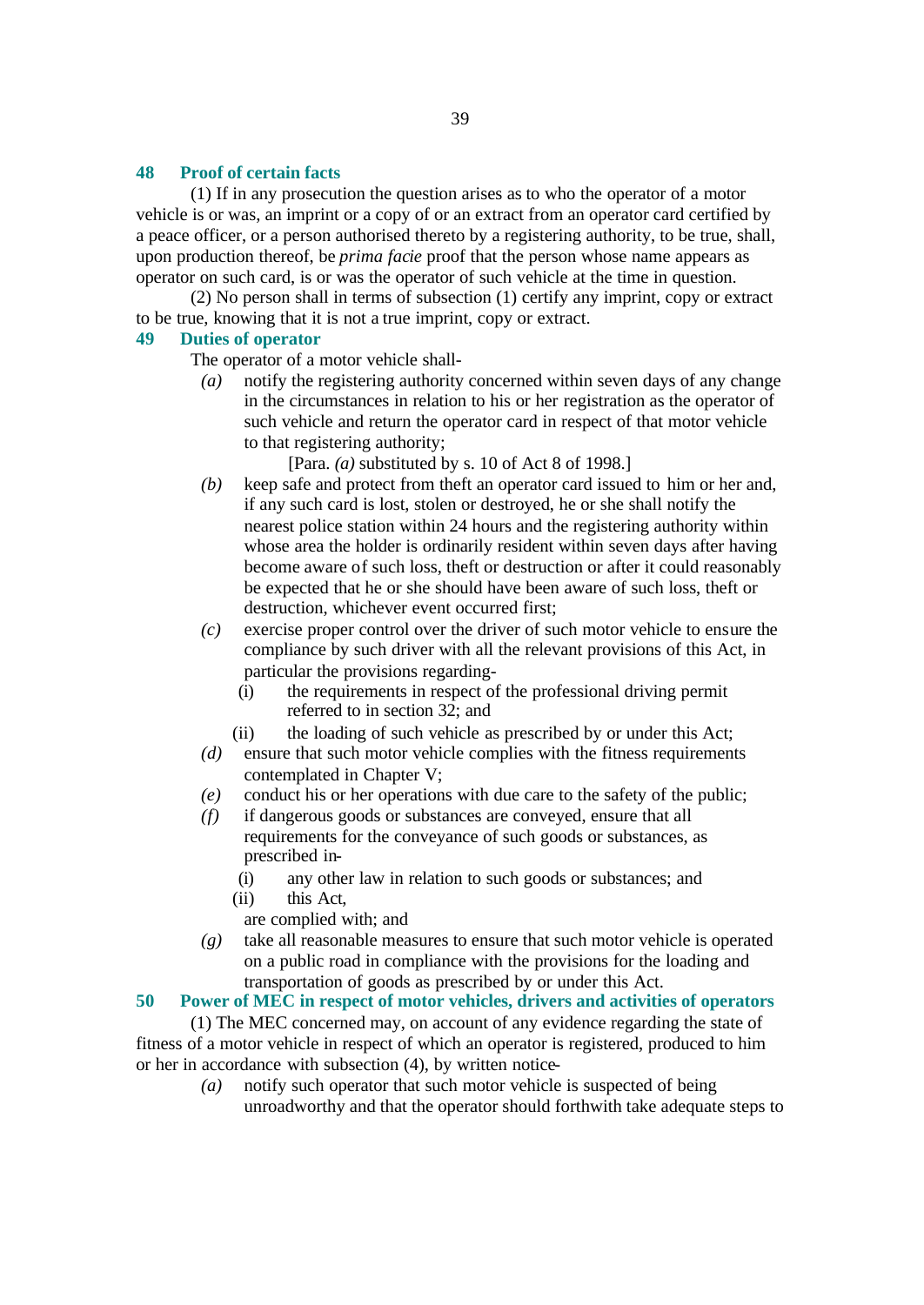ensure its continued roadworthiness in accordance with Chapter V;

- *(b)* require from such operator to indicate in writing what precautions he or she has taken to ensure the continued roadworthiness of such motor vehicle in accordance with Chapter V;
- *(c)* direct such operator to produce such motor vehicle for inspection, examination or testing at a time and place specified in such notice; and
- *(d)* suspend the operator card issued in respect of such motor vehicle, if such motor vehicle has been examined or tested under paragraph *(c)* and found to be unroadworthy in terms of Chapter V, for such period as such motor vehicle is so unroadworthy.

(2) The MEC concerned may, on account of the record of a driver of a motor vehicle in respect of which an operator is registered, by written notice-

- *(a)* inform such operator that it is suspected that he or she does not exercise proper control over the driver under his or her authority as required by section 49;
- *(b)* require such operator to indicate in writing what precautions he or she has taken in order to ensure proper control over drivers under his or her authority;
- *(c)* require such operator to produce for examination the records regarding drivers which an operator is required to keep in terms of this Act; and
- *(d)* direct that the driver concerned be retested in terms of section 25.

(3) The MEC concerned may, if the record of an operator indicates that such operator does not comply with the provisions of this Act, by written notice-

- *(a)* direct such operator to carry out his or her duties in terms of section 49 properly;
- *(b)* appoint a person whom he or she deems fit, to investigate the activities or specific activities of such operator and direct the person so appointed to make a written recommendation to him or her regarding what measures should be taken in respect of such operator;
- *(c)* direct such operator to appear before him or her or before any other person appointed by him or her, in order to furnish reasons for his or her failure to carry out his or her duties in terms of section 49; and
- *(d)* notify such operator-
	- (i) that an operator card shall only be issued to him or her on such conditions as that MEC may deem fit;
	- (ii) that no further operator card shall be issued to him or her for such period as that MEC may specify in the notice; or
	- (iii) that the operator card or cards relating to such motor vehicle or vehicles as the MEC may determine in respect of which he or she is registered as the operator is or are suspended until that MEC is satisfied that the grounds for the suspension have lapsed: Provided that-
		- *(aa)* the period of any suspension under subparagraph (iii) shall not exceed 12 months;
		- *(bb)* any decision by the MEC under this paragraph shall only be taken on the basis of a re commendation by a person appointed under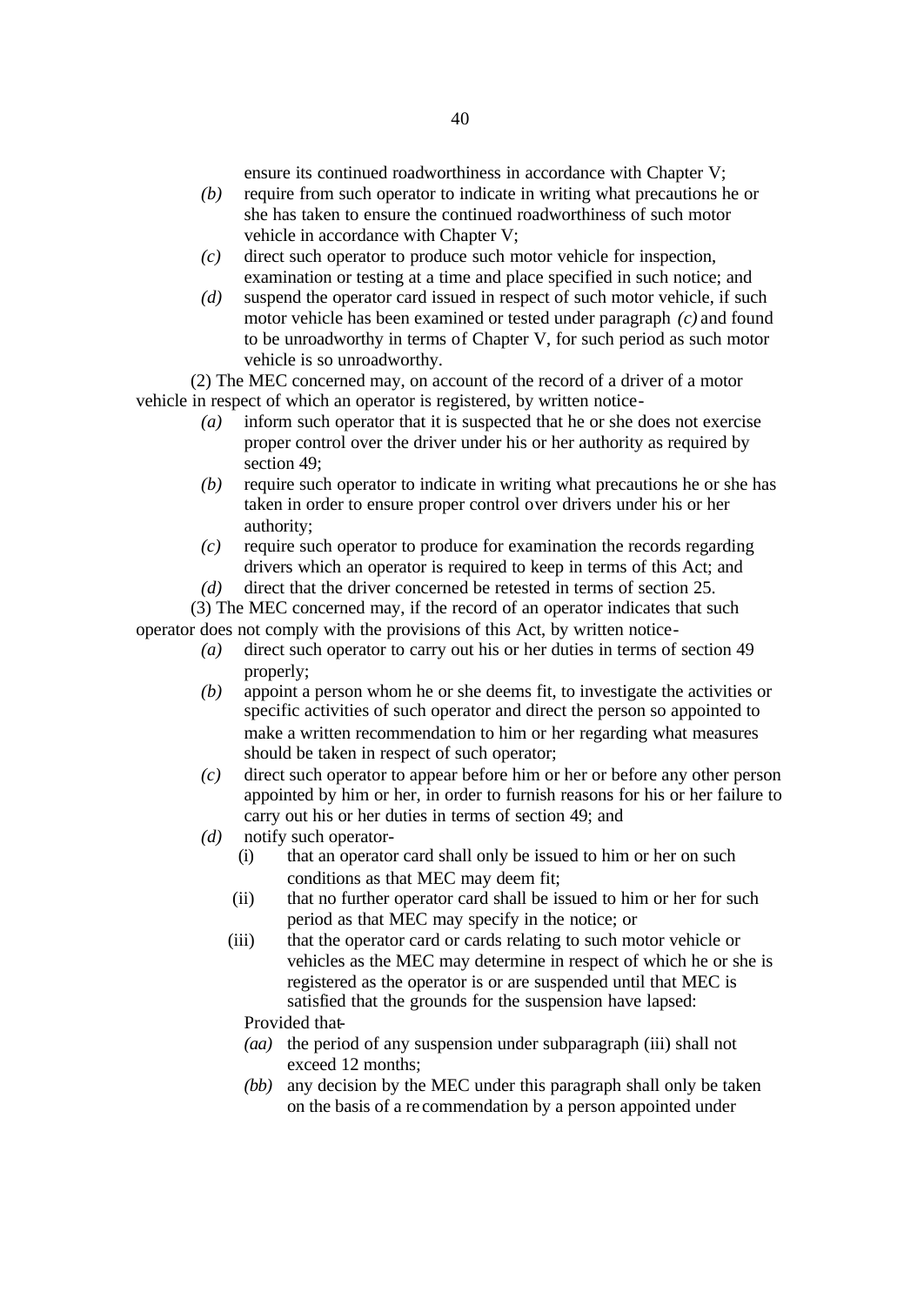paragraph *(b)*;

- *(cc)* the MEC shall, within 21 days after the date of the notice, in writing furnish such operator with the reasons for his or her decision.
- (4) The MEC concerned may, in the exercise of his or her powers under this

41

section-

- *(a)* require any operator, subject to any legal objection, to make discovery of documents by way of affidavit or by answering interrogatories on oath and to produce such documents for inspection;
- *(b)* require any operator to allow inspection of any records and documents required to be kept by the operator in terms of this Act;
- *(c)* appoint a commission to take the evidence of any person in the Republic or in a prescribed territory or in a foreign state and to forward such evidence to him or her in the same manner as if the commission were a commissioner appointed by a court; and
- *(d)* at any time require that an inquiry be instituted into the operational activities of an operator by a person appointed by him or her for that purpose and, if such operator is a company, also into those of any other company in a group of companies to which the operator belongs or of which the operator is the controlling company.
- $(5)$  ......

[Sub-s. (5) deleted by s. 11 of Act 8 of 1998.]

**[NB:** S. 50 has been substituted by s. 25 of the National Road Traffic Amendment Act 21 of 1999, a provision which will be put into operation by proclamation. See PENDLEX.**] 51 Act or omission of manager, agent or employee of operator**

(1) Whenever any manager, agent or employee of an operator commits or omits an act which would have constituted an offence in terms of this Act if the operator had committed or omitted such act, that operator shall, in the absence of evidence-

- *(a)* that he or she did not connive at or permit such act or omission;
- *(b)* that he or she took all reasonable measures to prevent an act or omission of the nature concerned; and
- *(c)* that an act or omission of the nature of the act or omission charged did not fall within the scope of the authority of or the course of the employment as such manager, agent or employee,

be deemed himself or herself to have committed or omitted that act and be liable to be convicted and sentenced in respect thereof.

(2) Whenever any manager, agent or employee of an operator commits or omits any act which would have constituted an offence in terms of this Act if such operator had committed or omitted it, such manager, agent or employee shall be liable to be convicted and sentenced in respect thereof as if he or she were such operator.

## **CHAPTER VIA**

## **RIGHT OF APPEAL TO SHAREHOLDERS COMMITTEE (ss 51A-51B)**

[Chapter VIA inserted by s. 26 of Act 21 of 1999.]

## **51A Right of appeal to Shareholders Committee**

(1) Any person, department of State or registering authority who or which is aggrieved-

*(a)* at the refusal of the chief executive officer to register him or her in any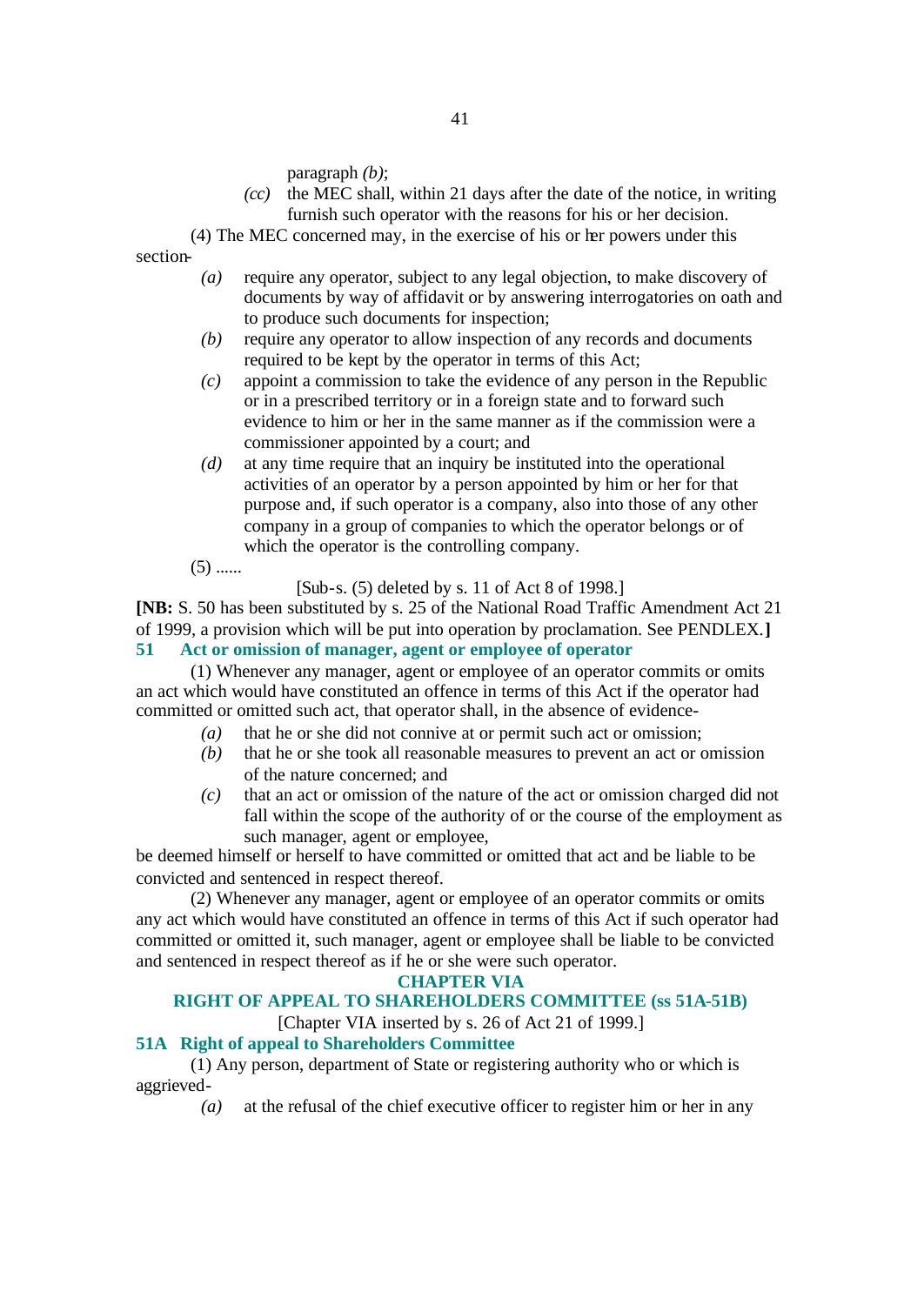capacity referred to in section 3C, or as an instructor;

- *(b)* at any decision of the chief executive officer regarding the activities of an operator, the refusal of the chief executive officer to have an operator card issued to an operator or the suspension or cancellation of such operator card;
- *(c)* at the refusal of the inspectorate of driving licence testing centres or the inspectorate of testing stations to register a driving licence testing centre or a testing station, respectively; or
- *(d)* at the suspension or cancellation of any such registration,

may within 21 days after such refusal, suspension, cancellation or decision, in writing lodge an appeal with the Shareholders Committee against such refusal, suspension, cancellation or decision, and such person, department of State or registering authority shall at the same time serve a copy of the appeal on the chief executive officer, inspectorate of driving licence testing centres or inspectorate of testing stations, as the case may be.

(2) After receipt of the copy of appeal referred to in subsection (1), the chief executive officer, the inspectorate of driving licence testing centres or inspectorate of testing stations, as the case may be, shall forthwith furnish the Shareholders Committee with his, her or its reasons for the refusal, suspension, cancellation or decision, to which the appeal refers.

(3) The Shareholders Committee may after considering an appeal under subsection (1) give the decision it deems fit.

(4) An appeal referred to in subsection (1) shall include an appeal against any refusal, suspension, canc ellation or decision of the chief executive officer taken in terms of the laws of any province.

[S. 51A inserted by s. 26 of Act 21 of 1999.]

[Date of commencement of s. 51A : to be proclaimed.]

#### **51B Right of appeal to chief executive officer**

(1) Any person who is aggrieved at the refusal of an examiner for driving licences to issue or authorise the issue to him or her of a learner's or driving licence, may, within 21 days after such refusal, in writing appeal to the chief executive officer, and such person shall at the same time serve a copy of the appeal on the examiner concerned.

(2) Any person who is aggrieved at the refusal of an examiner of vehicles or a testing station to issue certification of roadworthiness in respect of a motor vehicle or to authorise the issue of such certification to him or her, or at the conditions subject to which such certification was issued to him or her, may, within 21 days after such refusal or after the issue of certification subject to the conditions concerned, in writing appeal against any such refusal or conditions concerned to the chief executive officer, and such person shall at the same time serve a copy of the appeal on the examiner or the testing station.

(3) After receipt of the copy of appeal referred to in subsection (1) or (2), the examiner for driving licences or the examiner of vehicles or the testing station, as the case may be, shall forthwith furnish the chief executive officer with his or her reasons for the decision to which such appeal refers.

(4) For the purpose of deciding an appeal under subsection (1), the chief executive officer may nominate any person to examine and test the appellant as to his or her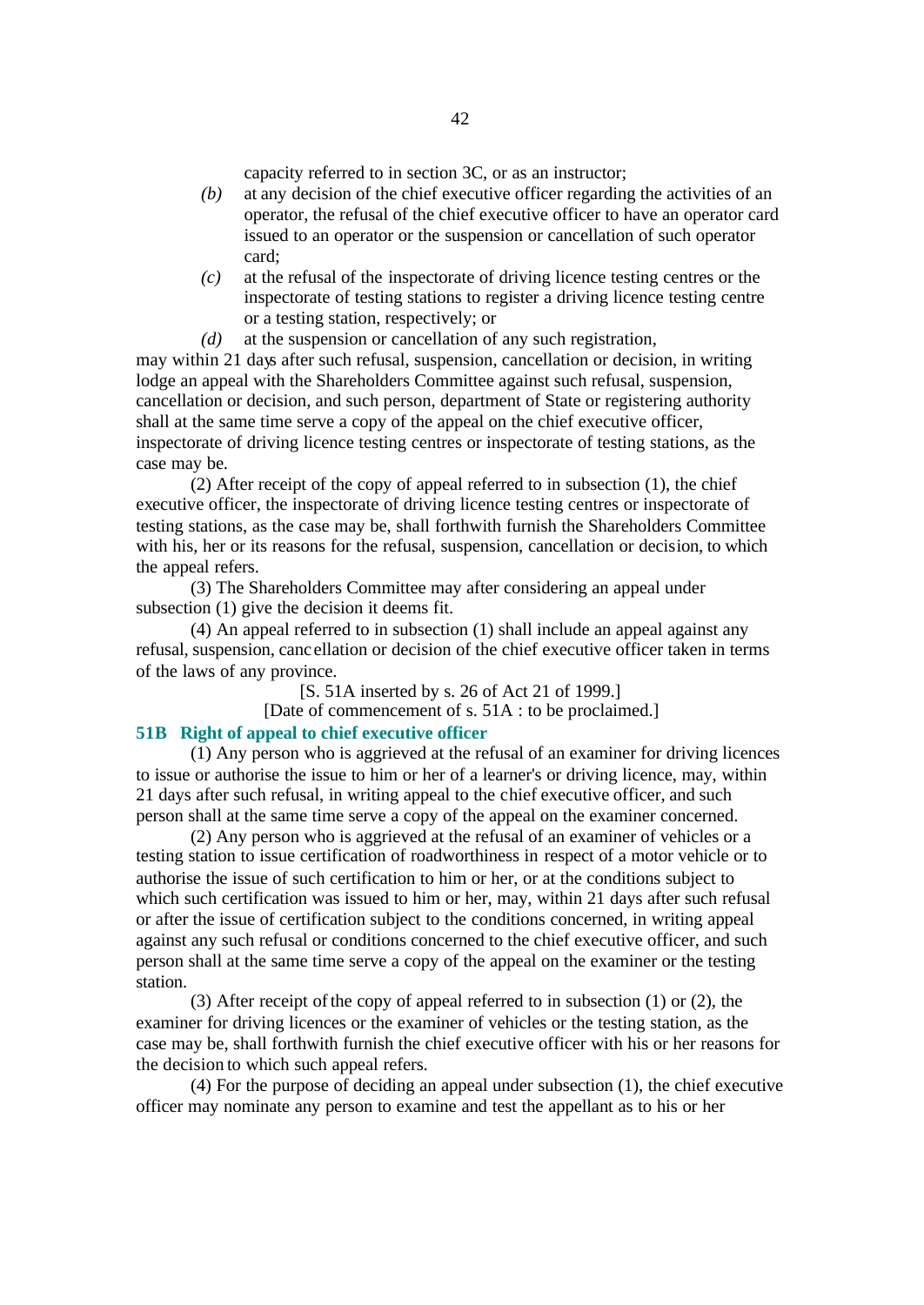competency to drive the class of motor vehicle concerned and may in addition require each party to the appeal to furnish such information and evidence as he or she deems expedient.

(5) For the purpose of deciding an appeal under subsection (2), the chief executive officer may-

- *(a)* where the appeal concerns a certification of roadworthiness, cause the motor vehicle concerned to be examined and tested by an examiner of vehicles nominated by him or her; and
- *(b)* require each party to the appeal to furnish such information and evidence as he or she deems necessary.

(6) The chief executive officer may after considering the appeal give such decision as he or she deems fit.

(7) An appeal referred to in subsections (1) and (2), shall include an appeal against any refusal, suspension, cancellation or decision in terms of the laws of any province.

[S. 51B inserted by s. 26 of Act 21 of 1999.]

[Date of commencement of s. 51B : to be proclaimed.]

## **CHAPTER VII**

## **ROAD SAFETY (ss 52-53)**

## **52 Powers and functions of Director-General**

- (1) The Director-General may-
	- *(a)* prepare a comprehensive research programme to effect road safety in the Republic, carry it out systematically and assign research projects to persons who, in his or her opinion, are best equipped to carry them out;
	- *(b)* give guidance regarding road safety in the Republic by means of the organising of national congresses, symposiums, summer schools and study weeks, by means of mass-communication media and in any other manner deemed fit by the Director-General.

(2) In order to perform his or her functions properly the Director-General may-

- *(a)* finance research in connection with road safety in the Republic;
- *(b)* publish a periodical to promote road safety in the Republic, and pay fees for matters inserted therein;
- *(c)* give guidance to associations or bodies working towards the promotion of road safety in the Republic;
- *(d)* organise national congresses, symposiums, summer schools and study weeks and, if necessary, pay the costs therefor, and remunerate persons performing thereat;
- *(e)* with a view to promoting road safety in the national sphere, publish advertisements in the mass-communication media.

(3) The Director-General shall exercise his or her powers and perform his or her functions subject to the control and directions of the Minister. **[NB:** S. 52 has been substituted by s. 27 of the National Road Traffic Amendment Act 21 of 1999, a provision which will be put into operation by proclamation. See PENDLEX.**]**

## **53 Delegation by Director-General**

(1) The Director-General may, subject to such conditions as he or she may deem necessary-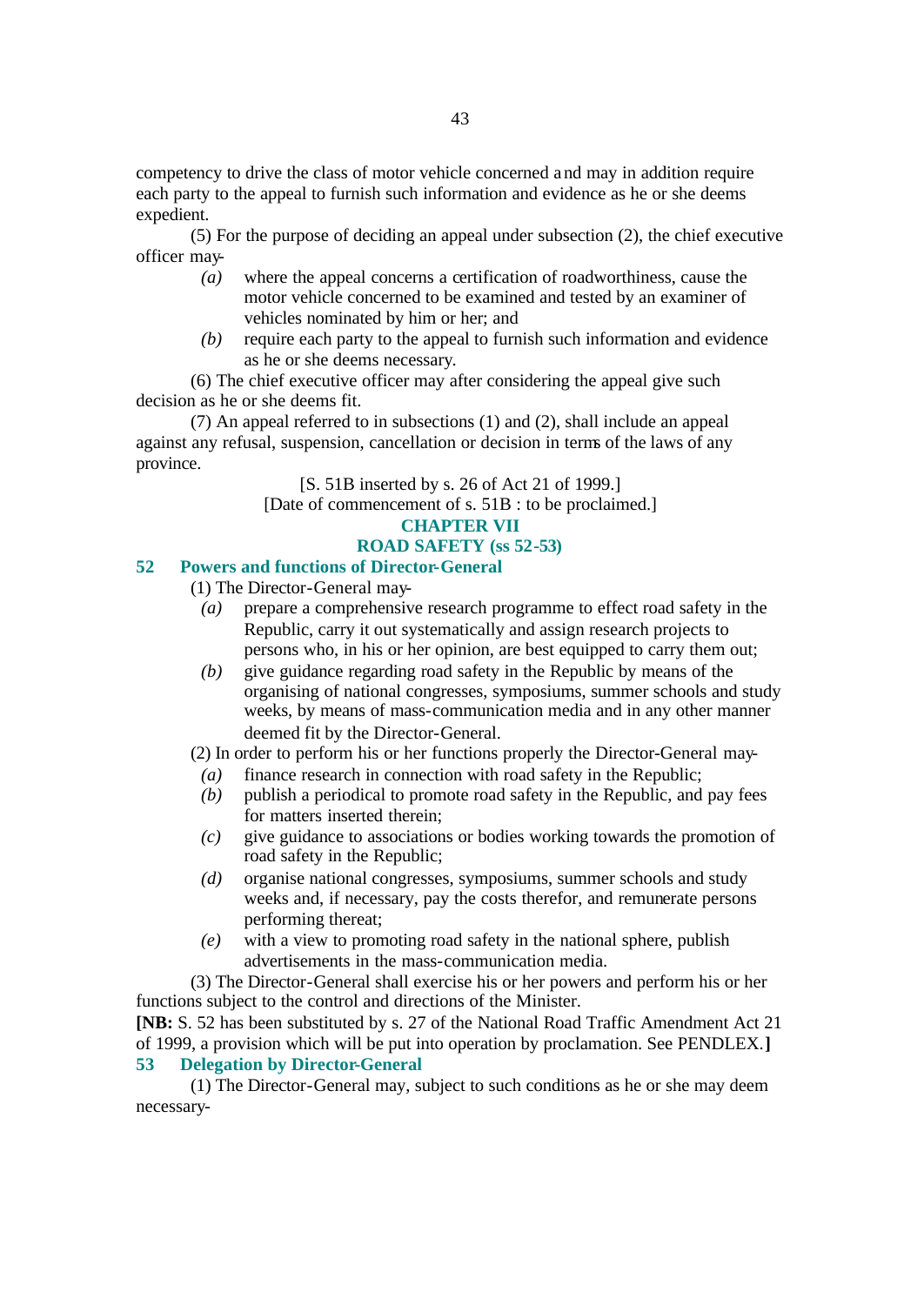- *(a)* delegate to an officer employed by the Department any power conferred upon him or her by section 52; or
- *(b)* authorise an officer employed by the Department to carry out any duty assigned to him or her by section 52.

(2) Any person to whom any power has been so delegated or who has been so authorised to carry out any duty shall exercise that power or carry out that duty subject to the directions of the Director-General, and the Director-General may at any time revoke such delegation or authorisation.

(3) Any delegation or authorisation under subsection (1) shall not prevent the Director-General from exercising that power or carrying out that duty himself or herself. **[NB:** S. 53 has been substituted by s. 28 of the National Road Traffic Amendment Act 21 of 1999, a provision which will be put into operation by proclamation. See PENDLEX.**]**

### **CHAPTER VIII**

## **DANGEROUS GOODS (ss 54-55)**

## **54 Transportation of certain dangerous goods prohibited**

No person shall, except as prescribed, offer for transportation in a vehicle, or transport in a vehicle, or accept after transportation in, on or by a vehicle, any prescribed dangerous goods.

[Date of commencement of s. 54: 1 August 2001.]

#### **55 Appointment of dangerous goods inspector or inspectorate**

(1) *(a)* The Minister may appoint a person, an authority or a body as a dangerous goods inspector or inspectorate.

*(b)* The training and qualifications of a person appointed under paragraph *(a)* shall be as prescribed, and an authority or body shall have the services of persons with the prescribed training and qualifications at its disposal before that authority or body is so appointed.

(2) The powers and duties of the inspector or inspectorate contemplated in subsection (1) *(a)* in relation to the transportation of prescribed dangerous goods shall be as prescribed.

(3) The Minister may, in order to defray the expenditure incurred by or on behalf of that inspector or inspectorate for the purposes of performing his, her or its functions, prescribe fees to be paid in respect of inspections carried out by him, her or it in terms of this Act.

[Date of commencement of s. 55: 1 August 2001.]

**CHAPTER IX**

## **ROAD TRAFFIC AND GENERAL SPEED LIMIT (ss 56-60)**

#### **56 Minister may prescribe road traffic signs**

(1) The Minister may, subject to this Act and for the purpose of prohibiting, limiting, regulating or controlling traffic in general or any particular class of traffic on a public road or a section thereof or for the purpose of designating any public road or a section thereof as a public road of a particular class, prescribe such signs, signals, markings or other devices (to be known as road traffic signs) as he or she may deem expedient, as well as their significance and the conditions on and circumstances under which any road traffic sign may be displayed on a public road.

(2) The Minister may, subject to such conditions as he or she may deem expedient, authorise any person or body to display on a public road any sign, signal,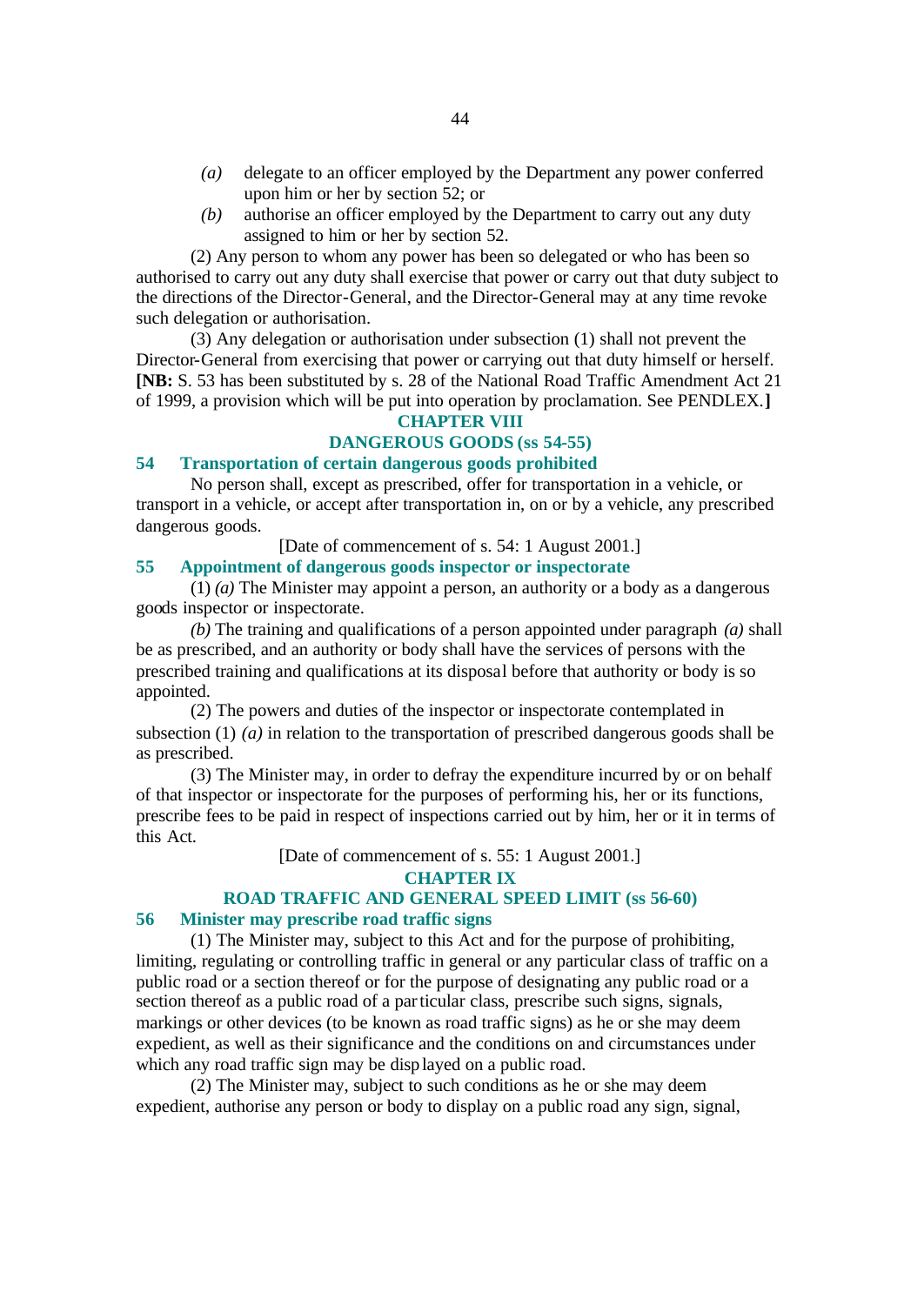marking or other device for the purpose of ascertaining the suitability of such sign, signal or device as a road traffic sign.

## **57 Authority to display road traffic signs**

(1) The Minister, or any person authorised thereto by him or her, may in respect of any public road cause or permit to be displayed in the prescribed manner such road traffic signs as he or she may deem expedient.

**[NB:** A sub-s. (1A) has been inserted by s. 29 of the National Road Traffic Amendment Act 21 of 1999, a provision which will be put into operation by proclamation. See PENDLEX.**]**

(2) The MEC concerned, or any person authorised thereto by him or her either generally or specifically, may in respect of any public road not situated within the area of jurisdiction of a local authority, cause or permit to be displayed in the prescribed manner any such road traffic signs as he or she may deem expedient.

(3) *(a)* A local authority, or any person in its employment authorised thereto by it either generally or specifically, may in respect of any public road within the area of jurisdiction of that local authority display or cause to be displayed in the prescribed manner any such road traffic signs as such authority or person may deem expedient.

*(b)* A local authority may in writing authorise any other person or body to display or cause to be displayed within its area of jurisdiction and in the prescribed manner any road traffic sign approved by it prior to the display of such sign.

*(c)* A local authority referred to in paragraph *(b)* may determine the conditions for such display and may order the removal of such sign.

(4) Notwithstanding the provisions of subsections (2) and (3), the MEC concerned, or any person authorised thereto by him or her either generally or specifically, may in respect of any public road referred to in subsection (3) and which is a road constructed or maintained by the Administration of the province concerned, in addition to the road traffic signs referred to in subsection (3), cause or permit to be displayed in the prescribed manner such road traffic signs as he or she may deem expedient, and no local authority may without the consent of that MEC remove or permit to be removed any such road traffic sign.

(5) In such circumstances and subject to such conditions as the MEC concerned may determine, scholars or students may be organised into patrols (to be known as scholars' patrols) for the purpose of displaying, in the prescribed manner, an appropriate road traffic sign so as to ensure the safety of scholars or students crossing a public road.

(6) The MEC concerned may authorise any association or club to display any such road traffic signs as he or she may deem expedient, subject to such conditions as the MEC may determine, on any public road referred to in subsection (2) or (3), and any such association or club may thereupon, in the prescribed manner, display a badge or other token of the association or club in conjunction with any such road traffic sign.

(7) Transnet Limited, or a person in its employment who has either generally or specifically been authorised thereto, may in respect of any railway level crossing on any public road for which Transnet Limited is responsible, cause or permit to be displayed, in the prescribed manner, any such road traffic signs as Transnet Limited or such person may deem expedient.

(8) Notwithstanding the provisions of subsections (3) and (7), the MEC concerned may direct that any road traffic sign be displayed or removed by a local authority on or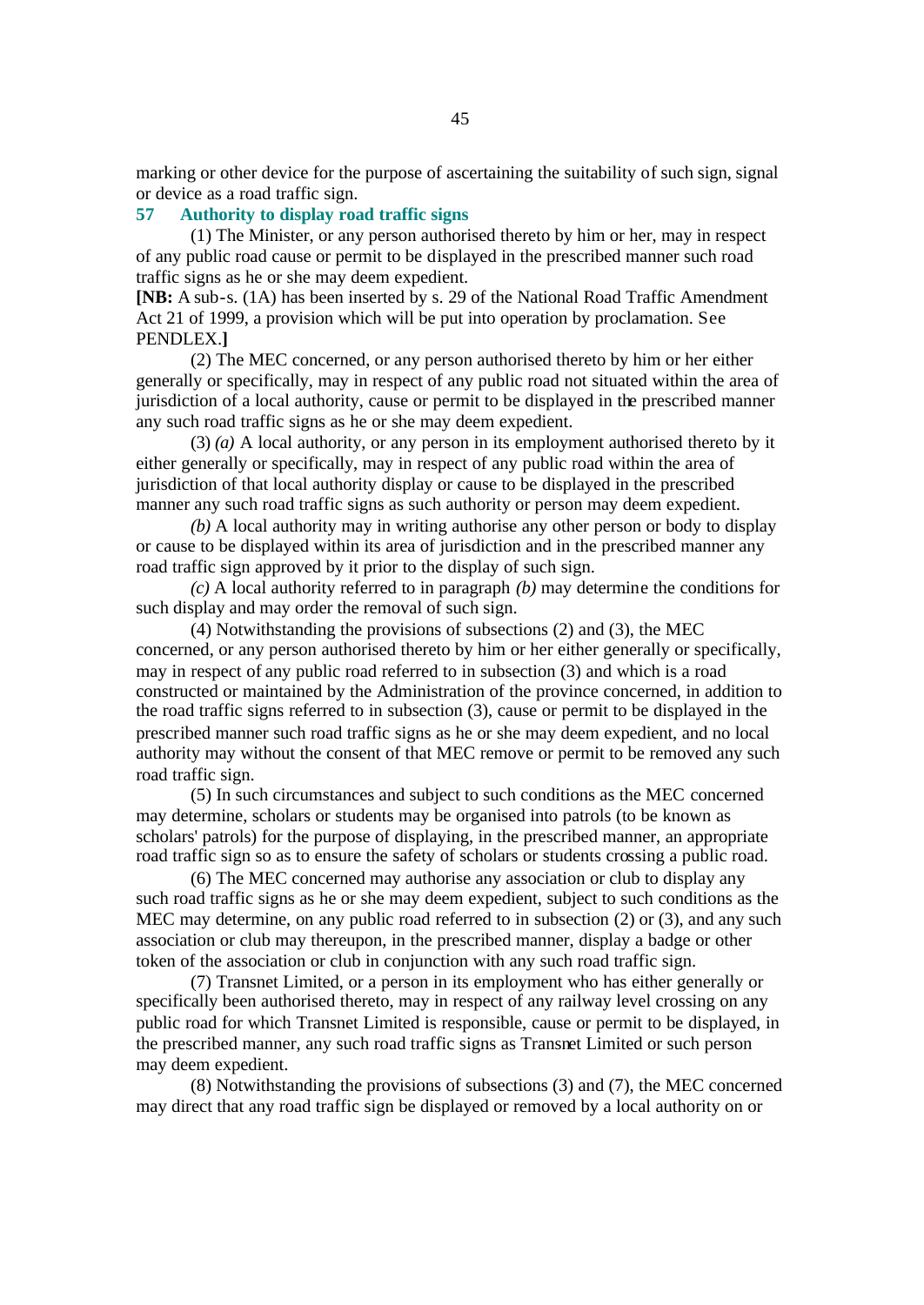along any public road in the area of jurisdiction of such local authority, or by Transnet Limited on or along any railway level crossing over a public road for which Transnet Limited is responsible, and if the local authority concerned or Transnet Limited fails to comply with the direction, that MEC or any person authorised thereto by him or her may cause such sign to be displayed or removed, as the case may be, and the MEC shall recover the cost of such display or removal from the local authority concerned or from Transnet Limited, as the case may be.

(9) Any road traffic sign displayed in terms of a repealed ordinance or the Road Traffic Act, 1989 (Act 29 of 1989), shall be deemed to be displayed in terms of this Chapter.

(10) No person shall display any road traffic sign on a public road unless having been authorised thereto by or under this Chapter.

(11) The MEC concerned or, within the area of jurisdiction of a local authority, that local authority, may by notice in writing direct the owner or occupier of any land on which any road traffic sign or other object resembling a road traffic sign is displayed, or on which any object is displayed which obscures or interferes with the effectiveness of any road traffic sign, to remove such sign or object within the period specified in the notice and, if the owner or occupier concerned fails to comply with the notice, that MEC or local authority, as the case may be, may cause such sign or other object to be removed.

(12) No person shall wilfully or negligently damage any road traffic sign, or any other sign, signal, marking or other device, displayed in terms of this Chapter, or without proper authority remove it or alter the position thereof or the inscription, lettering, colour or marking thereof or thereon.

#### **58 Failure to obey road traffic sign prohibited**

(1) Subject to subsection (3), no person shall, unless otherwise directed by a traffic officer, fail to comply with any direction conveyed by a road traffic sign displayed in the prescribed manner.

(2) In any prosecution for a contravention of or a failure to comply with a provision of subsection (1), it shall be presumed, in the absence of evidence to the contrary, that the road traffic sign concerned was displayed by the proper authority under the power conferred by this Act and in accordance with its provisions.

(3) The driver of a fire-fighting vehicle, a rescue vehicle or an ambulance who drives such vehicle in the performance of his or her duties, a traffic officer who drives a vehicle in the carrying out of his or her duties or any person driving a vehicle while engaged in civil protection as contemplated in any ordinance made in terms of section 3 of the Civil Protection Act, 1977 (Act 67 of 1977), may disregard the directions of a road traffic sign which is displayed in the prescribed manner: Provided that-

- *(a)* he or she shall drive the vehicle concerned with due regard to the safety of other traffic; and
- *(b)* in the case of any such fire-fighting vehicle, rescue vehicle, ambulance or vehicle driven by a person while he or she is so engaged in civil protection, such vehicle shall be fitted with a device capable of emitting a prescribed sound and with an identification lamp, as prescribed, and such device shall be so sounded and such lamp shall be in operation while the vehicle is driven in disregard of the road traffic sign.

#### **59 Speed limit**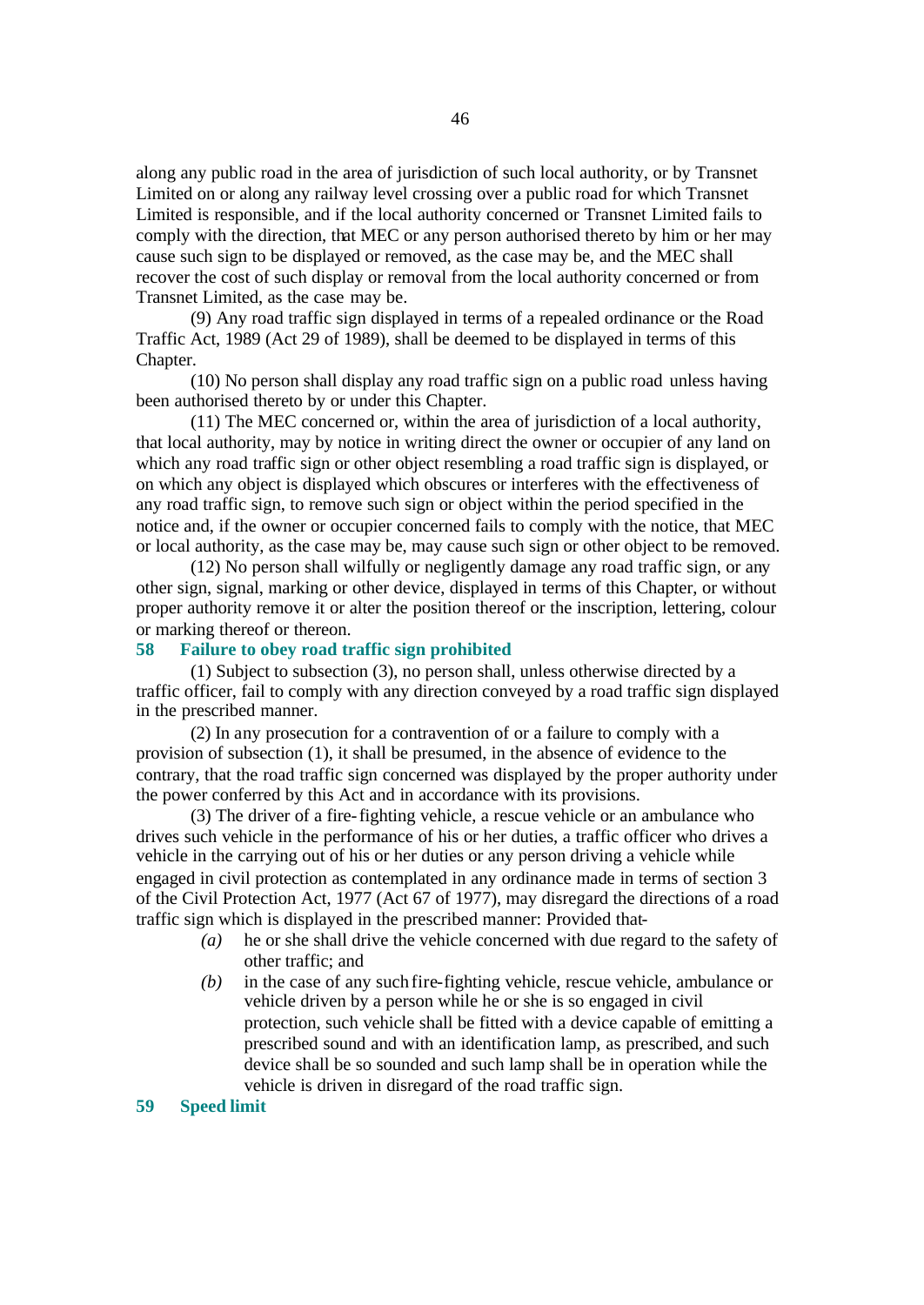- (1) The general speed limit in respect of-
	- *(a)* every public road or section thereof, other than a freeway, situated within an urban area;
	- *(b)* every public road or section thereof, other than a freeway, situated outside an urban area; and
	- *(c)* every freeway,

shall be as prescribed.

(2) An appropriate road traffic sign may be displayed on any public road in accordance with section 57, indicating a speed limit other than the general speed limit which applies in respect of that road in terms of subsection (1) : Provided that such other speed limit shall not be higher than the speed limit prescribed in terms of subsection (1) *(c)*.

(3) The Minister may, after consultation with the MECs, in respect of any particular class of vehicle prescribe a speed limit which is lower or higher than the general speed limit prescribed in terms of subsection (1) *(b)* or *(c)*: Provided that the speed limit so prescribed shall not replace a lower speed limit indicated in terms of subsection (2) by an appropriate road traffic sign.

**[NB:** Sub-s. (3) has been substituted by s. 30 of the National Road Traffic Amendment Act 21 of 1999, a provision which will be put into operation by proclamation. See PENDLEX.**]**

- (4) No person shall drive a vehicle on a public road at a speed in excess of-
	- *(a)* the general speed limit which in terms of subsection (1) applies in respect of that road;
	- *(b)* the speed limit indicated in terms of subsection (2) by an appropriate road traffic sign in respect of that road; or
	- *(c)* the speed limit prescribed by the Minister under subsection (3) in respect of the class of vehicle concerned.

#### **60 Certain drivers may exceed general speed limit**

Notwithstanding the provisions of section 59, the driver of a fire-fighting vehicle, a rescue vehicle or an ambulance who drives such vehicle in the carrying out of his or her duties, a traffic officer who drives a vehicle in the carrying out of his or her duties or any person driving a vehicle while engaged in civil protection as contemplated in any ordinance made in terms of section 3 of the Civil Protection Act, 1977 (Act 67 of 1977), may exceed the applicable general speed limit: Provided that-

- *(a)* he or she shall drive the vehicle concerned with due regard to the safety of other traffic; and
- *(b)* in the case of any such fire-fighting vehicle, rescue vehicle, ambulance or vehicle driven by a person while he or she is so engaged in civil protection, such vehicle shall be fitted with a device capable of emitting a prescribed sound and with an identification lamp, as prescribed, and such device shall be so sounded and such lamp shall be in operation while the vehicle is driven in excess of the applicable general speed limit.

## **CHAPTER X**

#### **ACCIDENTS AND ACCIDENT REPAIRS (ss 61-62)**

## **61 Duty of driver in event of accident**

(1) The driver of a vehicle on a public road at the time when such vehicle is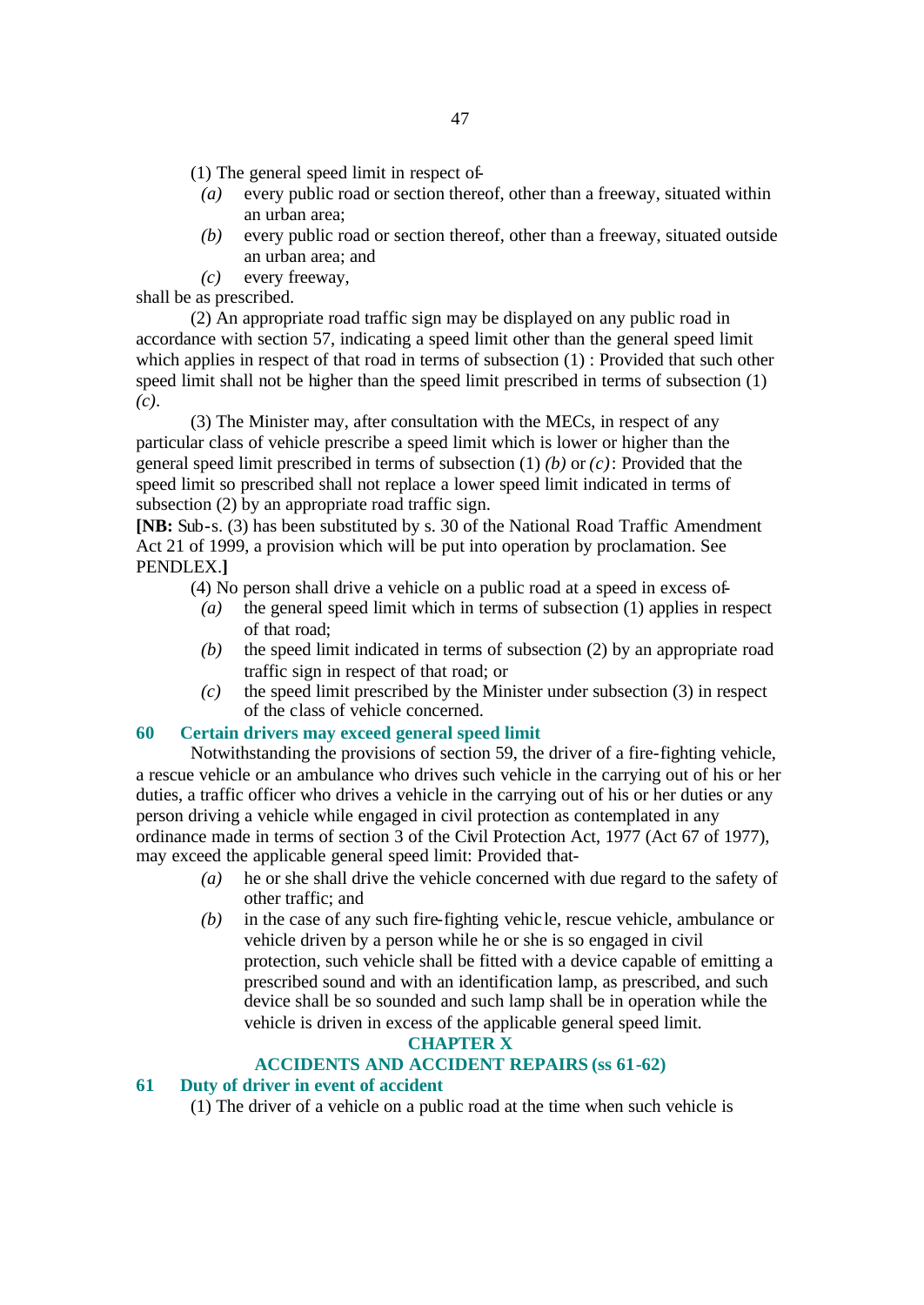involved in or contributes to any accident in which any other person is killed or injured or suffers damage in respect of any property or animal shall-

- *(a)* immediately stop the vehicle;
- *(b)* ascertain the nature and extent of any injury sustained by any person;
- *(c)* if a person is injured, render such assistance to the injured person as he or she may be capable of rendering;
- *(d)* ascertain the nature and extent of any damage sustained;
- *(e)* if required to do so by any person having reasonable grounds for so requiring, give his or her name and address, the name and address of the owner of the vehicle driven by him or her and, in the case of a motor vehicle, the registration or similar mark thereof;
- *(f)* if he or she has not already furnished the information referred to in paragraph *(e)* to a traffic officer at the scene of the accident, and unless he or she is incapable of doing so by reason of injuries sustained by him or her in the accident, as soon as is reasonably practicable, and in any case within 24 hours after the occurrence of such accident, report the accident to any police officer at a police station or at any office set aside by a competent authority for use by a traffic officer, and there produce his or her driving licence and furnish his or her identity number and such information as is referred to in that paragraph; and
- *(g)* not, except on the instructions of or when administered by a medical practitioner in the case of injury or shock, take any intoxicating liquor or drug having a narcotic effect unless he or she has complied with the provisions of paragraph *(f)*, where it is his or her duty to do so, and has been examined by a medical practitioner if such examination is required by a traffic officer.

(2) No person shall remove any vehicle involved in an accident in which another person is killed or injured from the position in which it came to rest, until such removal has been authorised by a traffic officer, except when such accident causes complete obstruction of the roadway of a public road, in which event the vehicle involved may, without such authority and after its position has been clearly marked on the surface of the roadway by the person moving it, be moved sufficiently to allow the passage of traffic.

(3) Subject to subsection (2), no person shall remove a vehicle involved in an accident from the scene of such accident, except for the purpose of sufficiently allowing the passage of traffic, without the permission of the owner, driver or operator of such vehicle or a person who may lawfully take possession of such vehicle.

(4) In any prosecution for a contravention of any provision of this section it shall be presumed, in the absence of evidence to the contrary, that the accused was aware of the fact that the accident had occurred, and that he or she did not report the accident or furnish the information as required by subsection (1) *(f)*.

(5) In this section the word 'animal' means any bovine animal, horse, ass, mule, sheep, goat, pig, ostrich or dog.

## **62 Garage to keep record of motor vehicle involved in accident**

(1) Any person in charge of a garage or other place where motor vehicles are repaired, and to which any motor vehicle showing signs or marks of having been involved in an accident is brought, for the purpose of the repair of such signs or marks,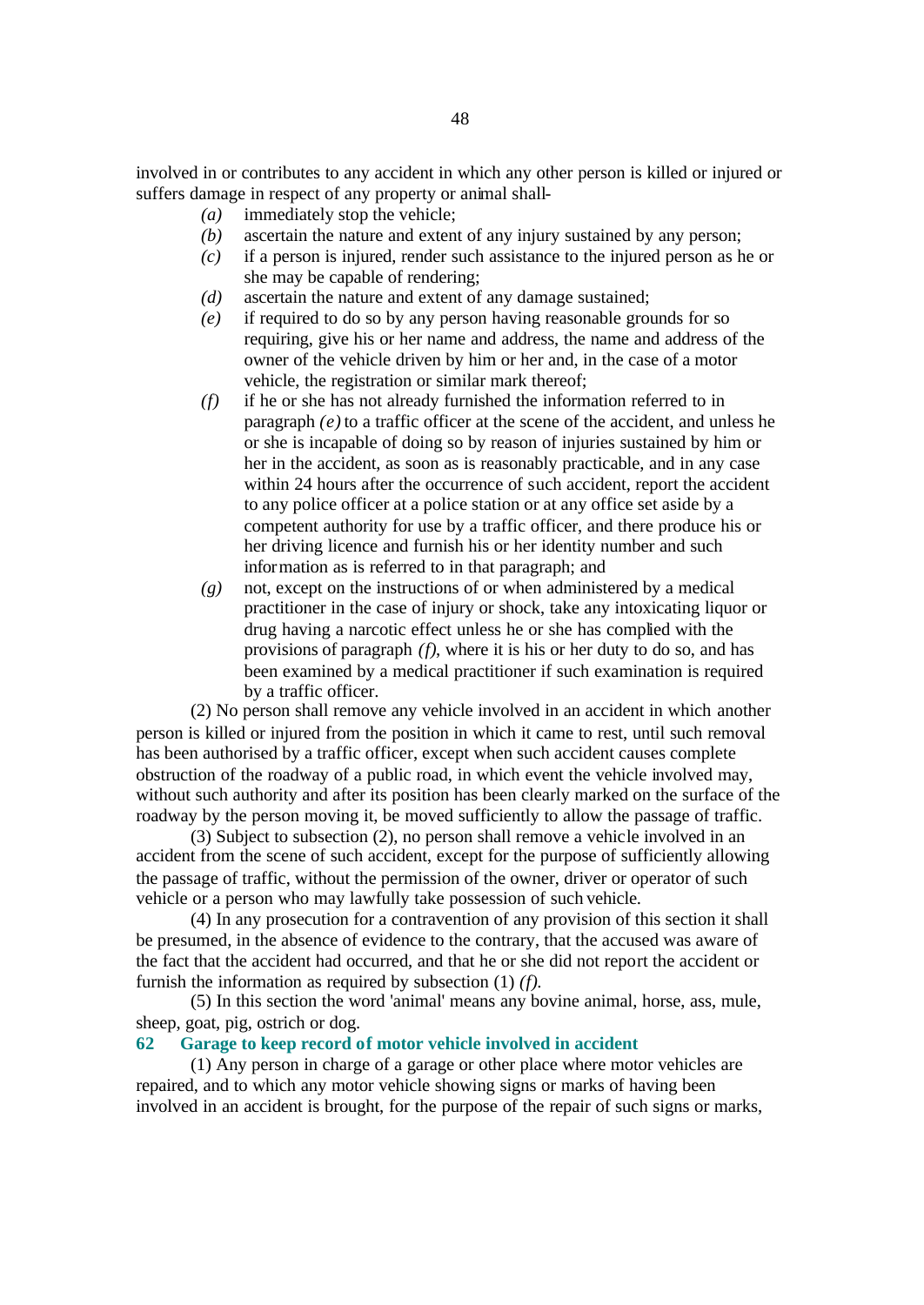shall, as soon as possible before the repair is commenced with, keep a record specifying the nature of such signs or marks, the engine number, chassis number and the registration or similar mark and number, and if known, the name and address of the owner and driver, of such vehicle.

(2) A person required to keep a record in terms of subsection (1) shall retain such record for a period of three years from the date on which it was made, and any such record shall, on request, be produced to a traffic officer.

#### **CHAPTER XI**

### **RECKLESS OR NEGLIGENT DRIVING, INCONSIDERATE DRIVING, DRIVING WHILE UNDER THE INFLUENCE OF INTOXICATING LIQUOR OR A DRUG HAVING A NARCOTIC EFFECT, AND MISCELLANEOUS OFFENCES (ss 63-68)**

### **63 Reckless or negligent driving**

(1) No person shall drive a vehicle on a public road recklessly or negligently.

(2) Without restricting the ordinary meaning of the word 'recklessly' any person who drives a vehicle in wilful or wanton disregard for the safety of persons or property shall be deemed to drive that vehicle recklessly.

(3) In considering whether subsection (1) has been contravened, the court shall have regard to all the circumstances of the case, including, but without derogating from the generality of subsection (1) or (2), the nature, condition and use of the public road upon which the contravention is alleged to have been committed, the amount of traffic which at the relevant time was or which could reasonably have been expected to be upon that road, and the speed at and manner in which the vehicle was driven.

## **64 Inconsiderate driving**

No person shall drive a vehicle on a public road without reasonable consideration for any other person using the road.

## **65 Driving while under the influence of intoxicating liquor or drug having narcotic effect, or with excessive amount of alcohol in blood or breath**

(1) No person shall on a public road-

*(a)* drive a vehicle; or

*(b)* occupy the driver's seat of a motor vehicle the engine of which is running, while under the influence of intoxicating liquor or a drug having a narcotic effect.

- (2) No person shall on a public road-
- *(a)* drive a vehicle; or

*(b)* occupy the driver's seat of a motor vehicle the engine of which is running, while the concentration of alcohol in any specimen of blood taken from any part of his or her body is not less than 0,05 gram per 100 millilitres, or in the case of a professional driver referred to in section 32, not less than 0,02 gram per 100 millilitres.

(3) If, in any prosecution for an alleged contravention of a provision of subsection (2), it is proved that the concentration of alcohol in any specimen of blood taken from any part of the body of the person concerned was not less than 0,05 gram per 100 millilitres at any time within two hours after the alleged contravention, it shall be presumed, in the absence of evidence to the contrary, that such concentration was not less than 0,05 gram per 100 millilitres at the time of the alleged contravention, or in the case of a professional driver referred to in section 32, not less than 0,02 gram per 100 millilitres, it shall be presumed, in the absence of evidence to the contrary, that such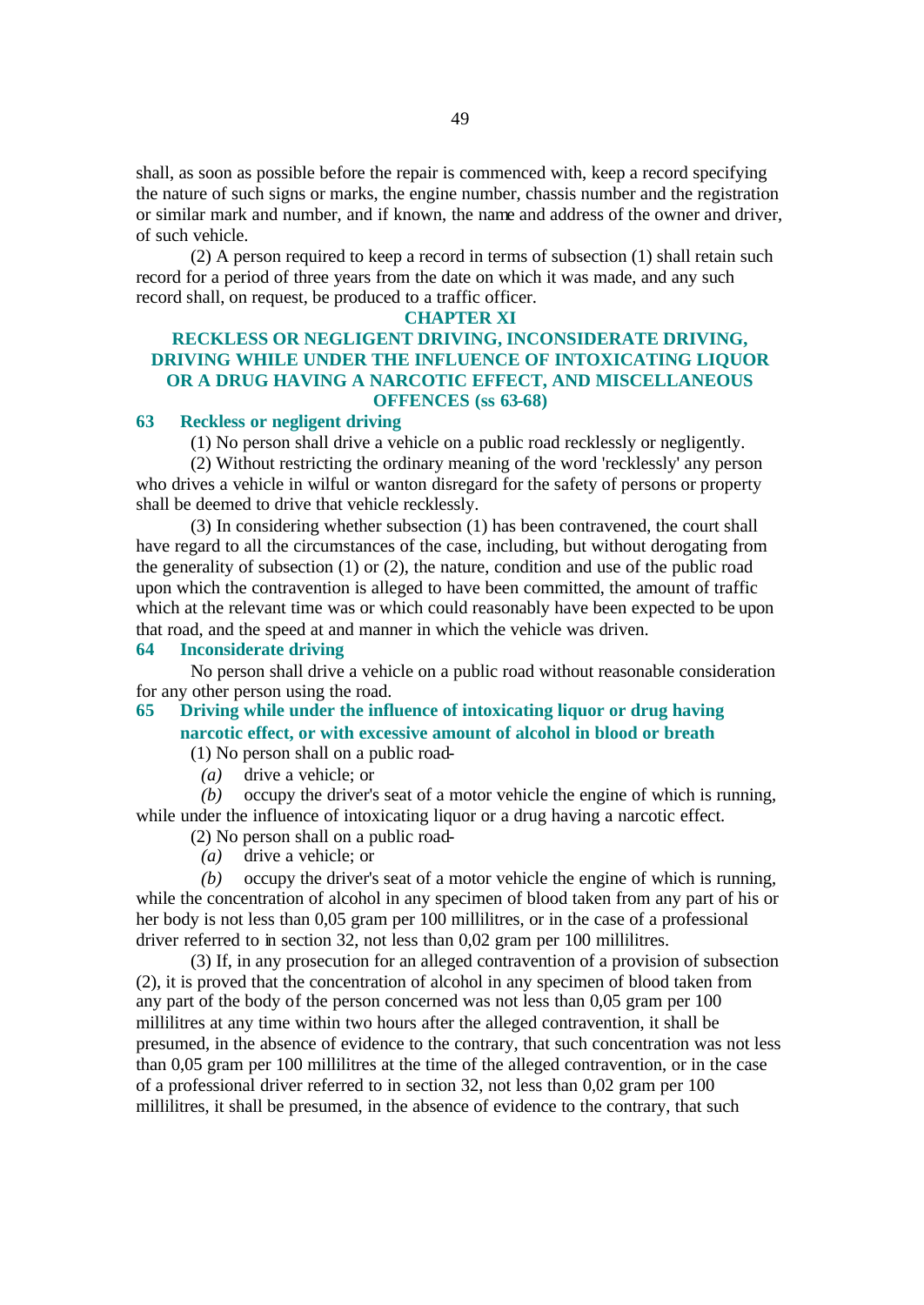concentration was not less than 0,02 gram per 100 millilitres at the time of the alleged contravention.

(4) Where in any prosecution in terms of this Act proof is tendered of the analysis of a specimen of the blood of any person, it shall be presumed, in the absenc e of evidence to the contrary, that any syringe used for obtaining such specimen and the receptacle in which such specimen was placed for despatch to an analyst, were free from any substance or contamination which could have affected the result of such ana lysis.

(5) No person shall on a public road-

*(a)* drive a vehicle; or

*(b)* occupy the driver's seat of a motor vehicle the engine of which is running, while the concentration of alcohol in any specimen of breath exhaled by such person is not less than 0,24 milligrams per 1 000 millilitres, or in the case of a professional driver referred to in section 32, not less than 0,10 milligrams per 1000 millilitres.

(6) If, in any prosecution for a contravention of a provision of subsection (5), it is proved that the concentration of alcohol in any specimen of breath of the person concerned was not less than 0,24 milligrams per 1 000 millilitres of breath taken at any time within two hours after the alleged contravention, it shall be presumed, in the absence of evidence to the contrary, that such concentration was not less than 0,24 milligrams per 1 000 millilitres at the time of the alleged contravention, or in the case of a professional driver referred to in section 32, not less than 0,10 milligrams per 1000 millilitres, it shall be presumed, in the absence of evidence to the contrary, that such concentration was not less than 0,10 milligrams per 1 000 millilitre s at the time of the alleged contravention.

(7) For the purposes of subsection (5) the concentration of alcohol in any breath specimen shall be ascertained by using the prescribed equipment.

(8) Any person detained for an alleged contravention of any provision of this section shall not-

- *(a)* during his or her detention consume any substance that contains alcohol of any nature, except on the instruction of or when administered by a medical practitioner;
- *(b)* during his or her detention smoke until the specimen referred to in subsection (3) or (6) has been taken, as the case may be.

(9) No person shall refuse that a specimen of blood, or a specimen of breath, be taken of him or her.

## **66 Unauthorised acts in relation to vehicle**

(1) No person shall, without reasonable cause or without the consent of the owner, operator or person in lawful charge of a vehicle-

- *(a)* set the machinery thereof in motion;
- *(b)* place such vehicle in gear;
- *(c)* in any way tamper with the machinery, accessories or parts of such vehicle; or
- *(d)* enter or climb upon such vehicle.

(2) No person shall ride in or drive a vehicle without the consent of the owner, operator or person in lawful charge thereof.

(3) No person shall without lawful excuse tamper with a vehicle or with any part of the equipment or the accessories of any vehicle or wilfully damage it, or throw any object at any such vehicle.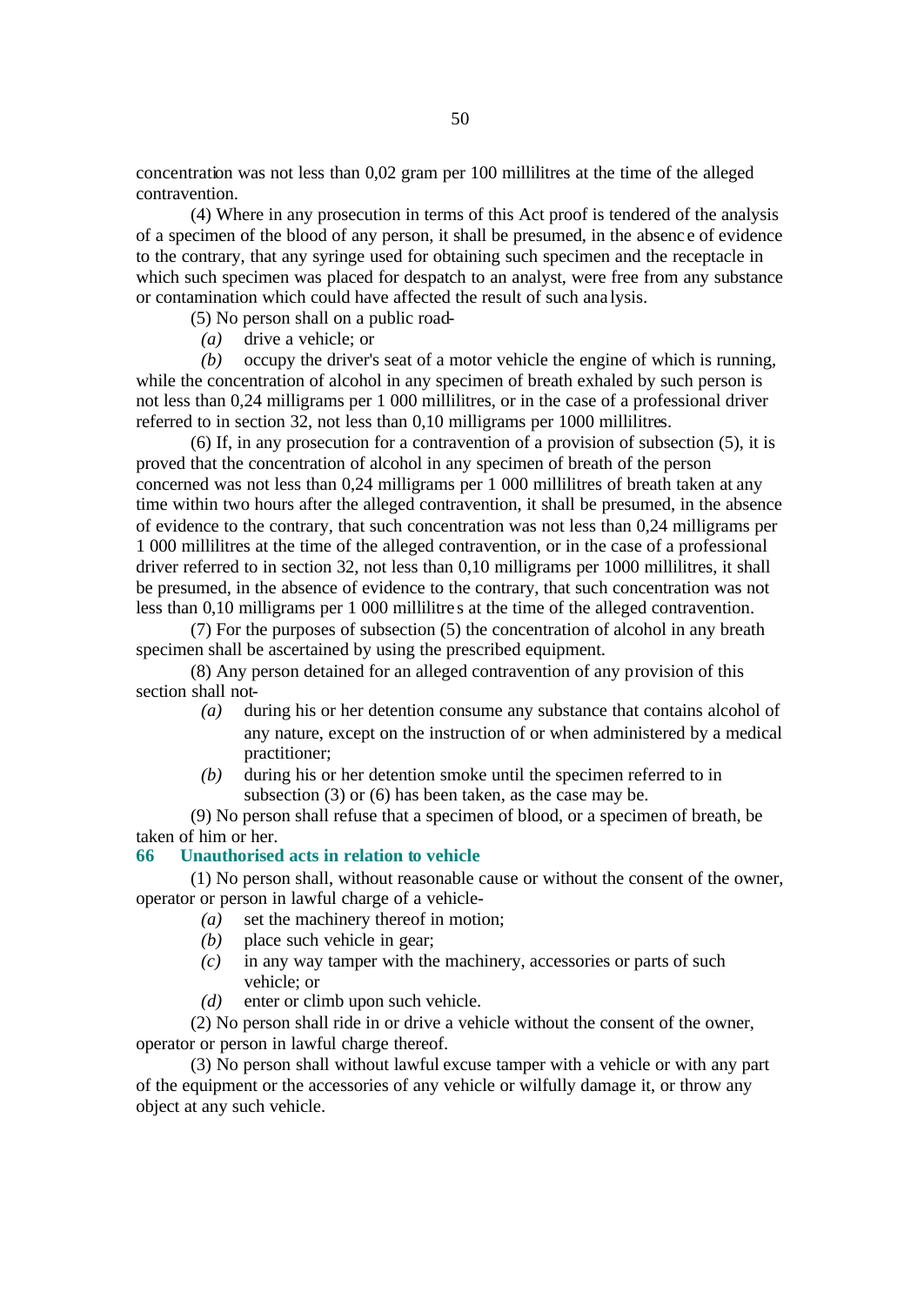(4) No person shall without the written consent of a registering authority remove, alter, obliterate or mutilate the engine number or chassis number, or any part of such engine number or chassis number, of a motor vehicle or allow it to be removed, altered, obliterated or mutilated.

#### **67 Furnishing false information prohibited**

Without derogating from any other provision of this Act, no person shall-

- *(a)* in connection with any application under this Act; or
- *(b)* in connection with the furnishing of any information which, to his or her knowledge, is to be or may be used for any purpose in terms of this Act,

make a declaration or furnish information which to his or her knowledge is false or in any material respect misleading.

## **68 Unlawful acts in relation to registration plates, registration number, registration mark or certain documents**

(1) No person shall use, display or manufacture any number plate which does not comply with the prescribed specifications.

[Sub-s. (1) substituted by s. 12 *(a)* of Act 8 of 1998.]

(2) No person shall-

- *(a)* falsify or counterfeit or, with intent to deceive, replace, alter, deface or mutilate or add anything to a licence number or a licence mark or a similar number or mark issued by a competent authority outside the Republic; or [Para. *(a)* substituted by s. 12 *(b)* of Act 8 of 1998.]
- *(b)* be in possession of such number or mark which has been falsified or counterfeited or so replaced, altered, defaced or mutilated or to which anything has been so added.

(3) No person shall-

- *(a)* falsify or counterfeit or, with intent to deceive, replace, alter, deface or mutilate or add anything to a certificate, licence or other document issued or recognised in terms of this Act; or
- *(b)* be in possession of such certificate, licence or other document which has been falsified or counterfeited or so replaced, altered, defaced or mutilated or to which anything has been so added.

(4) No person shall-

- *(a)* use a certificate, licence or other document issued or recognised in terms of this Act and of which he or she is not the holder; or
- *(b)* permit such certificate, licence or other document of which he or she is the holder to be used by any other person.

(5) Where in a prosecution for a contravention of subsection (2) *(b)* or (3) *(b)* it is proved that a person was found in possession of a licence number or a licence mark or a similar number or mark or a document which has been falsified or counterfeited or replaced, altered, defaced or mutilated or to which anything has been added, it shall, in the absence of evidence to the contrary, be presumed that such person knew that-

- *(a)* such number, mark or document was-
	- (i) falsified or counterfeited; or
	- (ii) replaced, altered, defaced or mutilated with intent to deceive; or
- *(b)* whatever was added to such number, mark or document was added thereto with intent to deceive.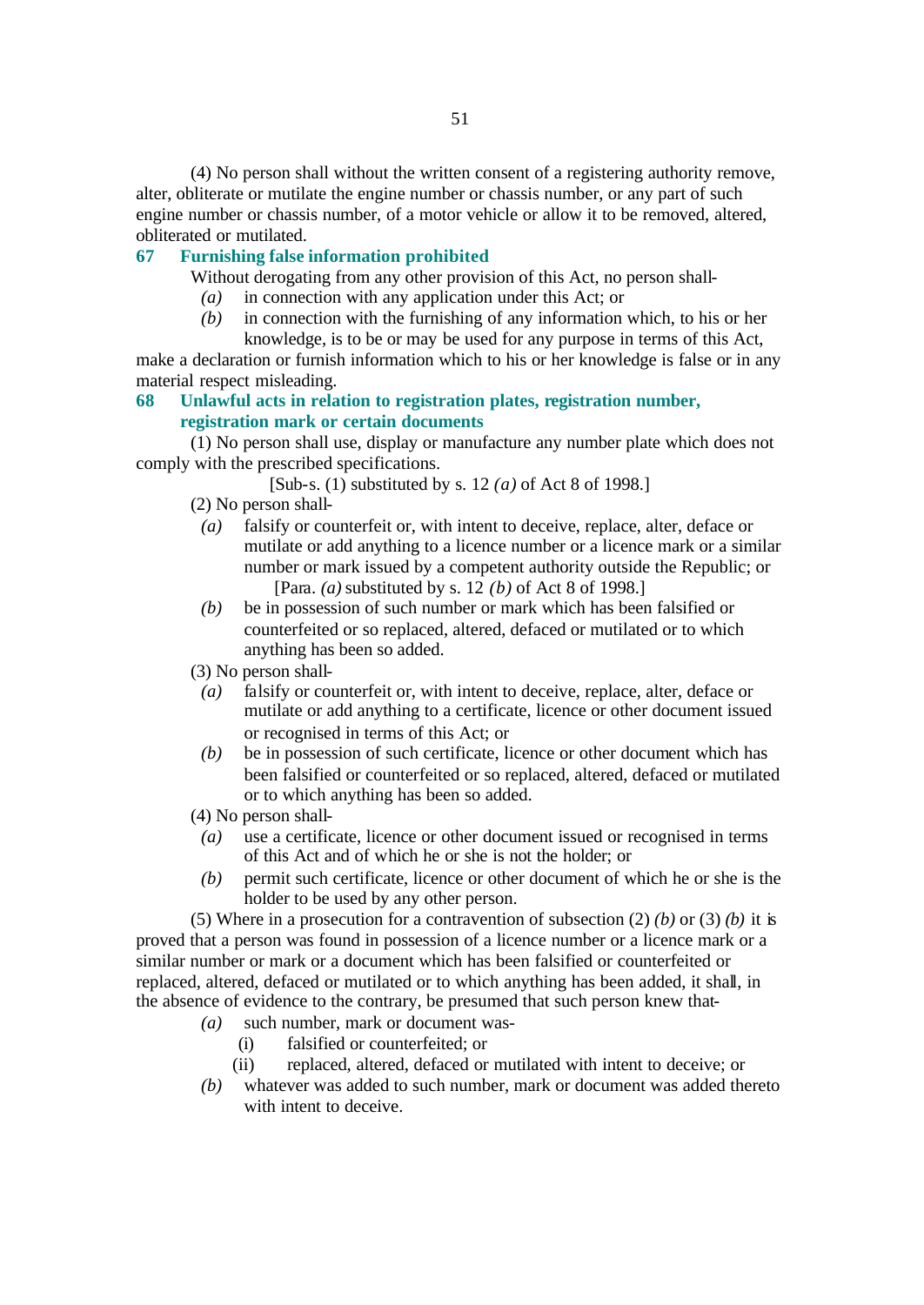#### [Sub-s. (5) amended by s. 12 *(c)* of Act 8 of 1998.]

(6) No person shall-

- *(a)* with intent to deceive, falsify, replace, alter, deface, mutilate, add anything to or remove anything from or in any other way tamper with the engine or chassis number of a motor vehicle; or
- *(b)* without lawful cause be in possession of a motor vehicle of which the engine or chassis number has been falsified, replaced, altered, defaced, mutilated, or to which anything has been added, or from which anything has been removed, or has been tampered with in any other way.

(7) Where in a prosecution for a contravention of any provision of subsection (6) it is proved that a person was found in possession of a motor vehicle, the engine or chassis number of which has been falsified, replaced, altered, defaced, mutilated, or to which anything has been added or removed or has in any way been tampered with, it shall, in the absence of evidence to the contrary, be presumed that such person knew that any such act has been committed in respect of such a number with intent to deceive.

#### **CHAPTER XII**

## **PRESUMPTIONS AND LEGAL PROCEDURE (ss 69-74)**

## **69 Presumptions regarding public road, freeway and public road in urban area**

(1) Where in any prosecution in terms of this Act it is alleged that an offence was committed on a public road, the road concerned shall, in the absence of evidence to the contrary, be presumed to be a public road.

(2) Where in any prosecution in terms of this Act it is alleged that an offence was committed on a freeway, the road concerned shall, in the absence of evidence to the contrary, be deemed to be a freeway.

(3) Where in any prosecution in terms of this Act it is alleged that an offence was committed on a public road in an urban area, the road concerned shall, in the absence of evidence to the contrary, be presumed to be a public road in an urban area.

## **70 Presumption regarding mass ascertained by means of mass-measuring bridge or other mass-measuring instrument**

Where in any prosecution for an alleged contravention of any provision of this Act, evidence to prove such contravention is tendered of any mass as ascertained by means of a mass-measuring bridge or other mass-measuring instrument, such mass shall be deemed to be correct in the absence of evidence to the contrary.

#### **71 Presumption regarding gross vehicle mass of motor vehicle**

Where in any prosecution in terms of this Act it is alleged that an offence was committed in relation to the gross vehicle mass of a motor vehicle, the mass so alleged shall, in the absence of evidence as contemplated in section 70, be presumed, in the absence of evidence to the contrary, to be the gross vehicle mass of such vehicle.

## **72 Proof of gross vehicle mass of motor vehicle**

Any document purporting to have been issued by a manufacturer and stating the gross vehicle mass of any particular model of motor vehicle manufactured by such manufacturer, shall be *prima facie* proof as to the gross vehicle mass of such model. **73 Presumption that owner drove or parked vehicle**

(1) Where in any prosecution in terms of the common law relating to the driving of a vehicle on a public road, or in terms of this Act, it is necessary to prove who was the driver of such vehicle, it shall be presumed, in the absence of evidence to the contrary,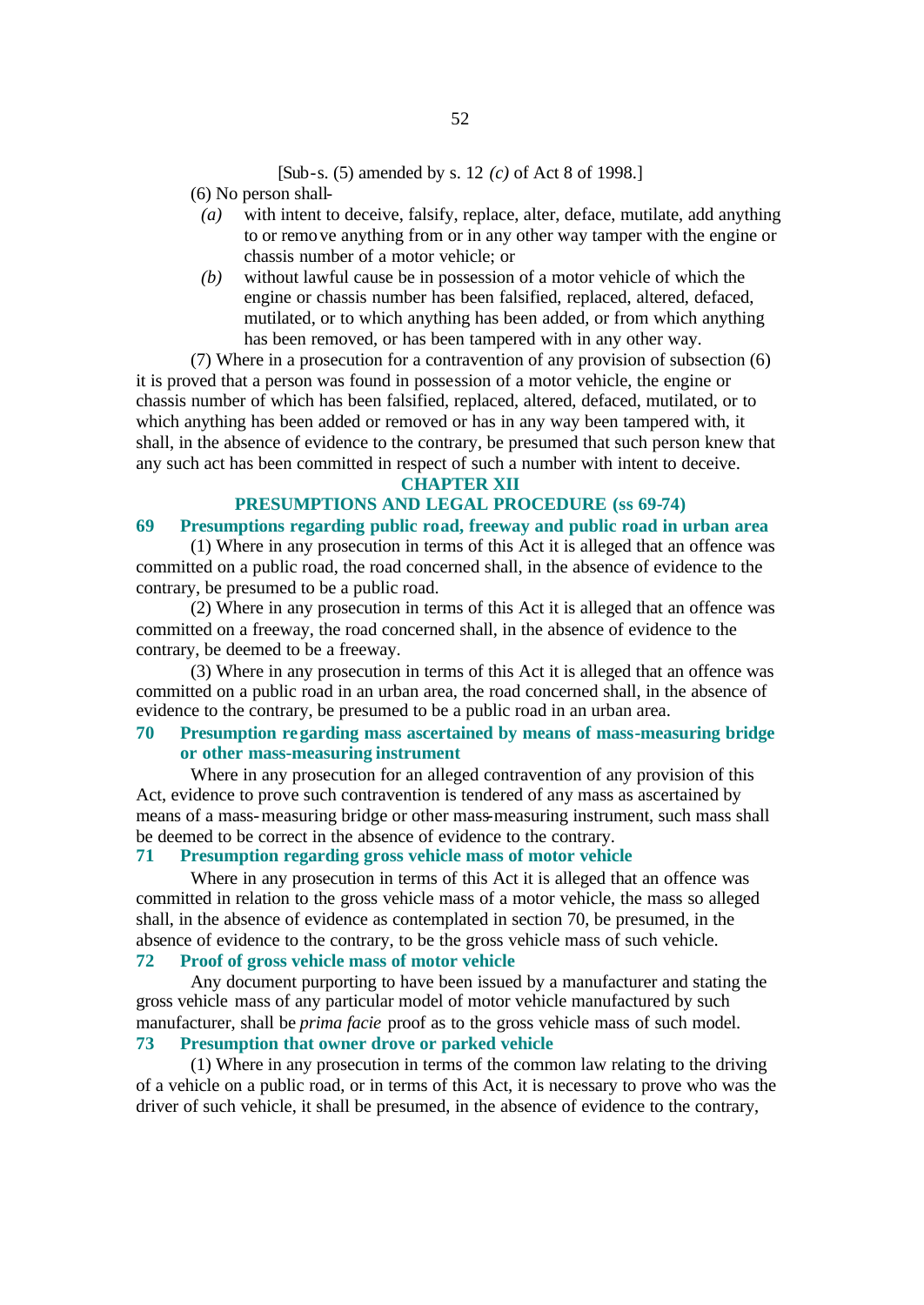that such vehicle was driven by the owner thereof.

(2) Whenever a vehicle is parked in contravention of any provision of this Act, it shall be presumed, in the absence of evidence to the contrary, that such vehicle was parked by the owner thereof.

(3) For the purposes of subsections (1) and (2) and section 88 it shall be presumed, in the absence of evidence to the contrary, that, where the owner of the vehicle concerned is a corporate body, such vehicle was driven or parked, as contemplated in those subsections, or used as contemplated in that section by a director or servant of the corporate body in the exercise of his or her powers or in the carrying out of his or her duties as such director or servant or in furthering or endeavouring to further the interests of the corporate body.

## **74 Presumption regarding officers**

In any prosecution in terms of this Act, the fact that any person purports to act or has purported to act as a traffic officer, an inspector of licences, an examiner of vehicles or an examiner for driving licences, shall be *prima facie* proof of his or her appointment and authority so to act: Provided that this section shall not apply to a prosecution on a charge for impersonation.

## **CHAPTER XIII REGULATIONS (ss 75-76)**

## **75 Power of Minister to make regulations**

(1) The Minister may after consultation with the MECs make regulations not inconsistent with this Act, in respect of any matter contemplated, required or permitted to be prescribed in terms of this Act and generally regarding the operation of any vehicle on a public road, the construction and equipment of such vehicle and the conditions on which it may be operated, and in any other respect for the better carrying out of the provisions or the achievement of the objects of this Act, and in particular, but without derogating from the generality of this subsection, regarding-

- *(a)* the safety of traffic on a public road, including the restriction of the use of any such road or part thereof by such traffic and the duties of the users of any such road;
- *(b)* the identification of vehicles or parts of vehicles and, in relation to a motor vehicle, the size and shape of the registration mark or number to be displayed in terms of this Act and the means to be applied to validate such mark or number and to render any such mark or number easily distinguishable, whether by night or by day, when any such vehicle is operated on a public road;
- *(c)* the width, height and length of any vehicle, and the diameter of the wheels and the width, nature and condition of the tyres when operated on a public road;
- *(d)* the maximum mass, laden or unladen, of any vehicle, the height and width of any load which may be carried by any vehicle, the manner in which any vehicle may be loaded, the extent to which any load may project in any direction and the maximum mass of any vehicle or any part thereof supported by the road or any specified area thereof, when any such vehicle is operated on a public road;
- *(e)* the emission of exhaust gas, smoke, fuel, oil, visible vapours, sparks, ash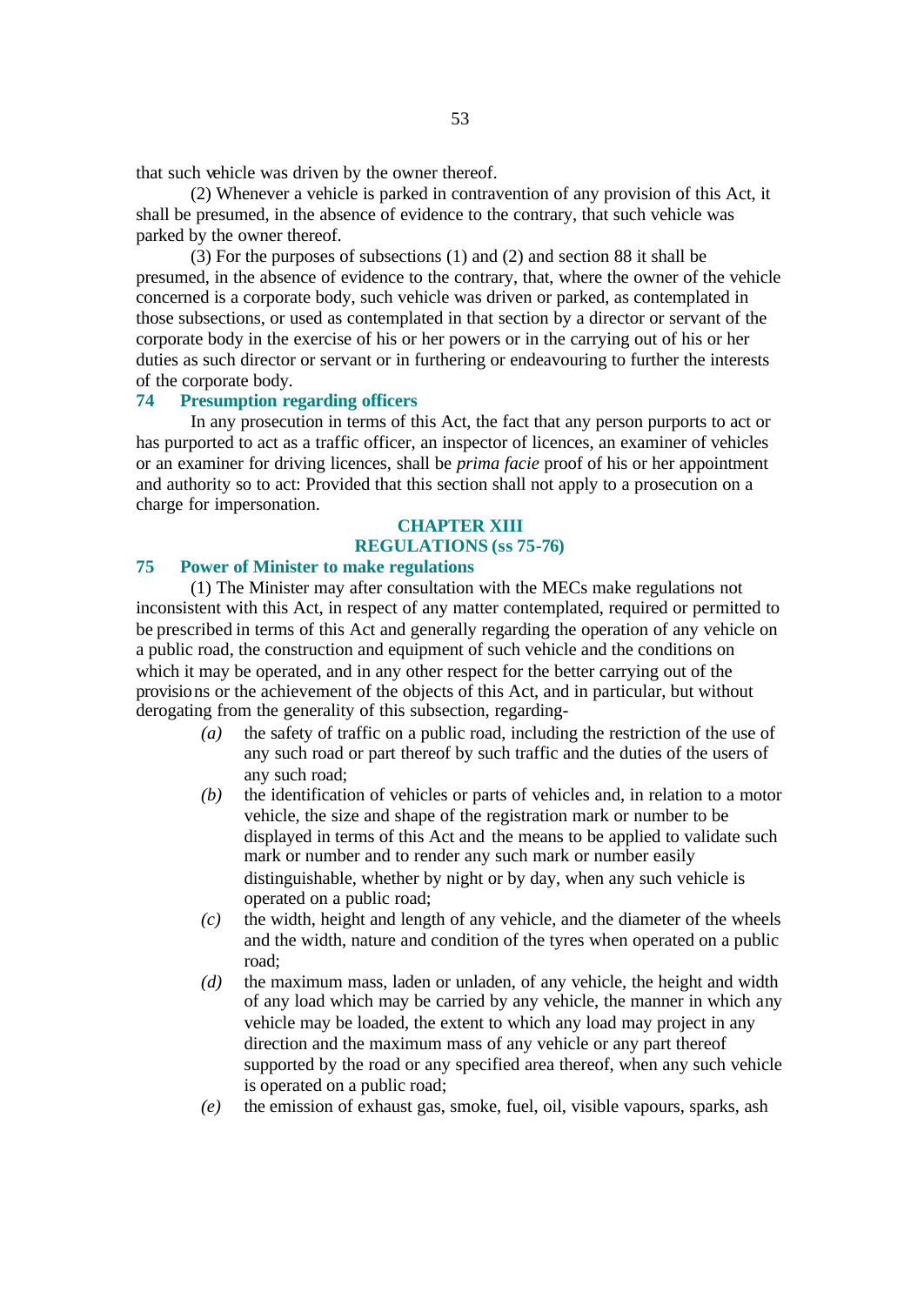or grit from any vehicle operated on a public road;

- *(f)* excessive noise owing to the design or condition of any vehicle or the loading thereof, or to the design, condition or misuse of a silencer, or of a hooter, bell or other warning device, when any such vehicle is operated on a public road;
- *(g)* the particulars to be marked on any vehicle;
- *(h)* dangerous goods-
	- (i) the classification of dangerous goods;
	- (ii) the powers and duties of traffic officers in respect of the transportation of dangerous goods;
	- (iii) the manner in and conditions on which specified dangerous goods may be transported;
	- (iv) the dangerous goods which may not be transported; and
	- (v) the training of persons performing any task in relation to the transportation of dangerous goods on public roads; [Sub-para. (v) added by s. 13 *(c)* of Act 8 of 1998.]
- *(i)* the towing, pushing or drawing of any vehicle by another vehicle on a public road;
- *(j)* the conditions on which any motor vehicle fitted with steering apparatus on the left side may be imported into the Republic or operated on a public road, including the power to prohibit the operation of such vehicle on a public road;
- *(k)* the number, nature and kind of lamps, including retro-reflectors, to be carried by any vehicle operated on a public road, the position in which they shall be, the manner, conditions and times of their use and the use of any lamp or lighting device which may endanger public safety and, for the purposes of this paragraph, 'retro-reflector' means a reflector which bears a certification mark as defined in section 1 of the Standards Act, 1993 (Act 29 of 1993), or which bears any other prescribed identification mark;
- *(l)* the number and nature of brakes and for ensuring that brakes, silencers and steering apparatus shall be efficient and in proper working order, in respect of any vehicle operated on a public road;
- *(m)* the regulation of the operation and control of any vehicle on a public road, its construction, equipment, width of tracks, dimensions, mass and use in respect of either chassis and body or chassis, body and load and the conditions on which it may be used;
- *(n)* in relation to a vehicle operated on a public road, the devices to be fitted for-
	- (i) signalling the approach thereof;
	- (ii) enabling the driver thereof to become aware of the approach of another vehicle from the rear; and
	- (iii) indicating any intended movement thereof, and the use of any such devices and for ensuring that they shall be efficient and kept in proper working order;
- *(o)* the protection of any public road, the mass, tyres and load of any vehicle in relation to any specified bridge or ferry, the time when and speed at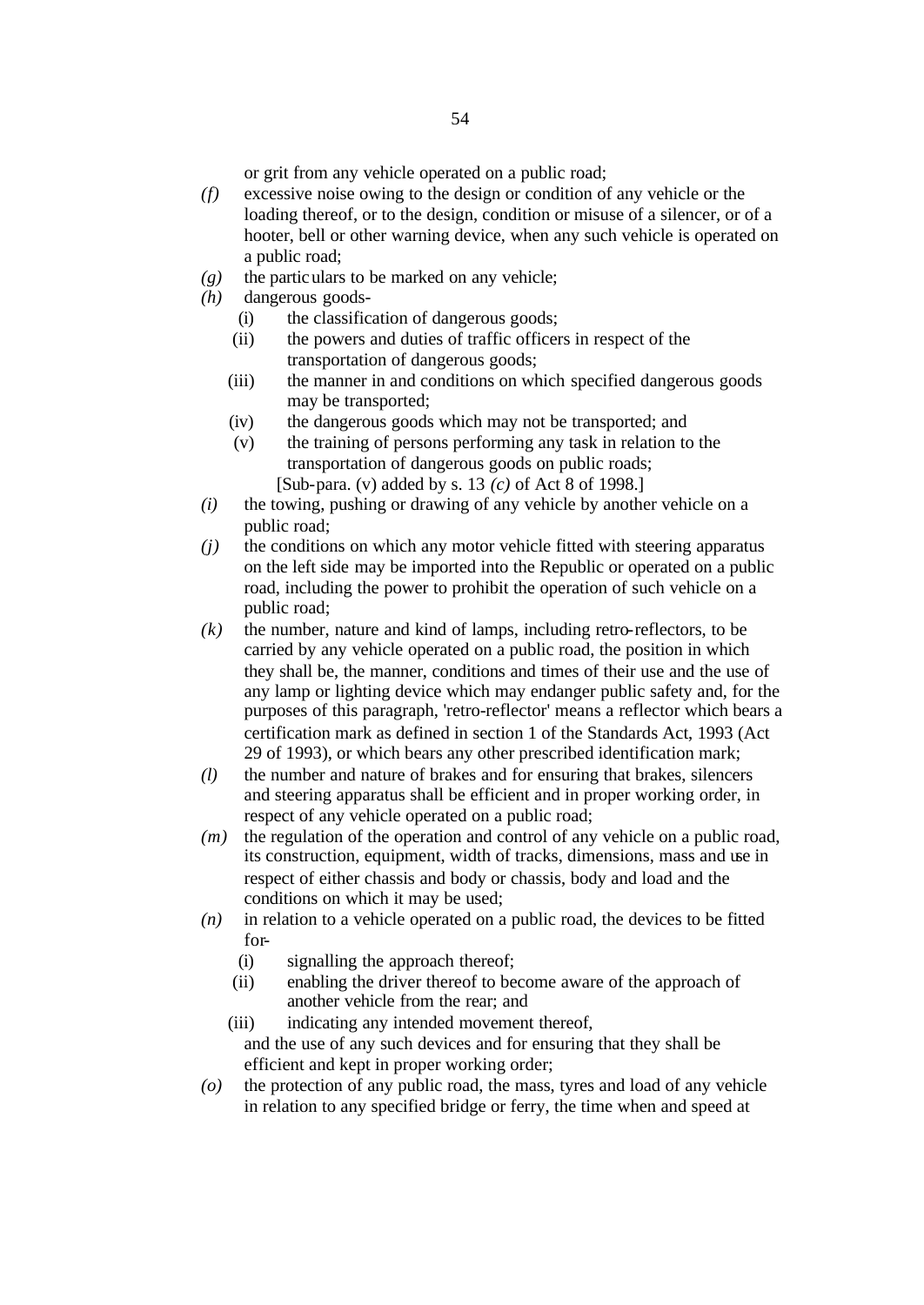which any vehicle of a specified mass may be allowed to cross any bridge or ferry, and the furnishing of security by any person against damage to any public road by reason of heavy traffic, and making good the cost of repairing such damage;

- *(p)* the stopping with and parking of vehicles on public roads;
- *(q)* the rules of the road that shall apply to all public roads;
- *(r)* the furnishing of accident reports and statistics of any nature;
- *(s)* the determination of the number of passengers for the transport of which a certain class of motor vehicle is adapted and the number which may be transported, the general safety, comfort and convenience of passengers carried on or by such a motor vehicle and the conduct of the driver, conductor and passengers on such a vehicle;
- *(t)* the specifications for the examination of any vehicle;
- *(u)* any light which may interfere with the proper view of any road traffic sign or may be confused with any such sign;
- *(v)* the method of determining any fact which is required for the purposes of this Act;
- *(w)* any form, process or token which the Minister may deem expedient for the purposes of this Act and the nature and extent of any information to be furnished for the purpose of any such form;
- *(x)* the issue of any duplicate certificate, licence or other documentation or token issued in terms of this Act if the original has been lost, destroyed or defaced or any particulars thereon have become illegible;
- *(y)* the carriage of persons as passengers on any vehicle which has been constructed or designed solely or mainly for the carriage of goods and not for the carriage of passengers and their effects;
- *(z)* the additional duties for operators of specified classes of motor vehicles or operators engaged in activities which require additional safety measures for the protection of the public; and
- $i*(zA)$ any matter for which-
	- (i) it is necessary or convenient to assist the transition from the operation of the laws repealed by this Act to the operation of this Act; and
	- (ii) this Act does not, in the Minister's opinion, make provision or enough provision.

[Para. *(z*A*)* added by s. 31 *(b)* of Act 21 of 1999.]

**[NB:** Sub-s. (1) has been substituted by s. 31 *(a)* of Act 21 of 1999, a provision which will be put into operation by proclamation. See PENDLEX.**]**

(2) Regulations made by the Minister under subsection (1) regarding-

- *(a)* specific categories-
	- (i) of road transport undertakings;
	- (ii) of industries or trades or occupations concerned with road transport;
	- (iii) of persons by whom any undertaking or occupation referred to in subparagraphs (i) and (ii) is carried on or exercised; or
	- (iv) of operators of vehicles concerned with, or new entrants to, any undertaking or occupation referred to in subparagraph (iii);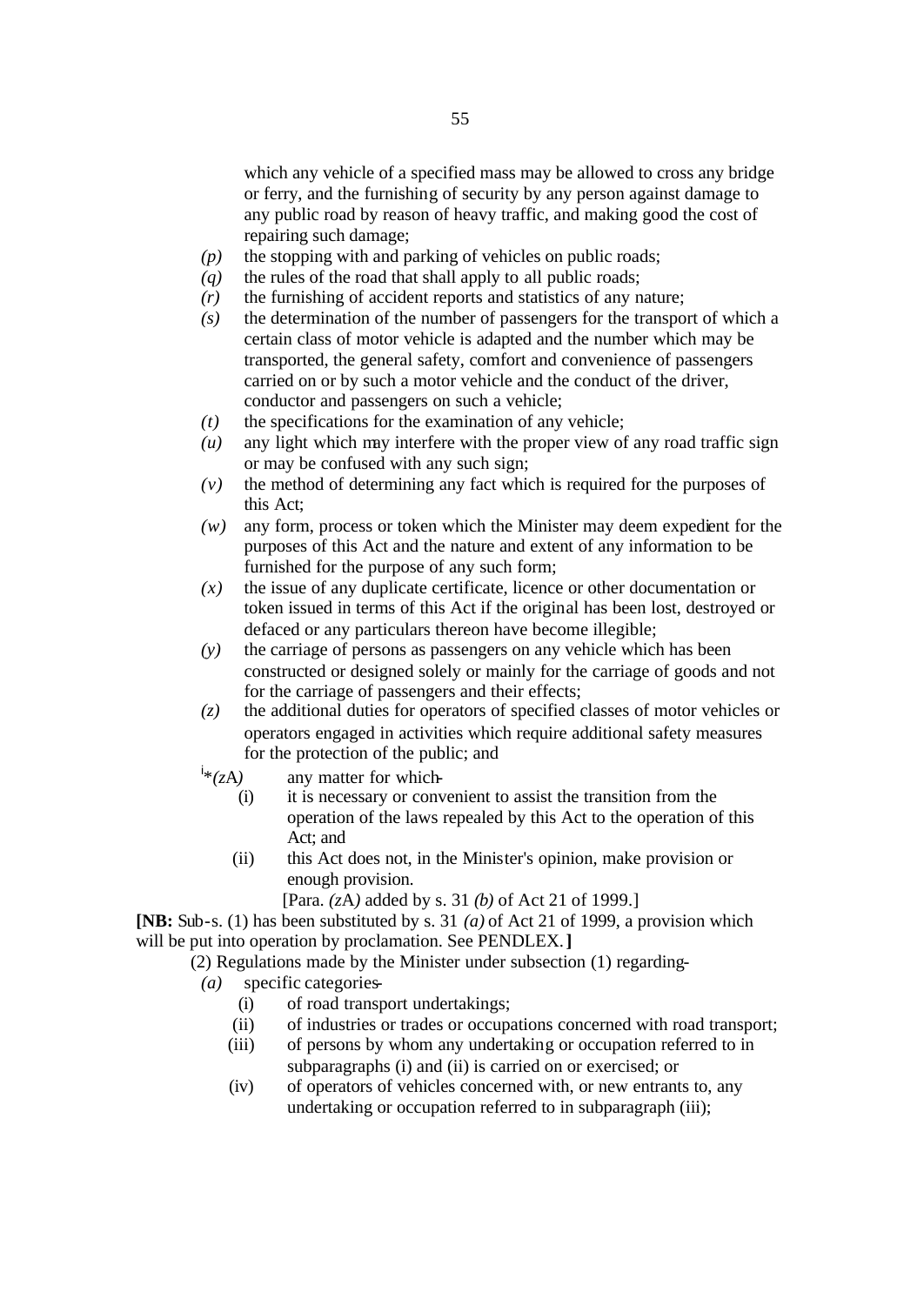- *(b)* specific circumstances in which any undertaking or occupation referred to in paragraph *(a)* (iii) is carried on or exercised; or
- *(c)* specific areas in which any undertaking or occupation referred to in paragraph *(a)* (iii) is carried on or exercised,

shall be so made by the Minister with due regard to the particular requirements of the category, circumstance or area concerned.

 $\hat{I}*(2A)$  *(a)* A regulation made under subsection (1) *(zA)* may be given retrospective effect from a date earlier than the day this Act comes into force.

*(b)* To the extent to which a regulation under subsection (1) *(z*A) takes effect from a date earlier than the date of its publication in the *Gazette*, the regulation does not operate so as-

- (i) to affect in a prejudicial manner the rights of any person existing before that date of publication; or
- (ii) to impose liabilities on any person in respect of anything done or omitted to be done before that date of publication.

*(c)* This subsection and subsection (1) *(z*A*)* expire one year after they come into force.

[Sub-s. (2A) inserted by s. 31 *(c)* of Act 21 of 1999.]

(3) *(a)* The power to make regulations for any purpose referred to in subsection (1), shall include the power to restrict or prohibit any matter or thing in relation to that purpose either absolutely or conditionally.

*(b)* Any regulation regarding driving licences contained in identity documents shall be made in consultation with the Minister of Home Affairs.

(4) Any regulation may be made to apply generally throughout the Republic or within any specified area thereof or to any specified class or category of vehicle or person.

(5) A regulation may provide for penalties for a contravention thereof and for different penalties in the case of successive or continuous contraventions, but no penalty shall-

- *(a)* in the case of a contravention of a regulation made under subsection (1) *(d)*, *(l)* or *(n)*, exceed a fine or imprisonment for a period of six years; or
- *(b)* in the case of a contravention of any other regulation, exceed a fine or imprisonment for a period of one year.

(6) Before the Minister makes any regulation, the Minister may, if he or she deems it expedient, cause a draft of the proposed regulation to be published in the *Gazette* together with a notice calling upon all interested persons to lodge in writing, and within a period specified in the notice, but not less than four weeks as from the date of publication of the notice, any objections or representations which they would like to raise or make, with the Director-General for submission to the Minister: Provided that, if the Minister thereafter decides to alter the draft regulation as a result of any objections or representations submitted thereanent, it shall not be necessary so to publish such alterations before making the regulation.

#### **76 Incorporation of standards by reference**

(1) The Minister may by notice in the *Gazette* incorporate in the regulations any standard without stating the text thereof, by mere reference to the number, title and year of issue of that standard or to any particulars by which that standard is sufficiently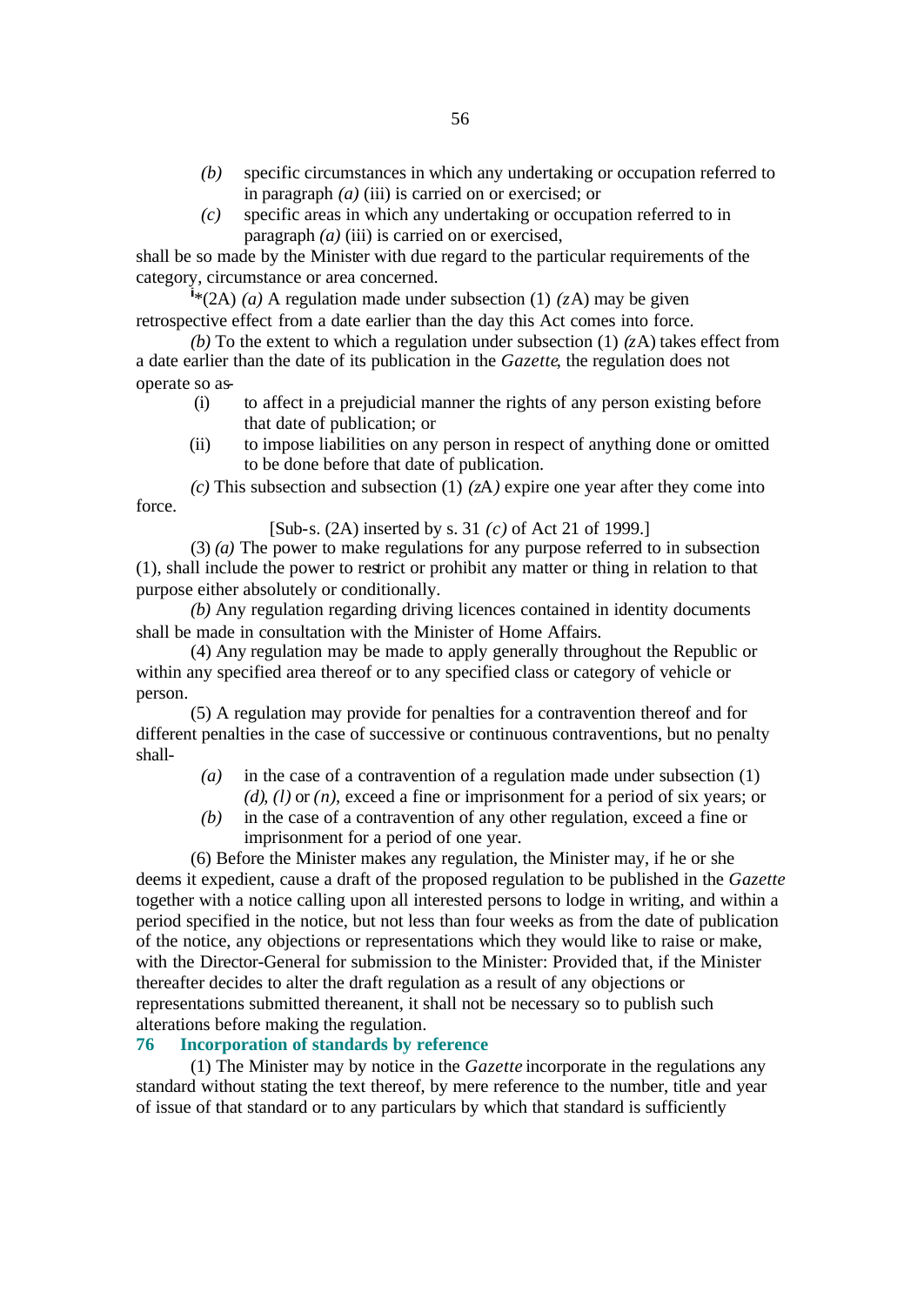#### identified.

(2) Any standard incorporated in the regulations under subsection (1) shall for the purposes of this Act, in so far as it is not inconsistent with it, be deemed to be a regulation.

(3) A notice under subsection (1) shall come into operation on a date specified in the notice, but not before the expiry of 30 days after the date of publication of the notice.

(4) If any standard is at any time after the incorporation thereof in the regulations amended or replaced, the notice incorporating that standard in the regulations shall, unless otherwise stated therein, be deemed to refer to that standard as so amended or replaced, as the case may be.

(5) In this section 'standard' means any code of practice, compulsory specification, specification, standard or standard method adopted by the SABS, as defined in section 1 of the Standards Act, 1993 (Act 29 of 1993).

#### **CHAPTER XIV**

## **REGISTERS AND RECORDS (ss 77-79)**

## **77 Registers or records to be kept**

(1) The prescribed registers or records shall be kept by-

- *(a)* a driving licence testing centre;
- *(b)* a testing station;
- *(c)* manufacturers, builders and importers;
- *(d)* a registering authority;
- *(e)* any clerk or registrar of a court convicting a person of an offence in terms of this Act;
- *(f)* any provincial administration or local authority;
- *(g)* the Director-General;

**[NB:** Para. *(g)* has been substituted by s. 32 *(a)* of the National Road Traffic Amendment Act 21 of 1999, a provision which will be put into operation by proclamation. See PENDLEX.**]**

- *(h)* a department of State; and
- *(i)* any person determined by the Minister by notice in the *Gazette*.

(2) The prescribed particulars shall be recorded in the prescribed manner in the registers and records contemplated in subsection (1).

(3) Any institution or person referred to in subsection (1) shall in the prescribed manner and at the prescribed intervals furnish the Minister or any person or body designated by the Minister with the prescribed information recorded in a register or record of such institution or person, and the Minister shall from the information so furnished compile or cause to be compiled such register as he or she may deem fit. **[NB:** Sub-s. (3) has been substituted by s. 32 *(b)* of the National Road Traffic Amendment Act 21 of 1999, a provision which will be put into operation by proclamation. See PENDLEX.**]**

(4) The Minister may prescribe that any institution or person referred to in subsection (1) shall keep such additional registers or records as he or she may deem expedient.

#### **78 Copy of entry in register or record to be** *prima facie* **proof**

(1) A document purporting to be an extract from, or a copy of, any register or record kept in terms of this Act and purporting to be certified as such, shall in any court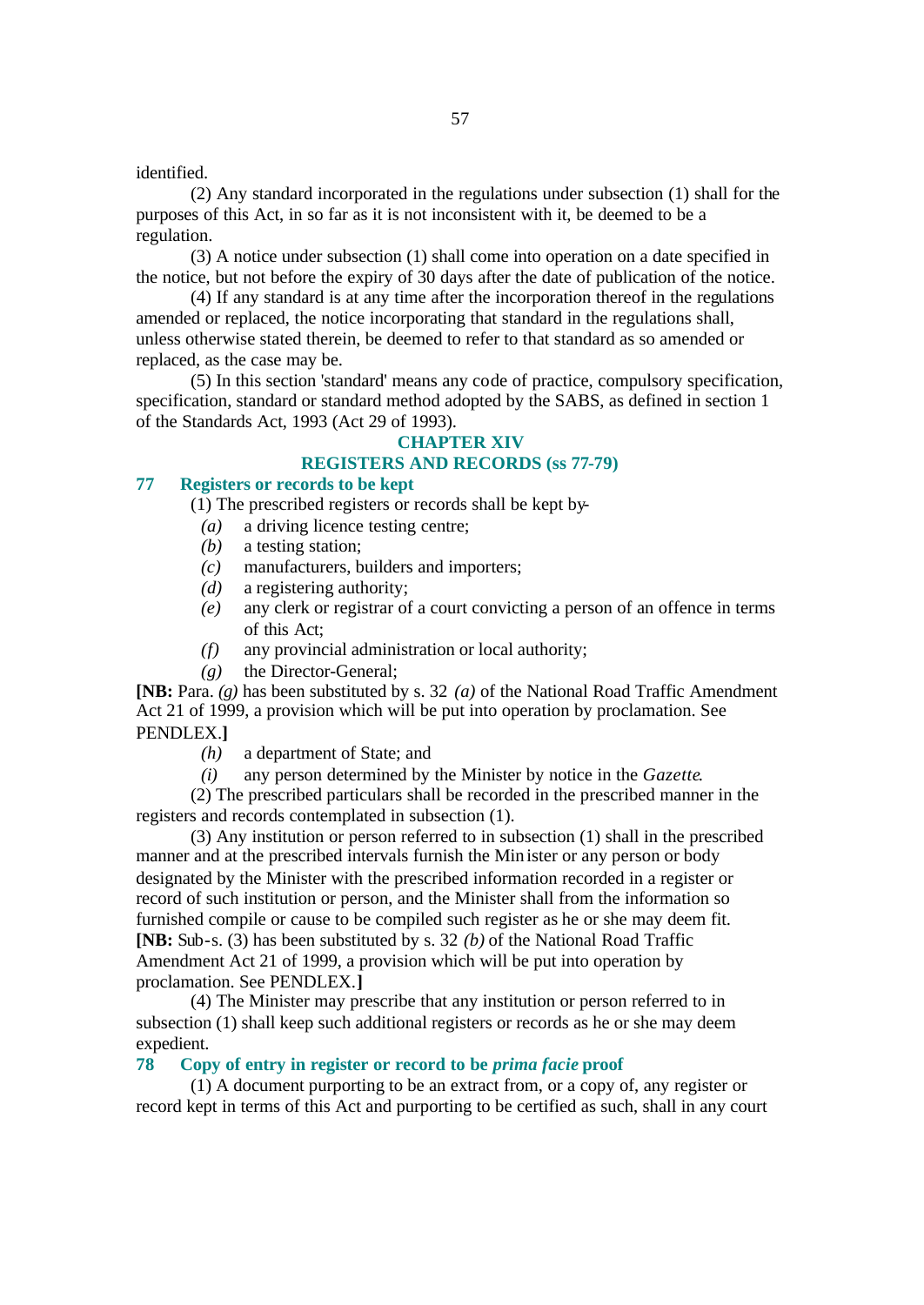and upon all occasions be admissible as evidence and shall be *prima facie* proof of the truth of the matters stated in such document without the production of the original register or record or any certificate, licence, other document, microfiche, microfilm or computerised record from or of which such extract or copy was made.

(2) The information contained in a register or record kept for the purposes of this Act shall be furnished to-

- *(a)* a traffic officer or inspector of licences who requires it for the carrying out of his or her duties;
- *(b)* any person authorised thereto by the Minister or the MEC concerned to demand such furnishing;

**[NB:** Para. *(b)* has been substituted by s. 33 *(a)* of the National Road Traffic Amendment Act 21 of 1999, a provision which will be put into operation by proclamation. See PENDLEX.**]**

- *(c)* any department of State;
- *(d)* a competent authority in a prescribed territory;
- *(e)* a local authority; and
- *(f)* an inspectorate appointed under this Act:

[Para. *(f)* added by s. 33 *(d)* of Act 21 of 1999.]

Provided that the consent of the Minister or any person authorised thereto by him or her shall be obtained before such information is furnished to an authority referred to in paragraph *(d)*.

(3) Any institution or person keeping a register or record in terms of section 77 shall at the request of any person confirm whether or not certain information corresponds to the information contained in such register or record, if that person on reasonable grounds requires confirmation of such information.

(4) Any provincial administration keeping a register or record in terms of section 77 sha ll at the request of any person furnish the information referred to in subsection (3) to that person, if that person on reasonable grounds requires that such information be furnished to him or her.

## **79 Cognisance may be taken of information contained in register or record**

The Minister or the MEC concerned may, in exercising a discretion or taking a decision in terms of this Act, take cognisance of the information contained in a register or record contemplated in section 77.

**[NB:** S. 79 has been substituted by s. 34 of the National Road Traffic Amendment Act 21 of 1999, a provision which will be put into operation by proclamation. See PENDLEX.**]**

## **CHAPTER XV**

## **GENERAL PROVISIONS (ss 80-94)**

## **80 Parking for disabled persons**

Any disabled person who has been exempted from the laws relating to parking in accordance with the laws of any province, and to whom proof of such exemption has been issued, shall be deemed to be so exempted from the laws applicable in the areas of jurisdiction of all local authorities in the Republic, but only to the extent to which that disabled person is exempted from the laws applicable in the area of jurisdiction of the local authority concerned.

#### **80A Power of local authority to make by-laws**

(1) Subject to the provisions of any law in relation to the procedure to be followed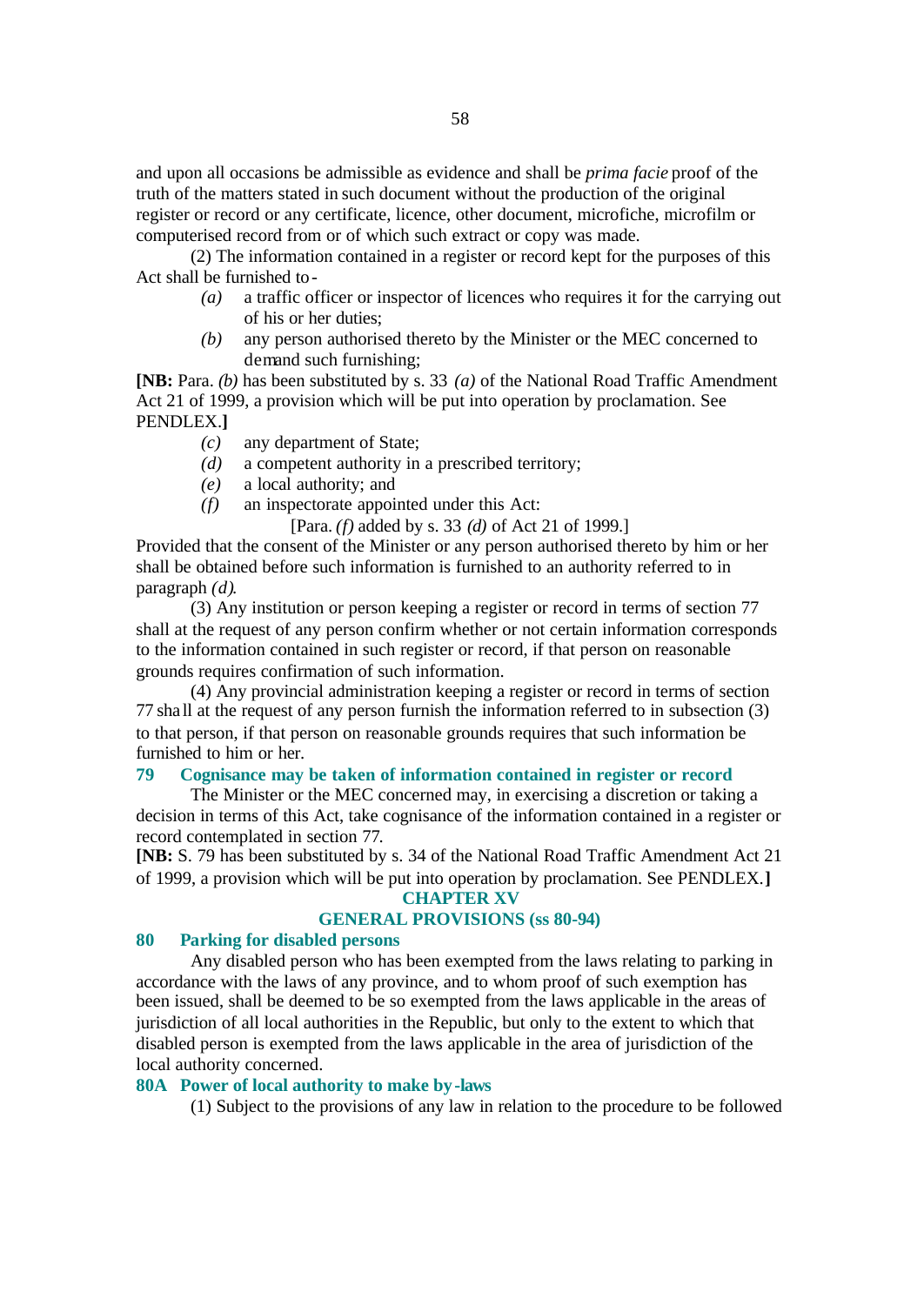in the making, approval and promulgation of any by-law by a local authority, any local authority may, with the concurrence of the Premier concerned, make by-laws not inconsistent with the provisions of this Act or the laws of the province, in respect of-

- *(a)* the safety of traffic on any public road, the duty of any user of such road and the use of any such road by any vehicle;
- *(b)* subject to the provisions of the Business Act, 1991 (Act 71 of 1991), and any regulation or by-law made thereunder in relation to the restriction, regulation or control of the carrying on of the business of street vendor, pedlar or hawker, the stopping and parking of any vehicle on any public road or portion thereof, including by-laws relating to the installation, regulation, supervision, maintenance and control of parking meters and parking places;
- *(c)* the appointment and licensing of parking attendants and the withdrawal of any such licence;
- *(d)* the driver or conductor of, or other person providing a service involving, a vehicle plying for hire or a vehicle which transports or conveys passengers for a tariff;
- *(e)* subject to the provisions of the Business Act, 1991 (Act 71 of 1991), and any regulation or by-law made thereunder in relation to the restriction, regulation or control of the carrying on of the business of street vendor, pedlar or hawker, any public road which is not to be used by any vehicle, either generally or at specific times;
- *(f)* the relative position of traffic of differing speeds and classes on the public road;
- *(g)* the place where and time when a vehicle may not turn so as to face in the opposite direction to that in which it was proceeding or where it may only so turn under specified conditions;
- *(h)* the loading and off-loading of any vehicle on a public road;
- (*i*) the rules as to priority of entry of certain motor vehicles into a main thoroughfare;
- (*j*) the use of a hooter, bell or other warning device and the conditions under which any such warning device may be used within any specified area, whether at all times or during specified periods;
- *(k)* the appointment of an advisory traffic control board consisting of no fewer than three members to advise the local authority on all questions of traffic control;
- *(l)* the use of any public road by traffic in general;
- *(m)* the limitation of age of drivers of vehicles drawn by animals;
- *(n)* any form or token which a local authority may deem expedient for the purposes of any by-law, and the nature and extent of any information to be furnished for the purpose of any such form;
- *(o)* the enabling of any local authority in the event of any person failing to do anything required of him or her under any by-law to do such act and to recover the expenses thereof from the person in default;
- *(p)* the mass of any goods which or the number of passengers who or animals which may be conveyed on a pedal cyc le;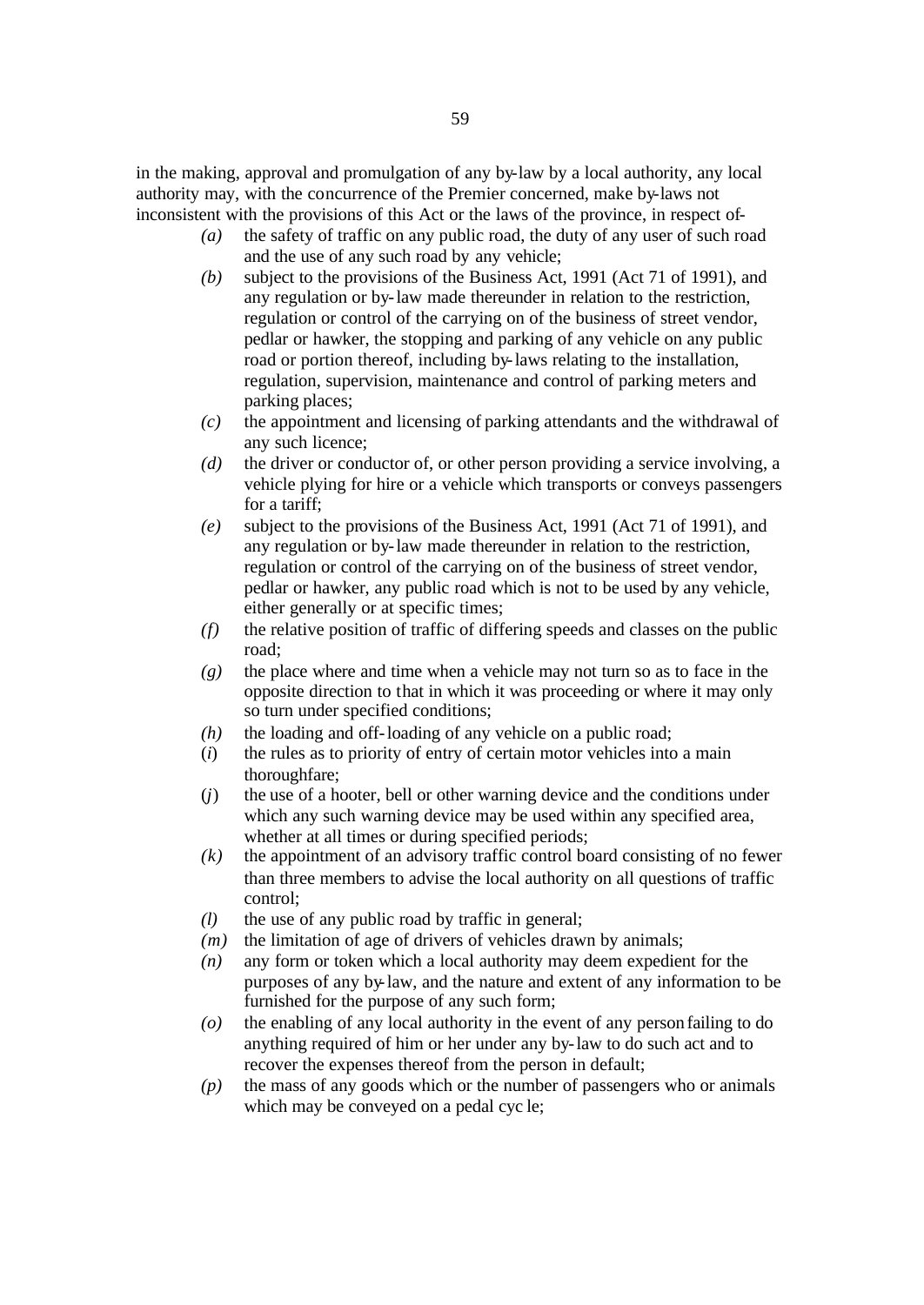- *(q)* the regulation, restriction, prohibition or control of the parking upon public roads of vehicles owned, kept or used by dealers or which have been placed in their custody or under their control in the course of any dealer's business carried on by them; and
- *(r)* any other matter in regard to which a local authority may make by-laws under this Act.

(2) The power to make by-laws for any purpose referred to in subsection (1), shall include the power to restrict or prohibit any matter or thing in relation to that purpose, either absolutely or conditionally.

(3) Any by-law under subsection (1) may be made to apply generally throughout the area of the local authority or within any specified part thereof or to any specified category of vehicle or person.

(4) In so far as any by-law of a local authority, irrespective of whether it has been made under this Act or any other law, is incompatible with any regulation made under this Act, the regulation is in force.

(5) Any by-law made under this section may provide for penalties for a contravention thereof, and may also provide for different penalties in case of successive or continuous breaches, but no penalty may exceed a fine or imprisonment for a period of six months.

[S. 80A inserted by s. 35 of Act 21 of 1999.]

[Date of commencement of s. 80A: to be proclaimed.]

#### **81 Vehicle and load may be exempted from provisions of Act**

An MEC may, subject to such conditions and upon payment of such fees or charges as he or she may determine, authorise in writing, either generally or specifically, the operation on a public road of a vehicle which does not comply with the provisions of this Act or the conveyance on a public road of passengers or any load otherwise than in accordance with the provisions of this Act.

#### **82 Inspections for ensuring that provisions of Act are given effect to**

(1) The Minister may authorise any person to carry out any inspection which the Minister deems necessary in order to ensure that the provisions of this Act are being complied with.

(2) If the Minister delegates the power conferred upon him or her by subsection (1) to the MEC concerned, that MEC may authorise any person to carry out the inspection concerned.

(3) No person shall obstruct or hinder any person in the carrying out of any inspection contemplated in subsection (1).

#### **83 Doubt regarding use or classification of vehicle**

If, for the purposes of this Act, doubt arises as to the use to which any vehicle is put or the classification of any vehicle, such matter shall be submitted to the Minister for decision.

**[NB:** S. 83 has been amended by s. 36 of the National Road Traffic Amendment Act 21 of 1999, a provision which will be put into operation by proclamation. See PENDLEX.**] 84 Variation of prescribed form**

The Minister may, in any such circumstances as he or she may deem expedient, authorise a registering or other authority to use, in place of a form prescribed for a particular purpose, a form which varies from such prescribed form, and in respect of such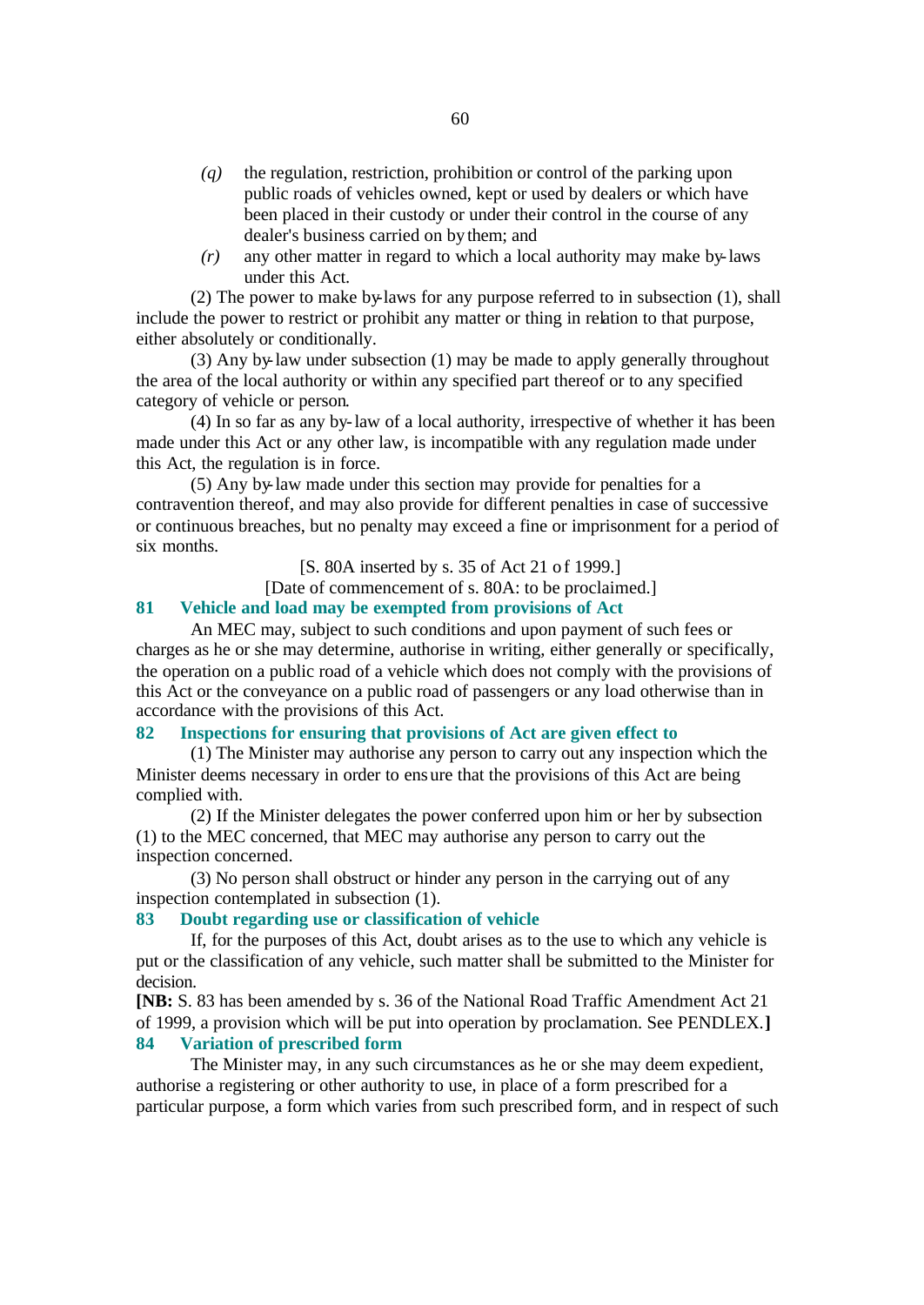authority such varied form shall be deemed to be the prescribed form for that purpose. **85 Issue of document as proof of driving licence in special circumstances**

(1) Notwithstanding anything to the contrary in this Act contained, the Director-General of Home Affairs or any person authorised thereto by him or her may, upon receipt of an application in the prescribed form and upon payment of such fee as that Director-General may determine, issue to any person who is the holder of a driving licence which is or was contained in an identity document, a document certifying that such person is the holder of a driving licence and that there is no objection against the issuing of a driving licence to such person in a prescribed territory, provided-

- *(a)* the said identity document ceased to be of force and effect in respect of the applicant for the reason that he or she has ceased to be a South African citizen; or
- *(b)* that Director-General or any person authorised to act on his or her behalf, satisfies himse lf or herself that the said identity document has been lost or, in so far as it relates to the driving licence, that it has been destroyed or defaced or the figures or particulars thereon have become illegible.

(2) An application referred to in subsection (1), shall be made as prescribed, and the Director-General of Home Affairs or any person authorised to act on his or her behalf shall issue such document in the prescribed manner.

### **86 Signature upon documents**

Any person who is unable to sign his or her name shall, whenever his or her signature is required upon any document in terms of this Act, impress in place thereof his or her left thumb print upon the space within which he or she would otherwise have been required to sign his or her name, and if his or her left thumb print is not available, he or she shall in place thereof press another of his or her fingerprints, and in such latter event the document so marked shall be endorsed by the officer in whose presence the print was made, identifying the finger used.

#### **87 Service of notices**

(1) Whenever in terms of this Act any notice is authorised or required to be served upon or issued to any person, such notice shall either be served personally upon the person to whom it is addressed or be sent to him or her by registered post to his or her last known address: Provided that the address furnished by the holder of a driving licence at the time of his or her application for such licence or recorded against his or her name in a register of driving licences, or the address recorded against the registration of a vehicle in a register of motor vehicles as the address of the owner of such vehicle, shall serve as his or her domicile of summons and execution for all purposes arising from or for the purposes of this Act, for the service of notices, post or process on that person.

(2) Service by registered post in terms of subsection (1) shall be deemed to have been effected on the tenth day after the date stamped upon the receipt for registration issued by the post office which accepted the notice.

(3) A certificate by the officer who issued the notice referred to in subsection (1), or by a person subordinate to such officer, stating the time, place and manner of issuing such notice, shall be *prima facie* proof that such notice was duly issued.

## **88 State bound**

This Act shall bind the State and any person in the service of the State: Provided that the Minister may, by notice in the *Gazette*, exempt the State or any department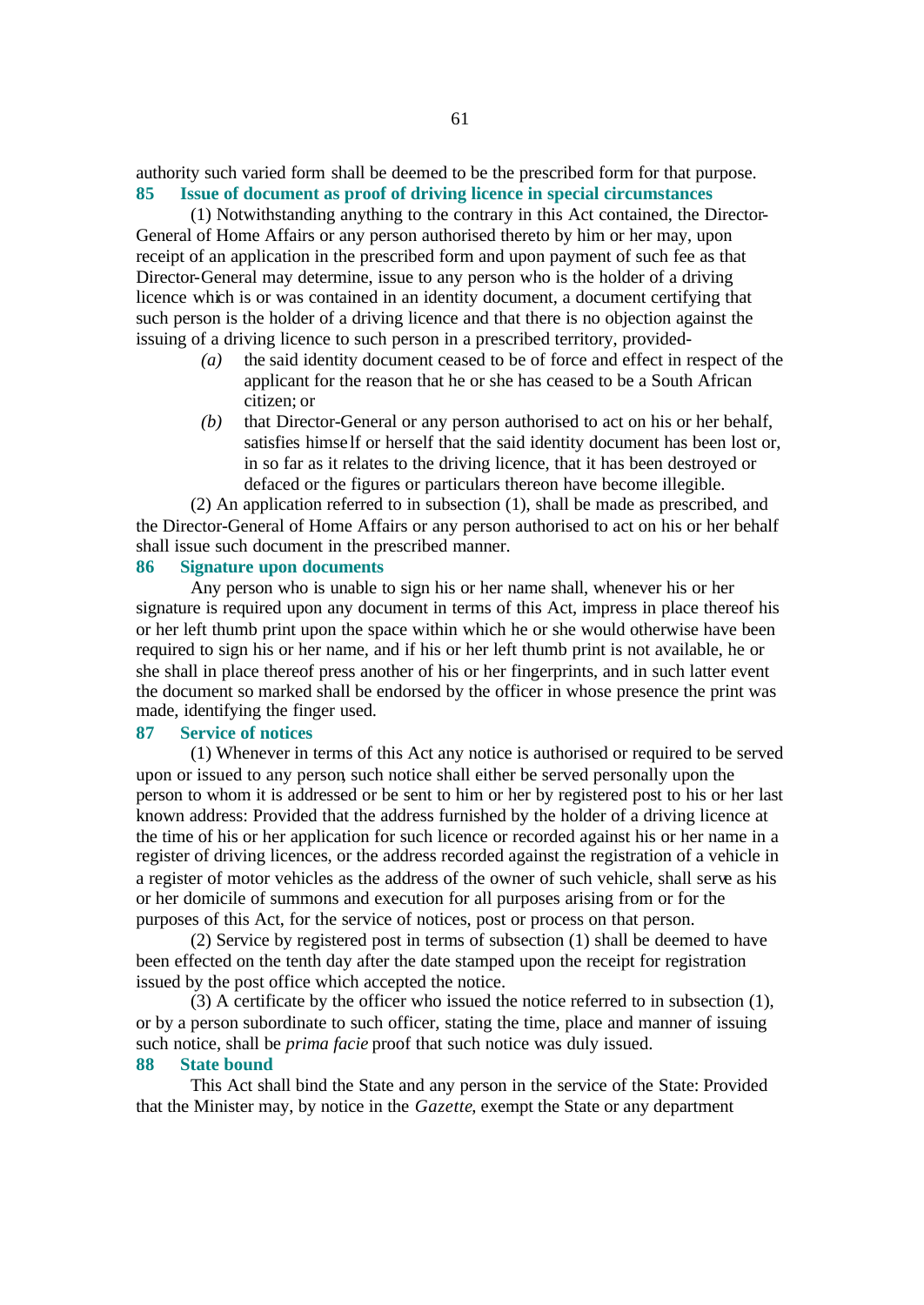thereof or any such person from any provision of this Act, subject to such conditions as the Minister may determine.

## **89 Offences and penalties**

(1) Any person who contravenes or fails to comply with any provision of this Act or with any direction, condition, demand, determination, requirement, term or request thereunder, shall be guilty of an offence.

(2) Any person convicted of an offence in terms of subsection (1) read with section 42 (1) or (2), 44 (1), 45 (2), 46 (1) or 65 (1), (2), (5) or (9) shall be liable to a fine or to imprisonment for a period not exceeding six years.

(3) Any person convicted of an offence in terms of subsection (1) read with section 17 (4), 18 (5), 59 (4), 61 (2), 66 (3) or 68 (1), (2), (3), (4) or (6) shall be liable to a fine or to imprisonment for a period not exceeding three years.

(4) Any person convicted of an offence in terms of subsection (1) read with section 61 (1) shall be liable-

- *(a)* in the case of the death of or serious injury to a person where it is proved that the person convicted has failed to comply with paragraph *(a)*, *(b)*, *(c)* or *(f)* of section 61 (1), to a fine or to imprisonment for a period not exceeding nine years;
- *(b)* in the case of damage in respect of any property or animal of another person where it is proved that the person convicted has failed to comply with paragraph  $(a)$ ,  $(d)$  or  $(f)$  of section 61 (1), to a fine or to imprisonment for a period not exceeding three years; or
- *(c)* where it is proved that he or she has failed to comply with paragraph *(e)* or *(g)* of section 61 (1), to a fine or to imprisonment for a period not exceeding one year.

(5) Any person convicted of an offence in terms of subsection (1) read with section 63 (1) shall be liable-

- *(a)* in the case where the court finds that the offence was committed by driving recklessly, to a fine or to imprisonment for a period not exceeding six years; or
- *(b)* in the case where the court finds that the offence was committed by driving negligently, to a fine or to imprisonment for a period not exceeding three years.

(6) Any person convicted of an offence in terms of subsection (1) read with any other provision of this Act shall be liable to a fine or to imprisonment for a period not exceeding one year.

(7) Notwithstanding anything to the contrary in any law contained, a magistrate's court shall be competent to impose any penalty provided for in this Act.

#### **90 Apportionment of fines**

Subject to sections 6 and 8 of the Finance and Financial Adjustments Acts Consolidation Act, 1977 (Act 11 of 1977), and section 341 (2) *(b)* of the Criminal Procedure Act, 1977 (Act 51 of 1977), all fines imposed or moneys estreated as bail in respect of any offence in terms of this Act shall be paid into the appropriate accounts as determined by the laws of each province.

[Date of commencement of s. 90: to be proclaimed.]

**[NB:** S. 90 has been repealed by s. 37 of the National Road Traffic Amendment Act 21 of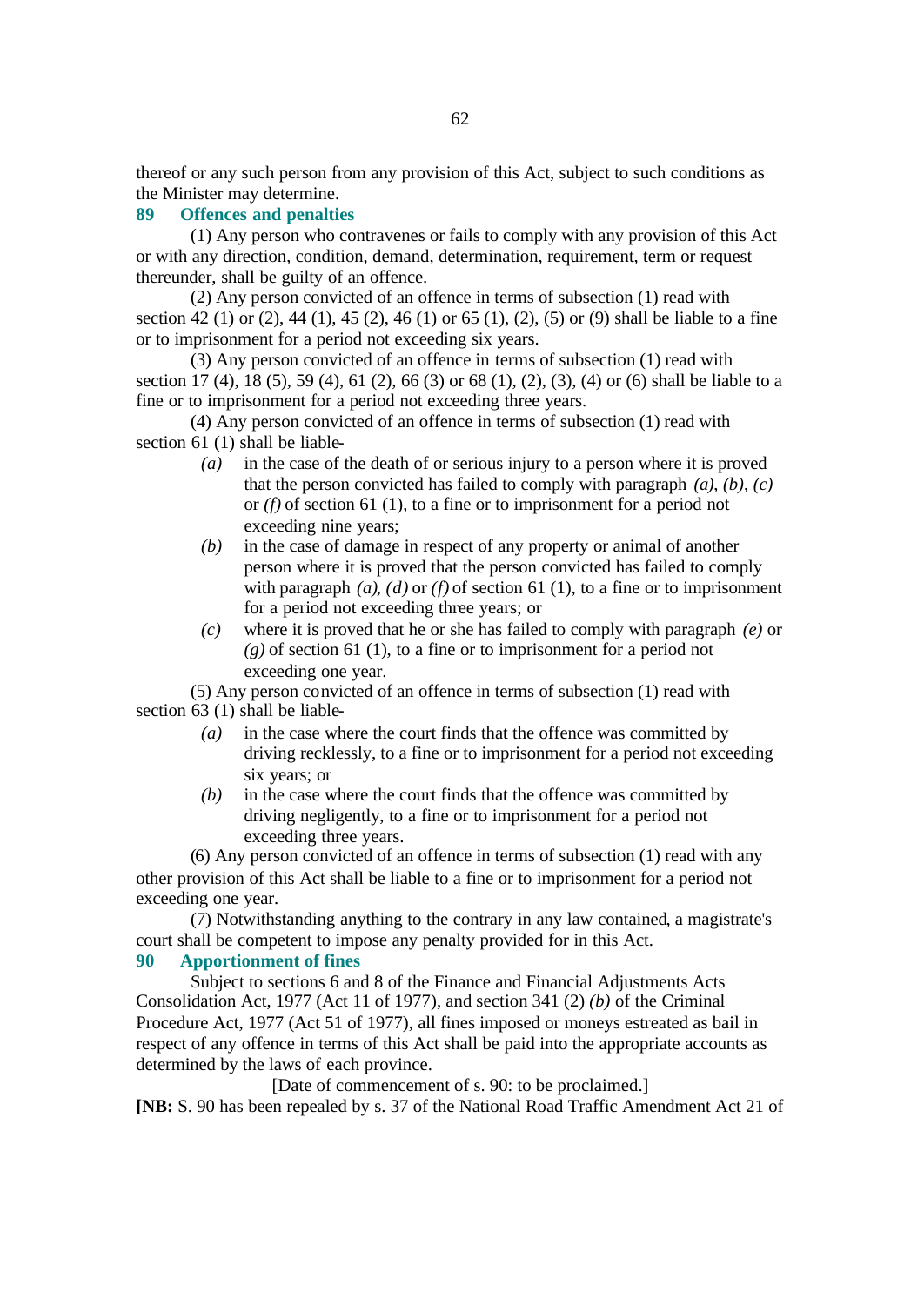1999, a provision which will be put into operation by proclamation.**]**

## **91 Delegation by Minister and MEC**

(1) The Minister may-

- *(a)* delegate to any other person any power conferred upon him or her by this Act other than the power conferred by section 75; and
- *(b)* authorise any other person to perform any duty assigned to the Minister by this Act,

and may effect such delegation or grant such authorisation subject to such conditions as he or she may deem fit.

(2) The MEC concerned may-

- *(a)* delegate to any other person any power conferred upon him or her by or under this Act; and
- *(b)* authorise any other person to perform any duty assigned to the MEC by or under this Act,

and may effect such delegation or grant such authorisation subject to such conditions as he or she may deem fit.

(3) Any delegation effected or authorisation granted under subsection (1) or (2) may at any time be withdrawn by the Minister or by the MEC concerned, as the case may be.

#### **92 Provincial laws**

Notwithstanding anything to the contrary in any other law contained, but subject to this Act-

*(a)* ......

[Para. *(a)* deleted by s. 38 of Act 21 of 1999.]

*(b)* the fees payable in respect of any application or request made, or document issued in terms of this Act, or any other matter referred to in this Act, shall be as provided by the laws of the province concerned.

## **93 Repeal of laws, and savings**

(1) Subject to subsections (2) and (3), the laws mentioned in the Schedule are hereby repealed to the extent indicated in the third column thereof.

(2) Any proclamation, regulation, by-law, notice, order, prohibition, authorisation, appointment, permission, information or document made, issued, imposed, granted, furnished or given and any other action taken in terms of any provision of a law repealed by subsection (1) shall be deemed to have been made, issued, imposed, granted, furnished, given or taken in terms of the corresponding provision of this Act (if any).

(3) Any relevant provision of the Road Traffic Act, 1989 (Act 29 of 1989), shall, notwithstanding the provisions of subsection (1), remain in force until such time as the corresponding provision of this Act (if any) has been put into operation under section 94 (2).

## **94 Short title and commencement**

(1) This Act shall be called the National Road Traffic Act, 1996, and shall come into operation on a date fixed by the President by proclamation in the *Gazette*.

(2) Different dates may be so fixed in respect of different provisions of this Act, and dates so fixed may differ in respect of different-

> *(a)* persons or goods or categories of persons or goods transported by means of a motor vehicle;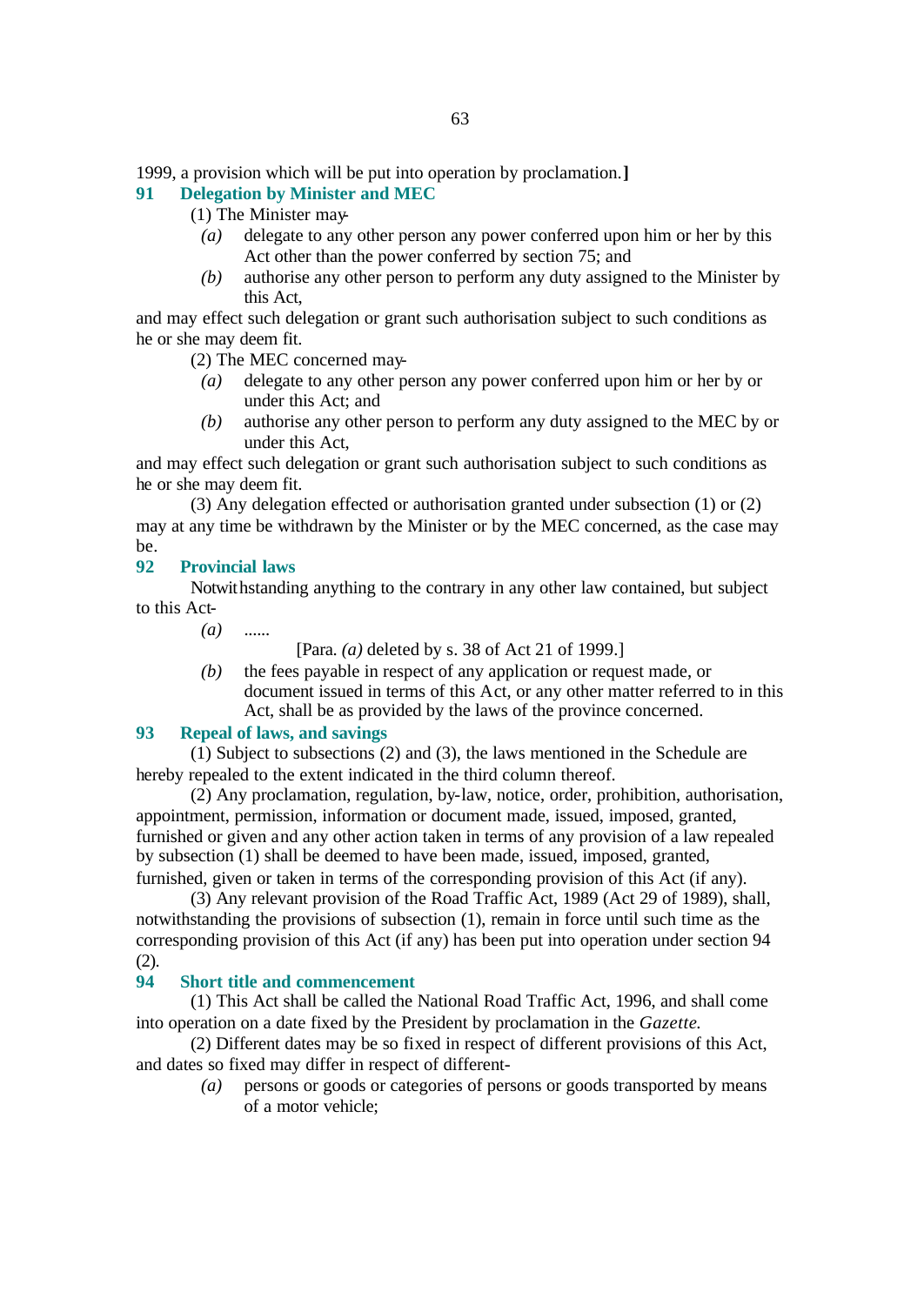- *(b)* kinds or classes of motor vehicles used in the transportation of persons or goods;
- *(c)* persons or categories of persons; or
- *(d)* areas in the Republic.

(3) More than one of the elements referred to in paragraphs *(a)* to *(d)*, inclusive, of subsection (2) may be combined for the purposes of that subsection.

**Schedule**

**[NB:** The schedule has been amended by s. 39 of the National Road Traffic Amendment Act 21 of 1999, a provision which will be put into operation by proclamation. See PENDLEX.**]**

| No and year of<br>law | <b>Short title</b>                          | <b>Extent of repeal</b>                                               |
|-----------------------|---------------------------------------------|-----------------------------------------------------------------------|
|                       |                                             |                                                                       |
| Act 9 of 1972         | The National Road Safety Act, 1972          | Sections 7A, 14 and 26                                                |
| Act 29 of 1989        | The Road Traffic Act. 1989                  | The whole                                                             |
| Act 71 of 1991        | The Businesses Act. 1991                    | Schedule 3 in so far as it<br>refers to the Road Traffic<br>Act. 1989 |
| Act 73 of 1991        | The Road Traffic Amendment Act, 1991        | The whole                                                             |
| Act 17 of 1992        | The Road Traffic Amendment Act. 1992        | The whole                                                             |
| Act 40 of 1992        | The Road Traffic Second Amendment Act. 1992 | The whole                                                             |
| Act 39 of 1993        | The Road Traffic Amendment Act. 1993        | The whole                                                             |
| Act 66 of 1993        | The Road Traffic Second Amendment Act. 1993 | The whole                                                             |
| Act 129 of 1993       | The General Law Third Amendment Act, 1993   | Section 72                                                            |
| Act 16 of 1995        | The Transport General Amendment Act. 1995   | Sections 12 to 26, inclusive                                          |

#### *PENDLEX: National Road Traffic Act 93 of 1996* **after amendment by the National Road Traffic Amendment Act 21 of 1999 Section 1 - definitions**

**'chief executive officer'** means the chief executive officer of the Corporation appointed in terms of section 15 of the Road Traffic Management Corporation Act, 1999;

**'Corporation'** means the Road Traffic Management Corporation, established by section 3 of the Road Traffic Management Corporation Act, 1999;

**'examiner for driving licences'** means an examiner for driving licences appointed and registered in terms of sections 3A and 3C, respectively;

**'examiner of vehicles'** means an examiner of vehicles appointed and registered in terms of sections 3A and 3C, respectively;

**'inspector of licences'** means an inspector of licences appointed and registered in terms of sections 3A and 3C, respectively;

**'instructor'** means any person who for direct reward-

- $(a)$  instructs any other person in the driving of a motor vehicle;
- *(b)* teaches any other person the rules of the road or road traffic signs in order to obtain a learner's or a driver's licence;

**'peace officer'** means a traffic officer and also a traffic warden appointed in terms of section 3A;

**'registering authority'** means a registering authority appointed as such in accordance with section 3;

**'Shareholders Committee'** means the Shareholders Committee established by section 6 of the Road Traffic Management Corporation Act, 1999;

**'traffic officer'** means a traffic officer appointed in terms of section 3A, and any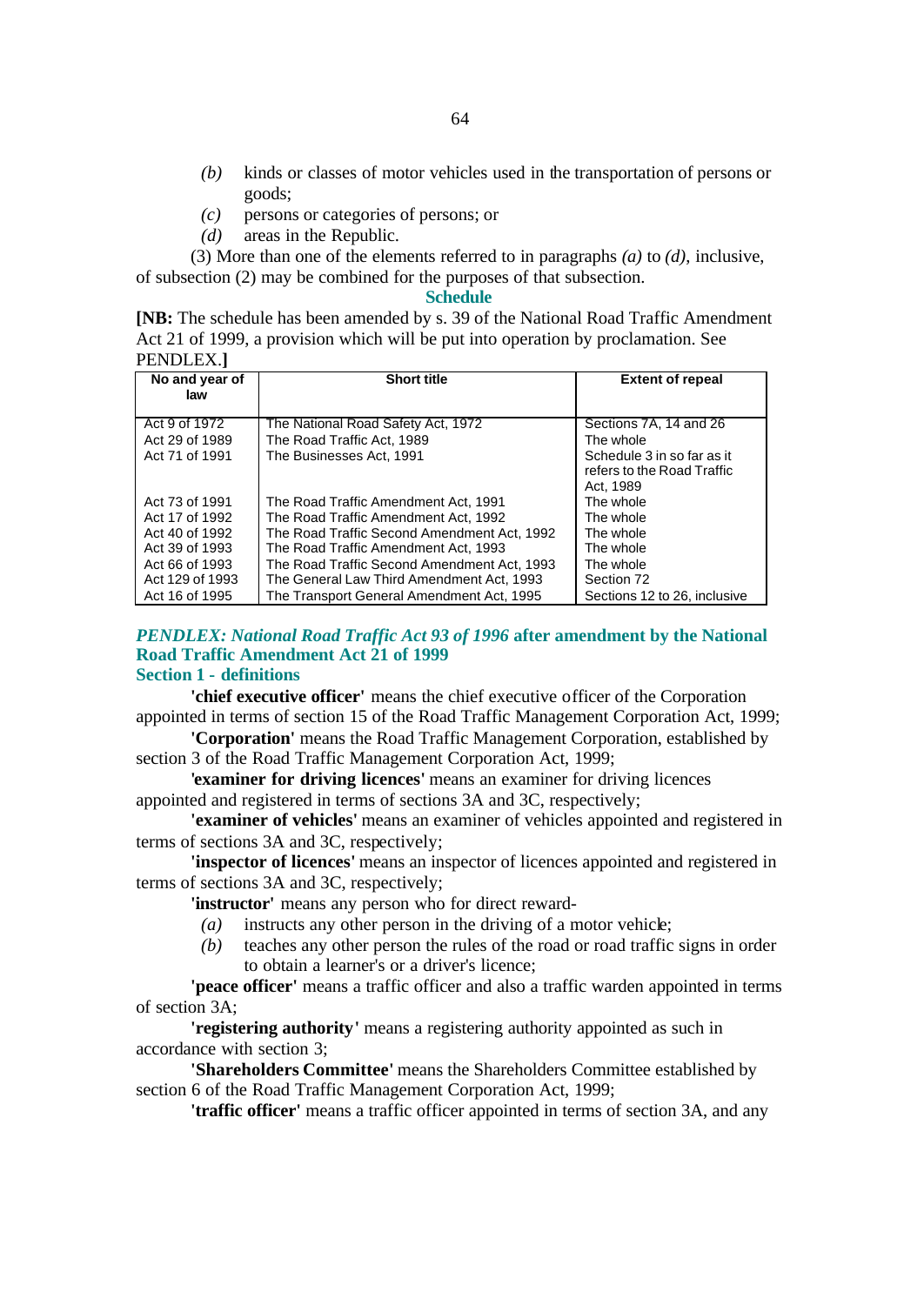member of the Service, and any member of a municipal police service, both as defined in section 1 of the South African Police Service Act, 1995 (Act 68 of 1995), and for the purposes of Chapters V, IX and X and sections 74 and 78 of this Act, includes a peace officer;

#### **Section 5 (1)**

Every manufacturer, builder or importer shall apply in the prescribed manner to the chief executive officer concerned for registration as a manufacturer, builder or importer.

#### **Section 5 (2)**

If the chief executive officer is satisfied that an applicant referred to in subsection (1) complies with the qualifications for competency as prescribed for the specific category in respect of which application is made, he or she shall register such applicant on the conditions and in the manner prescribed.

#### **Section 5 (3)**

The chief executive officer may, in the prescribed manner, alter the conditions referred to in subsection (2).

#### **Section 5 (4)**

The chief executive officer may, in the prescribed manner, suspend for such period as he or she may deem fit, or cancel, the registration of a manufacturer, builder or importer.

#### **Section 6 - Right of appeal to Shareholders Committee**

(1) Any person who is aggrieved at the refusal of the chief executive officer to register him or her as a manufacturer, builder or importer or at the suspension or cancellation of his or her registration as a manufacturer, builder or importer or at the conditions on which he or she is so registered may, within 21 days after such refusal, suspension or cancellation, or notification of the conditions on which he or she is so registered, in writing appeal to the Shareholders Committee against such refusal, suspension, cancellation or conditions, and such person shall at the same time serve a copy of the appeal on the chief executive officer.

(2) After receipt of the copy of the appeal referred to in subsection (1), the chief executive officer shall forthwith furnish the Shareholders Committee with his or her reasons for the refusal, suspension, cancellation or conditions to which such appeal refers.

(3) The Shareholders Committee may after considering the appeal give such decision as it may deem fit.

#### **Section 8 - Driving licence testing centre to be registered**

No person, department of State or registering authority shall operate a driving licence testing centre unless such testing centre is registered and graded. **Section 8A - Application for registration of driving licence testing centre**

(1) Any person, department of State or registering authority desiring to operate a driving licence testing centre shall in the prescribed manner apply to the inspectorate of driving licence testing centres for the registration of such a testing centre.

(2) A driving licence testing centre may, on the prescribed conditions, be registered and graded to test applicants for learners' licences only.

## **Section 9 - Registration and grading of driving licence testing centres**

On receipt of an application referred to in section 8A the inspectorate of driving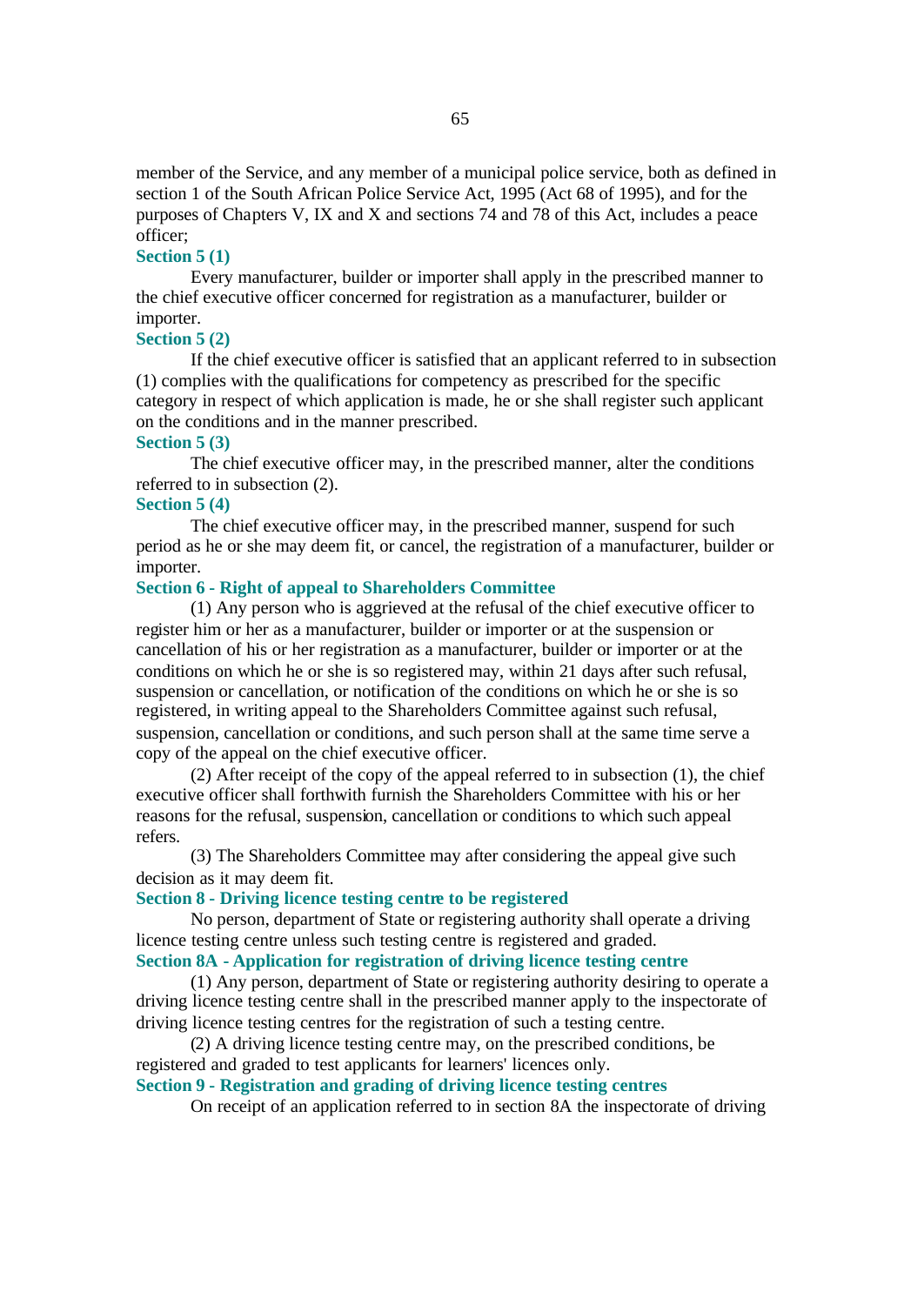licence testing centres shall, if satisfied that, in relation to the driving licence testing centre concerned, the prescribed requirements for the registration of such a testing centre have been met, register and grade such testing centre in the prescribed manner, and give notice of such registration in the *Gazette*.

#### **Section 10 - Suspension or cancellation of registration of driving licence testing centre**

The inspectorate of driving licence testing centres may, if a registered driving licence testing centre no longer complies with the requirements referred to in section 9, suspend the registration of that testing centre for such period as it deems fit, or regrade or cancel it, in the prescribed manner.

#### **Section 11 - Appointment of inspectorate of driving licence testing centres**

(1) The Minister shall, after a decision has been taken by the Shareholders Committee, appoint a person, an authority or a body as an inspectorate of driving licence testing centres.

(2) The powers and duties of the inspectorate contemplated in subsection (1) in relation to the inspection and the control of standards, grading and operation of driving licence testing centres shall be as prescribed.

(3) The Minister may, in order to defray expenditures incurred by or on behalf of that inspectorate for the purposes of performance of its functions, prescribe fees to be paid in respect of inspections to be carried out in terms of this Act. **Section 15 (2)**

The chief executive officer concerned may, if he or she deems it expedient and on such conditions as he or she may deem fit, declare that any person shall no longer be subject to any disqualification, suspension or cancellation by a competent authority referred to in subsection (1) *(b)*, *(c)* or *(d)*, respectively: Provided that in the case of any cancellation such declaration shall be subject to section 25 (9). **Section 16 (2)**

#### Any person who-

- *(a)* is the holder of a licence authorising the driving of a motor vehicle in terms of this Chapter; and
- *(b)* becomes aware thereof that he or she is disqualified from holding such licence,

shall, within a period of 21 days after having so become aware of the disqualification, submit the licence or, in the case where it is contained in an identity document, that document to the chief executive officer.

#### **Section 16 (3)**

When a licence is submitted in terms of subsection (2) the chief executive officer shall cancel it and if the licence was issued in a prescribed territory he or she shall notify the authority which issued it of the cancellation: Provided that if the chief executive officer is satisfied that the holder thereof is competent to drive the class of motor vehicle concerned with the aid of glasses, an artificial limb or any other physical aid, the chief executive officer shall, in the case where the licence-

- *(a)* is contained in an identity document-
	- (i) not cancel the licence, but endorse the licence accordingly and such endorsement shall be a condition subject to which the licence is held;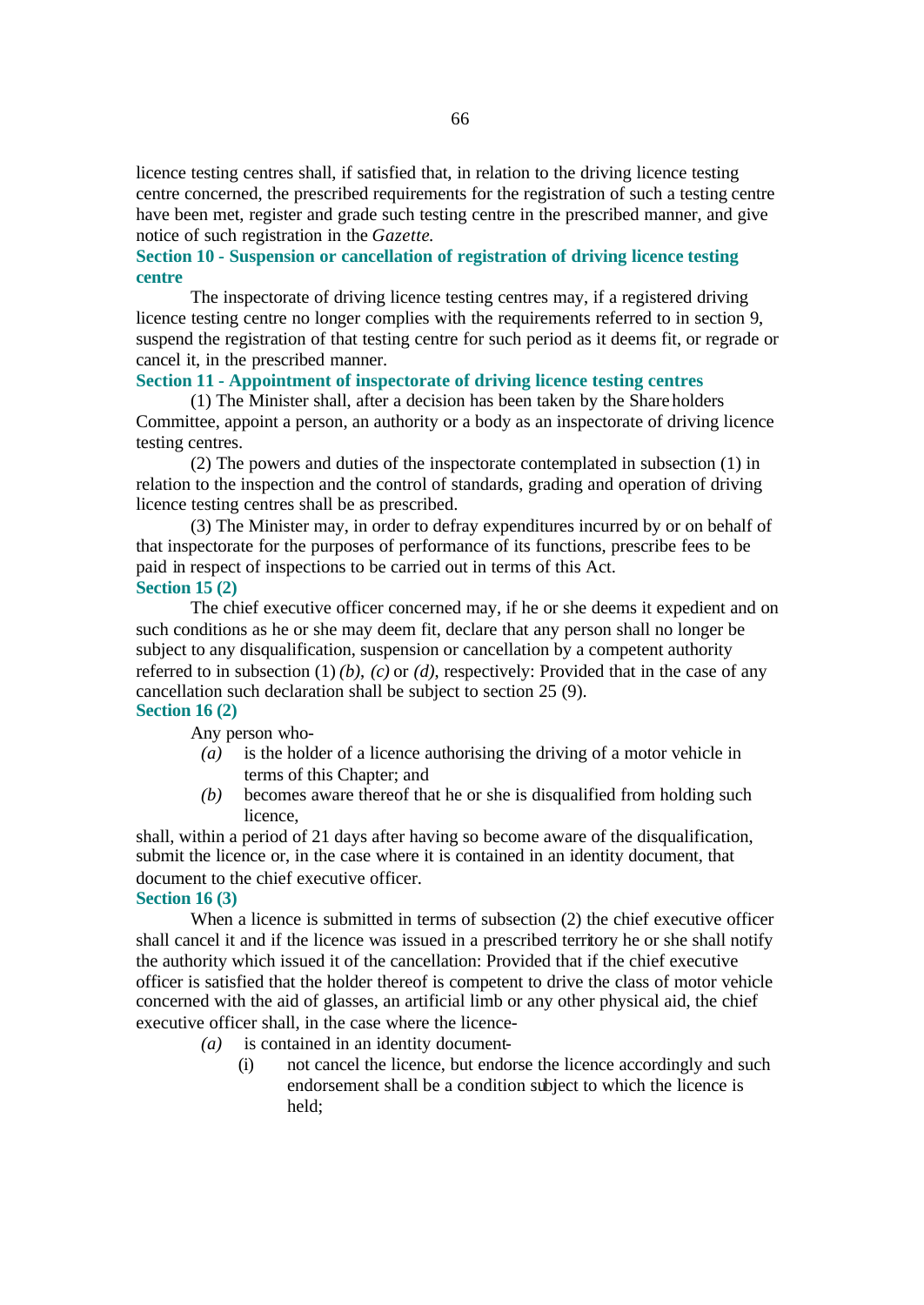- (ii) return the identity document to the holder thereof; or
- *(b)* is not contained in an identity document, issue or authorise the issue of a new licence in the prescribed manner reflecting the conditions on which it is issued.

#### **Section 21 - Directions to applicant for learner's or driving licence**

Notwithstanding anything to the contrary contained in this Act, the chief executive officer may, whenever he or she deems it necessa ry, direct where and by which examiner for driving licences an applicant for a learner's or driving licence shall be examined and tested, and at which driving licence testing centre such applicant may apply for a driving licence.

## **Section 25 - Suspension or cancellation by chief executive officer of licence authorising driving of motor vehicle**

- (1) If the holder-
	- *(a)* of a learner's or driving licence issued in terms of this Chapter, a repealed ordinance or any prio r law, is disqualified in terms of section 15 from holding it, the chief executive officer shall cancel such licence; or
	- *(b)* of a licence referred to in paragraph *(a)* would constitute a source of danger to the public by driving a motor vehicle on a public road, the chief executive officer may cancel or suspend such licence.

(2) For the purposes of subsection (1) the chief executive officer may request the holder of the licence concerned to submit himself or herself within such period as the chief executive officer may determine-

- *(a)* to an examination and a test by one or more examiners for driving licences nominated by the chief executive officer, to determine his or her competency to drive a motor vehicle of the class to which his or her licence relates, and for the purpose of such examination and test the holder of the licence concerned shall provide a motor vehicle of the class concerned: Provided that the holder of the licence concerned may request that he or she be submitted to an examination and a test to determine his or her competency to drive a motor vehicle-
	- (i) of any other class of which the driving is authorised by his or her licence; or
	- (ii) of a specific prescribed class,

and for the purpose of such examination and test he or she shall provide a motor vehicle of the class concerned;

- *(b)* to an examination, at the cost of the Administration of the province concerned, by a medical practitioner nominated by the chief executive officer, to determine his or her physical and mental fitness to drive a motor vehicle; or
- *(c)* to an examination and a test contemplated in paragraph *(a)* and an examination contemplated in paragraph *(b)*.

(3) If the holder of the licence concerned is, after the examination and test in terms of subsection (2) *(a)*, found to be competent to drive a motor vehicle of the class provided by him or her and is not disqualified in terms of section 15, the chief executive officer may direct-

*(a)* that every licence authorising the driving of a motor vehicle and of which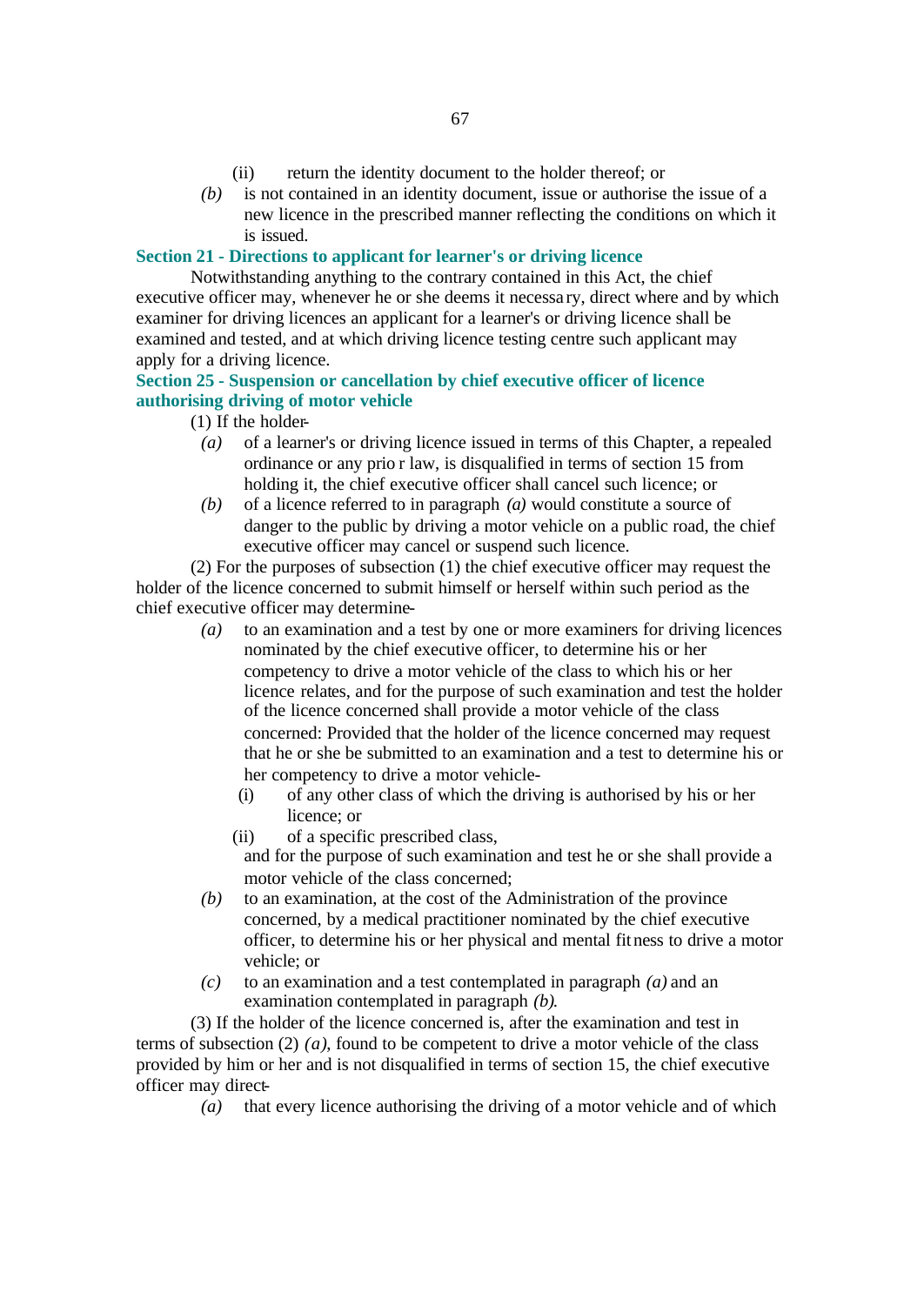he or she is the holder shall be cancelled; and

*(b)* that a driving licence in respect of a motor vehicle of the class provided by him or her shall be issued to him or her by an examiner for driving licences of the authority authorised thereto by the chief executive officer, and for that purpose the provisions of section 18 (4) shall apply with the necessary changes.

(4) If any person, after having been examined and tested in terms of subsection  $(2)$   $(a)$ , is found not to be competent to drive a motor vehicle of the class provided by him or her, the chief executive officer concerned shall forthwith cancel the licence concerned.

(5) If any person fails to comply with a request in terms of subsection (2), the chief executive officer may forthwith suspend or cancel, as the case may be, the licence concerned unless such person is able to satisfy the chief executive officer within a period determined by the chief executive officer that such failure was due to a reason beyond his or her control and that such licence should not be so suspended or cancelled.

(6) The suspension or cancellation of a licence in terms of this section shall apply to any other learner's or driving licence held by the holder of such suspended or cancelled licence and recognised in terms of this Chapter as a valid licence, as the chief executive officer may determine.

(7) *(a)* When a licence is cancelled or suspended in terms of subsection (1) or is cancelled in terms of subsection  $(3)$   $(a)$  or  $(4)$ , the holder thereof shall forthwith submit the licence or, in the case where it is contained in an identity document, that document to the chief executive officer or an inspector of licences authorised by him or her.

*(b)* If the licence is not contained in an identity document-

- (i) but particulars thereof are contained in the register for driving licences, the chief executive officer or the inspector of licences, as the case may be, shall record particulars of the cancellation or suspension in that register;
- (ii) and particulars thereof are not contained in the register for driving licences, the chief executive officer or the inspector of licences, as the case may be, shall notify the authority which issued the licence of the cancellation or suspension,

and where the licence has been suspended the chief executive officer or the inspector of licences, as the case may be, shall retain the licence until the period of suspension expires, whereafter it shall be returned to the holder thereof.

*(c)* If the licence is contained in an identity document, the chief executive officer or inspector of licences, as the case may be, shall effect an appropriate endorsement on the licence, record the particulars of the cancellation or suspension in the register for driving licences and return the identity document to the holder thereof.

(8) The chief executive officer may, where he or she deems it expedient and on such conditions as he or she may deem fit-

- *(a)* in the prescribed manner reinstate a licence suspended in terms of this section;
- *(b)* authorise a person whose licence has been cancelled in terms of this section to apply for a learner's and a driving licence.

(9) A person whose learner's or driving licence has been cancelled in terms of this Act, a repealed ordinance or any prior law or by any competent court or authority, shall be deemed to be unlicensed, and any person whose learner's or driving licence has so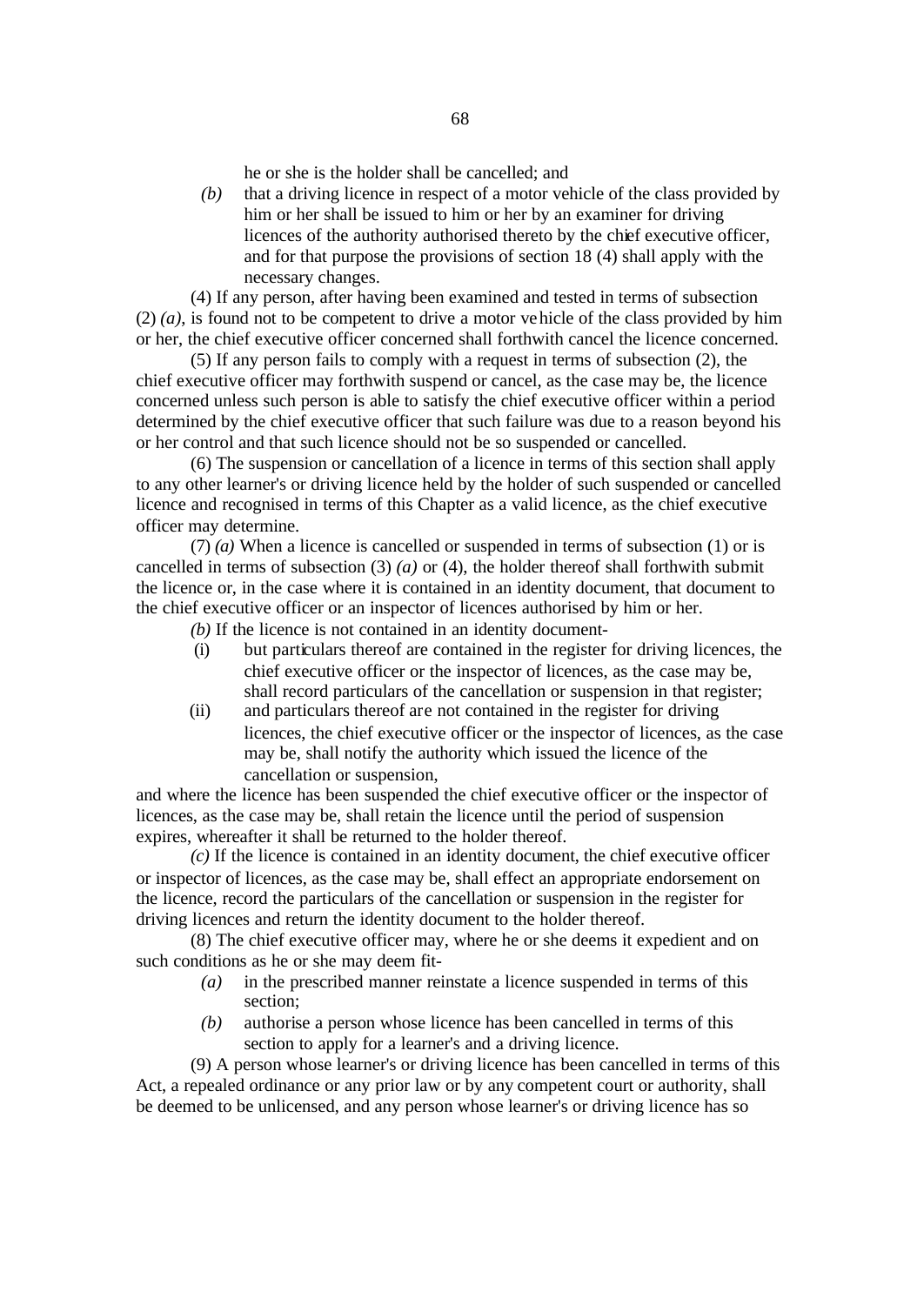been suspended shall, during the period of the suspension, be deemed to be unlicensed.

(10) Where any circumstance arises in relation to the holder of a licence authorising the driving of a motor vehicle and which is issued in a prescribed territory or a foreign state, which would have disqualified such person as contemplated in section 15 from obtaining a driving licence, or if such holder would constitute a source of danger to the public by driving a motor vehicle on a public road, the chief executive officer may inform such person that such licence is of no force within the Republic, and as from the date on which such person is so informed the licence shall cease to be in force within the Republic.

#### **Section 27 (1)**

Where the holder of a licence-

- *(a)* authorising the driving of a motor vehicle in the Republic; and
- *(b)* on which an endorsement in terms of section 18 (4) or a similar endorsement by a competent authority in a prescribed territory has been effected,

is of the opinion that there are circumstances justifying the cancellation or amendment of such endorsement, he or she may apply to the chief executive officer for the cancellation or amendment of such endorsement.

#### **Section 27 (2)** *(b)*

The chief executive officer shall issue the applicant with a receipt for such licence or document, which shall be deemed to be sufficient for the purposes of section 12 *(b)*. **Section 27 (3)**

Upon receipt of an application under subsection (1) the chief executive officer may, for the purpose of the consideration thereof-

- *(a)* require the applicant to submit such further statement or document; or
- *(b)* take such other steps,

as the chief executive officer may deem expedient.

## **Section 27 (4)**

If an application under subsection (1)-

- *(a)* is refused by the chief executive officer, he or she shall notify the applicant accordingly and return the licence or identity document concerned to him or her; or
- *(b)* is granted by the chief executive officer, he or she shall-
	- (i) cancel the licence and issue or authorise the issue of a new licence in the prescribed manner without endorsement or reflecting the amended endorsement, as the case may be; and
	- (ii) notify the authority which issued the licence or, in the case where it is contained in an identity document, the Director-General of Home Affairs accordingly.

## **Section 29 - Voidness of licence issued contrary to Chapter**

A learner's or driving licence issued contrary to this Chapter, shall be void, and upon the request of the inspectorate of driving licence testing centres, the authority which issued such licence or a traffic officer, as the case may be, the holder of such licence shall forthwith submit it or, in the case where it is contained in an identity document, that document, to the inspectorate of driving licence testing centres, the authority which issued it or the traffic officer, as the case may be, who shall cancel the licence in the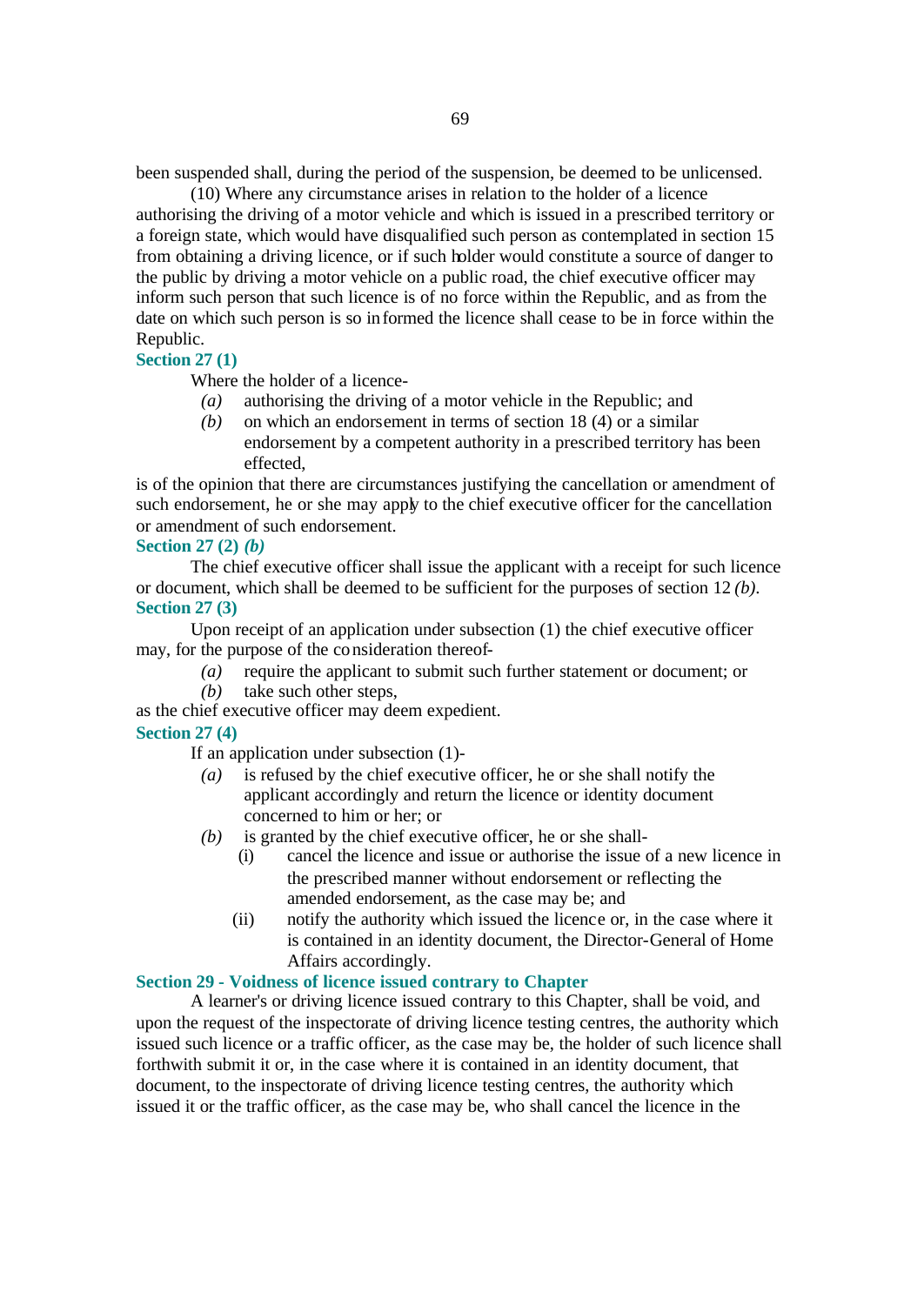prescribed manner: Provided that the traffic officer may only cancel the licence with the prior approval of the inspectorate of driving licence testing centres.

## **Section 38 - Application for registration of testing station**

Any person, department of State or registering authority desiring to operate a testing station shall apply in the prescribed manner to the inspectorate of testing stations for the registration of such testing station.

## **Section 39 - Registration and grading of testing station**

If, upon receipt of an application referred to in section 38, the inspectorate of testing stations is satisfied that the prescribed requirements for registration of the testing station concerned have been met, it shall register and grade such testing station on the conditions and in the manner prescribed, and shall give notice of such registration in the *Gazette*.

#### **Section 40 - Suspension or cancellation of registration of testing station**

The inspectorate of testing stations may, if a registered testing station no longer complies with the requirements contemplated in section 39, suspend, for such period as it may deem fit, or cancel the registration of such testing station or regrade the testing station in the prescribed manner.

#### **Section 41 - Appointment of inspectorate of testing stations**

(1) The Minister shall, after a decision has been taken by the Shareholders Committee, appoint a person, an authority or a body as an inspectorate of testing stations.

(2) The powers and duties of the inspectorate contemplated in subsection (1) in relation to the inspection and the control of standards, grading and operation of testing stations shall be as prescribed.

(3) The Minister may, in order to defray the expenditure incurred by or on behalf of that inspectorate for the purposes of performing its functions, prescribe fees to be paid in respect of every examination conducted or test carried out regarding the roadworthiness of a motor vehicle.

#### **Section 45 (2)**

The owner of a motor vehicle referred to in subsection (1) shall, in the prescribed manner-

- *(a)* upon the licensing of such motor vehicle in terms of Chapter II; or
- *(b)* within 21 days-
	- (i) after the conclusion or amendment of an agreement contemplated in subsection (1) *(b)*; or
	- (ii) after the vehicle became a vehicle of a class contemplated in subsection (1) *(a)*,

notify the prescribed registering authority which person (hereinafter in this section referred to as the designated person) is to be registered as the operator of such motor vehicle.

#### **Section 45 (4)**

Unless the owner of the motor vehicle concerned, at the time of the notification contemplated in subsection (2), is registered as the operator thereof, the registering authority may issue a temporary operator card to that owner in the manner and on the conditions prescribed.

#### **Section 45 (5)**

*(a)* The chief executive officer shall, if satisfied that the designated person should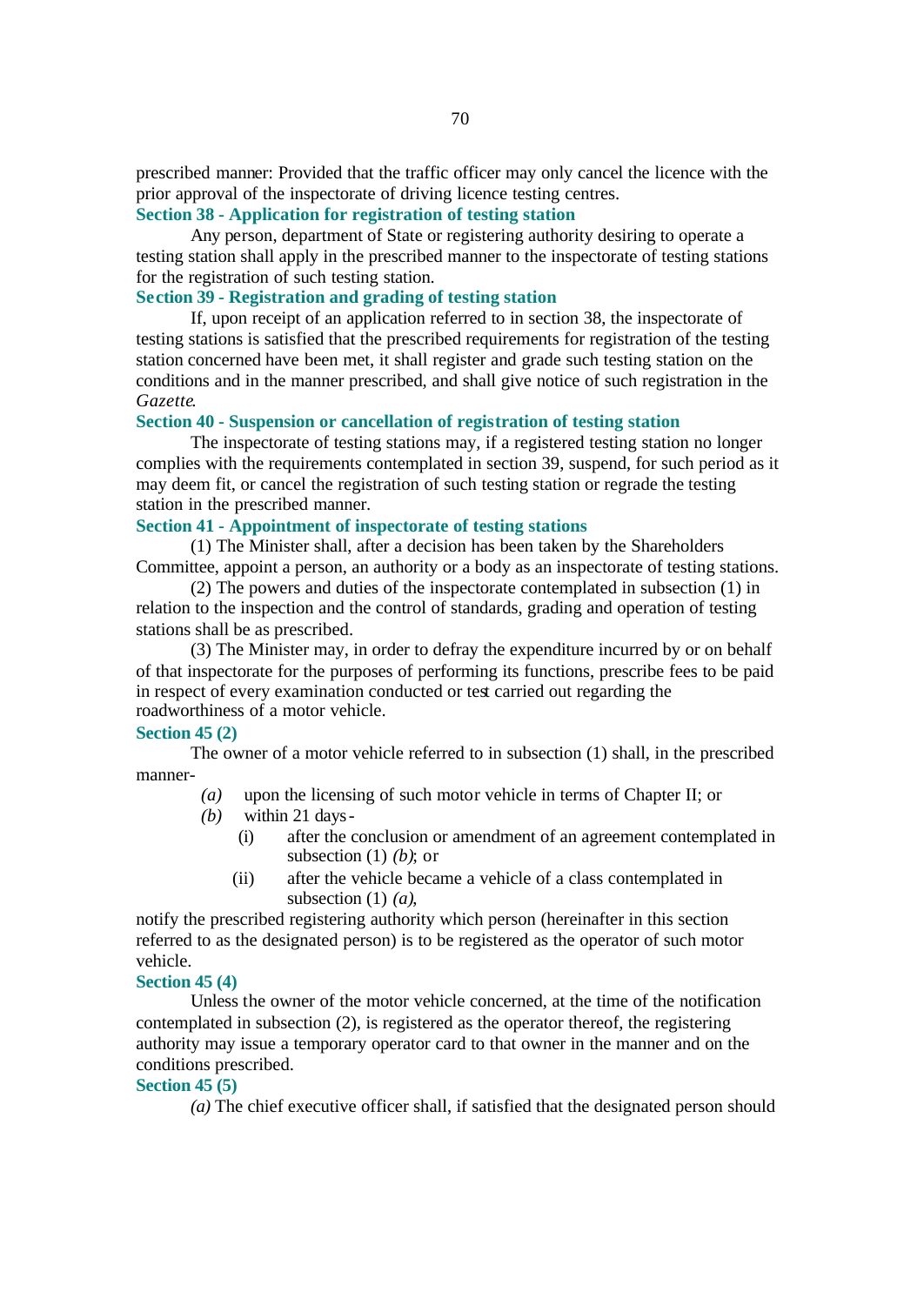be registered as the operator, notify the registering authority concerned accordingly.

*(b)* The registering authority referred to in paragraph *(a)* shall in the prescribed manner register the designated person as the operator.

#### **Section 46 (4)**

Where any circumstance arises in relation to the holder of an operator card contemplated in subsection (3) which would have empowered the chief executive officer to act under section 50 if such card was issued in the Republic, the chief executive officer may inform such holder that such card is of no force within the Republic, and as from the date on which such person is so informed, such card shall cease to be in force within the Republic.

## **Section 50 - Power of chief executive officer in respect of motor vehicles, drivers and activities of operators**

(1) The chief executive officer may, on account of any evidence regarding the state of fitness of a motor vehicle in respect of which an operator is registered, produced to him or her in accordance with subsection (4), by written notice-

- *(a)* notify such operator that such motor vehicle is suspected of being unroadworthy and that the operator should forthwith take adequate steps to ensure its continued roadworthiness in accordance with Chapter V;
- *(b)* require from such operator to indicate in writing what precautions he or she has taken to ensure the continued roadworthiness of such motor vehicle in accordance with Chapter V;
- *(c)* direct such operator to produce such motor vehicle for inspection, examination or testing at a time and place specified in such notice; and
- *(d)* suspend the operator card issued in respect of such motor vehicle, if such motor vehicle has been examined or tested under paragraph *(c)* and found to be unroadworthy in terms of Chapter V, for such period as such motor vehicle is so unroadworthy.

(2) The chief executive officer may, on account of the record of a driver of a motor vehicle in respect of which an operator is registered, by written notice-

- *(a)* inform such operator that it is suspected that he or she does not exercise proper control over the driver under his or her authority as required by section 49;
- *(b)* require such operator to indicate in writing what precautions he or she has taken in order to ensure proper control over drivers under his or her authority;
- *(c)* require such operator to produce for examination the records regarding drivers which an operator is required to keep in terms of this Act; and
- *(d)* direct that the driver concerned be retested in terms of section 25.

(3) The chief executive officer may, if the record of an operator indicates that such operator does not comply with the provisions of this Act, by written notice-

- *(a)* direct such operator to carry out his or her duties in terms of section 49 properly;
- *(b)* appoint a person whom he or she deems fit, to investigate the activities or specific activities of such operator and direct the person so appointed to make a written recommendation to him or her regarding what measures should be taken in respect of such operator;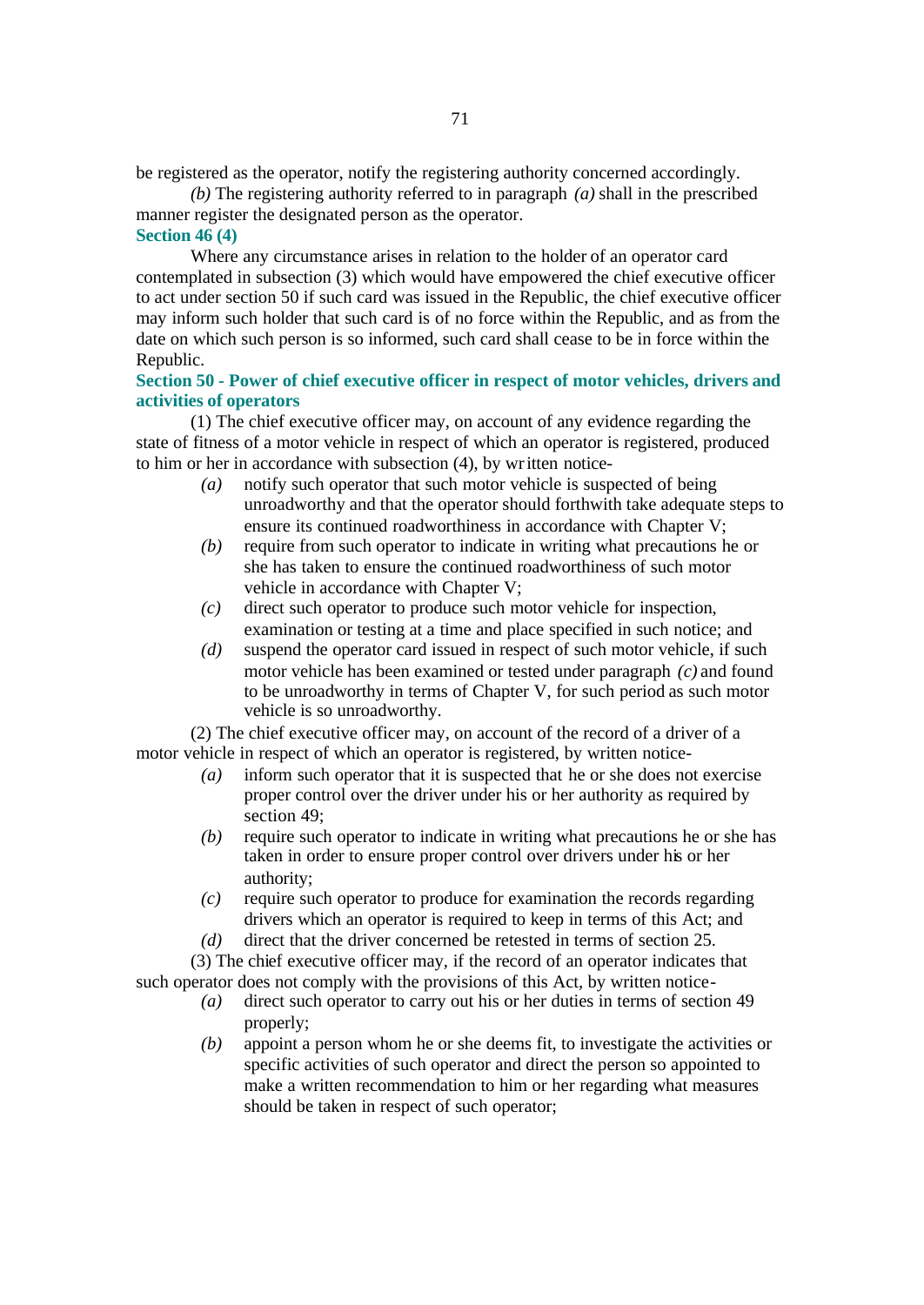- *(c)* direct such operator to appear before him or her or before any other person appointed by him or her, in order to furnish reasons for his or her failure to carry out his or her duties in terms of section 49; and
- *(d)* notify such operator-
	- (i) that an operator card shall only be issued to him or her on such conditions as the chief executive officer may deem fit;
	- (ii) that no further operator card shall be issued to him or her for such period as the chief executive officer may specify in the notice; or
	- (iii) that the operator card or cards relating to such motor vehicle or vehicles as the chief executive officer may determine in respect of which he or she is registered as the operator is or are suspended until the chief executive officer is satisfied that the grounds for the suspension have lapsed:

#### Provided that-

- *(aa)* the period of any suspension under subparagraph (iii) shall not exceed 12 months;
- *(bb)* any decision by the chief executive officer under this paragraph shall only be taken on the basis of a recommendation by a person appointed under paragraph *(b)*; and
- *(cc)* the chief executive officer shall, within 21 days after the date of the notice, in writing furnish such operator with the reasons for his or her decision.

(4) The chief executive officer may, in the exercise of his or her powers under this section-

- *(a)* require any operator, subject to any lawful objection, to make discovery of documents by way of affidavit or by answering interrogatories on oath and to produce such documents for inspection;
- *(b)* require any operator to allow inspection of any records and documents required to be kept by the operator in terms of this Act;
- *(c)* appoint a commission to take the evidence of any person in the Republic or in a prescribed territory or in a foreign state and to forward such evidence to him or her in the same manner as if the commission were a commissioner appointed by a court; and
- *(d)* at any time require that an inquiry be instituted into the operational activities of an operator by a person appointed by him or her for that purpose and, if such operator is a company, also into those of any other company in a group of companies to which the operator belongs or of which the operator is the controlling company.

#### **Section 52 - Powers and functions of chief executive officer**

(1) The chief executive officer may-

- *(a)* prepare a comprehensive research programme to effect road safety in the Republic, carry it out systematically and assign research projects to persons who, in his or her opinion, are best equipped to carry them out;
- *(b)* give guidance regarding road safety in the Republic by means of the organising of national congresses, symposiums, summer schools and study weeks, by means of mass-communication media and in any other manner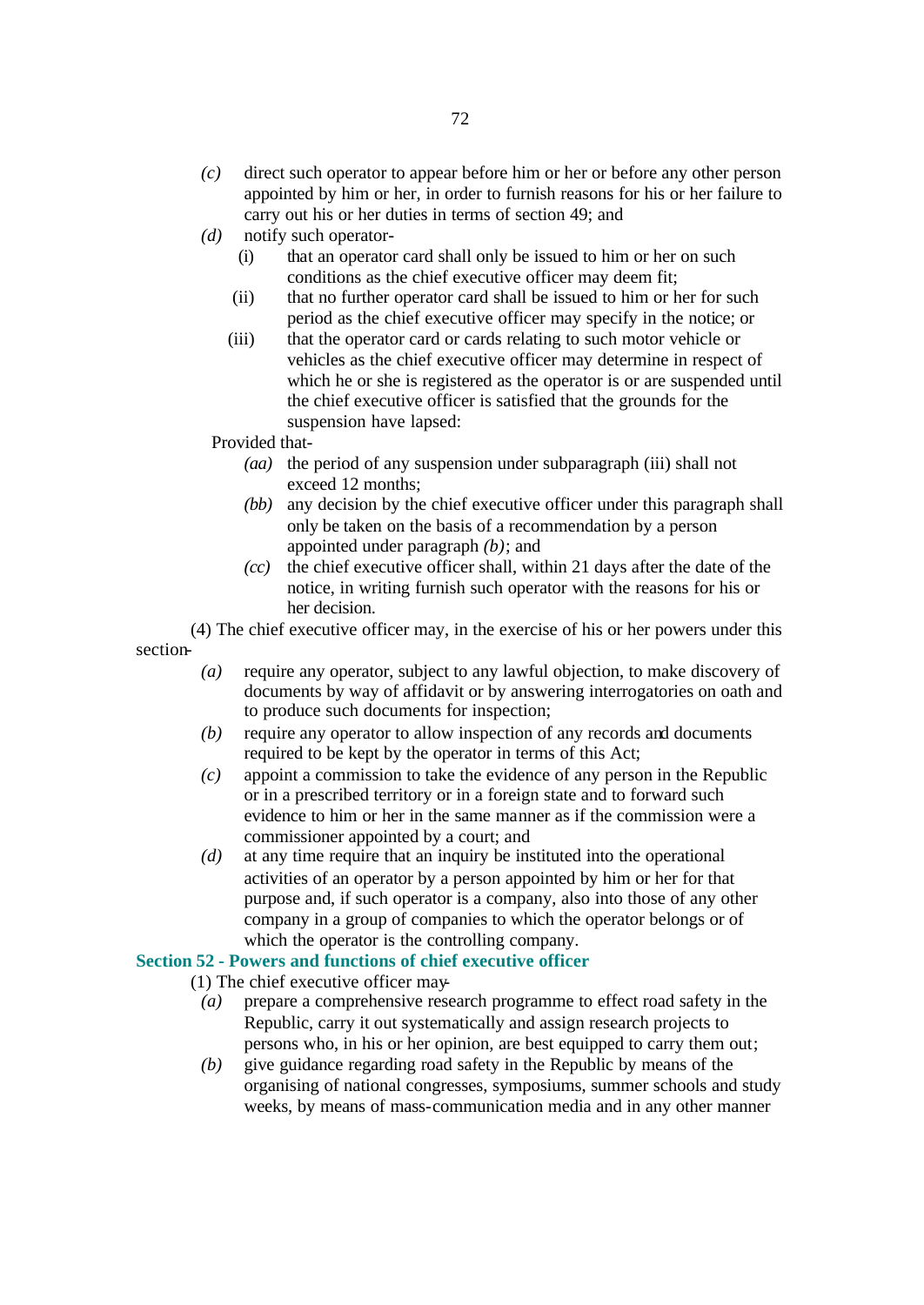deemed fit by the chief executive office r.

(2) In order to perform his or her functions properly the chief executive officer

- *(a)* publish a periodical to promote road safety in the Republic;
- *(b)* give guidance to associations or bodies working towards the promotion of road safety in the Republic;
- *(c)* organise national congresses, symposiums, summer schools and study weeks;
- *(d)* with a view to promoting road safety in the national sphere, publish advertisements in the mass-communication media.

(3) The chief executive officer shall exercise his or her powers and perform his or her functions subject to the control and directions of the Shareholders Committee. **Section 53 - Delegation by chief executive officer**

(1) The chief executive officer may, subject to such conditions as he or she may deem necessary-

- *(a)* delegate to any person employed by the Corporation any power conferred upon him or her by section 52; or
- *(b)* authorise any person employed by the Corporation to carry out any duty assigned to him or her by section 52.

(2) Any person to whom any power has been so delegated or who has been so authorised to carry out any duty shall exercise that power or carry out that duty subject to directions of the chief executive officer, and the chief executive officer may at any time revoke such delegation or authorisation.

(3) Any delegation or authorisation under subsection (1) shall not prevent the chief executive officer from exercising that power or carrying out that duty himself or herself.

### **Section 57 (1A)**

may-

The chief executive officer, or any person authorised thereto by him or her, may in respect of any public road cause or permit to be displayed in the prescribed manner such road traffic signs as he or she may deem expedient. **Section 59 (3)**

The Minister may, after a decision has been taken in the Shareholders Committee, in respect of any particular class of vehicle prescribe a speed limit which is lower or higher than the general speed limit prescribed in terms of subsection (1) *(b)* or *(c)*: Provided that the speed limit so prescribed shall not replace a lower speed limit indicated in terms of subsection (2) by an appropriate road traffic sign.

## **Section 75 (1) - words preceding para.** *(a)*

The Minister may after a decision has been taken in the Shareholders Committee make regulations not inconsistent with this Act, in respect of any matter contemplated, required or permitted to be prescribed in terms of this Act and generally regarding the operation of any vehicle on a public road, the construction and equipment of such vehicle and the conditions on which it may be operated, and in any other respect for the better carrying out of the provisions or the achievement of the objects of this Act, and in particular, but without derogating from the generality of this subsection, regarding-**Section 77 (1)** *(g)*

the chief executive officer;